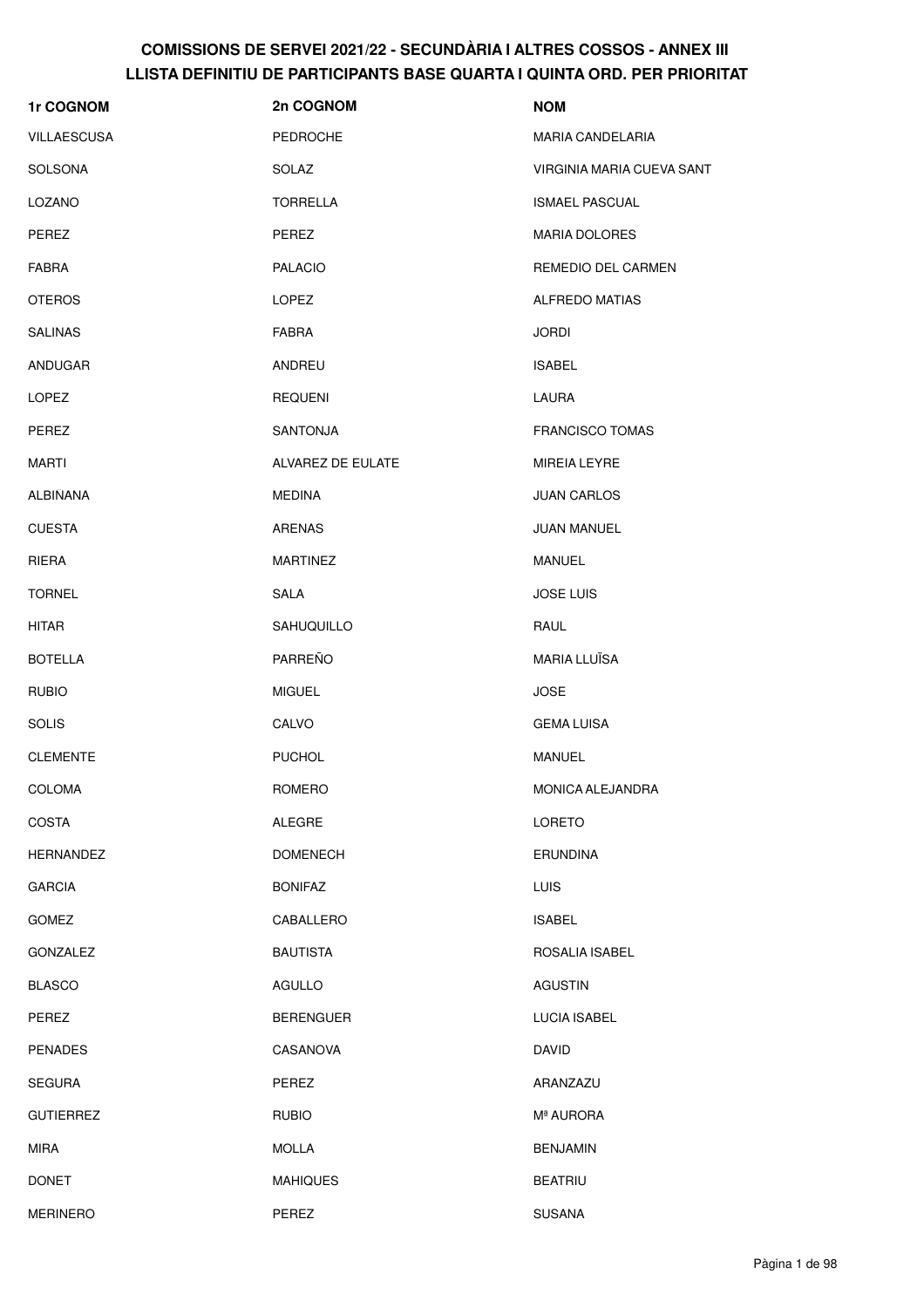| 1r COGNOM           | 2n COGNOM         | <b>NOM</b>                |
|---------------------|-------------------|---------------------------|
| AGUILERA            | <b>BLASCO</b>     | EVA MARIA                 |
| <b>OLIVER</b>       | <b>CAMPOS</b>     | <b>FRANCISCA</b>          |
| <b>BOLDO</b>        | <b>NAVARRO</b>    | <b>JULIO</b>              |
| <b>BIRIOUTCHEVA</b> |                   | <b>ELENA</b>              |
| <b>TORRES</b>       | LÓPEZ-BUENO       | <b>JOSE</b>               |
| <b>MOSCARDO</b>     | <b>MONGORT</b>    | <b>SOFIA</b>              |
| <b>MARTINEZ</b>     | <b>SANCHEZ</b>    | PATRICIA CRISTINA         |
| <b>RICHART</b>      | <b>GARCIA</b>     | <b>MONICA</b>             |
| AGOST               | <b>GOMEZ</b>      | <b>VICENTE</b>            |
| <b>TORRO</b>        | <b>MICO</b>       | <b>MARIA BELEN</b>        |
| <b>GUAITA</b>       | <b>GUAITA</b>     | <b>BEGOÑA</b>             |
| <b>DIEZ</b>         | <b>TUR</b>        | <b>BRUNO PASCUAL</b>      |
| <b>HERVAS</b>       | <b>MARTINEZ</b>   | AURORA CONSTANZA          |
| <b>MILLET</b>       | <b>CALAFAT</b>    | <b>MARIA ASSUMPCIO</b>    |
| <b>PINTOS</b>       | SANCHEZ-ANDRADE   | LAURA                     |
| <b>MORILLAS</b>     | <b>D'OCON</b>     | <b>BEATRIZ</b>            |
| <b>MURCIANO</b>     | <b>TOMAS</b>      | <b>ERNEST</b>             |
| MAGRANER            | <b>ESCRIHUELA</b> | ROSA MARIA                |
| <b>ESTELLES</b>     | <b>NOGUERAS</b>   | M <sup>ª</sup> CRUZ       |
| <b>MARTINEZ</b>     | <b>GIMENO</b>     | <b>MARIA ISABEL</b>       |
| <b>URQUIJO</b>      | PONCE             | ANA DEL MAR               |
| CATALA              | <b>ARTES</b>      | M <sup>ª</sup> TRINIDAD   |
| <b>NAVARRO</b>      | <b>AGUILERA</b>   | <b>DIEGO</b>              |
| <b>MONTAVA</b>      | CASTILLA          | <b>JORGE</b>              |
| PEREZ               | <b>GARCIA</b>     | <b>PEDRO</b>              |
| <b>FRANCO</b>       | <b>SALA</b>       | ANA                       |
| CANET               | <b>GRANERO</b>    | <b>MARIA JOSEP</b>        |
| <b>BARQUERO</b>     | <b>GREGORI</b>    | AIDA                      |
| <b>SANCHEZ</b>      | <b>ANGUIX</b>     | <b>MARIA PURIFICACION</b> |
| PLA                 | <b>ALVAREZ</b>    | MONICA DOLORES            |
| <b>CAMPS</b>        | <b>HERNANDIS</b>  | <b>MARGARITA GEMMA</b>    |
| <b>LLOPIS</b>       | SANCHO            | <b>EVA</b>                |
| <b>ALZOLA</b>       | ANDRÉS            | SONIA                     |
| <b>DOMINGUEZ</b>    | COZAR             | <b>ELISA</b>              |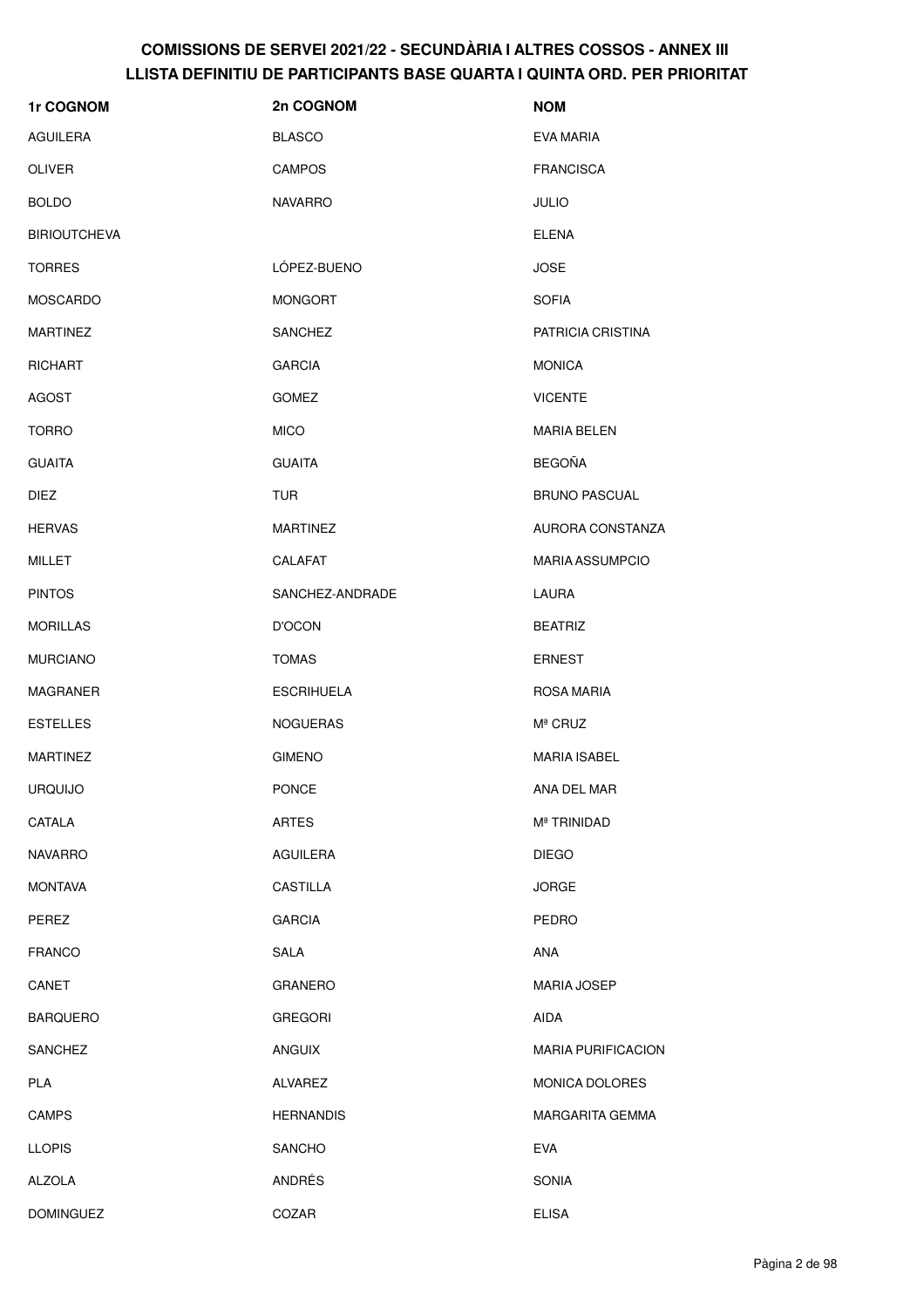| 1r COGNOM               | 2n COGNOM         | <b>NOM</b>            |
|-------------------------|-------------------|-----------------------|
| <b>ALBEROLA</b>         | VIDAL             | MARIA ELENA           |
| <b>SANCHIS</b>          | <b>CAMPRECIOS</b> | <b>IRENE</b>          |
| <b>CUESTA</b>           | <b>SOTO</b>       | <b>FRANCISCO</b>      |
| <b>BARBER</b>           | <b>AUSINA</b>     | <b>RUBEN</b>          |
| <b>TENA</b>             | <b>ANDRES</b>     | <b>JORGE</b>          |
| <b>TORMO</b>            | CARBO             | <b>MONICA</b>         |
| <b>GOMEZ</b>            | <b>ESTORNELL</b>  | <b>MARINA</b>         |
| <b>GARCIA</b>           | RUIZ              | <b>ANTONIO</b>        |
| <b>VIDAL</b>            | TORRALBA          | <b>JOSEP VICENT</b>   |
| <b>PEREZ</b>            | CASTELLO          | <b>TERESA DOLORES</b> |
| <b>GONZALVEZ</b>        | <b>GARCIA</b>     | <b>ANTONIO</b>        |
| <b>SENDRA</b>           | PEREZ             | <b>JOSEP</b>          |
| <b>BAENA</b>            | <b>CUARTERO</b>   | <b>JOSE MANUEL</b>    |
| <b>SERRANO</b>          | <b>GARCIA</b>     | <b>ROSA</b>           |
| <b>PITARCH</b>          | REMPEL            | <b>CARMEN VANESA</b>  |
| <b>FERRANDIS GARCIA</b> | <b>APARISI</b>    | <b>MARIA AMPARO</b>   |
| <b>BATALLER</b>         | <b>BAUTISTA</b>   | <b>ANA</b>            |
| <b>MORELL</b>           | <b>GARCIA</b>     | <b>MARIA NIEVES</b>   |
| <b>ESPAÑA</b>           | ALBELDA           | <b>ANA</b>            |
| <b>ALCOVER</b>          | <b>PONS</b>       | <b>JOSEP FRANCESC</b> |
| <b>TARONCHER</b>        | <b>BALLESTERO</b> | JOSE MANUEL           |
| <b>GARCIA</b>           | <b>GIMENEZ</b>    | <b>MONTSERRAT</b>     |
| <b>LLOPIS</b>           | MARAVILLA         | <b>MARCOS</b>         |
| <b>MARTINEZ</b>         | SANCHEZ           | REBECA                |
| <b>ESTEVE</b>           | <b>LLORET</b>     | <b>MARIA</b>          |
| <b>RODRIGUEZ</b>        | <b>MONTORO</b>    | ANA                   |
| <b>MOLINA</b>           | <b>MIRO</b>       | <b>JOSE DANIEL</b>    |
| <b>REVERT</b>           | <b>DONATE</b>     | REBECA                |
| <b>COLOM</b>            | <b>FONT</b>       | <b>FRANCISCO JOSE</b> |
| <b>AVILES</b>           | <b>SELLES</b>     | ARIADNA               |
| <b>DOMENECH</b>         | <b>NAVARRO</b>    | LUIS RICARDO          |
| <b>TORRES</b>           | LOPEZ-BUENO       | <b>LLUISA</b>         |
| <b>CODOÑER</b>          | <b>GARCIA</b>     | <b>GASPAR</b>         |
| MAS                     | <b>BELDA</b>      | <b>FRANCISCO</b>      |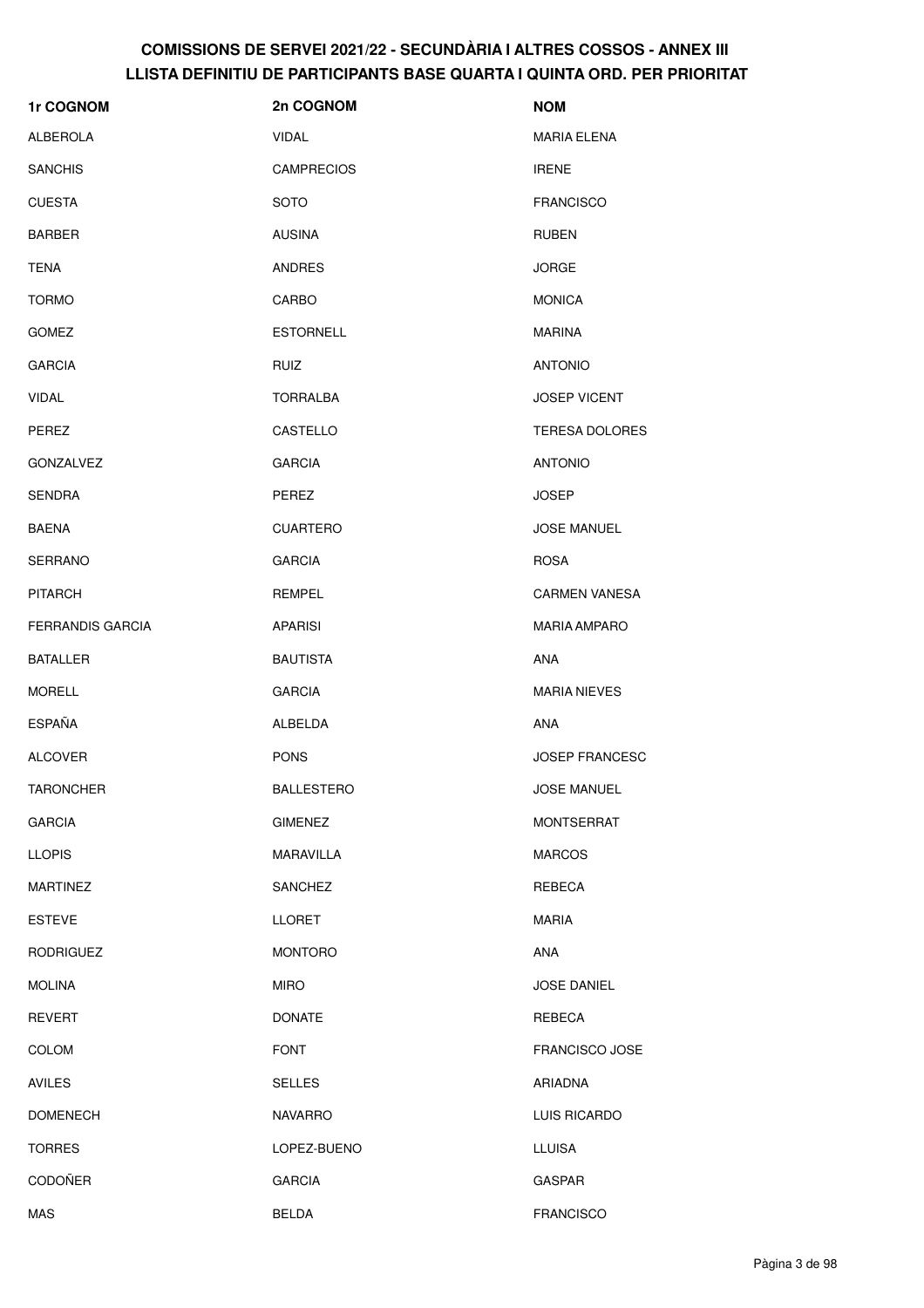| 1r COGNOM          | 2n COGNOM        | <b>NOM</b>            |
|--------------------|------------------|-----------------------|
| SANZ               | <b>PAVON</b>     | <b>MARIA LOURDES</b>  |
| <b>GUILLO</b>      | <b>DOMINGUEZ</b> | <b>MARIA DOLORES</b>  |
| <b>VENTO</b>       | <b>VILA</b>      | ANGELA                |
| MENDOZA            | <b>RUIZ</b>      | LORENZO RAFAEL        |
| PEREZ              | <b>SALES</b>     | <b>JAVIER</b>         |
| LARA               | <b>RODRIGUEZ</b> | <b>JUAN FRANCISCO</b> |
| <b>ROIG</b>        | MATEU            | <b>OLGA</b>           |
| <b>GARCIA</b>      | <b>MARTINEZ</b>  | <b>MARTA</b>          |
| <b>PIQUER</b>      | <b>IZQUIERDO</b> | <b>IDOYA</b>          |
| <b>GOMEZ</b>       | <b>SANCHEZ</b>   | <b>INMACULADA</b>     |
| <b>DOÑATE</b>      | <b>VIVANCOS</b>  | <b>EMILIO</b>         |
| <b>CHICHARRO</b>   | LOPEZ            | <b>ESTER</b>          |
| <b>OLTRA</b>       | <b>OLTRA</b>     | SONIA                 |
| <b>UBEDA</b>       | ARAGON           | <b>SYLVIA</b>         |
| LARA               | <b>ROS</b>       | <b>MARIO RAMON</b>    |
| <b>FRANCH</b>      | <b>GALMES</b>    | <b>RAQUEL</b>         |
| <b>GADEA</b>       | GADEA            | <b>INMACULADA</b>     |
| <b>SANCHIS</b>     | <b>FRANCES</b>   | RAÜL                  |
| CATALAN            | <b>CLIMENT</b>   | CESAR                 |
| <b>DAROS</b>       | <b>PALLARES</b>  | <b>SALVADOR</b>       |
| SAVALL             | <b>BONET</b>     | PAULA                 |
| <b>MONTRULL</b>    | <b>GIMENEZ</b>   | LAURA                 |
| <b>ALVARADO</b>    | CASTELLO         | <b>CELESTE</b>        |
| <b>TOMAS</b>       | <b>FRANCO</b>    | CESAR                 |
| <b>SAURI</b>       | GASPAR           | MARIA UBALDINA        |
| PEREZ              | <b>SIGNES</b>    | <b>AURORA</b>         |
| SOLER              | PARRA            | <b>FERNANDO</b>       |
| <b>MARTINEZ</b>    | LEONARDO         | <b>MARIA SOLEDAD</b>  |
| DEL OLMO           | <b>SORIA</b>     | CLARA                 |
| <b>MORALES</b>     | VALERO           | <b>JOSEP ANTONI</b>   |
| <b>ECHEVARRIAS</b> | <b>ESCUDER</b>   | <b>MARIA PILAR</b>    |
| <b>ALCOCER</b>     | ALBUIXECH        | <b>SABINA</b>         |
| <b>PLANELLES</b>   | <b>TOMAS</b>     | <b>FRANCISCO</b>      |
| <b>MARQUES</b>     | <b>PIQUER</b>    | LORENA                |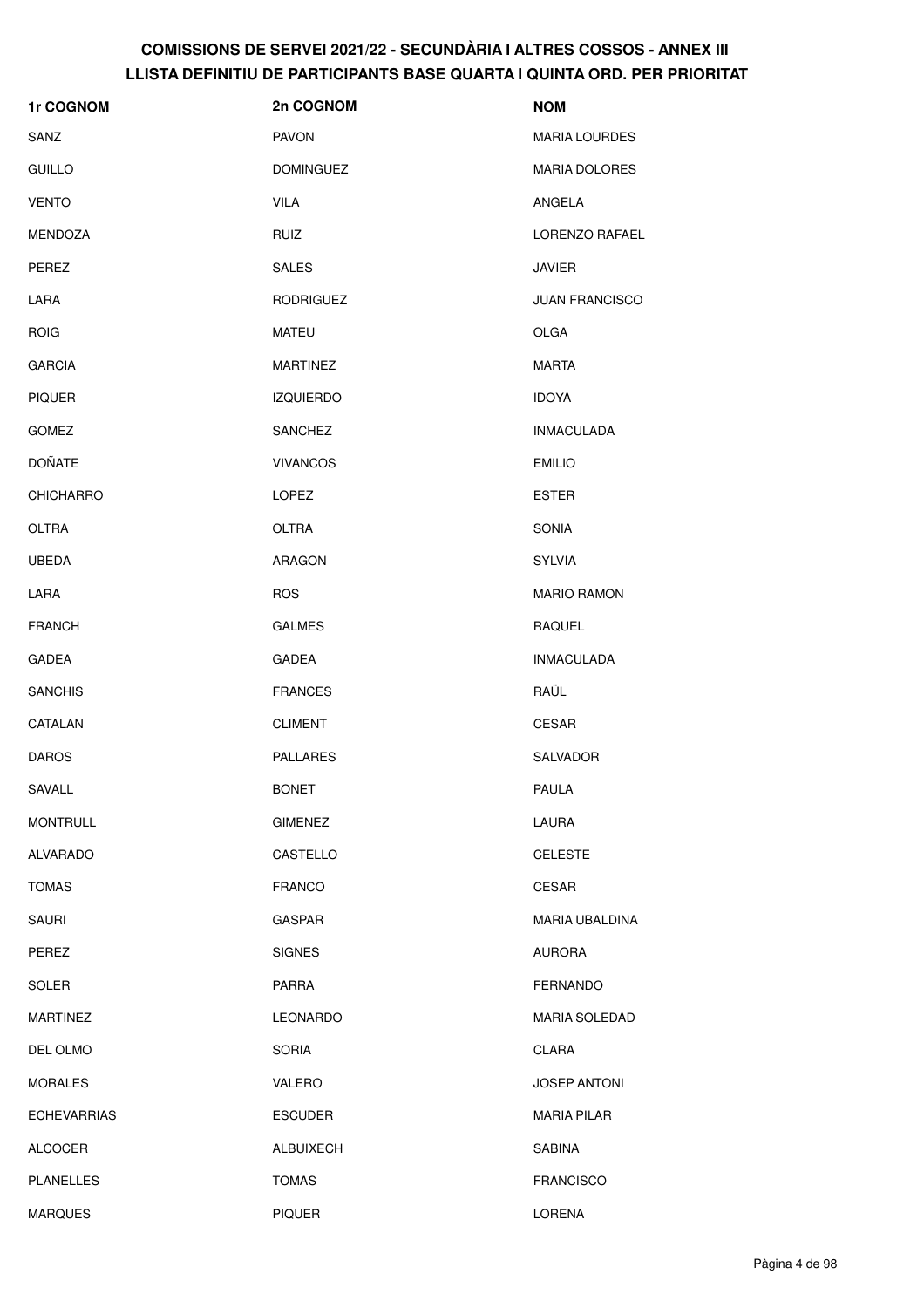| 1r COGNOM         | 2n COGNOM        | <b>NOM</b>             |
|-------------------|------------------|------------------------|
| <b>CHORDI</b>     | <b>GARCIA</b>    | MARIA DE LA O          |
| <b>DOMENECH</b>   | PARREÑO          | MARIA JULIA            |
| <b>DOMINGUEZ</b>  | SANGÜESA         | ANA                    |
| <b>DIEZ</b>       | <b>MEMBRIVES</b> | <b>SILVIA</b>          |
| <b>GARCIA</b>     | <b>MARTINEZ</b>  | ANA MARIA              |
| <b>TORRES</b>     | <b>BALAGUER</b>  | Mª LOSAR               |
| ALBERT            | <b>DUARTE</b>    | <b>SONIA</b>           |
| VERDEJO I         | VIU              | <b>MIQUEL</b>          |
| <b>ORTEGA</b>     | <b>TORMOS</b>    | <b>HERMINIO</b>        |
| <b>NEBOT</b>      | <b>ROIG</b>      | <b>AINA</b>            |
| <b>CHAVELI</b>    | <b>SERRA</b>     | LUCAS ESTEFANO         |
| <b>ESTELLER</b>   | CANO             | <b>MARC</b>            |
| <b>MARTINEZ</b>   | <b>SEGUI</b>     | <b>ELIA</b>            |
| <b>DIERT</b>      | <b>SANCHO</b>    | <b>SUSANA</b>          |
| <b>SOBRINO</b>    | <b>TELLOLS</b>   | <b>MARIA LIDON</b>     |
| <b>MARTINEZ</b>   | CARBONELL        | <b>EDELMIRO</b>        |
| <b>TORREGROSA</b> | <b>TRIVES</b>    | M <sup>ª</sup> EUGENIA |
| <b>BATISTA</b>    | <b>BARRIOS</b>   | <b>JOSE EMILIO</b>     |
| <b>MORA</b>       | <b>MORA</b>      | <b>SILVIA</b>          |
| PEREZ             | CARCEL           | <b>JAVIER</b>          |
| <b>FAUS</b>       | <b>PERCHA</b>    | <b>FELIX</b>           |
| <b>SANCHIS</b>    | ARIÑO            | <b>ANA MARIA</b>       |
| ROSELLÓ           | PALMER           | Mª SOLEDAD             |
| <b>SALOM</b>      | <b>PELLICER</b>  | <b>VICENTE</b>         |
| <b>VERA</b>       | <b>ROGER</b>     | <b>MARIA ANGELES</b>   |
| <b>GUERRERO</b>   | <b>RUIZ</b>      | <b>JUAN CARLOS</b>     |
| <b>BONED</b>      | <b>REYES</b>     | <b>JOSE MARIA</b>      |
| <b>LLOPIS</b>     | <b>LOPEZ</b>     | <b>AMALIA</b>          |
| <b>ALVARADO</b>   | <b>BLANQUER</b>  | <b>ALICIA</b>          |
| <b>RUBIO</b>      | <b>ALCOVER</b>   | <b>MARIA CONSUELO</b>  |
| <b>LILLO</b>      | CERDA            | RAQUEL                 |
| <b>GONZALEZ</b>   | <b>GONZALEZ</b>  | ANA MARIA              |
| <b>BENEDICTO</b>  | <b>BALDONADO</b> | CLARA                  |
| <b>MARTINEZ</b>   | <b>ALCOVER</b>   | ROSA ANA               |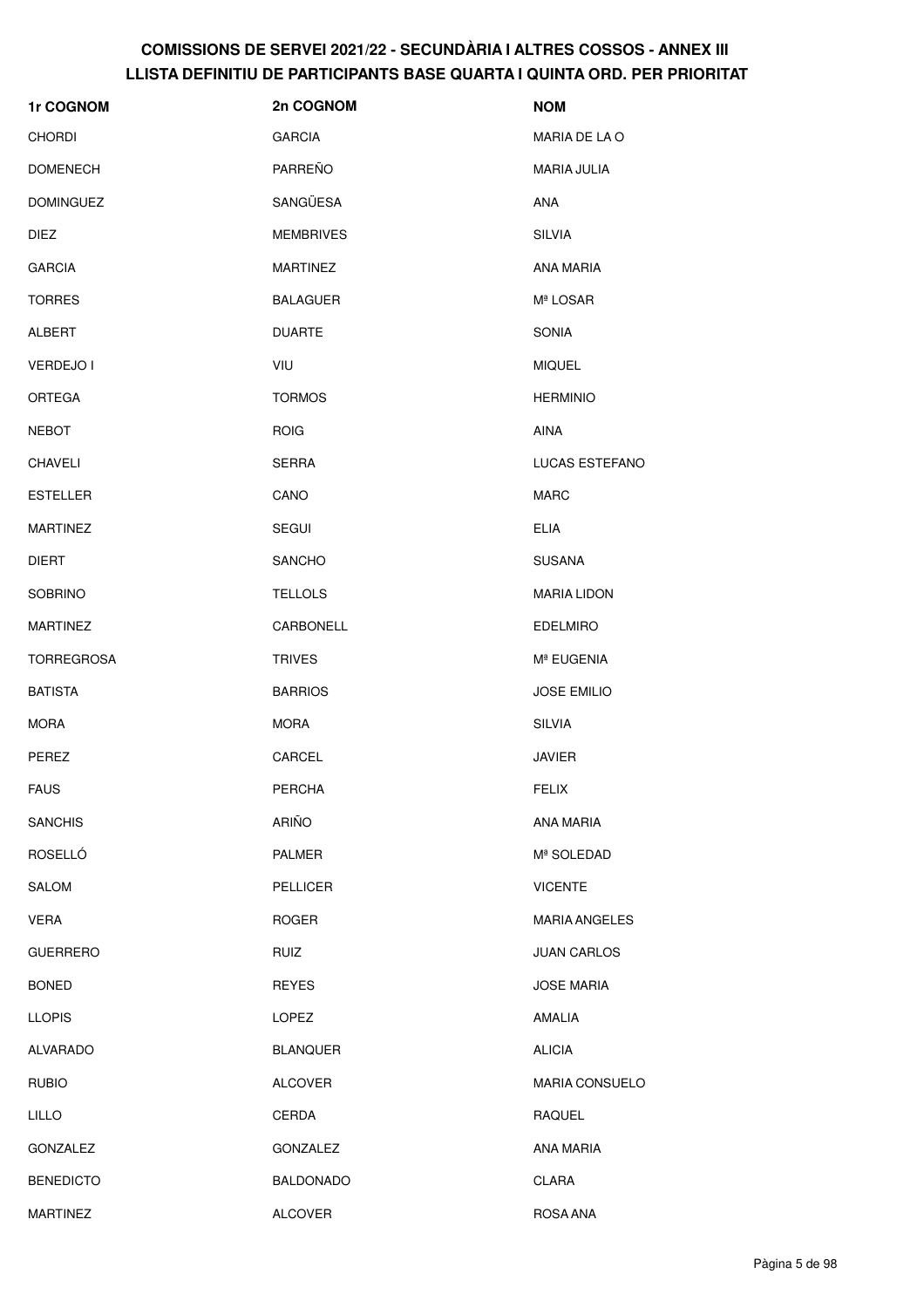| 1r COGNOM          | 2n COGNOM        | <b>NOM</b>            |
|--------------------|------------------|-----------------------|
| <b>YUSTE</b>       | <b>REGUERA</b>   | <b>MARIA ALMUDENA</b> |
| <b>BARBERA</b>     | <b>SANCHIS</b>   | <b>CRISTINA</b>       |
| <b>SABNANI</b>     | <b>GAGANDAS</b>  | <b>LATA</b>           |
| <b>RUIZ</b>        | <b>RODENAS</b>   | <b>ADOLFO</b>         |
| <b>FRANCES</b>     | <b>BENEYTO</b>   | <b>MARIA ANGELES</b>  |
| <b>MARTINEZ</b>    | CAMARENA         | <b>MARIA</b>          |
| <b>MARTINEZ</b>    | ROMERO           | <b>MANUEL</b>         |
| <b>PUCHADES</b>    | <b>QUILIS</b>    | <b>VICENTE</b>        |
| <b>TARIN</b>       | <b>GARCIA</b>    | <b>CAROLINA</b>       |
| SERRANO            | GARZÓN           | CONSUELO              |
| <b>JIMENEZ</b>     | <b>GALVAN</b>    | <b>MARIA ISABEL</b>   |
| <b>MONTERDE</b>    | <b>GALLART</b>   | <b>VICTOR MANUEL</b>  |
| SANCHEZ DE LA ROSA | <b>GOZALVEZ</b>  | <b>PILAR</b>          |
| <b>NAVARRO</b>     | <b>VILAR</b>     | <b>INMACULADA</b>     |
| <b>ALVAREZ</b>     | <b>TEN</b>       | <b>PEPA</b>           |
| <b>SANCHEZ</b>     | <b>ROJAS</b>     | ANA MARIA             |
| ALBA               | <b>SERRADOR</b>  | LAURA                 |
| <b>LOPEZ</b>       | MAXTELL          | <b>MARIA DOLORES</b>  |
| <b>FORNES</b>      | <b>TRUNCON</b>   | <b>LUCIA</b>          |
| <b>CALDES</b>      | <b>GARRIDO</b>   | <b>ANTONIO</b>        |
| <b>FONTESTAD</b>   | <b>FONTESTAD</b> | <b>NEUS</b>           |
| <b>BELLVER</b>     | <b>MARTIN</b>    | PABLO                 |
| <b>TORROME</b>     | VILLARDON        | <b>MARIA JOSE</b>     |
| CARRASCOSA         | <b>MARTINEZ</b>  | <b>JORGE</b>          |
| <b>ESPINOSA</b>    | <b>CALABUIG</b>  | JULIAN                |
| <b>MARTINEZ</b>    | <b>BOSCH</b>     | <b>MARIA JOSE</b>     |
| <b>MARTINEZ</b>    | <b>SERRANO</b>   | <b>VICTORIA</b>       |
| <b>CLIMENT</b>     | CASTAÑEDA        | <b>JOAN RAMON</b>     |
| VALDECANTOS        | ABRIL            | <b>JOSE MARIA</b>     |
| <b>GARCIA</b>      | <b>MENA</b>      | <b>TERESA</b>         |
| <b>IVAÑEZ</b>      | CREMADES         | MONICA ESTRELLA       |
| <b>JUAN</b>        | <b>MIRA</b>      | <b>JOSE MANUEL</b>    |
| CHIRLAQUE          | ALBERT           | <b>JOSE LUIS</b>      |
| AZNAR              | <b>FAUS</b>      | <b>LOURDES</b>        |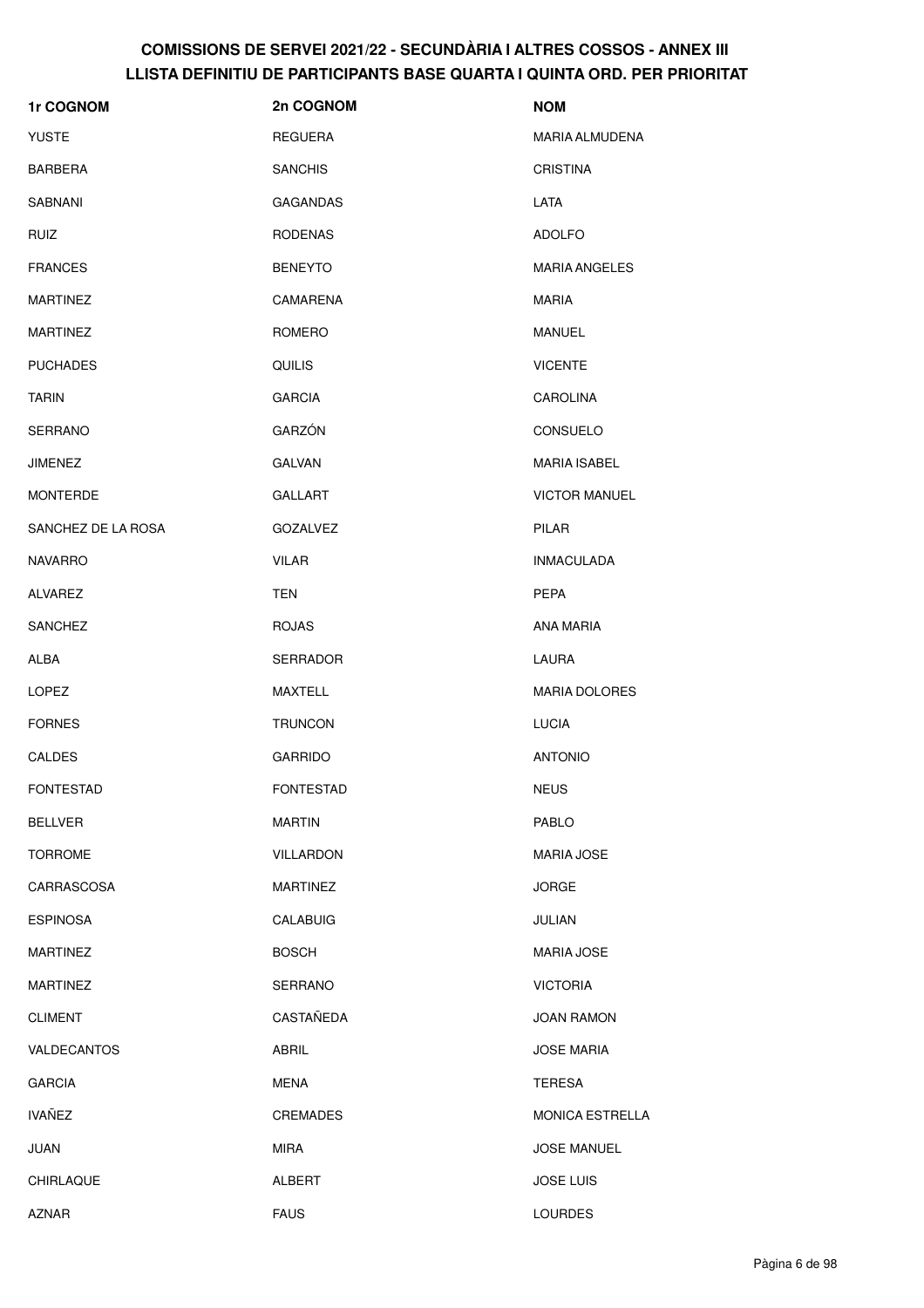| 1r COGNOM        | 2n COGNOM          | <b>NOM</b>            |
|------------------|--------------------|-----------------------|
| <b>MARTINEZ</b>  | VALLS              | <b>ANA CARMEN</b>     |
| <b>CORTINA</b>   | <b>GARCIA</b>      | <b>ISIDRO</b>         |
| <b>SANTANO</b>   | <b>ESQUIU</b>      | ANA MARIA             |
| <b>PARRA</b>     | <b>SIMON</b>       | <b>MARIA CARMEN</b>   |
| <b>BAYO</b>      | <b>ESLAVA</b>      | ANGEL                 |
| ARASTEY          | <b>PABLO</b>       | <b>VICENT</b>         |
| <b>MONDRAGON</b> | <b>DIAZ</b>        | <b>ROSA</b>           |
| <b>ALBERT</b>    | <b>MARTORELL</b>   | M. CARMEN             |
| REAL             | SORIANO            | ROSA MARIA            |
| <b>REBOLLO</b>   | <b>MORALES</b>     | <b>RUT</b>            |
| <b>ORTEGA</b>    | <b>AZNAR</b>       | <b>AMAIA</b>          |
| <b>CUENCA</b>    | <b>LLORENTE</b>    | <b>MARIA SANDRA</b>   |
| <b>PADILLA</b>   | LOPEZ              | <b>BEATRIZ</b>        |
| <b>VICENTE</b>   | <b>OLMOS</b>       | <b>BEGOÑA</b>         |
| <b>RODRIGUEZ</b> | <b>JIMENEZ</b>     | <b>CYAN</b>           |
| ANYO             | <b>MONTANYES</b>   | JOSEP FRANCESC        |
| <b>PONT</b>      | CANDELA            | MARÍA MARGARIDA       |
| <b>CORTELLS</b>  | <b>RODRIGUEZ</b>   | SANTIAGO              |
| <b>CLIMENT</b>   | <b>MARTINEZ</b>    | <b>AROA</b>           |
| <b>URIBARRI</b>  | <b>BERROJALBIZ</b> | <b>MARIA IDOYA</b>    |
| <b>CLIMENT</b>   | KELLER             | <b>ELENA</b>          |
| <b>SANCHEZ</b>   | <b>ROCHER</b>      | <b>MARIA JOSE</b>     |
| <b>MATEO</b>     | <b>ORTUÑO</b>      | MARÍA JESÚS DE FÁTIMA |
| <b>CARCELES</b>  | SAEZ               | <b>CONSTANCIA</b>     |
| VAQUER           | SANTAMARIA         | ANA MARIA             |
| <b>VIDAL</b>     | PANTALEONI         | <b>MANUEL</b>         |
| <b>HERRERO</b>   | <b>ORTÍN</b>       | <b>TERESA MARIA</b>   |
| CAZORLA          | <b>MARIN</b>       | <b>CRISTINA</b>       |
| <b>BERENGUER</b> | <b>DOMENECH</b>    | <b>ELENA</b>          |
| <b>VIDAL</b>     | SORIANO            | RAFAEL                |
| <b>MARTINEZ</b>  | ADELL              | <b>MARIA</b>          |
| DE PABLO         | <b>GADEA</b>       | MANUELA DESAMPARADOS  |
| CASTILLO         | <b>FUENTES</b>     | <b>LINA CARMEN</b>    |
| <b>AUSINA</b>    | <b>MORET</b>       | <b>MIQUEL</b>         |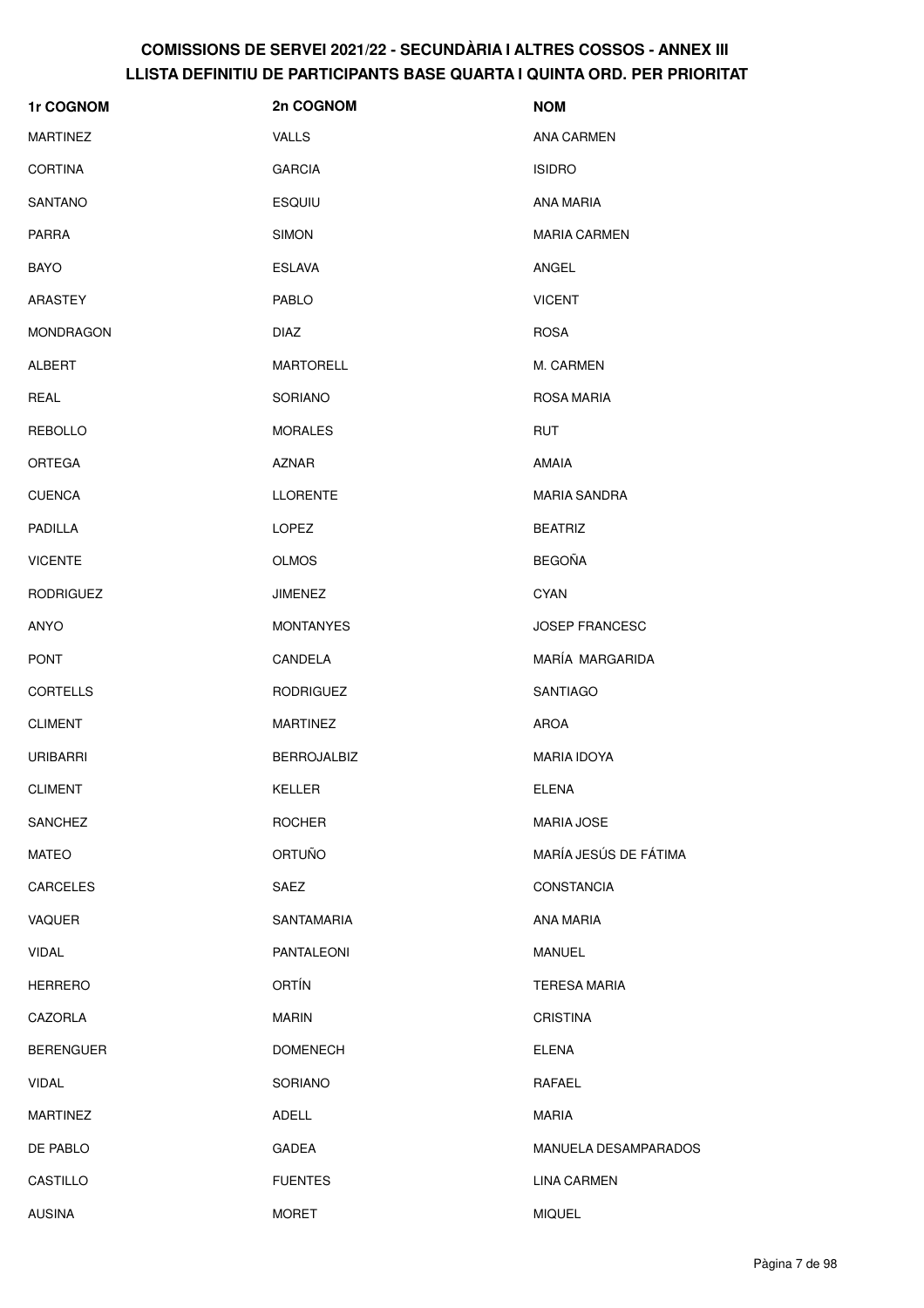| 1r COGNOM        | 2n COGNOM        | <b>NOM</b>              |
|------------------|------------------|-------------------------|
| <b>HERVAS</b>    | ZAFRA            | <b>BLANCA</b>           |
| LAFUENTE         | <b>BOLUFER</b>   | <b>MARIA EUGENIA</b>    |
| <b>BORNAY</b>    | <b>GARCIA</b>    | <b>ROSA</b>             |
| <b>ALCARAZ</b>   | <b>FREIRE</b>    | <b>EVA</b>              |
| <b>BALLESTER</b> | <b>MARTINEZ</b>  | <b>MARIA JOSE</b>       |
| CASTILLO         | CASTILLO         | <b>MARIA LIDON</b>      |
| <b>LAFONT</b>    | SALVADO          | <b>JACINTO</b>          |
| <b>MENCHERO</b>  | <b>MOLL</b>      | <b>MARIA TERESA</b>     |
| <b>RIOS</b>      | <b>MUT</b>       | <b>MARIA INMACULADA</b> |
| <b>MARTINEZ</b>  | <b>GARCIA</b>    | <b>MISAEL</b>           |
| <b>MUÑOZ</b>     | CERDAN           | <b>OSCAR MANUEL</b>     |
| <b>MESTRE</b>    | <b>FALERO</b>    | <b>ESTER</b>            |
| ARNAU            | <b>OSET</b>      | <b>CRISTINA</b>         |
| <b>ALONSO</b>    | <b>PALACIOS</b>  | <b>FERNANDO</b>         |
| <b>MARTINEZ</b>  | <b>PASTOR</b>    | <b>IRENE</b>            |
| <b>BALLESTER</b> | PEREZ            | Mª ELISA                |
| <b>NACHER</b>    | <b>MAGRANER</b>  | SALVADOR                |
| <b>VILA</b>      | <b>MARTINEZ</b>  | VALERINA                |
| <b>ESPERT</b>    | <b>ARBONA</b>    | ROSA MARIA              |
| SOLER            | <b>BARRENO</b>   | <b>BLANCA</b>           |
| <b>BROTONS</b>   | DURBAN           | <b>MARIA ISABEL</b>     |
| <b>DIAZ</b>      | <b>MONLEON</b>   | <b>TOMAS</b>            |
| ZARAGOZA         | <b>ROBLES</b>    | <b>ELENA</b>            |
| PEREZ            | <b>CONDOMINA</b> | <b>JOAN ENRIC</b>       |
| <b>SIMO</b>      | <b>MELENDEZ</b>  | RAQUEL                  |
| <b>ESTEVE</b>    | <b>BORDERIA</b>  | <b>MARIA ANGELES</b>    |
| <b>BELDA</b>     | <b>JAVALOYES</b> | <b>PASCUAL</b>          |
| <b>MAHIQUES</b>  | <b>BALLESTER</b> | MIGUEL ANGEL            |
| <b>MARTI</b>     | <b>TUR</b>       | <b>JOSE</b>             |
| <b>SEGUI</b>     | <b>QUINTO</b>    | <b>INMACULADA</b>       |
| <b>BELTRAN</b>   | <b>ESCRIG</b>    | <b>MARTA</b>            |
| <b>BORRAS</b>    | <b>SANCHIS</b>   | SALVADOR                |
| <b>RIBES</b>     | <b>HUERTAS</b>   | ANA                     |
| PLAZA            | <b>VELASCO</b>   | <b>MARTA</b>            |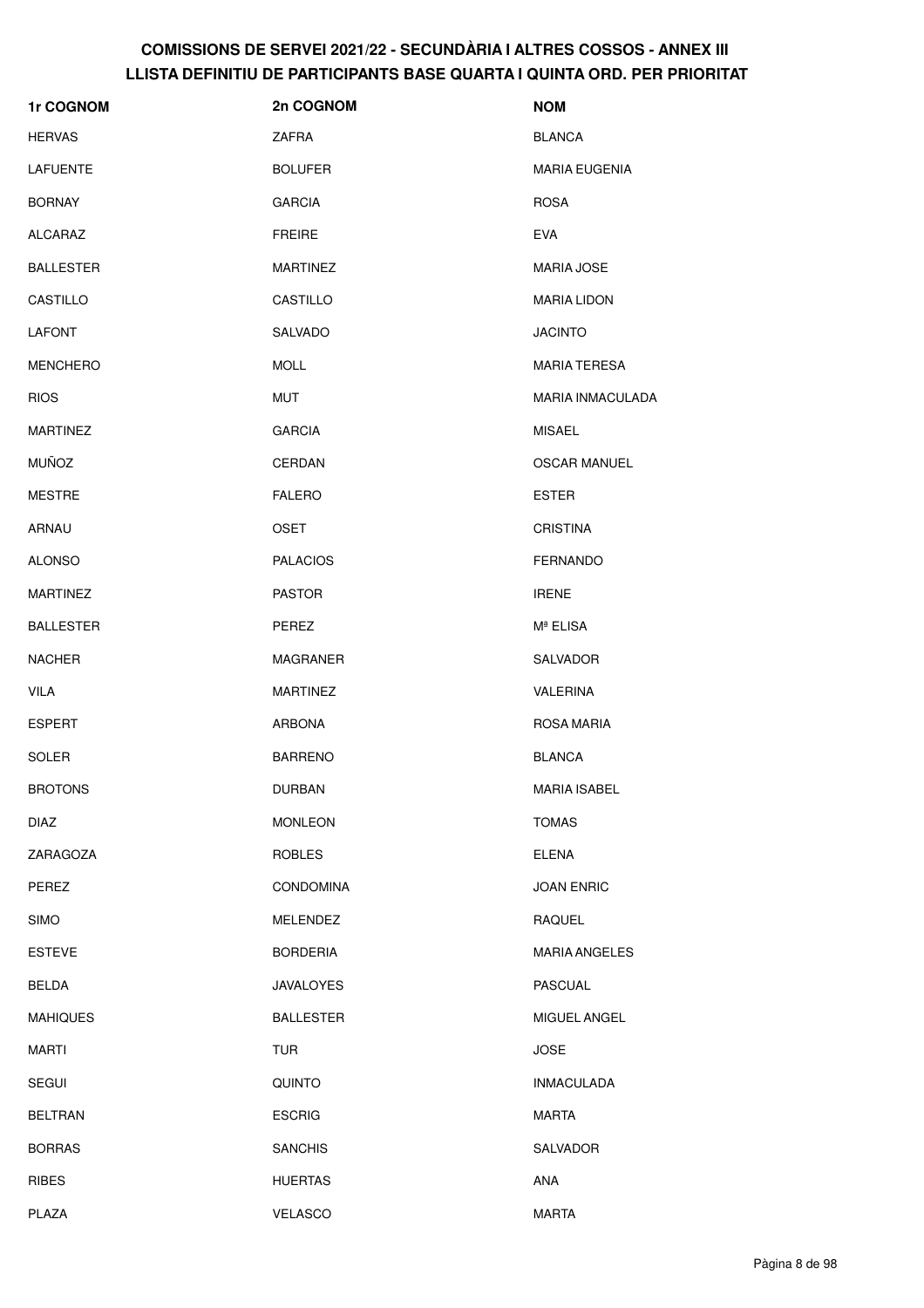| 1r COGNOM       | 2n COGNOM         | <b>NOM</b>             |
|-----------------|-------------------|------------------------|
| <b>MARQUES</b>  | <b>SANCHEZ</b>    | <b>BLANCA</b>          |
| CASTEJON        | CARNEIRO          | <b>MARIA MERCEDES</b>  |
| <b>PENALVA</b>  | <b>TORREGROSA</b> | <b>MARIA LORENA</b>    |
| <b>SANCHIS</b>  | LOPEZ             | <b>MARINA</b>          |
| <b>GARCIA</b>   | <b>BENLLOCH</b>   | <b>JAVIER</b>          |
| <b>LAGO</b>     | SANTOLAYA         | <b>PATRICIA</b>        |
| <b>MARTINEZ</b> | PEÑARROCHA        | <b>JOSEFINA</b>        |
| ABELLAN         | CAPILLA           | ANA ESTER              |
| <b>GAMIR</b>    | <b>CONILL</b>     | <b>TOMAS</b>           |
| <b>FENOLLAR</b> | CALABUIG          | <b>SILVIA</b>          |
| VALERO          | GONZALEZ          | <b>JUAN CARLOS</b>     |
| <b>PICO</b>     | ALBERT            | <b>ANTONIO</b>         |
| AVELLA          | <b>OLIVER</b>     | ANTONIA LIBRADA        |
| <b>APARICI</b>  | CRUZ              | JAIME                  |
| <b>LEON</b>     | <b>OLIVERT</b>    | <b>MARIA PILAR</b>     |
| VANYO           | VANYO             | <b>PATRICIA</b>        |
| <b>MARTINEZ</b> | ABAD              | <b>FRANCESC XAVIER</b> |
| GONZALEZ        | <b>VIDAL</b>      | MARIA DEL CARMEN       |
| MELENDEZ        | <b>OLTRA</b>      | <b>TERESA</b>          |
| CASERO          | <b>ALCAÑIZ</b>    | <b>SANTIAGO</b>        |
| SANSALONI       | <b>MOLIO</b>      | MANUEL                 |
| <b>MATEU</b>    | <b>BORRAS</b>     | <b>JAVIER</b>          |
| RUIZ            | ARIAS             | <b>RUTH MARIA</b>      |
| <b>CODONYER</b> | SÒRIA             | PILAR                  |
| GARCÍA          | ALBERT            | <b>RUBEN</b>           |
| CAPDEVILA       | <b>GARCIA</b>     | <b>ESTELA</b>          |
| <b>DIAZ</b>     | VALERO            | <b>OSCAR</b>           |
| <b>BELLIURE</b> | <b>GARCIA</b>     | <b>DIANA</b>           |
| <b>FERRI</b>    | <b>FRANCES</b>    | <b>ALICIA</b>          |
| SANCHEZ         | <b>ENGO</b>       | CARMINA                |
| PLA             | <b>MIRO</b>       | <b>LIRIOS</b>          |
| <b>GARCIA</b>   | <b>PIQUER</b>     | ANA MARIA              |
| ALMELA          | RIBES             | Mª ROSA                |
| <b>MINGUEZ</b>  | PELAEZ            | GUADALUPE              |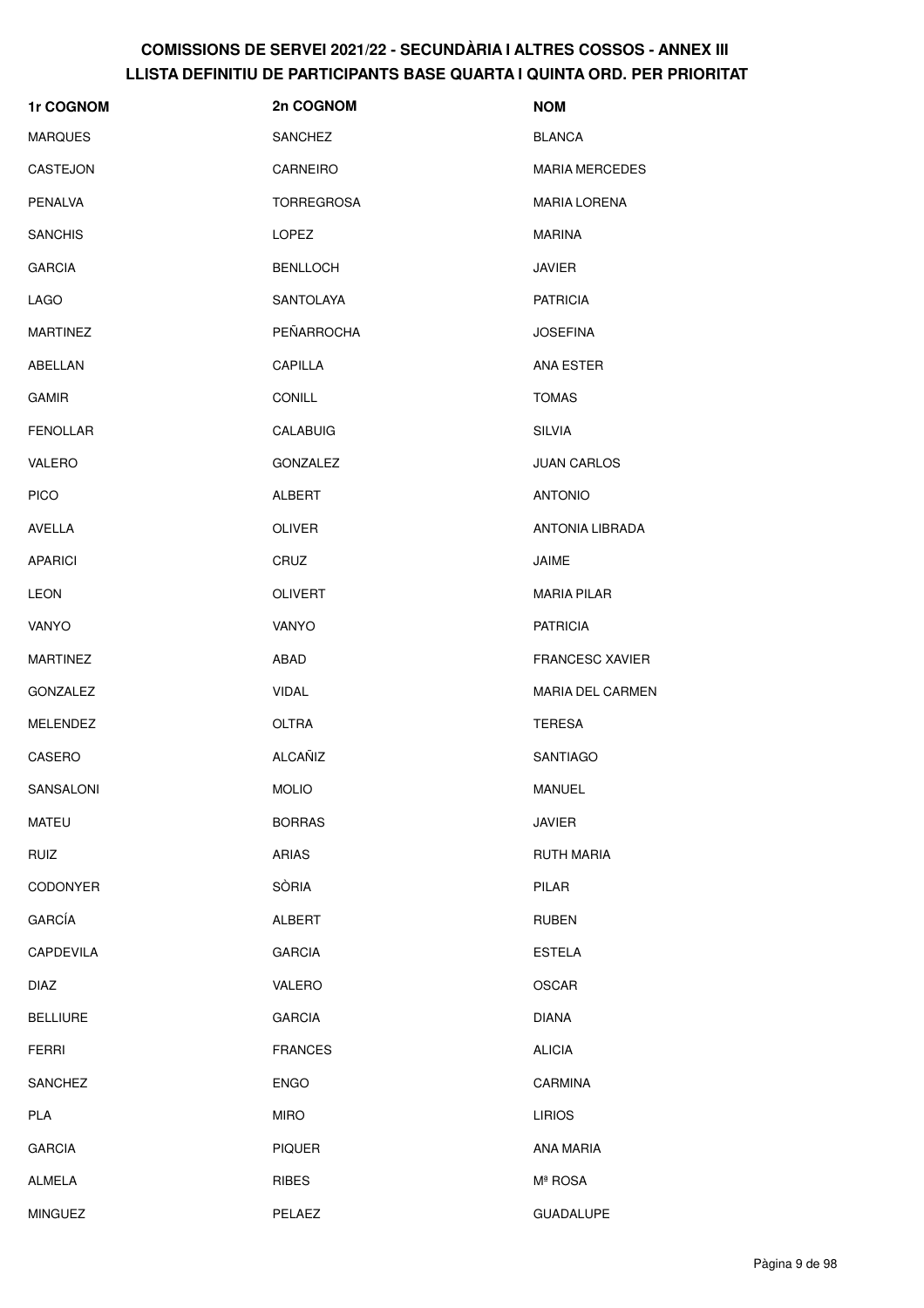| 1r COGNOM        | 2n COGNOM        | <b>NOM</b>                |
|------------------|------------------|---------------------------|
| ROMERO           | <b>MONTAÑES</b>  | <b>ROBERTO</b>            |
| SERRANO          | <b>GONZALEZ</b>  | <b>MIRIAM</b>             |
| <b>ALAPONT</b>   | <b>ASENCIO</b>   | <b>CARMEN PILAR</b>       |
| <b>MARTINEZ</b>  | CASANOVA         | <b>MARIA DESAMPARADOS</b> |
| <b>ARBONA</b>    | <b>ESCRIVA</b>   | <b>JUAN JOSE</b>          |
| LLETI            | <b>PAGES</b>     | <b>VICENTE</b>            |
| <b>LOPEZ</b>     | <b>GARCIA</b>    | AROA                      |
| <b>NEBOT</b>     | <b>GARRIGA</b>   | <b>ELISA</b>              |
| CAMBRONERO       | PEREZ            | AURORA MARIA              |
| <b>GOMEZ</b>     | <b>SERRA</b>     | <b>CELIA</b>              |
| <b>GRAU</b>      | <b>VERCHER</b>   | <b>MIREIA</b>             |
| CATALUÑA         | PEYDRO           | <b>ALBA</b>               |
| <b>MARTI</b>     | <b>MARQUES</b>   | <b>ESTER</b>              |
| CALVO            | <b>PALOMARES</b> | <b>MARIA</b>              |
| <b>PERIS</b>     | <b>LLOBREGAT</b> | <b>INMACULADA</b>         |
| <b>PALLARES</b>  | <b>TORRES</b>    | <b>CESAR</b>              |
| <b>MAS</b>       | <b>ANSIO</b>     | <b>AURORA</b>             |
| <b>CLIMENT</b>   | <b>PELLICER</b>  | SALVADOR                  |
| CARRASCO         | ALVAREZ          | JULIO JOSE                |
| ALANDETE         | CASTILLO         | <b>JUAN CARLOS</b>        |
| <b>MONTAGUT</b>  | <b>MUÑOZ</b>     | MARIA DEL PILAR           |
| GIL              | PEREZ            | MANUEL ANGEL              |
| <b>BLASCO</b>    | <b>BLASCO</b>    | MARIA ARANTZAZU           |
| <b>BENEYTO</b>   | <b>SEGUI</b>     | ANA                       |
| <b>FOS</b>       | <b>TOMAS</b>     | MARIA DE LOS ANGELES      |
| <b>LLOPIS</b>    | <b>RODRIGO</b>   | <b>MARIA JOSEP</b>        |
| <b>BARTOLOME</b> | <b>MARTINEZ</b>  | <b>MARIA ISABEL</b>       |
| <b>MARTINEZ</b>  | <b>APARISI</b>   | JAIME                     |
| <b>PERIS</b>     | <b>ALFONSO</b>   | ROSA MARIA                |
| <b>ESCOTO</b>    | <b>FERRAIRO</b>  | <b>ANTONIO</b>            |
| <b>ALABORT</b>   | <b>FURIO</b>     | <b>MERCE</b>              |
| <b>REIG</b>      | <b>SARRIO</b>    | <b>JORGE</b>              |
| <b>BLAU</b>      | <b>AMOROS</b>    | <b>ASUNCION</b>           |
| <b>ANTON</b>     | <b>MORILLAS</b>  | <b>ESTHER</b>             |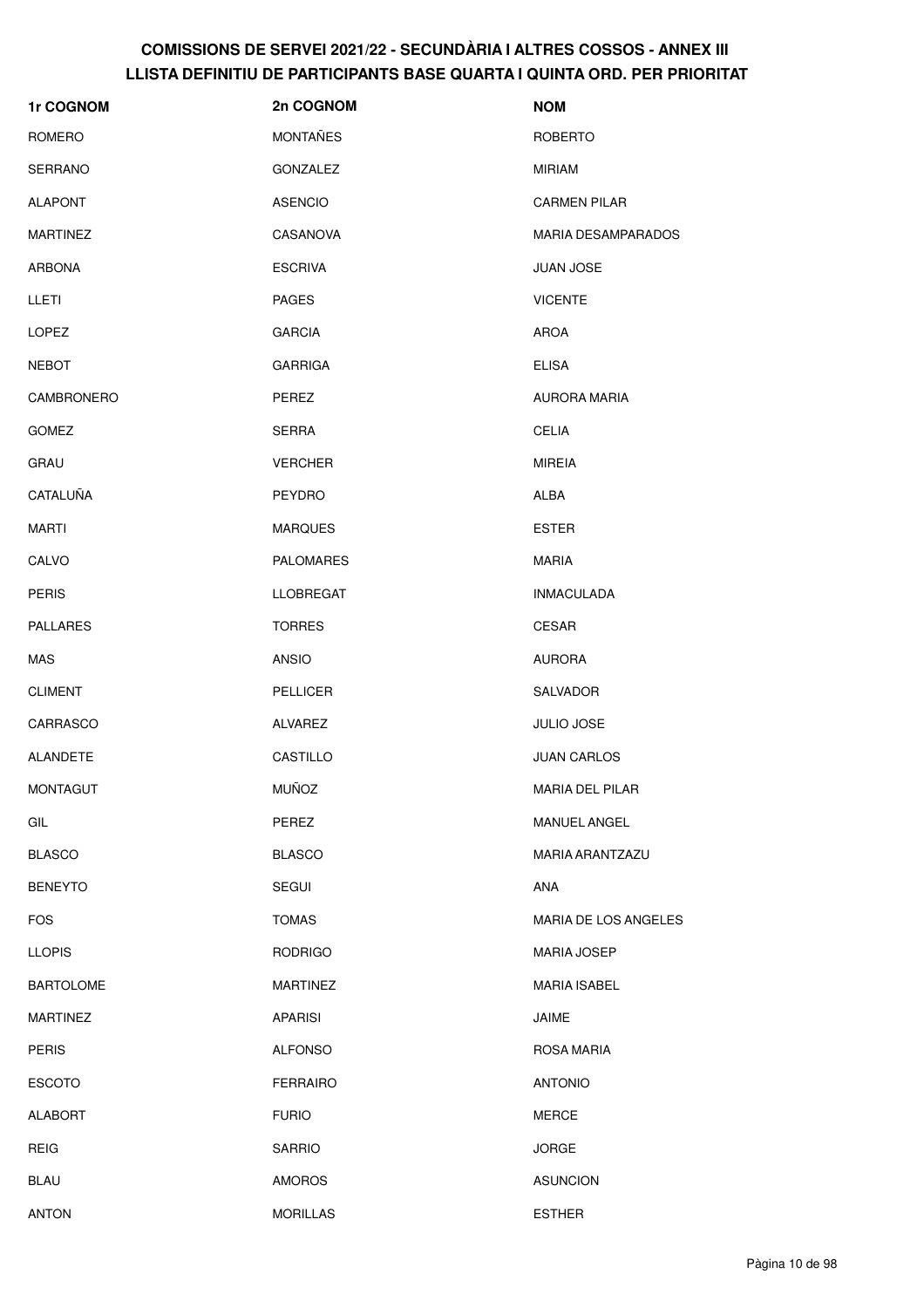| 1r COGNOM        | 2n COGNOM       | <b>NOM</b>              |
|------------------|-----------------|-------------------------|
| <b>SENA</b>      | <b>PEYDRO</b>   | <b>ENRIQUE</b>          |
| <b>DASI</b>      | <b>BLAY</b>     | <b>MARIA AMPARO</b>     |
| <b>MOROS</b>     | <b>GARCIA</b>   | <b>JOSE</b>             |
| <b>MARRADES</b>  | <b>DOMENECH</b> | ALEJANDRA               |
| <b>CABANES</b>   | <b>FABRA</b>    | <b>PATRICIA</b>         |
| <b>BOLUDA</b>    | <b>POBLET</b>   | ANA                     |
| <b>VALDIVIA</b>  | RAYO            | <b>MARIA PILAR</b>      |
| <b>GRAU</b>      | <b>BLAYA</b>    | <b>NEUS</b>             |
| <b>ANTELM</b>    | LANZAT          | <b>ANA MARIA</b>        |
| LLACER           | <b>BLASCO</b>   | <b>ARTURO</b>           |
| <b>RIBES</b>     | <b>ROIG</b>     | PILAR                   |
| <b>BELDA</b>     | ANAYA           | <b>SUSANA</b>           |
| <b>COMIN</b>     | <b>GARCIA</b>   | ALEJANDRO               |
| DEL OLMO         | <b>HERRANZ</b>  | <b>CRISTINA</b>         |
| CLARAMUNT        | <b>CLIMENT</b>  | Mª JOSE                 |
| ZAPATER          | PEREZ           | <b>MARIA JOSE</b>       |
| <b>FERNANDEZ</b> | <b>ALMANSA</b>  | M. JESUS                |
| <b>RARO</b>      | <b>DIAZ</b>     | <b>OSCAR VICENTE</b>    |
| RAMIREZ          | PEREZ           | <b>JUAN ANTONIO</b>     |
| <b>MARTINEZ</b>  | CALDERON        | <b>MARIA DEL CARMEN</b> |
| <b>VERDET</b>    | GONZALEZ        | <b>VICTORIA EUGENIA</b> |
| <b>ROCHERA</b>   | PEREZ           | <b>JORDI</b>            |
| <b>MARI</b>      | <b>GREUS</b>    | <b>REGINA</b>           |
| LOZANO           | <b>MATEU</b>    | <b>PATRICIA</b>         |
| <b>COLOMER</b>   | <b>RAMOS</b>    | <b>JAVIER</b>           |
| CALVO            | <b>CALABUIG</b> | <b>JUAN LUIS</b>        |
| <b>BORDES</b>    | CASTELLOTE      | ANGELA CARMEN           |
| <b>PERIS</b>     | VALERO          | LIDIA                   |
| LOZANO           | <b>VILLA</b>    | ANA                     |
| <b>GALAN</b>     | <b>ESTACIO</b>  | <b>MARIA ANGELES</b>    |
| <b>RUIZ</b>      | <b>VEGA</b>     | <b>EVA</b>              |
| <b>DIAZ</b>      | <b>IGLESIAS</b> | ANA LAURA               |
| SANJAIME         | <b>MARTI</b>    | <b>ESTEFANIA</b>        |
| <b>MORENO</b>    | <b>MARTINEZ</b> | Mª YOLANDA              |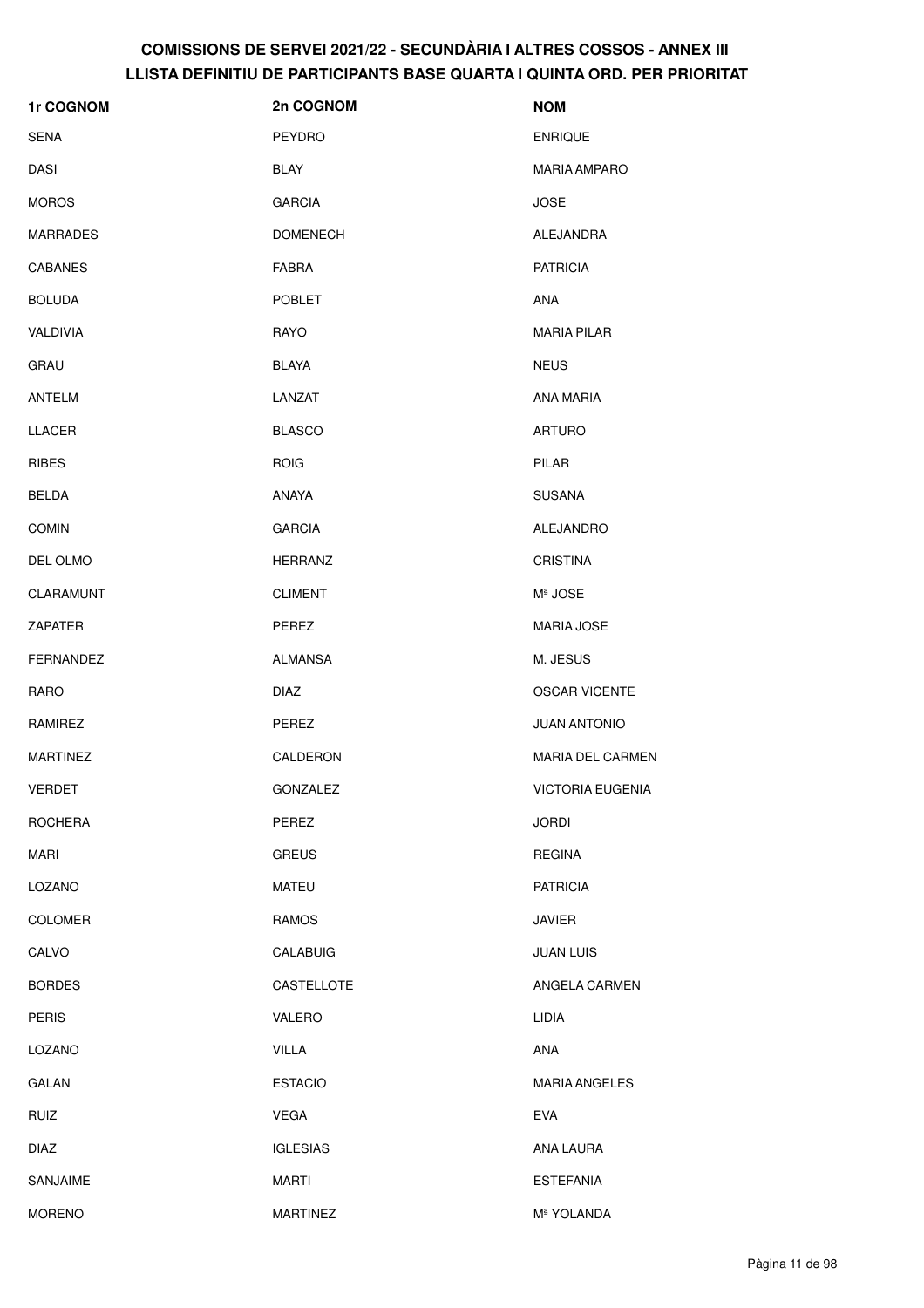| 1r COGNOM         | 2n COGNOM        | <b>NOM</b>                |
|-------------------|------------------|---------------------------|
| VILAPLANA         | <b>GRAMAJE</b>   | <b>MARIA DESAMPARADOS</b> |
| <b>MARCO</b>      | <b>GARCIA</b>    | <b>CRISTINA</b>           |
| <b>VIDAL</b>      | <b>RUIZ</b>      | <b>DAVID</b>              |
| <b>SALINAS</b>    | <b>GRAS</b>      | <b>HECTOR</b>             |
| <b>MACIAS</b>     | <b>GAITAN</b>    | <b>JAVIER</b>             |
| CABALLERO         | <b>ROSELL</b>    | <b>MARIA TERESA</b>       |
| <b>IZQUIERDO</b>  | <b>VALENCIA</b>  | <b>ALICIA</b>             |
| <b>HERNANDEZ</b>  | VALERO           | <b>BARTOLOME</b>          |
| <b>GALVEZ</b>     | <b>HERNANDEZ</b> | <b>ROSA MARIA</b>         |
| <b>ORTS</b>       | CERVERA          | <b>JUAN JOSE</b>          |
| <b>CINTERO</b>    | RAMIREZ          | <b>ROCIO</b>              |
| CLARAMUNT         | <b>ESTEVE</b>    | <b>GEMA</b>               |
| <b>LLORENS</b>    | ABAD             | <b>SUSANA PILAR</b>       |
| <b>LEON</b>       | <b>BLASCO</b>    | ANGEL JOSE                |
| <b>CACERES</b>    | <b>CARRION</b>   | <b>LOURDES</b>            |
| <b>JUSTAMANTE</b> | <b>GARCIA</b>    | LAURA                     |
| CRIADO            |                  | NATHALIE                  |
| <b>DOMINGO</b>    | CABO             | <b>VICENTE</b>            |
| <b>VELASCO</b>    | LORENZO          | <b>ELISA</b>              |
| ROMERO            | SAEZ             | <b>JAVIER</b>             |
| <b>BAS</b>        | <b>IBAÑEZ</b>    | <b>MARIA</b>              |
| <b>BLASCO</b>     | ARACIL           | <b>ELENA</b>              |
| <b>TOBAJAS</b>    | <b>ULLRICH</b>   | <b>TATIANA</b>            |
| <b>RUIZ</b>       | <b>MILLO</b>     | JOSE ANGEL                |
| MAÑEZ             | RAMON            | <b>VERA</b>               |
| SAPENA            | <b>ESCRIVA</b>   | AMAYA                     |
| <b>ALANDETE</b>   | <b>MORERA</b>    | LAURA                     |
| <b>GARCIA</b>     | GALDON           | <b>NURIA</b>              |
| <b>DIEGO</b>      | <b>GALLARDO</b>  | RAQUEL                    |
| <b>LLOPIS</b>     | <b>AGUSTI</b>    | <b>FRANCISCO EMILIO</b>   |
| CALONGE           | <b>SEGOVIA</b>   | <b>IVAN</b>               |
| SAEZ              | <b>GARCIA</b>    | <b>GABINO</b>             |
| ARENOS            | <b>AGUT</b>      | MARIA                     |
| <b>ALONSO</b>     | <b>CORTELL</b>   | <b>DOLORES</b>            |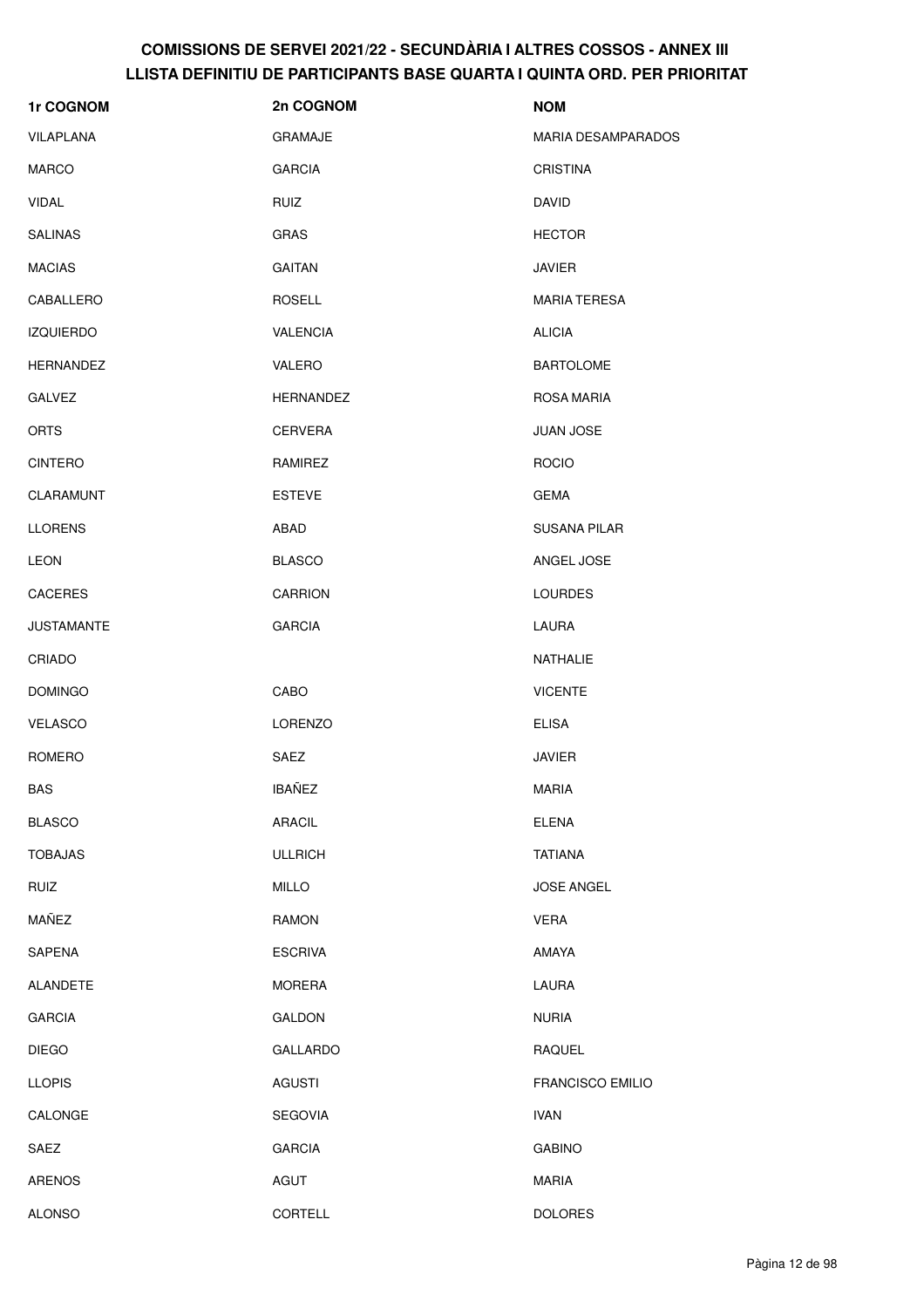| 1r COGNOM         | 2n COGNOM               | <b>NOM</b>             |
|-------------------|-------------------------|------------------------|
| <b>DIEZ</b>       | <b>SARRIUGARTE</b>      | <b>LOREA</b>           |
| <b>MARTINEZ</b>   | <b>GOMAR</b>            | <b>MIREIA</b>          |
| <b>PLA</b>        | <b>TOLDRA</b>           | <b>TOMAS</b>           |
| SOLER             | <b>ALONSO</b>           | <b>JOSEP</b>           |
| <b>LOPEZ</b>      | <b>JUAN</b>             | <b>JESUS</b>           |
| <b>RAMON</b>      | ABRIL                   | <b>MARIA TERESA</b>    |
| <b>NAVARRO</b>    | AGÜES                   | <b>BALTASAR</b>        |
| <b>REDONDO</b>    | <b>SANCHIS</b>          | <b>CLARA</b>           |
| <b>PRIMO</b>      | <b>AROCAS</b>           | ANGELA                 |
| <b>ALEMANY</b>    | <b>MORENO</b>           | <b>MARIA CARMEN</b>    |
| <b>FERRAGUD</b>   | <b>ESTRUGO</b>          | LAURA                  |
| <b>SARRION</b>    | ALBELDA                 | <b>XAVIER</b>          |
| <b>GISBERT</b>    | <b>MARTINEZ</b>         | JAIME                  |
| <b>SANCHEZ</b>    | <b>SANCHEZ</b>          | <b>JOSE LUIS</b>       |
| ALVAREZ           | <b>TEN</b>              | <b>MARIA ROSA</b>      |
| <b>MINGUEZ</b>    | LUJAN                   | <b>MARTA</b>           |
| <b>ALEPUZ</b>     | <b>FERRUS</b>           | <b>SUSANA</b>          |
| <b>GAVARA</b>     | <b>IBAÑEZ</b>           | MARIA DE LOS ANGELES   |
| CANOS             | <b>PUERTO</b>           | <b>MARIA AMPARO</b>    |
| <b>PRADA</b>      | <b>BOVEA</b>            | <b>EVA</b>             |
| <b>GIMENO</b>     | <b>MARTINEZ</b>         | <b>MARIA</b>           |
| VALIENTE          | SANZ                    | MARIA DOLORES          |
| <b>BRAVO</b>      | <b>MOSCARDO</b>         | <b>JORDI</b>           |
| <b>HUGUET</b>     | <b>BENAVENT</b>         | <b>HECTOR</b>          |
| <b>NAVARRO</b>    | <b>TORREGROSA</b>       | <b>MANUELA</b>         |
| <b>MORA</b>       | <b>MARTINEZ</b>         | <b>ARTURO</b>          |
| <b>ORTOLA</b>     | <b>GARCIA DEL BUSTO</b> | PAU                    |
| PEREZ             | <b>BLASCO</b>           | <b>ELIONOR</b>         |
| <b>TUDELA</b>     | <b>TALENS</b>           | <b>INMACULADA</b>      |
| MIRET             | MIRET                   | <b>TERESA CRISTINA</b> |
| <b>TORTOSA</b>    | CARRERES                | <b>ANTONIO</b>         |
| <b>ESTESO</b>     | VALLADOLID              | ESPERANZA              |
| <b>ENGUIDANOS</b> | <b>RUIZ</b>             | M. DOLORES             |
| <b>VERCHER</b>    | ALBEROLA                | SALVADOR ALFONSO       |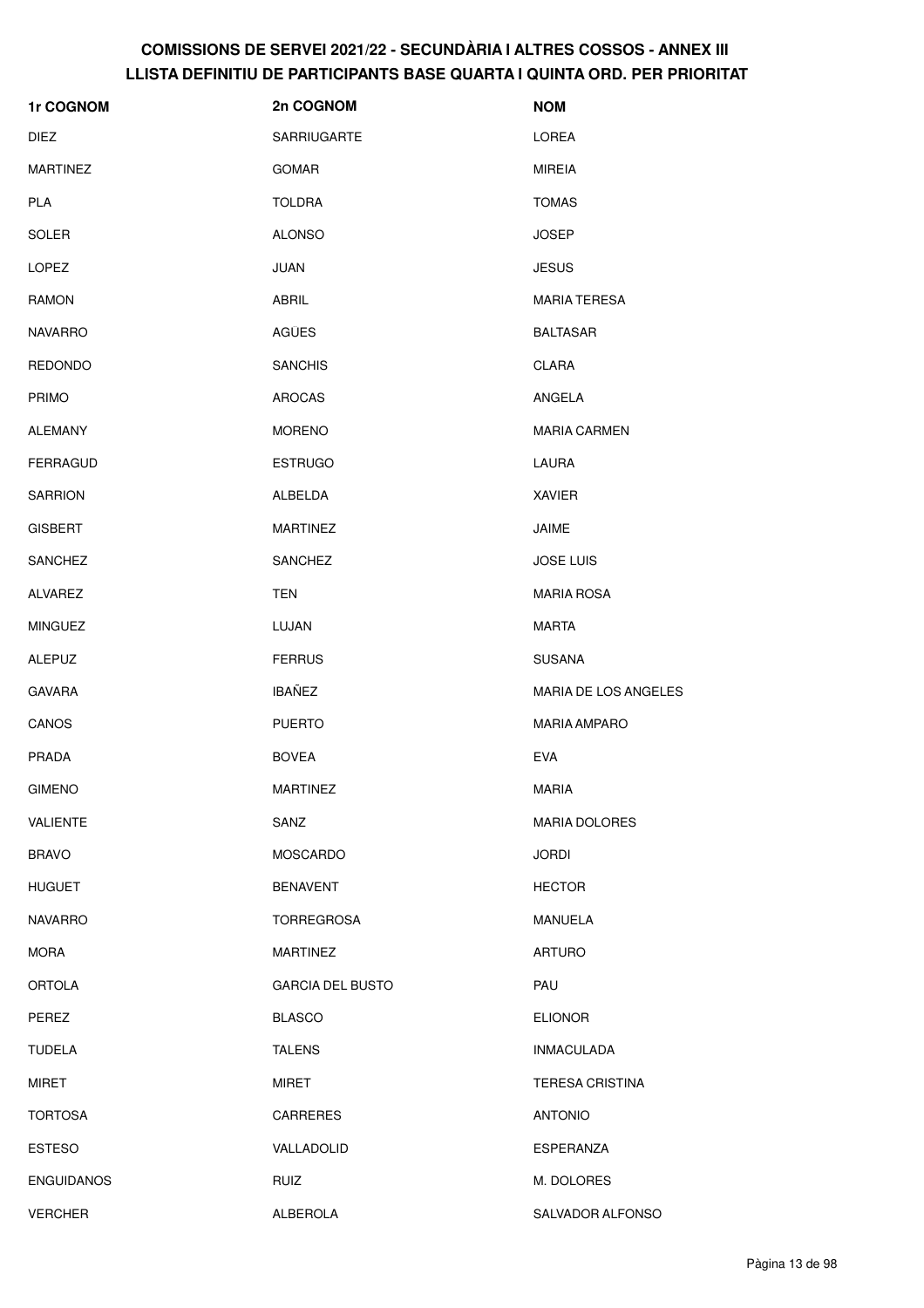| 1r COGNOM         | 2n COGNOM        | <b>NOM</b>            |
|-------------------|------------------|-----------------------|
| <b>SOLER</b>      | SAEZ             | <b>SERGIO</b>         |
| <b>SERRANO</b>    | <b>RICO</b>      | ROSA MARIA            |
| ADELL             | <b>BARREDA</b>   | <b>ALICIA</b>         |
| <b>MARTI</b>      | <b>BENAVENT</b>  | <b>MARIA ISABEL</b>   |
| LOZANO            | <b>SALVADOR</b>  | <b>CARMEN DOLORES</b> |
| <b>JUAN</b>       | <b>GALLACH</b>   | <b>ADRIAN</b>         |
| <b>RUIZ</b>       | CHECA            | <b>JOSE RAMON</b>     |
| <b>ESCRIVA</b>    | <b>FUSTER</b>    | <b>FRANCISCO</b>      |
| <b>PEREZ</b>      | <b>ROYO</b>      | <b>ANTONIO</b>        |
| <b>MARTI</b>      | <b>FUSTER</b>    | <b>ARACELI</b>        |
| <b>MONTESINOS</b> | SANZ             | MARIA JANA            |
| <b>FERNANDEZ</b>  | <b>BELTRAN</b>   | <b>ESMERALDA</b>      |
| <b>GAYA</b>       | <b>FONTS</b>     | <b>FRANCESC ASIS</b>  |
| <b>VICENT</b>     | <b>FORES</b>     | LEYRE                 |
| <b>FERRIZ</b>     | <b>SOLER</b>     | <b>MARIA VIRTUDES</b> |
| <b>BALLESTER</b>  | <b>VILLAR</b>    | <b>JAVIER</b>         |
| <b>PINEDO</b>     | <b>BERMEJO</b>   | <b>JUAN CARLOS</b>    |
| <b>GARCIA</b>     | <b>LLUESMA</b>   | <b>MARIA ISABEL</b>   |
| <b>CLERIGUES</b>  | PEIRO            | <b>BLANCA</b>         |
| <b>FRUCTUOSO</b>  | <b>MORALES</b>   | VANESSA               |
| CALVO             | <b>GIMENEZ</b>   | <b>INMACULADA</b>     |
| <b>SURIAN</b>     | <b>COSTA</b>     | <b>DAVID</b>          |
| <b>ALCOCEL</b>    | CARDONA          | <b>VICENTE</b>        |
| <b>BORDES</b>     | SANXO            | <b>MARINA</b>         |
| <b>JUAN</b>       | <b>PUIG</b>      | <b>MARIA JOSE</b>     |
| <b>ALBERT</b>     | HERNANDEZ        | <b>MIGUEL</b>         |
| <b>MARTINEZ</b>   | LUCAS            | <b>MARIA ISABEL</b>   |
| <b>ESCRIVA</b>    | <b>GILABERT</b>  | <b>JOSE</b>           |
| <b>GARCIA</b>     | <b>MONSALVEZ</b> | <b>JOSE CARLOS</b>    |
| <b>HERRERO</b>    | <b>INGLES</b>    | Mª JOSE               |
| <b>GUERRERO</b>   | LOPEZ            | <b>PEDRO</b>          |
| CRIADO            | <b>MAS</b>       | <b>FERNANDO</b>       |
| <b>GADEA</b>      | <b>MORANT</b>    | <b>ELENA</b>          |
| GIL               | <b>MUÑOZ</b>     | <b>INMACULADA</b>     |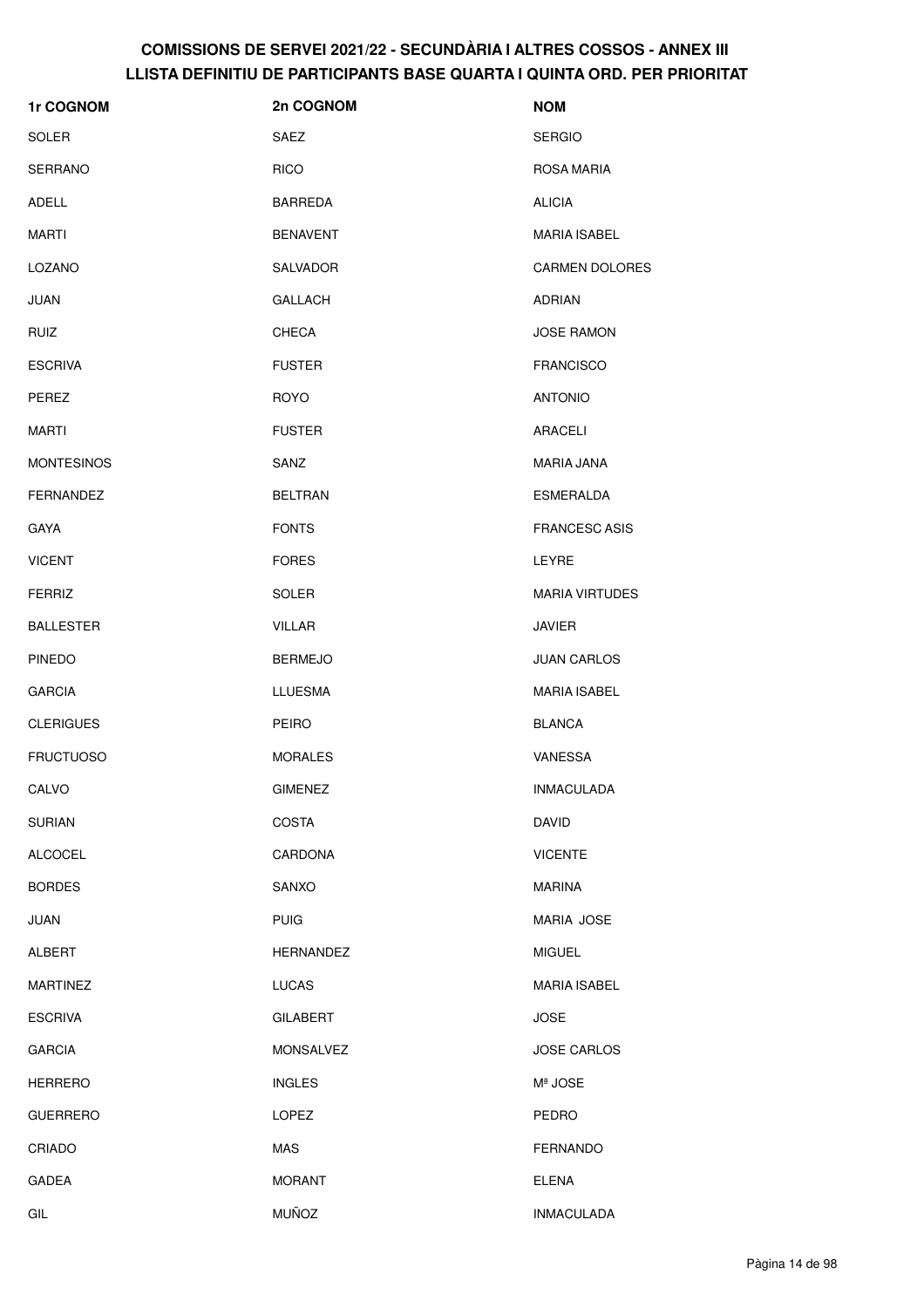| <b>1r COGNOM</b> | 2n COGNOM       | <b>NOM</b>            |
|------------------|-----------------|-----------------------|
| <b>GIMENEZ</b>   | MAS             | SARA ISABEL           |
| <b>PUCHADES</b>  | <b>CUESTA</b>   | <b>VICTOR JOSE</b>    |
| <b>SUAREZ</b>    | ALGAR           | <b>CARMEN MARIA</b>   |
| <b>ESPI</b>      | <b>MARTINEZ</b> | ANNA MARIA            |
| ALVARADO         | <b>MIRAGALL</b> | <b>ROSA MARIA</b>     |
| <b>LLOPIS</b>    | <b>GRACIA</b>   | <b>MARIA AMPARO</b>   |
| <b>NAKOVA</b>    | KATILEVA        | <b>ELEONORA</b>       |
| <b>EMETERIO</b>  | <b>VICENTE</b>  | <b>SILVIA MARIA</b>   |
| <b>MARTI</b>     | <b>SENDRA</b>   | <b>SUSANA</b>         |
| CANET            | <b>CLIMENT</b>  | <b>INMACULADA</b>     |
| <b>GRAU</b>      | GRAU            | <b>MARIA JOSE</b>     |
| <b>FELICI</b>    | <b>LLOPIS</b>   | <b>FRANCESC</b>       |
| <b>GARCIA</b>    | <b>BARCELO</b>  | <b>MARIA CRISTINA</b> |
| <b>GOMEZ</b>     | <b>ANRUBIA</b>  | <b>MARIA PALOMA</b>   |
| <b>HURTADO</b>   | FERRANDEZ       | MANUEL                |
| <b>PRIETO</b>    | <b>ANTON</b>    | TAMARA                |
| PEREZ            | <b>RUIZ</b>     | <b>VICENTE</b>        |
| PEREZ            | <b>RUIZ</b>     | <b>ANTONIO</b>        |
| <b>PONS</b>      | <b>MORERA</b>   | <b>MARIA</b>          |
| <b>OLIVARES</b>  | <b>SORIANO</b>  | <b>JOSE PASCUAL</b>   |
| COLLADO          | <b>ALIÑO</b>    | MARIA DEL MAR         |
| <b>MARTI</b>     | <b>BARTUAL</b>  | <b>IGNACIO JOSE</b>   |
| SAIS             | CASASUS         | <b>LUIS</b>           |
| <b>LLUCH</b>     | <b>MURCIANO</b> | PABLO FRANCISCO       |
| <b>SARRION</b>   | GONZALEZ        | <b>MARIA VICENTA</b>  |
| <b>DOMENECH</b>  | <b>VALOR</b>    | <b>MARIO FERNANDO</b> |
| <b>FLORDELIS</b> | <b>PONS</b>     | <b>VICENTE MIGUEL</b> |
| GIL              | <b>MARTINEZ</b> | Mª DOLORES            |
| <b>MOLINA</b>    | <b>PUIG</b>     | LAURA                 |
| <b>GARAY</b>     | ZABAL           | <b>ALBERTO</b>        |
| <b>BADIA</b>     | <b>RUIZ</b>     | DAVID VICENTE         |
| <b>RUIZ</b>      | SORIANO         | <b>VICTOR</b>         |
| <b>PASTOR</b>    | <b>PONS</b>     | <b>JOSEFA</b>         |
| CASANOVES        | <b>VALLES</b>   | <b>MARIA ORETO</b>    |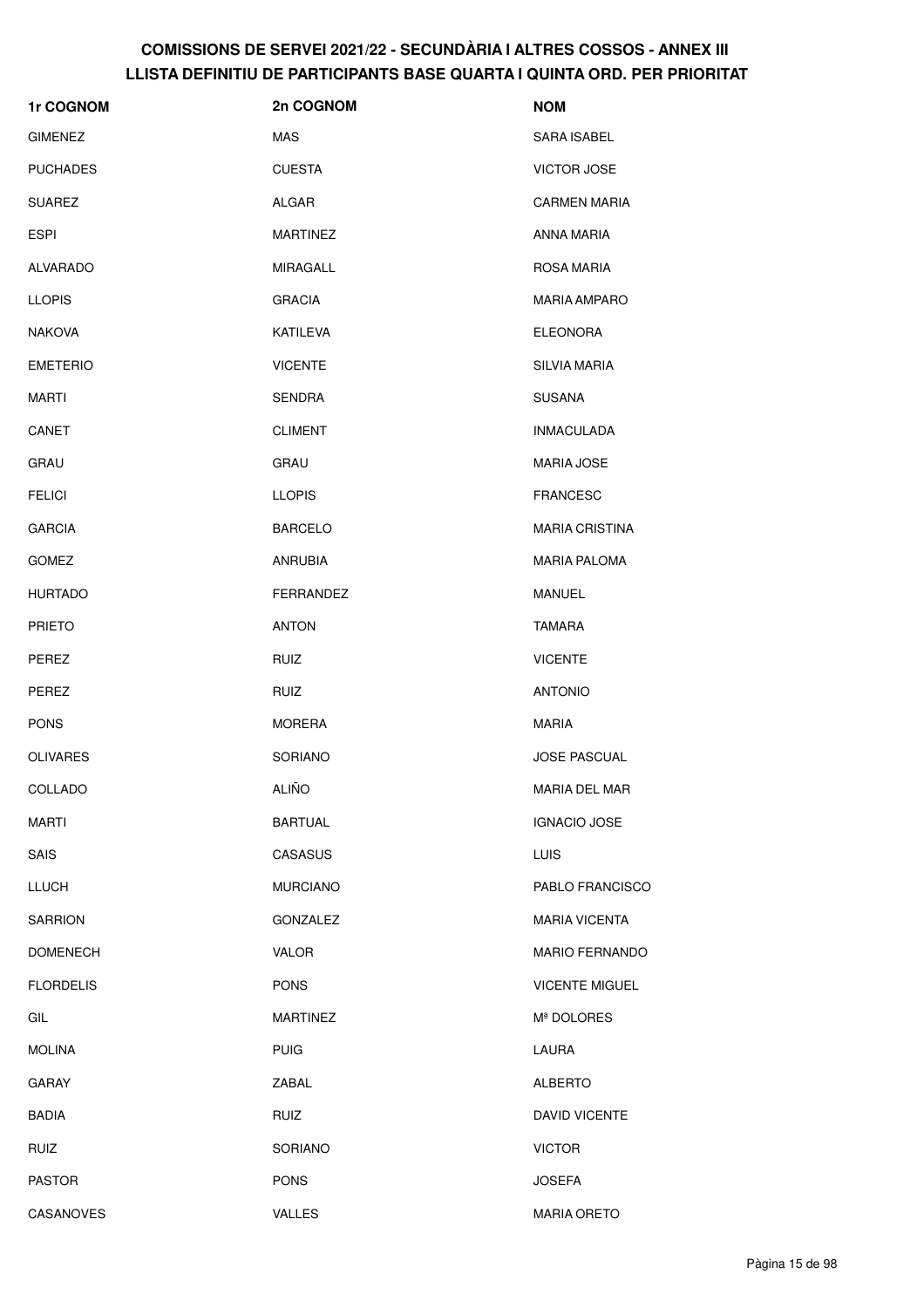| 1r COGNOM        | 2n COGNOM       | <b>NOM</b>               |
|------------------|-----------------|--------------------------|
| CANET            | <b>MARTI</b>    | <b>MARIA TRINIDAD</b>    |
| <b>NOGUERA</b>   | <b>BRULL</b>    | <b>GUILLEM</b>           |
| <b>GARCIA</b>    | <b>GRIJALBO</b> | <b>IGOR</b>              |
| <b>PASTOR</b>    | <b>GARCIA</b>   | <b>VICENTE</b>           |
| <b>LLACER</b>    | <b>ROSSELLO</b> | RAQUEL                   |
| <b>MORENO</b>    | <b>GUILLEN</b>  | ANTONIA FRANCISCA        |
| <b>GONZALEZ</b>  | <b>PASTOR</b>   | <b>CRISTINA FABIOLA</b>  |
| <b>BENAVENT</b>  | ARANDA          | <b>SANTIAGO</b>          |
| <b>HERNANDEZ</b> | PEREZ           | <b>JUANA MARIA</b>       |
| <b>LEYDET</b>    |                 | PASCAL MICHEL LEON       |
| <b>MIÑANO</b>    | <b>GÓMEZ</b>    | <b>ELOÍNA</b>            |
| <b>REQUENA</b>   | SAEZ            | <b>MARIA LUISA</b>       |
| <b>LLOPIS</b>    | <b>FLORS</b>    | <b>AITOR</b>             |
| <b>TORTOSA</b>   | <b>LORENZO</b>  | <b>VICENT PAVEL</b>      |
| <b>BOJO</b>      | <b>APARICI</b>  | <b>MARÍA NIEVES</b>      |
| <b>MARTINEZ</b>  | <b>GIMENEZ</b>  | <b>BERNARDO</b>          |
| <b>FERRANDO</b>  | <b>DUET</b>     | <b>DIOSDADO FABRICIO</b> |
| MIRAMBELL        | <b>MIRALLES</b> | PASCUAL MANUEL           |
| <b>PALLARES</b>  | <b>MENDEZ</b>   | <b>HECTOR</b>            |
| <b>GONZALEZ</b>  | LOPEZ           | <b>JOSEP EDUARD</b>      |
| <b>ESCRIVA</b>   | <b>GILABERT</b> | ADELA                    |
| <b>ALARCON</b>   | <b>FLIX</b>     | <b>MARIA ISABEL</b>      |
| <b>SARRIO</b>    | <b>BELLOD</b>   | <b>FRANCESC</b>          |
| <b>VIDAL</b>     | <b>MELIA</b>    | <b>MERCEDES</b>          |
| <b>BUÑUEL</b>    | ARNAU           | <b>ENRIC MANUEL</b>      |
| <b>NAVARRO</b>   | <b>GARCIA</b>   | <b>MARIA JOSE</b>        |
| <b>ESCURIOLA</b> | JOVANÍ          | <b>ALEIX</b>             |
| CAZAURANG        | <b>MARTI</b>    | <b>ENRIQUE</b>           |
| <b>POVEDA</b>    | SEBASTIAN       | Mª AMPARO                |
| ANAYA            | PEREZ           | <b>MARIA CARMEN</b>      |
| <b>PASCUAL</b>   | PASTRANA        | ALBA MARIA               |
| <b>RODENAS</b>   | ARRUE           | M. MAR                   |
| AGUILAR          | <b>OCHANDIO</b> | <b>BEATRIZ</b>           |
| <b>ELVIRA</b>    | SORIA           | JAVIER                   |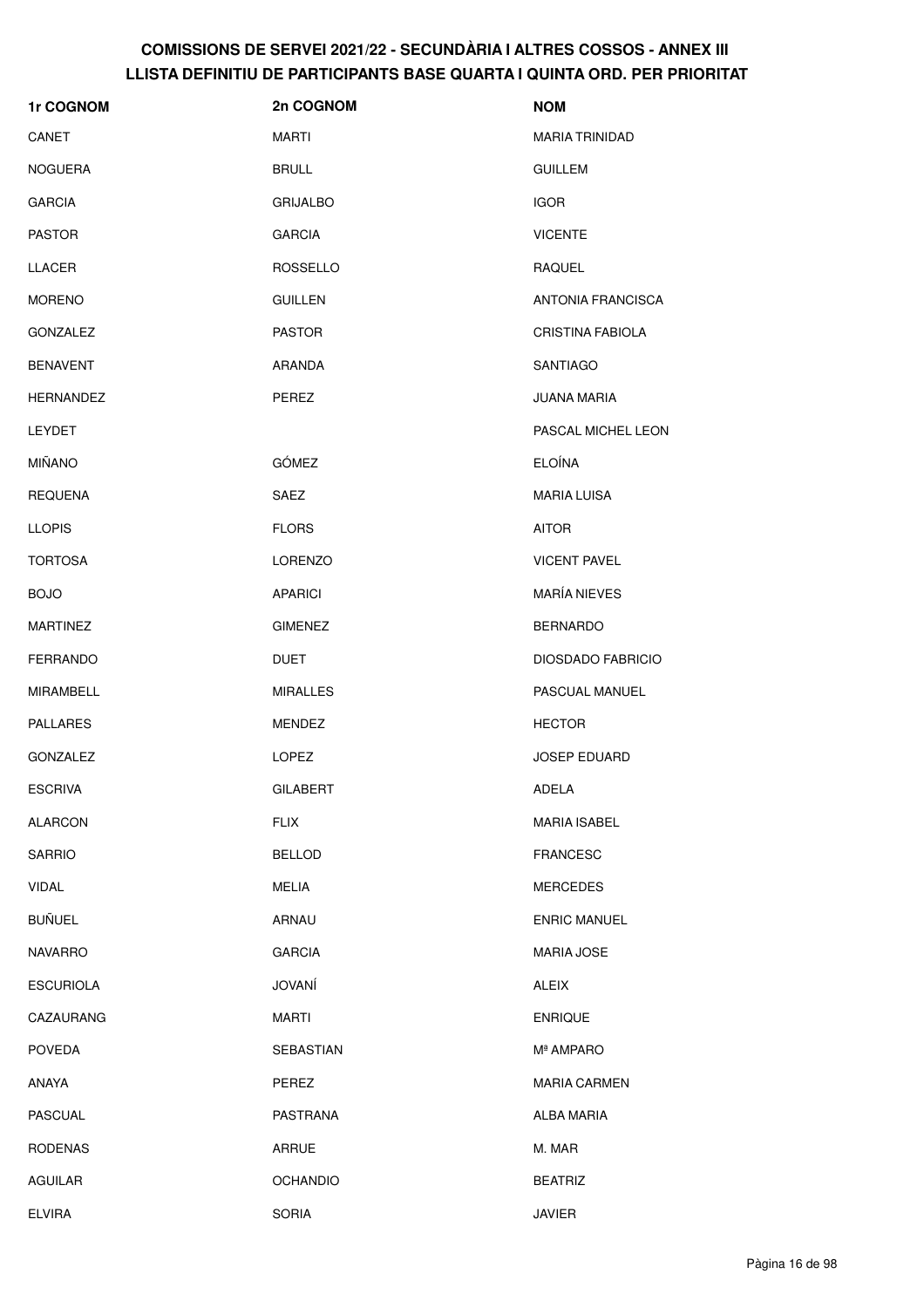| 1r COGNOM        | 2n COGNOM          | <b>NOM</b>                   |
|------------------|--------------------|------------------------------|
| <b>BORRAS</b>    | <b>LLOPIS</b>      | <b>BENJAMIN</b>              |
| <b>ESCUTIA</b>   | PIÑANA             | PATRICIA MARIA               |
| <b>CORTES</b>    | <b>BERGANZA</b>    | <b>JOSE MANUEL</b>           |
| <b>BOILS</b>     | <b>GIMENO</b>      | <b>MOISES</b>                |
| <b>GANDIA</b>    | <b>CHILLIDA</b>    | <b>ESMERALDA</b>             |
| <b>MIQUEL</b>    | <b>MARTICORENA</b> | <b>JOSE VICENTE</b>          |
| <b>GUTIERREZ</b> | MAJADA             | YOLANDA                      |
| <b>BRIONES</b>   | <b>MARTINEZ</b>    | <b>JOSE MANUEL</b>           |
| <b>JULIO</b>     | <b>MONTAGUD</b>    | <b>EZEQUIEL</b>              |
| <b>DIAZ</b>      | <b>RODRIGUEZ</b>   | <b>LUCRECIA</b>              |
| <b>LIS</b>       | <b>BOADA</b>       | <b>MARIA DE LAS MERCEDES</b> |
| <b>BERNET</b>    | CATALA             | MAYTE                        |
| LOZANO           | <b>ROMAN</b>       | <b>RICARDO</b>               |
| <b>MARTINEZ</b>  | <b>MENDEZ</b>      | <b>JOAQUIN</b>               |
| <b>BENAVENT</b>  | <b>COLOMER</b>     | <b>CRISTINA</b>              |
| <b>CLIMENT</b>   | NADAL              | <b>MONICA</b>                |
| <b>POZO</b>      | <b>EJARQUE</b>     | <b>ANTONIO</b>               |
| CASTELLANO       | PRUÑONOSA          | <b>JOSEFA</b>                |
| <b>PALOMARES</b> | <b>TUR</b>         | DOMINGO JOSE                 |
| <b>MARZO</b>     | <b>MAS</b>         | <b>ANA</b>                   |
| <b>GRACIA</b>    | <b>MARTIN</b>      | <b>MARIA ISABEL</b>          |
| <b>GARCIA</b>    | <b>FERRANDO</b>    | CARLOS ALBERTO               |
| SELMA            | VALIENTE           | XABIER JOSE                  |
| <b>MARTINEZ</b>  | <b>CHOVER</b>      | <b>SARA</b>                  |
| <b>MALLOL</b>    | PEREZ              | <b>FRANCISCO</b>             |
| <b>ORTEGA</b>    | <b>TORMOS</b>      | <b>EMILIO</b>                |
| <b>GARCIA</b>    | <b>GARRIDO</b>     | MARÍA                        |
| PEREZ            | ALMIÑANA           | <b>VICTOR DANIEL</b>         |
| <b>COLOMINA</b>  | <b>GIMENEZ</b>     | <b>PALOMA</b>                |
| <b>SANCHIS</b>   | <b>ROIG</b>        | <b>DAVID</b>                 |
| <b>MONSERRAT</b> | CATALAN            | <b>MARIA JOSE</b>            |
| <b>BARRERA</b>   | RAMIREZ            | <b>RUBEN</b>                 |
| Caballero        | Martín             | Elena                        |
| <b>IZQUIERDO</b> | <b>MARTINEZ</b>    | <b>INES</b>                  |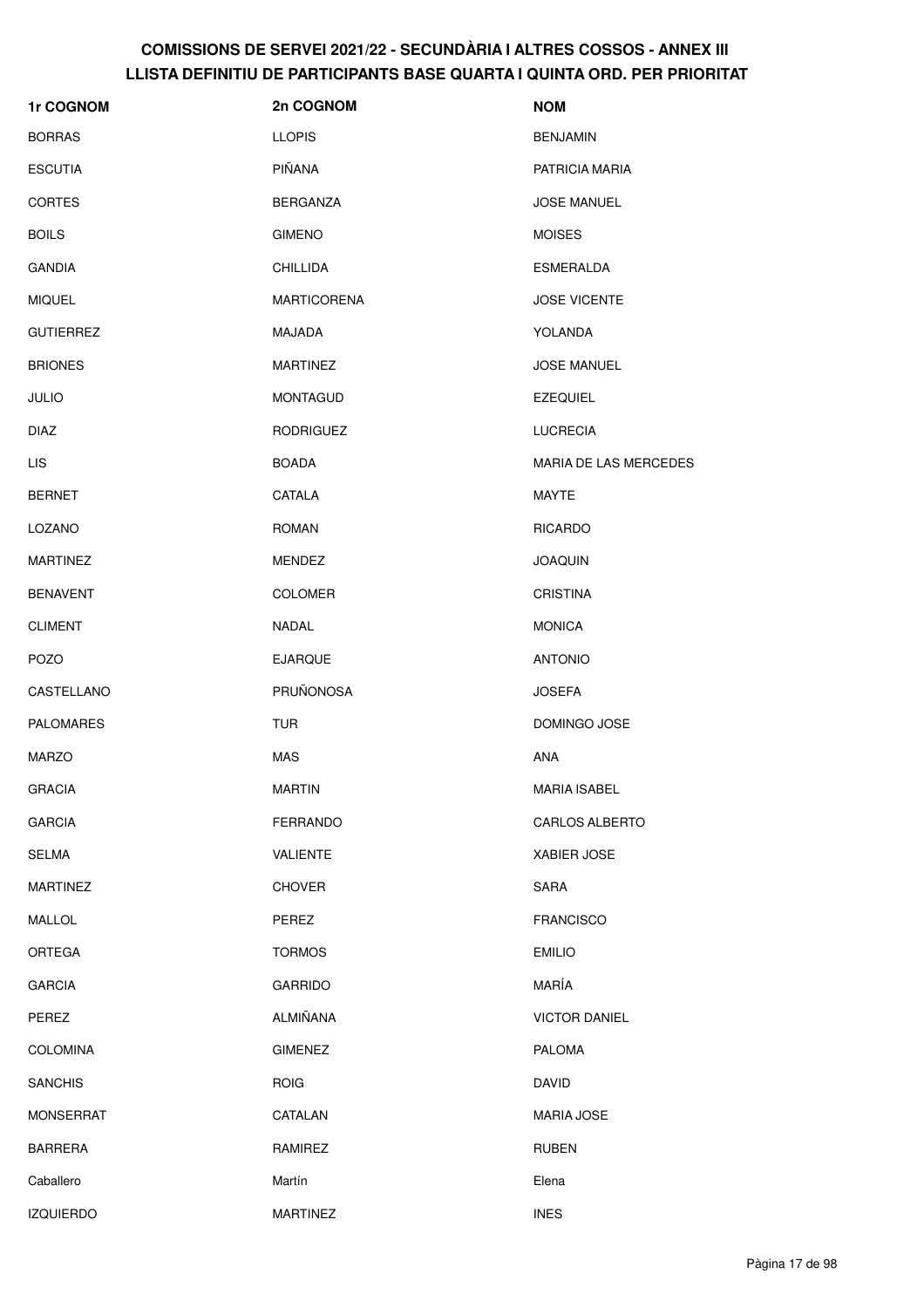| 1r COGNOM        | 2n COGNOM        | <b>NOM</b>           |
|------------------|------------------|----------------------|
| <b>SENDRA</b>    | <b>SENDRA</b>    | <b>DAMARIS</b>       |
| PEÑA             | <b>GORDON</b>    | <b>MERCEDES</b>      |
| <b>MARTINEZ</b>  | RIBERA           | <b>JUAN FERNANDO</b> |
| SANZ             | <b>MESTRE</b>    | <b>MARIA AMPARO</b>  |
| <b>JORDAN</b>    | <b>TORTAJADA</b> | <b>AMPARO</b>        |
| <b>ROIG</b>      | CASTELLAR        | SANDRA               |
| <b>GARCIA</b>    | <b>BOLOS</b>     | RAFAEL               |
| <b>LLUCH</b>     | <b>FUENTES</b>   | <b>VICENT</b>        |
| DE LAMO          | GONZALEZ         | DARIA                |
| <b>BORRAS</b>    | <b>PASTOR</b>    | <b>MARIA</b>         |
| <b>CASTELLS</b>  | <b>FERRER</b>    | <b>SUSANA</b>        |
| SALCEDO          | MARI             | <b>MARIA DOLORES</b> |
| ARABI            | ARABI            | TERESA               |
| <b>GINER</b>     | <b>LATORRE</b>   | <b>ANDRES</b>        |
| DE CARLOS        | <b>FERRER</b>    | <b>MARIA TERESA</b>  |
| <b>CARRION</b>   | <b>GARCIA</b>    | AMPARO               |
| <b>PALLARES</b>  | GIL              | <b>MARIA BELEN</b>   |
| <b>VILA</b>      | CALABUIG         | FRANCESC JOSEP       |
| <b>PALOP</b>     | DE LEON          | LLUIS JOSEP          |
| <b>MARTINEZ</b>  | <b>HERNANDEZ</b> | <b>ELOISA</b>        |
| <b>MONTORO</b>   | <b>COLOMER</b>   | <b>MARIA AMPARO</b>  |
| CARMONA          | LOPEZ            | JAIME                |
| <b>GARCIA</b>    | <b>BETORET</b>   | <b>FRANCISCA</b>     |
| <b>NEGRE</b>     | <b>MUÑOZ</b>     | <b>JOAN</b>          |
| <b>JUANES</b>    | <b>BISBAL</b>    | <b>JOSEP VICENT</b>  |
| SERRANO          | <b>BERTOS</b>    | <b>BEATRIZ</b>       |
| <b>CUENCA</b>    | <b>GARCIA</b>    | <b>MARIA TERESA</b>  |
| <b>MONSELL</b>   | <b>VALLS</b>     | MARGARITA            |
| <b>MATEU</b>     | <b>ALABORT</b>   | <b>JORGE ALBERTO</b> |
| <b>FERNANDEZ</b> | CASTELLO         | <b>LUIS</b>          |
| <b>MARTÍN</b>    | JIMÉNEZ          | MARÍA AMPARO         |
| CASTELLO         | <b>JATIVA</b>    | <b>ASCENSION</b>     |
| <b>RODRIGUEZ</b> | <b>HERRERO</b>   | <b>MARIA ELENA</b>   |
| <b>SANCHIS</b>   | <b>TOMAS</b>     | <b>MIQUEL</b>        |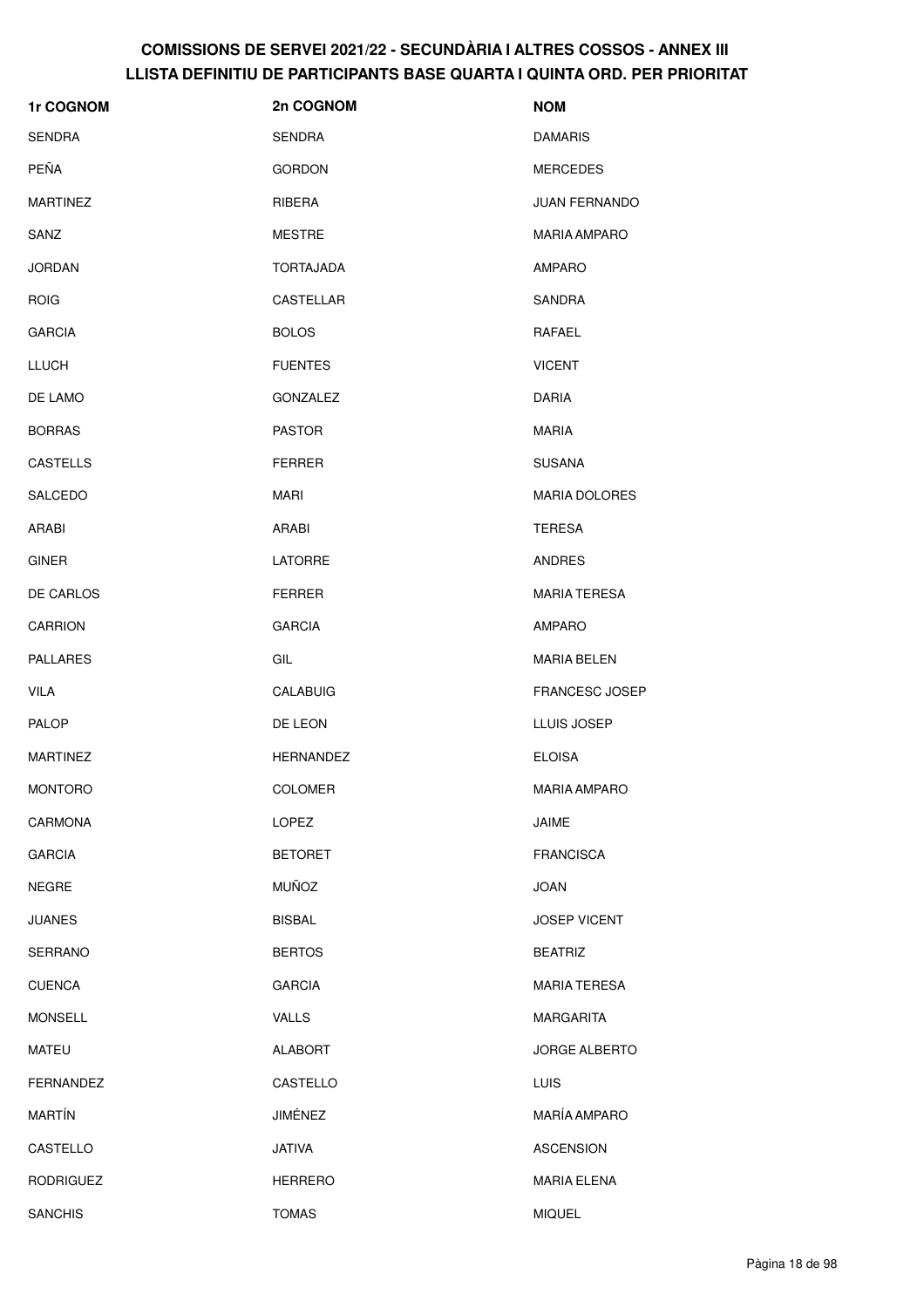| 1r COGNOM         | 2n COGNOM        | <b>NOM</b>            |
|-------------------|------------------|-----------------------|
| <b>LATORRE</b>    | <b>ESCRIVA</b>   | <b>MARTA</b>          |
| CAÑIZARES         | DEL BAÑO         | <b>MARIA</b>          |
| LAZARO            | <b>GARCIA</b>    | PABLO                 |
| <b>BROCAL</b>     | <b>SAFONT</b>    | <b>JOSE ANDRES</b>    |
| <b>AGUILELLA</b>  | ALBALAT          | <b>ESTER</b>          |
| <b>COMENDADOR</b> | <b>GONZALEZ</b>  | RAFAEL                |
| DE LA TORRE       | <b>CARRION</b>   | <b>PATRICIA</b>       |
| GIL               | <b>BERENGUER</b> | <b>ANTONIO</b>        |
| <b>PERIS</b>      | <b>GAVIDIA</b>   | <b>VICENT</b>         |
| CAPELLINO         | CARLOS           | <b>RICARDO</b>        |
| <b>CHAVELI</b>    | <b>BERTO</b>     | <b>CARMEN</b>         |
| LOPEZ             | LAFFARGA         | <b>CAROLINA</b>       |
| <b>SILVESTRE</b>  | <b>MARTINEZ</b>  | <b>PALOMA</b>         |
| <b>GIMENEZ</b>    | <b>BORREDA</b>   | <b>JOSEP VICENT</b>   |
| <b>MELCHOR</b>    | <b>MARIN</b>     | PAMELA                |
| SOSPEDRA          | ZARAGOZA         | <b>JENNIFER</b>       |
| LLACER            | <b>CORCOLES</b>  | DAVID                 |
| <b>MATO</b>       | <b>CEBRIAN</b>   | JUAN MANUEL           |
| <b>MATA</b>       | GONZALEZ         | <b>JESUS</b>          |
| <b>BELVIS</b>     | <b>MARTINEZ</b>  | <b>MARIA</b>          |
| <b>AMAT</b>       | PEREZ            | <b>MARIA AMPARO</b>   |
| <b>FORNIER</b>    | <b>LLORENS</b>   | M. CARMEN             |
| <b>APARICI</b>    | <b>DOMENECH</b>  | <b>JOSE ENRIQUE</b>   |
| <b>PUCHOL</b>     | <b>ALEMANY</b>   | <b>MARIA AMPARO</b>   |
| <b>SANCHIS</b>    | <b>TORRO</b>     | <b>MARIA ANGELES</b>  |
| PECORARO          | BAEZ             | <b>ESPERANZA</b>      |
| <b>BOIX</b>       | <b>PASTOR</b>    | MARÍA VERÓNICA        |
| <b>BLASCO</b>     | <b>MORENO</b>    | <b>JOSE LUIS</b>      |
| LAYANA            | <b>DAZA</b>      | <b>BELEN</b>          |
| <b>BARTOLOME</b>  | <b>IGLESIAS</b>  | <b>ROBERTO</b>        |
| PEREZ             | <b>ESTRUCH</b>   | ANA MARIA             |
| PEREZ             | <b>SEGUI</b>     | <b>REGINA</b>         |
| <b>SANCHIS</b>    | <b>BELENGUER</b> | <b>DANIEL</b>         |
| <b>SANCHEZ</b>    | <b>MARTI</b>     | <b>IRENE PATRICIA</b> |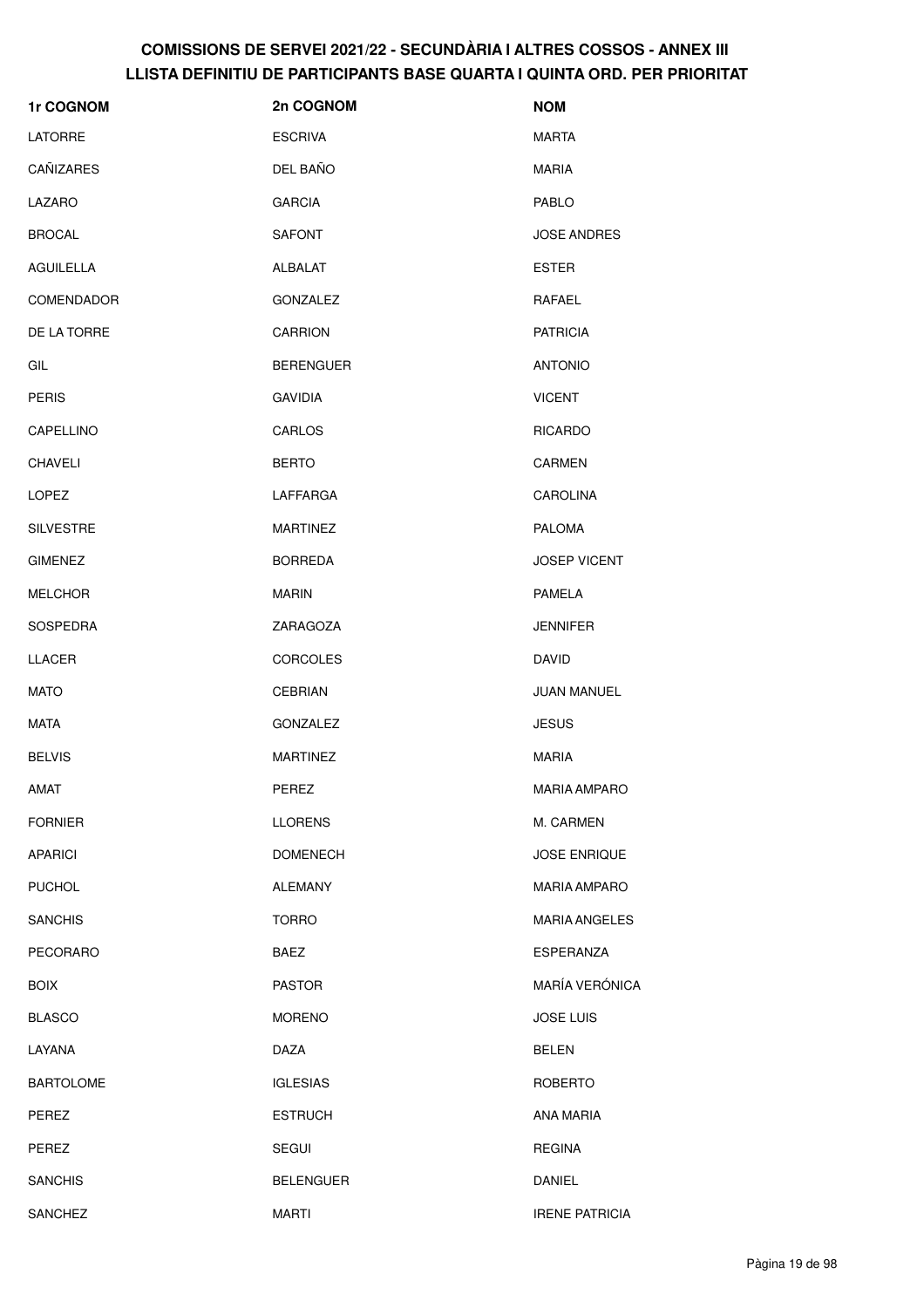| 1r COGNOM         | 2n COGNOM       | <b>NOM</b>             |
|-------------------|-----------------|------------------------|
| <b>ARQUES</b>     | ARNEDO          | <b>IVAN</b>            |
| <b>MINETTO</b>    | <b>GOZALVEZ</b> | <b>ISAIAS</b>          |
| <b>MARTIN</b>     | YESTE           | ANA MARIA              |
| <b>MARTIN</b>     | <b>ATANCE</b>   | <b>MARIA JOSE</b>      |
| <b>MARTINEZ</b>   | <b>VICTORIA</b> | Mª ISABEL              |
| <b>PERANDONES</b> | <b>GONZALEZ</b> | <b>JOSE JAIME</b>      |
| NAVARRO           | <b>ORENGO</b>   | <b>MARIA CARMEN</b>    |
| <b>BERTOMEU</b>   | <b>GOMEZ</b>    | ALEJANDRO              |
| <b>SABATER</b>    | SAVALL          | MANUEL                 |
| <b>RICHART</b>    | <b>LLORENS</b>  | LAURA PATRICIA         |
| <b>NAVARRO</b>    | PIERA           | <b>MARIA PILAR</b>     |
| <b>ORRIOS</b>     | MARZ            | <b>SERGIO</b>          |
| <b>VALLES</b>     | <b>PASTOR</b>   | <b>JOAQUIN</b>         |
| <b>MARTINEZ</b>   | <b>MUÑOZ</b>    | <b>ELISEO</b>          |
| <b>CONCA</b>      | <b>COLOMA</b>   | <b>CONSOL</b>          |
| COZAR             | <b>BLANCA</b>   | <b>ANA</b>             |
| CARREGUI          | <b>GALLEGO</b>  | <b>ANGELS</b>          |
| <b>MARTINEZ</b>   | <b>LLINARES</b> | <b>BENJAMIN</b>        |
| LARA              | <b>ORTIN</b>    | <b>ANTONIO</b>         |
| <b>NEBOT</b>      | <b>RUBERT</b>   | ALEJANDRO              |
| <b>SANCHIS</b>    | ZARZO           | <b>DAVID</b>           |
| CAMUS             | CASANOVA        | <b>MARIA ANGELES</b>   |
| <b>HURTADO</b>    | <b>VICENTE</b>  | <b>MARIA ANGELES</b>   |
| <b>LLOPIS</b>     | <b>LLOPIS</b>   | <b>MARIA AMPARO</b>    |
| <b>GIMENEZ</b>    | VALERA          | <b>FRANCISCA</b>       |
| <b>ESTEVE</b>     | MIL             | <b>CRISTINA</b>        |
| <b>GUIDOTTI</b>   | <b>BELTRAN</b>  | <b>MARIA RIANSARES</b> |
| <b>BLASCO</b>     | FRAGA           | M <sup>ª</sup> CARMEN  |
| <b>LLETI</b>      | <b>COLECHA</b>  | <b>FERNANDO</b>        |
| <b>SALINAS</b>    | <b>GREGORI</b>  | <b>CELESTE</b>         |
| <b>MARTI</b>      | <b>ROS</b>      | <b>INMACULADA</b>      |
| SANZ              | LANUZA          | <b>ANA</b>             |
| <b>RUIZ</b>       | <b>MUÑOZ</b>    | <b>RICARDO</b>         |
| <b>MORENO</b>     | <b>GARCIA</b>   | <b>MARIA AMPARO</b>    |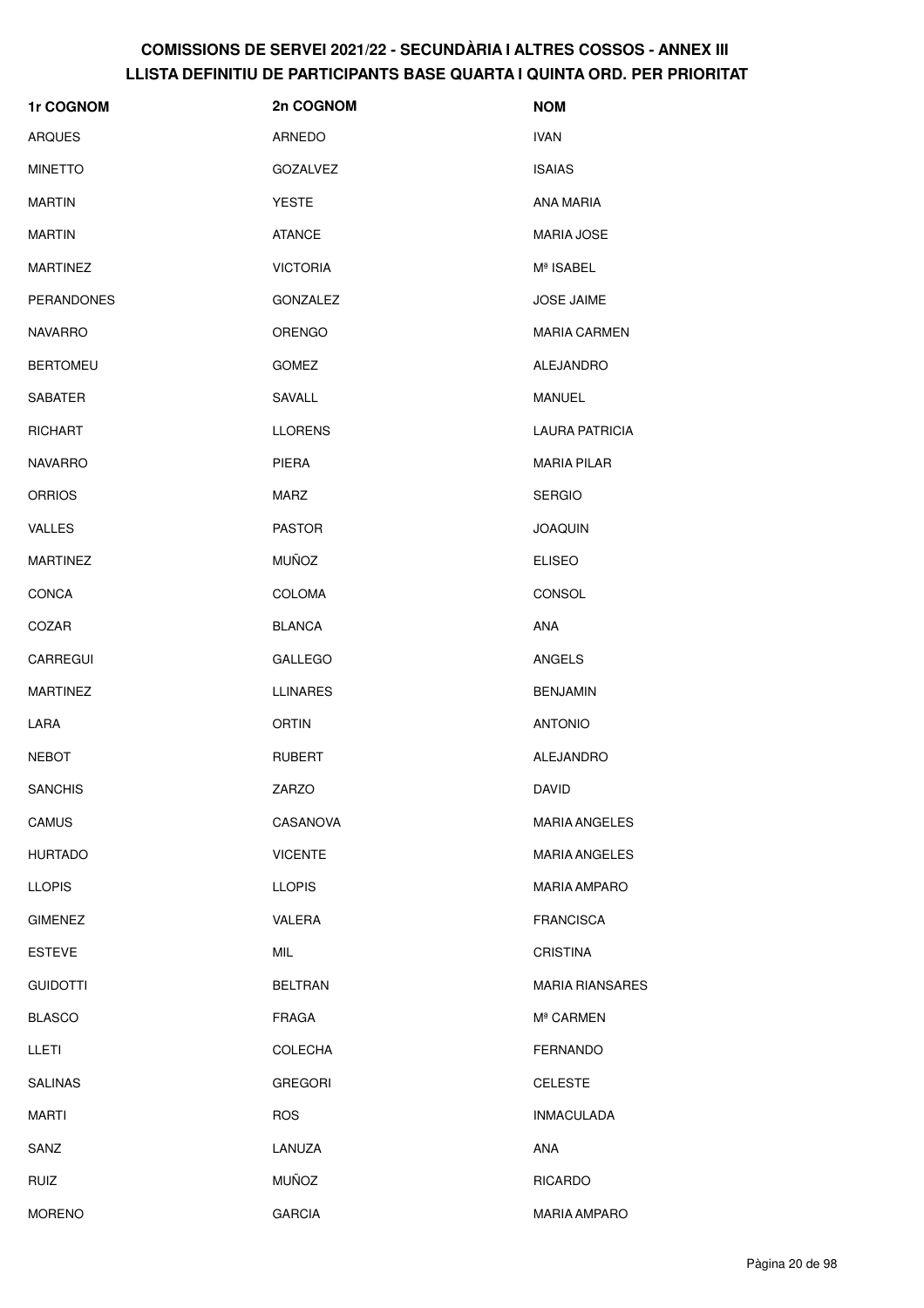| 1r COGNOM        | 2n COGNOM       | <b>NOM</b>              |
|------------------|-----------------|-------------------------|
| <b>MARTINEZ</b>  | <b>MOLLA</b>    | <b>JUAN CARLOS</b>      |
| <b>PEIRO</b>     | <b>MARTIN</b>   | ANA MARIA               |
| CLARAMUNT        | <b>BURGOS</b>   | <b>ANA</b>              |
| <b>REVERTE</b>   | <b>GRACIA</b>   | <b>MARIA</b>            |
| <b>MARTINEZ</b>  | <b>ORTEGA</b>   | <b>ALBERTO</b>          |
| ALAVEDRA         | <b>CREIXELL</b> | <b>PILAR</b>            |
| <b>FOLLANA</b>   | <b>RAMON</b>    | LUCIA DOLORES           |
| <b>VICTORIA</b>  | GONZALEZ        | ROSA MARIA              |
| <b>SANCHEZ</b>   | <b>ESTOPIÑA</b> | <b>ANA</b>              |
| <b>RICO</b>      | <b>FALCO</b>    | <b>JOSE ANGEL</b>       |
| <b>FALOMIR</b>   | PEREZ           | <b>FRANCISCO JAVIER</b> |
| REAL             | <b>GARRIDO</b>  | <b>MARIA LUISA</b>      |
| <b>NAVARRO</b>   | <b>MARTINEZ</b> | <b>CLARA</b>            |
| <b>CELMA</b>     | <b>GARCIA</b>   | <b>MARTA</b>            |
| BAY              | <b>MIALARET</b> | JOAN MARC               |
| <b>LAPUERTA</b>  | Amigo           | Francisco               |
| <b>BONO</b>      | <b>MARTINEZ</b> | <b>BLANCA</b>           |
| <b>CERVERA</b>   | <b>FONFRIA</b>  | <b>FRANCISCO</b>        |
| <b>MARTINEZ</b>  | <b>FAUBEL</b>   | <b>FRANCISCO MANUEL</b> |
| EBRI             | EBRI            | <b>GEMA</b>             |
| GOMEZ            | <b>ARIGITA</b>  | <b>ANDRES</b>           |
| <b>MUÑOZ</b>     | LAGUARDA        | Mª VICENTA              |
| <b>ALONSO</b>    | <b>ARA</b>      | <b>JOSE LUIS</b>        |
| <b>JUAN</b>      | <b>RAMON</b>    | <b>ESTEBAN</b>          |
| <b>RUIZ</b>      | <b>VECINA</b>   | NOEL ALEJANDRO          |
| PARRAL           | SANCHEZ         | <b>VICTOR</b>           |
| <b>FERNANDEZ</b> | <b>BADENES</b>  | <b>FABIOLA</b>          |
| <b>ARRUFAT</b>   | CALATAYUD       | <b>MARIA LUISA</b>      |
| <b>JULIO</b>     | <b>GARCIA</b>   | CARLOS                  |
| <b>SANCHIS</b>   | <b>DURBA</b>    | ANA                     |
| <b>ALOY</b>      | <b>ASENSI</b>   | <b>EUGENIA</b>          |
| ALBERO           | <b>PUIG</b>     | <b>ROSA MARIA</b>       |
| <b>SANCHEZ</b>   | <b>FRAGUAS</b>  | <b>FRANCISCA</b>        |
| <b>MUÑOZ</b>     | LANCE           | <b>INMACULADA</b>       |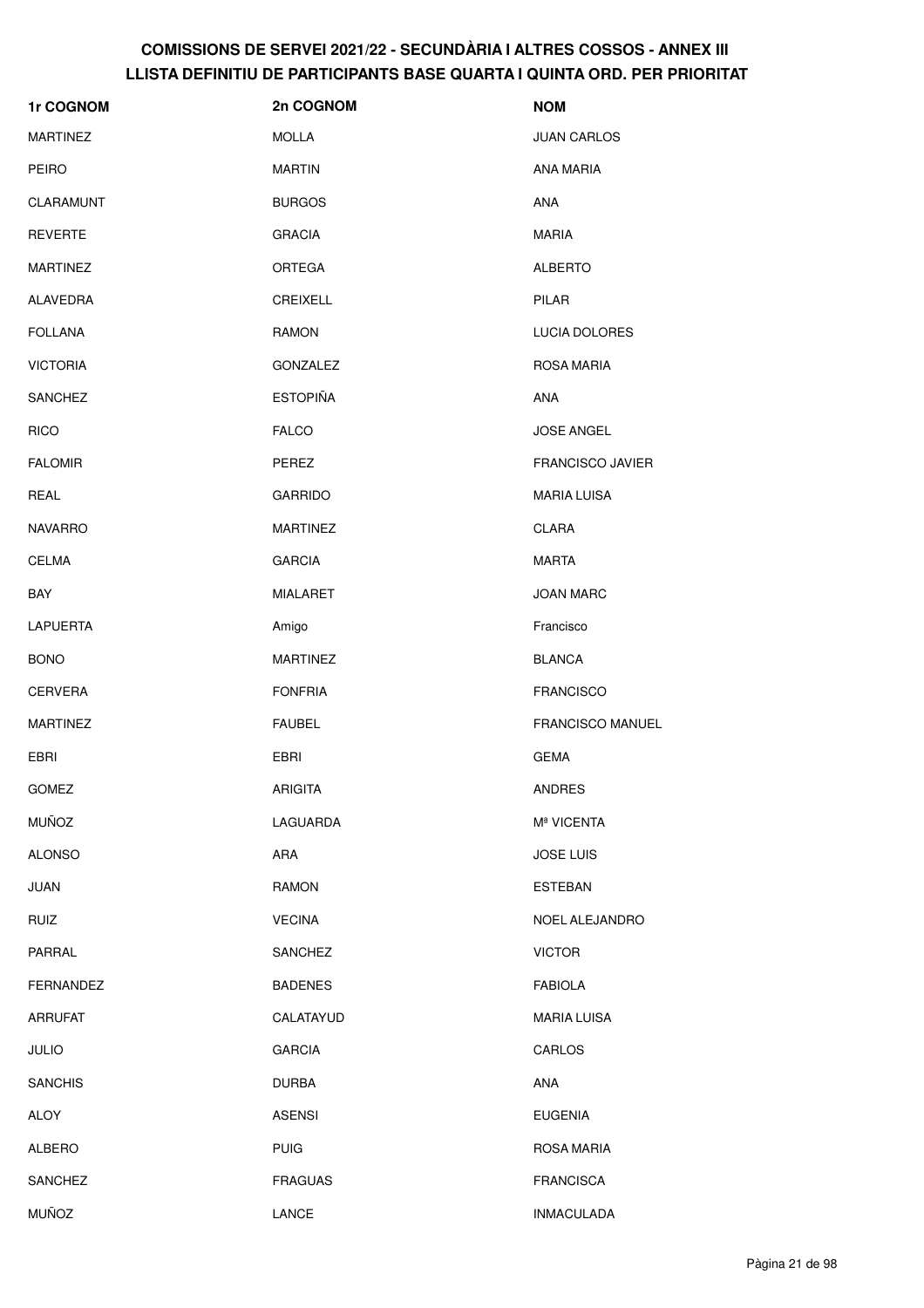| 1r COGNOM        | 2n COGNOM             | <b>NOM</b>               |
|------------------|-----------------------|--------------------------|
| <b>FALCO</b>     | <b>GONZALEZ</b>       | <b>MARIA DELS ANGELS</b> |
| <b>PELLICER</b>  | PEREZ                 | <b>MARIA EMPAR</b>       |
| <b>SAURI</b>     | MERCADER              | <b>TERESA DOLORES</b>    |
| <b>VINAIXA</b>   | <b>ISACH</b>          | <b>ELISA</b>             |
| <b>FUSTER</b>    | <b>INIESTA</b>        | ANA                      |
| <b>HERNANDEZ</b> | <b>ESTEVE</b>         | PAULA VICTORIA           |
| LLAGARIA         | <b>FEMENIA</b>        | <b>CRISTINA</b>          |
| <b>PAYA</b>      | <b>CLIMENT</b>        | ROSA MARIA               |
| <b>MARTINEZ</b>  | <b>RODENES</b>        | MARIA BEGOÑA             |
| CARBONELL        | <b>RICO</b>           | ALFREDO                  |
| <b>BLANCO</b>    | CARRANZA              | <b>JAVIER</b>            |
| <b>POQUET</b>    | <b>MAS</b>            | <b>JULIO</b>             |
| <b>FUENTE</b>    | <b>HERRAIZ</b>        | <b>FERNANDO</b>          |
| <b>GOTERRIS</b>  | CARRATALA             | <b>CARMINA</b>           |
| ANDRES           | <b>ROIG</b>           | <b>MIREIA</b>            |
| <b>NIETO</b>     | CABALLERO             | <b>CELIA</b>             |
| ADAME            | <b>ELICES</b>         | ALMUDENA                 |
| CASTILLO         | <b>CALIXTO</b>        | <b>VICTORIA</b>          |
| <b>HUERTA</b>    | <b>MARTINEZ</b>       | <b>JOAQUIN</b>           |
| <b>GUIRADO</b>   | CALVO                 | <b>MARIA PILAR</b>       |
| SANCHEZ CAMACHO  | GARCIA DE LAS BAYONAS | ANA ISABEL               |
| <b>BORRAS</b>    | <b>BENEYTO</b>        | <b>SILVIA</b>            |
| <b>MOLTO</b>     | <b>MONTEAGUDO</b>     | <b>VICENTE JUAN</b>      |
| <b>GARCIA</b>    | <b>PEIRO</b>          | <b>MARIA</b>             |
| <b>PASTOR</b>    | <b>TIBURCIO</b>       | <b>PAOLA</b>             |
| <b>JORQUES</b>   | <b>ESTEVE</b>         | YESENIA MARIA            |
| <b>ESTRELLES</b> | <b>MUNUERA</b>        | <b>MARTA</b>             |
| <b>ESTELLES</b>  | <b>AROLAS</b>         | <b>CRISTINA</b>          |
| <b>OLIVARES</b>  | <b>MUÑOZ</b>          | <b>GLORIA</b>            |
| <b>REVERT</b>    | LAZARO                | <b>GLORIA</b>            |
| <b>FOLCH</b>     | <b>SALES</b>          | <b>FERNANDO</b>          |
| <b>GARCIA</b>    | FERNANDEZ             | MARIA GEMA               |
| <b>PORTA</b>     | COLLADO               | <b>MARINA</b>            |
| <b>CEBOLLA</b>   | <b>GARCIA</b>         | <b>INMACULADA</b>        |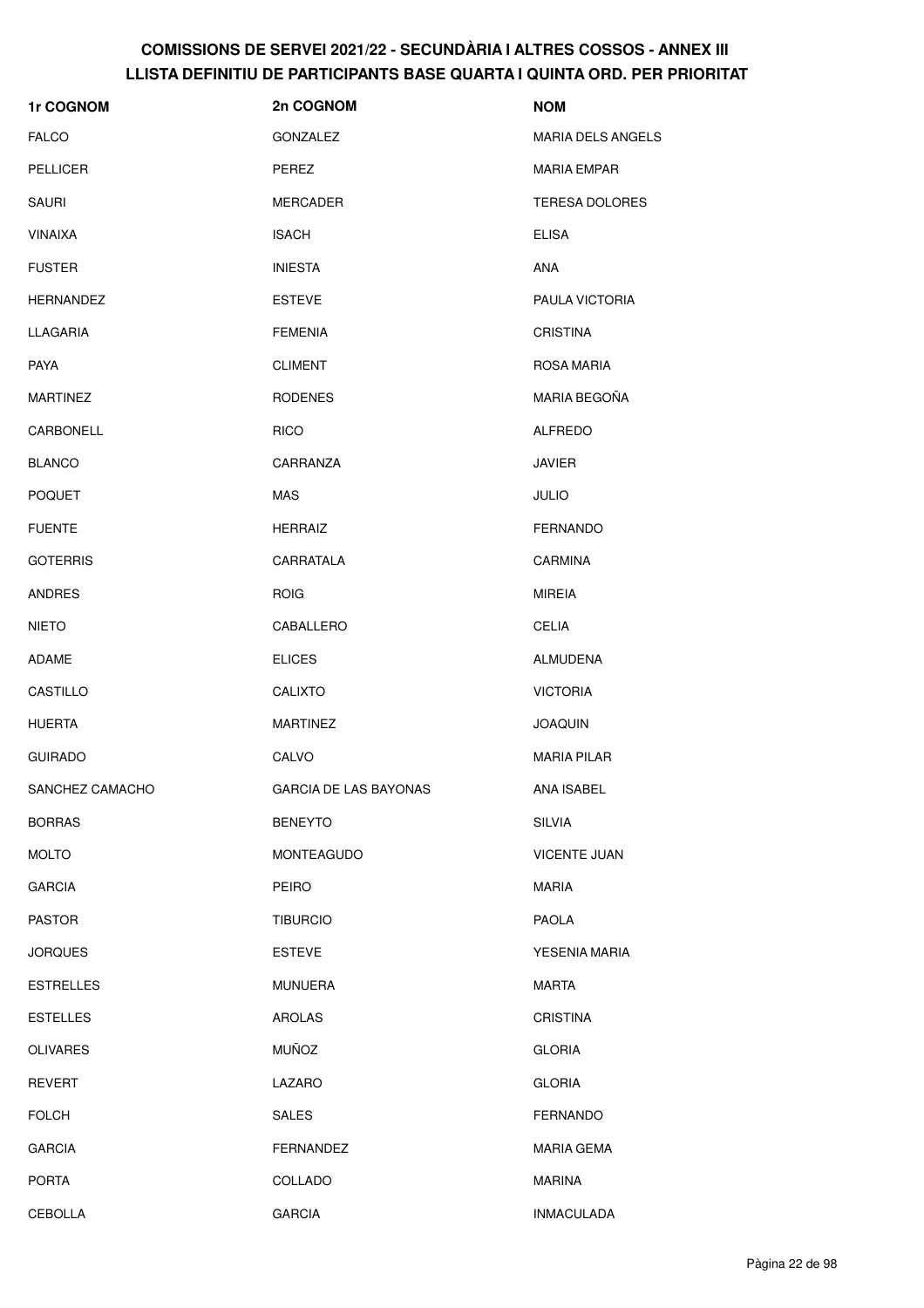| 1r COGNOM          | 2n COGNOM         | <b>NOM</b>           |
|--------------------|-------------------|----------------------|
| CASTELLO           | <b>BARCELO</b>    | <b>ENRIQUE</b>       |
| AVELLANEDA         | <b>ARCOS</b>      | <b>MARIA JOSE</b>    |
| NAVARRETE          | RAMO              | <b>SONIA</b>         |
| <b>CERVERA</b>     | <b>SALOMON</b>    | <b>MARIA ANTONIA</b> |
| CABALLERO          | <b>CUENCA</b>     | <b>CAROLINA</b>      |
| <b>REDONDO</b>     | SAEZ              | CARLOS               |
| <b>GARCIA</b>      | <b>FIGUERUELO</b> | <b>BEATRIZ</b>       |
| <b>HERNANDEZ</b>   | <b>MUÑOZ</b>      | ANA                  |
| <b>MIGUEL</b>      | <b>MATAS</b>      | <b>MARIA ENCARNA</b> |
| <b>MAS</b>         | AGRAS             | <b>MARIA JULIA</b>   |
| <b>DAVO</b>        | <b>RUBI</b>       | <b>CRISTINA</b>      |
| RUIZ-BELLOSO       | SORIANO           | <b>PAULA</b>         |
| CAÑETE             | <b>AMOROS</b>     | RAUL                 |
| <b>JIMENEZ</b>     | ABIA              | <b>MARIO</b>         |
| VILLANUEVA         | <b>TOMAS</b>      | LAURA                |
| <b>BRISA</b>       | CALVO             | CONSUELO             |
| CARIÑENA           | <b>SANTOS</b>     | <b>MIGUEL</b>        |
| <b>TRIVES</b>      | <b>ESCOLANO</b>   | <b>JOSE MANUEL</b>   |
| FERNANDEZ-CALVILLO | <b>VILLODRE</b>   | <b>GEMMA</b>         |
| <b>LLOPIS</b>      | <b>GILABERT</b>   | <b>CRISTINA</b>      |
| CORTES             | CORTES            | SILVIA               |
| EDO                | <b>SELMA</b>      | <b>JOSE VICENTE</b>  |
| <b>ROIG</b>        | ARRIBAS           | <b>MONICA</b>        |
| CASABO             | <b>ESCRIG</b>     | JUAN                 |
| <b>RODRIGUEZ</b>   | <b>DELGADO</b>    | <b>FERNANDO</b>      |
| <b>NOGUERA</b>     | VALCARCEL         | <b>ADRIAN</b>        |
| <b>ESTREMS</b>     | AMESTOY           | INMACULADA GEMA      |
| <b>GARCIA</b>      | <b>MORENO</b>     | <b>HELENA</b>        |
| CARRASCOSA         | <b>PASTOR</b>     | <b>VICENTE</b>       |
| PEREZ              | <b>SALES</b>      | <b>MARIA CARMEN</b>  |
| <b>VICENTE</b>     | FERNANDEZ         | DANIEL               |
| <b>ALCARAZ</b>     | PEREZ             | <b>DAVID MIGUEL</b>  |
| PEREZ              | <b>ANTON</b>      | SARA                 |
| <b>PALLARES</b>    | <b>BADENES</b>    | <b>JAVIER</b>        |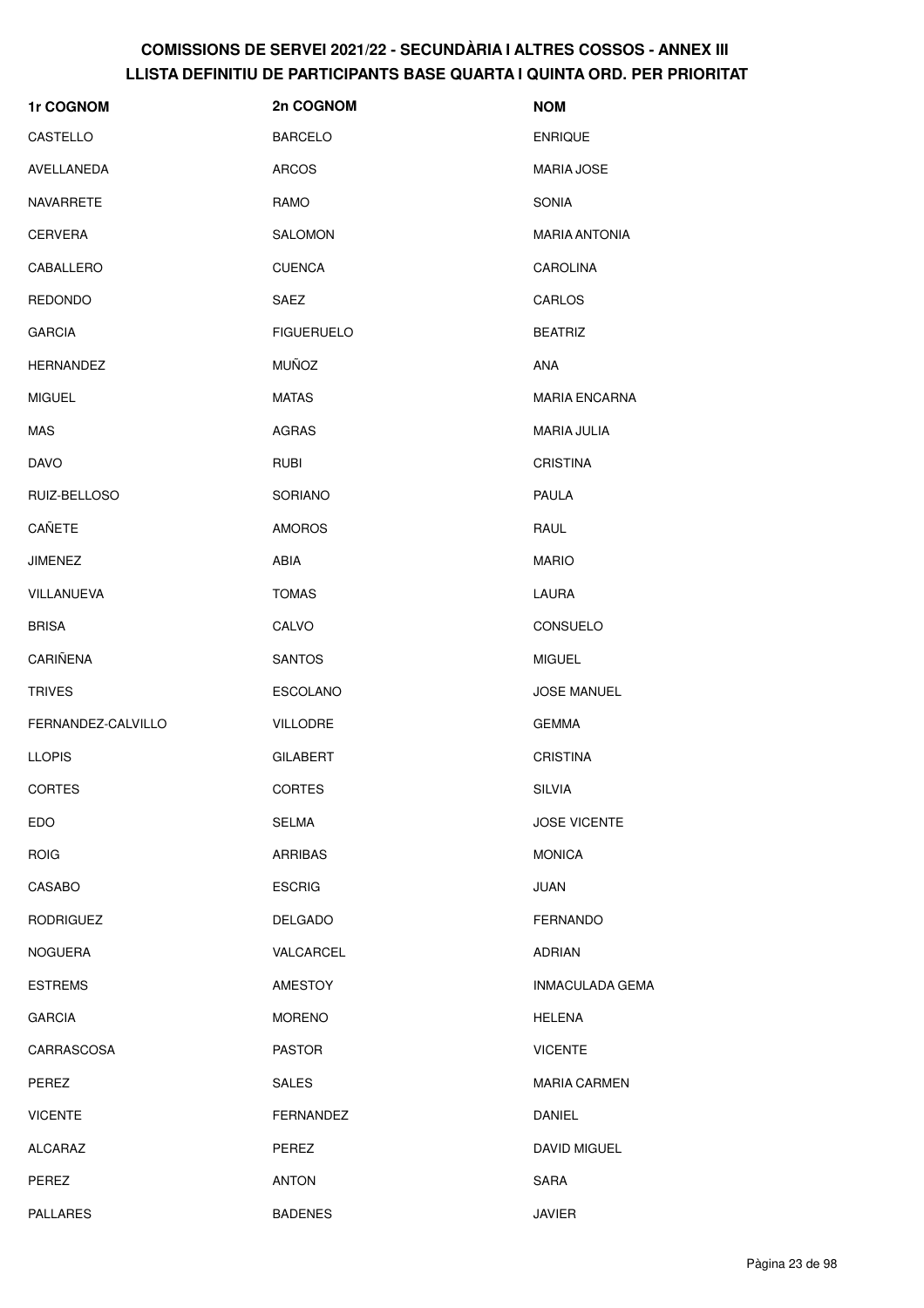| 1r COGNOM       | 2n COGNOM       | <b>NOM</b>            |
|-----------------|-----------------|-----------------------|
| RENAU           | GIL             | <b>GUADALUPE</b>      |
| <b>DOÑATE</b>   | <b>GARCIA</b>   | <b>CARMEN MARIA</b>   |
| CASINO          | JIMENEZ         | <b>VICENTE MANUEL</b> |
| GALLASTEGUI     | GONZALEZ        | SAMUEL                |
| <b>SISCAR</b>   | <b>MIRALLES</b> | <b>RAMON</b>          |
| <b>ESTEVE</b>   | <b>TOMAS</b>    | <b>VERONICA</b>       |
| <b>COSTA</b>    | <b>BURGUERA</b> | SALVADOR              |
| GIL             | <b>ASENSIO</b>  | <b>VICENT</b>         |
| <b>ISERTE</b>   | <b>AZNAR</b>    | <b>BÀRBARA</b>        |
| <b>FRESNEDA</b> | <b>MARUGAN</b>  | <b>JUAN</b>           |
| GIL             | <b>MUÑOZ</b>    | <b>ENRIC</b>          |
| <b>BOIX</b>     | <b>MARTINEZ</b> | CARLOS                |
| PARTAL          | <b>MONTAÑES</b> | <b>SILVIA</b>         |
| <b>GARCIA</b>   | ARNAU           | LORENA                |
| <b>GOMEZ</b>    | CARPENA         | <b>ISABEL</b>         |
| <b>MUÑOZ</b>    | PEREZ           | <b>VICTOR</b>         |
| <b>PERIS</b>    | <b>SANCHIS</b>  | <b>ENCARNACION</b>    |
| <b>BENITEZ</b>  | LAZA            | ANA ISABEL            |
| <b>VIDAL</b>    | <b>SEMPER</b>   | RAFAEL                |
| <b>DAUDEN</b>   | CAUSANILLES     | <b>MIREIA</b>         |
| <b>MARTINEZ</b> | <b>COLOMINA</b> | <b>JOSE</b>           |
| <b>GRACIA</b>   | <b>VERDU</b>    | ANA                   |
| <b>BROCH</b>    | <b>MARTIN</b>   | <b>SILVIA</b>         |
| <b>BOLEA</b>    | CATALA          | ANA                   |
| AVILA           | <b>NAVAS</b>    | <b>MARIA LIDON</b>    |
| DE FEZ          | SOLAZ           | <b>MARIA CARMEN</b>   |
| GOMEZ           | <b>GARCIA</b>   | <b>JOSE RAMON</b>     |
| <b>GARCIA</b>   | <b>PASTOR</b>   | MATILDE TERESA        |
| <b>PUIG</b>     | <b>MORAGON</b>  | <b>ROSA MARIA</b>     |
| <b>PONS</b>     | LAZARO          | ANA MARIA             |
| <b>MORANT</b>   | <b>MIRALLES</b> | JULIA                 |
| CANDELA         | <b>BELSO</b>    | <b>JOAQUIN</b>        |
| PEREZ           | <b>CIVERA</b>   | <b>BRUNO</b>          |
| SAEZ            | <b>RIPOLL</b>   | JOAN MANUEL           |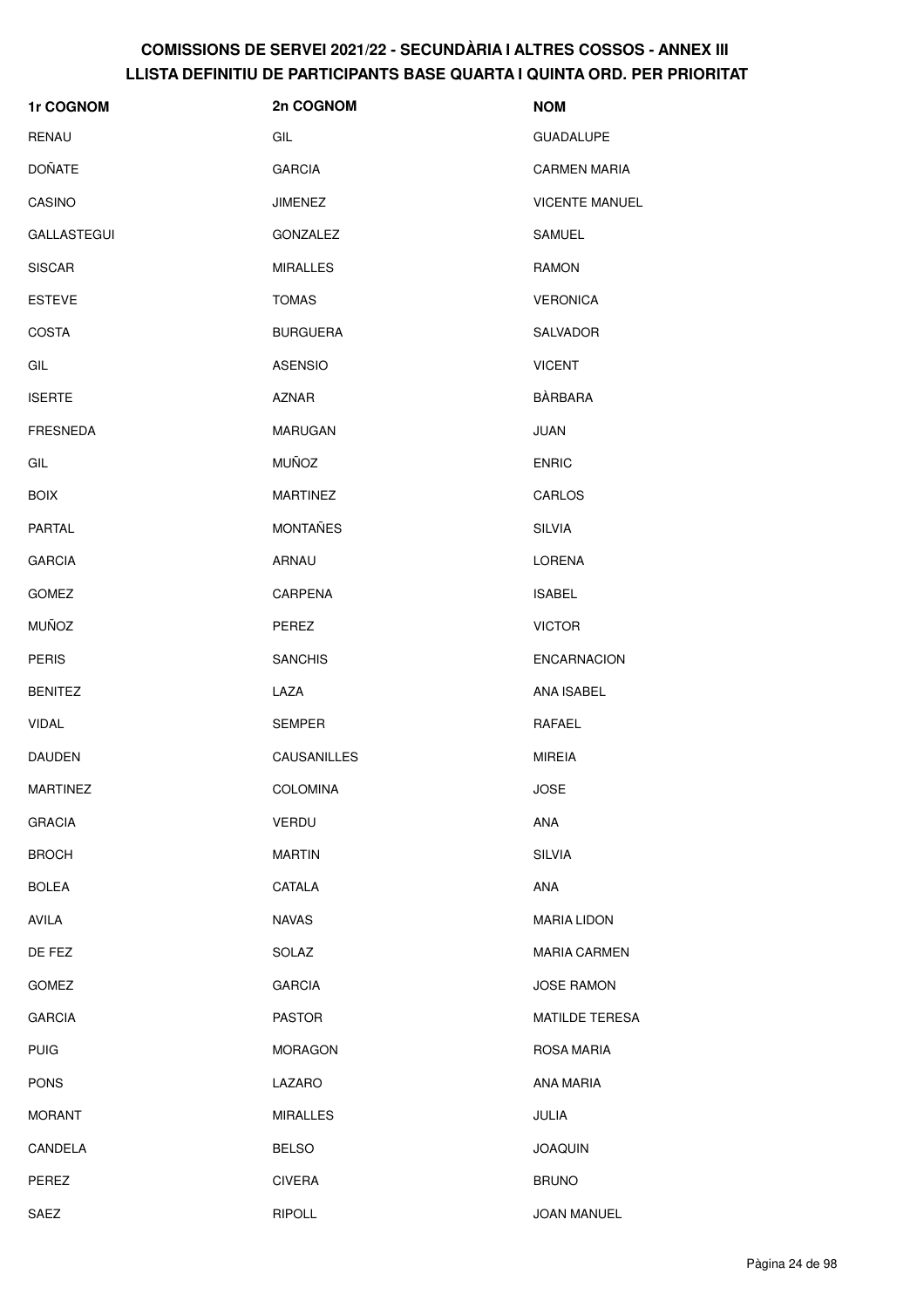| 1r COGNOM        | 2n COGNOM        | <b>NOM</b>              |
|------------------|------------------|-------------------------|
| ARNAL            | CABO             | <b>MARIA JOSE</b>       |
| <b>TORRO</b>     | MARSET           | <b>MATEO</b>            |
| <b>DOMINGO</b>   | CORRAL           | <b>RAQUEL</b>           |
| <b>SEMPERE</b>   | <b>PARRA</b>     | <b>MARIA</b>            |
| CASTAÑO          | <b>SANSANO</b>   | <b>AURORA</b>           |
| <b>BLASCO</b>    | <b>GARCIA</b>    | <b>OFELIA</b>           |
| <b>MARTINEZ</b>  | <b>PERIS</b>     | <b>ALVARO</b>           |
| <b>CAPSI</b>     | <b>ESTARLICH</b> | VANESA                  |
| <b>SALT</b>      | MALDONADO        | <b>MARIA CARMEN</b>     |
| <b>COSTA</b>     | <b>GARCIA</b>    | <b>ELENA</b>            |
| <b>APARICIO</b>  | <b>OROVAL</b>    | <b>ELENA</b>            |
| <b>CORTES</b>    | <b>JULIO</b>     | <b>SONIA</b>            |
| <b>PONS</b>      | CARRASCOSA       | <b>JOAN</b>             |
| VILLAPLANA       | <b>MUÑOZ</b>     | <b>DORA</b>             |
| <b>SILVESTRE</b> | <b>MIRA</b>      | <b>MARIA</b>            |
| <b>PALACIOS</b>  | <b>SANCHIS</b>   | <b>MARIA DOLORES</b>    |
| <b>VICENT</b>    | <b>LENGUA</b>    | LAURA                   |
| <b>HERNANDEZ</b> | CANET            | <b>FRANCISCO JOSE</b>   |
| <b>FERRER</b>    | FERNANDEZ        | ANGELA                  |
| <b>TERUEL</b>    | <b>FERRAGUD</b>  | <b>JUAN FERMIN</b>      |
| <b>HIDALGO</b>   | CRIADO           | ANGEL                   |
| <b>BONO</b>      | PENALBA          | <b>RICARDO</b>          |
| <b>TORRES</b>    | <b>GUILLEN</b>   | <b>ALICIA</b>           |
| <b>BELLVIS</b>   | PEREZ            | Mª LARA                 |
| <b>NAVARRO</b>   | LOPEZ            | ANA MARIA               |
| <b>SANCHEZ</b>   | <b>PICAZO</b>    | <b>VICTORIA EUGENIA</b> |
| <b>BLASCO</b>    | <b>YEPES</b>     | CAROLINA                |
| SIGÜENZA         | <b>BRAVO</b>     | <b>JOSE</b>             |
| <b>LAFUENTE</b>  | <b>SANCHIS</b>   | ARANZAZU                |
| <b>MESTRE</b>    | <b>MIRALLES</b>  | <b>SONIA</b>            |
| <b>BENAVENT</b>  | <b>BENAVENT</b>  | <b>SUSANA</b>           |
| <b>GUTIERREZ</b> | <b>PAREDES</b>   | <b>ELOY</b>             |
| <b>LOPEZ</b>     | AROCA            | <b>ALICIA</b>           |
| <b>NEBOT</b>     | ROMERO           | <b>MARIA VICTORIA</b>   |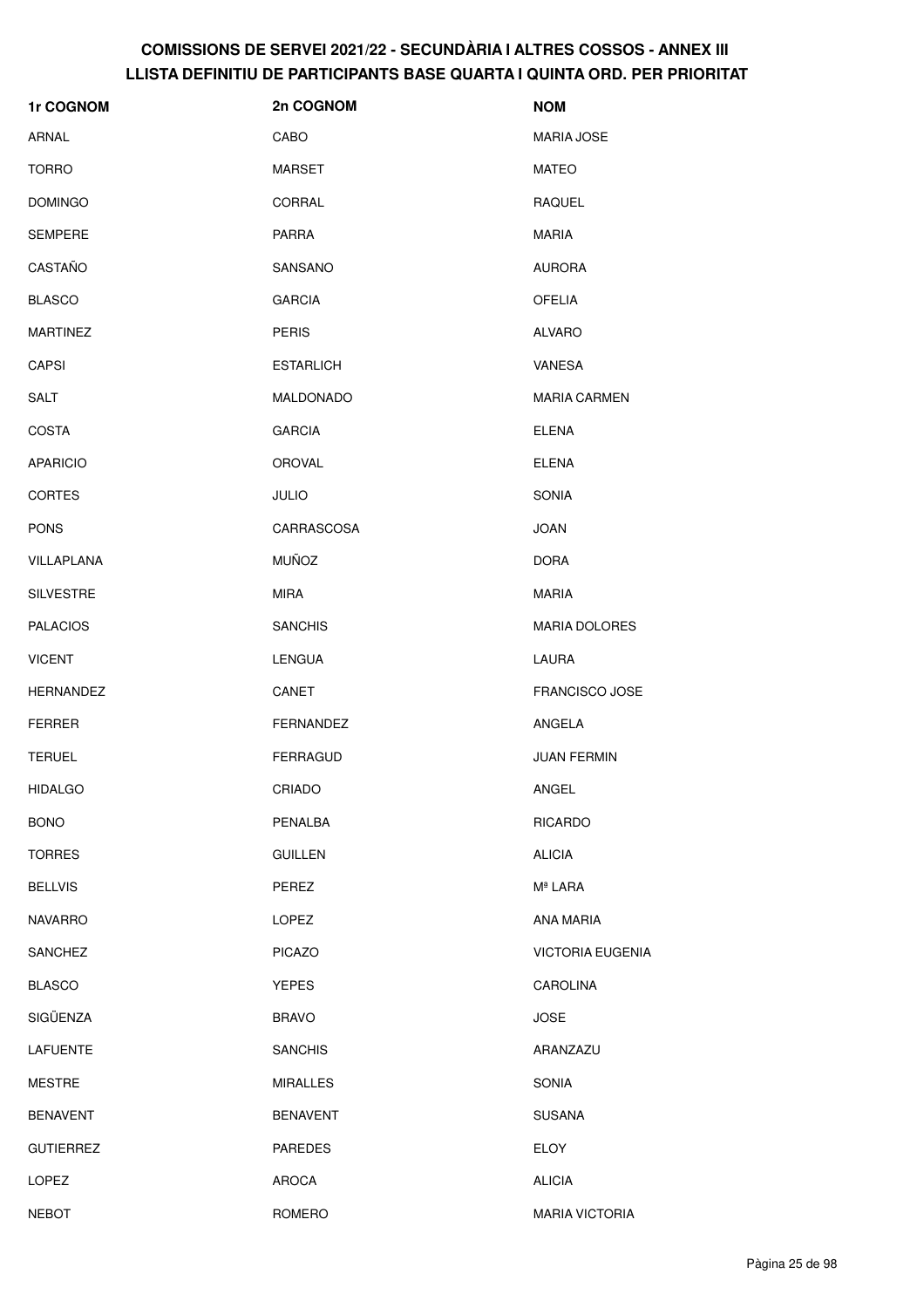| 1r COGNOM                    | 2n COGNOM         | <b>NOM</b>           |
|------------------------------|-------------------|----------------------|
| <b>BELMONTE</b>              | <b>GARCIA</b>     | <b>MARIA</b>         |
| PEREZ                        | PASTRANA          | <b>JUAN</b>          |
| <b>COSTA</b>                 | ALEMANY           | <b>ROSA</b>          |
| <b>LORENZ</b>                | <b>BERNAD</b>     | <b>LETICIA</b>       |
| <b>FABRA</b>                 | <b>FERRER</b>     | <b>SONIA</b>         |
| PEREZ                        | <b>VICENT</b>     | <b>JOSE MANUEL</b>   |
| <b>JORDA</b>                 | <b>SANCHIS</b>    | CARLOS               |
| <b>ALCANTARA</b>             | <b>TORRES</b>     | <b>JOSE</b>          |
| <b>GARCIA DE LAS BAYONAS</b> | PIÑANA            | <b>MARIA ISABEL</b>  |
| <b>LERMA</b>                 | <b>GRANELL</b>    | <b>NOELIA</b>        |
| <b>SOLER</b>                 | CATALA            | <b>MARIA ANGELES</b> |
| <b>MARTINEZ</b>              | ABELLA            | <b>VALENTINA</b>     |
| <b>SOLER</b>                 | <b>MINGUET</b>    | ROSA ANA             |
| <b>CLEMENTE</b>              | RIERA             | <b>ABEL</b>          |
| <b>HERRERA</b>               | <b>MOR</b>        | EMILIA-MARIA         |
| <b>ESPINOSA</b>              | <b>ALOY</b>       | <b>MARIA</b>         |
| <b>FERRER</b>                | <b>DURBA</b>      | <b>JOSE MARIA</b>    |
| <b>NOGUES</b>                | LOPEZ             | <b>SERGIO</b>        |
| ROMERO                       | <b>ROY</b>        | <b>NADIA</b>         |
| <b>GARCIA</b>                | <b>MAS</b>        | <b>JUANA</b>         |
| VÉLEZ                        | ALBALADEJO        | MARIA JOSE           |
| <b>TERCERO</b>               | PEIRO             | MARIA DE LA MERCE    |
| <b>GARCIA</b>                | <b>CASTILLO</b>   | <b>ANTONIO</b>       |
| SANCHEZ DE MORA              | <b>ALDEANUEVA</b> | <b>FRANCISCO</b>     |
| <b>MORATA</b>                | ALBEROLA          | <b>RAMON</b>         |
| <b>BARBERA</b>               | PASCUAL           | <b>NOELIA</b>        |
| <b>VICENTE</b>               | <b>DOMINGO</b>    | <b>ESTHER</b>        |
| <b>MIRALLES</b>              | <b>PILES</b>      | <b>MARIA LUISA</b>   |
| <b>MULET</b>                 | SOLER             | <b>JOSE</b>          |
| GALI                         | <b>VILIMELIS</b>  | LIDIA                |
| <b>BADAL</b>                 | JULIAN            | <b>ROCIO</b>         |
| <b>SANTUCHO</b>              | <b>VALLS</b>      | ANA GABRIELA         |
| LOPEZ                        | <b>GARRIDO</b>    | <b>IRENE</b>         |
| <b>PRATS</b>                 | <b>BELLMUNT</b>   | CRISTINA             |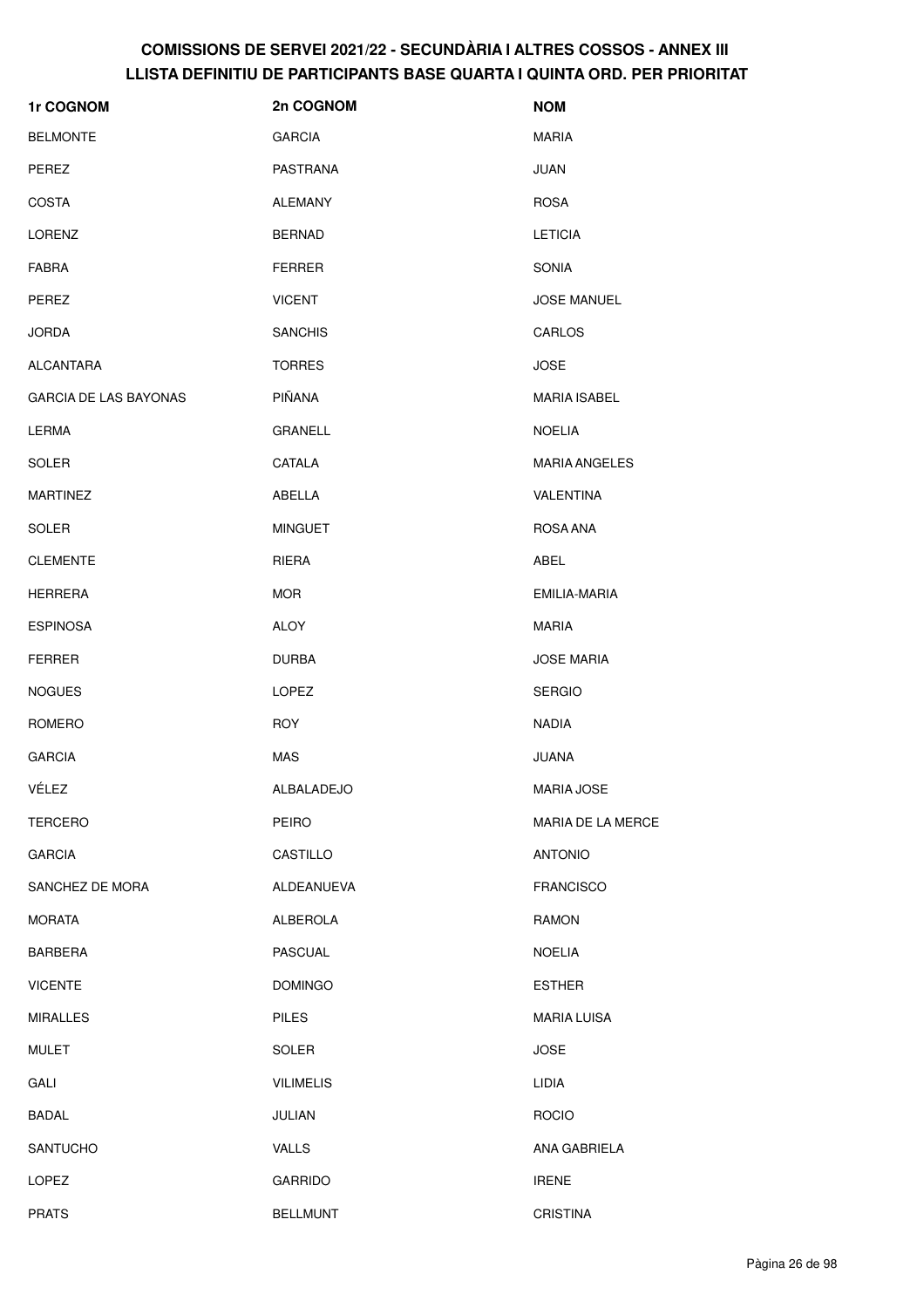| 1r COGNOM       | 2n COGNOM        | <b>NOM</b>             |
|-----------------|------------------|------------------------|
| <b>CERVERA</b>  | <b>BONDIA</b>    | RAFAEL PABLO           |
| CANET           | <b>BENAVENT</b>  | <b>JUAN VICENTE</b>    |
| <b>LEON</b>     | <b>PEREZ</b>     | CARLOS                 |
| <b>IGUALADA</b> | PARREÑO          | <b>JOSE ANDRES</b>     |
| <b>MARTI</b>    | <b>TESTON</b>    | <b>CRISTINA</b>        |
| <b>GOMEZ</b>    | <b>JARQUE</b>    | <b>NOELIA</b>          |
| <b>LOPEZ</b>    | <b>PINILLA</b>   | <b>ISABEL</b>          |
| <b>MONCHO</b>   | <b>BLASCO</b>    | <b>JORDI</b>           |
| SASTRE          | <b>MASSANET</b>  | <b>JOSEP</b>           |
| PEREZ           | <b>HERRADA</b>   | <b>ROCIO</b>           |
| <b>GARCIA</b>   | <b>SERRA</b>     | <b>NEUS</b>            |
| <b>GILABERT</b> | <b>MONCHO</b>    | ROSA MARIA             |
| GIL             | PEREZ            | <b>MARIA JESUS</b>     |
| <b>SANCHEZ</b>  | <b>ESPINOSA</b>  | <b>JOSE ANTONIO</b>    |
| <b>VALENCIA</b> | <b>VALENCIA</b>  | <b>MILAGROS</b>        |
| <b>MANCERA</b>  | CASTELLO         | <b>ANTONIO</b>         |
| EDO             | <b>PALLARES</b>  | <b>SERGIO</b>          |
| LOPEZ REINA     | <b>MOTA</b>      | <b>MARIA TERESA</b>    |
| <b>GINER</b>    | <b>CAMPOS</b>    | <b>NEUS</b>            |
| <b>GARCIA</b>   | <b>MARTINEZ</b>  | <b>NOELIA</b>          |
| ARNAL           | <b>PASTOR</b>    | MIGUEL ANGEL           |
| COS             | <b>CORCOLES</b>  | <b>MARIA</b>           |
| GALLEGO         | <b>ARENAS</b>    | <b>ALMA MARIA</b>      |
| <b>SANTONJA</b> | <b>FERRANDO</b>  | LUISA MARIA            |
| VALERO          | PEREZ            | <b>EVELINE</b>         |
| <b>GARCIA</b>   | <b>SOLE</b>      | SALVADOR               |
| <b>MARTINEZ</b> | NUÑEZ            | LAURA VALERIA          |
| <b>PALMEIRO</b> | PIÑEIRO          | <b>JOSE LUIS</b>       |
| <b>GIMENO</b>   | <b>CLIMENT</b>   | <b>NURIA CARMEN</b>    |
| <b>FEZ</b>      | <b>CONTRERAS</b> | <b>INES</b>            |
| <b>SPEARIN</b>  | VALOR            | <b>THOMAS HENRY</b>    |
| <b>BENAVENT</b> | <b>GAVIDIA</b>   | CONSUELO               |
| <b>APARISI</b>  | <b>REQUENA</b>   | <b>SILVIA</b>          |
| <b>PASTOR</b>   | LOZANO           | <b>JENNIFER ISABEL</b> |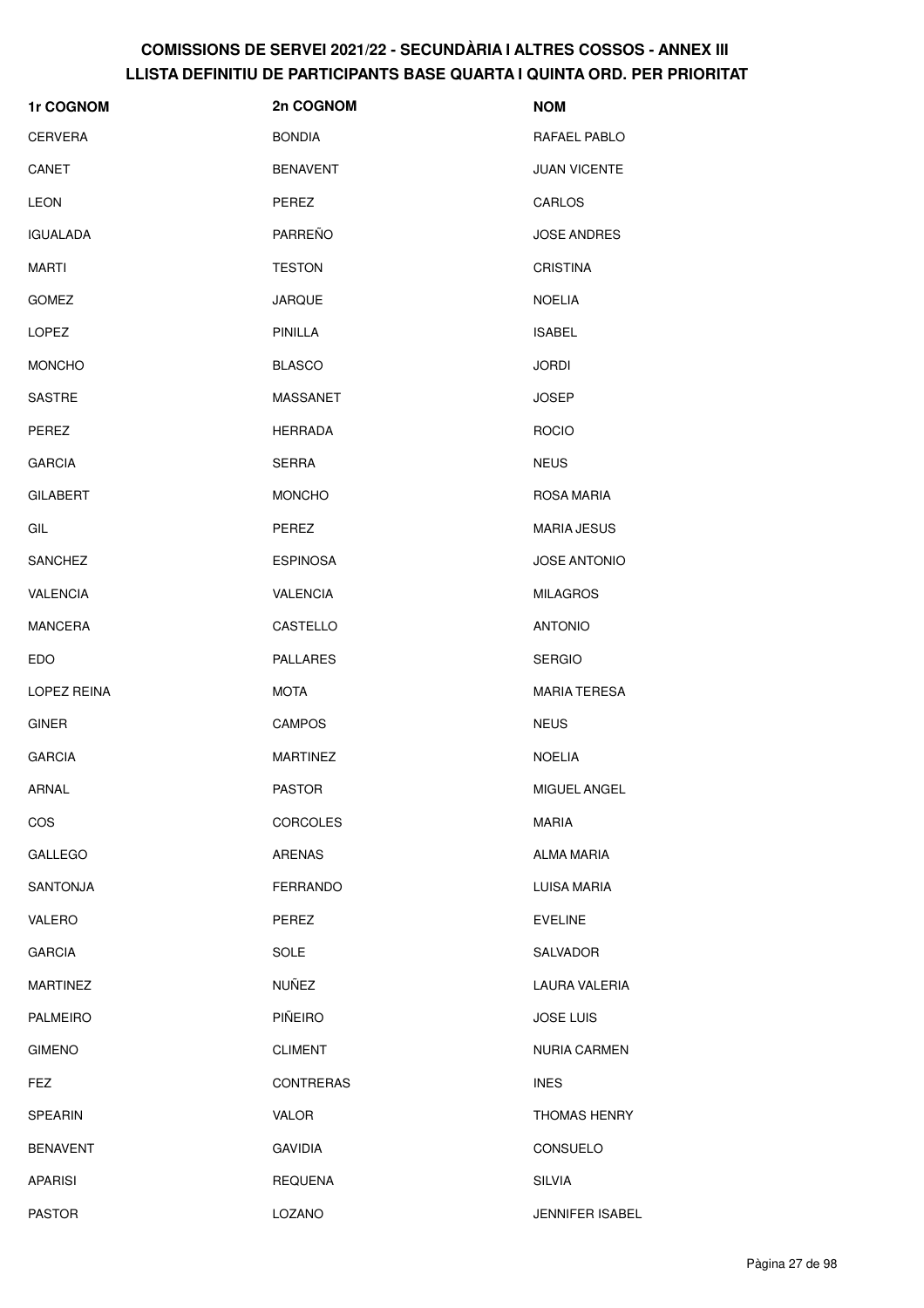| 1r COGNOM         | 2n COGNOM        | <b>NOM</b>            |
|-------------------|------------------|-----------------------|
| <b>BAYARRI</b>    | <b>CAMPS</b>     | <b>EVA</b>            |
| <b>ORTOLA</b>     | <b>PUCHOL</b>    | <b>PAULA</b>          |
| <b>PALOMARES</b>  | CARRASCO         | <b>VICTOR CARLOS</b>  |
| CABALLER          | <b>BOIX</b>      | <b>RAQUEL</b>         |
| <b>MARI</b>       | <b>MEZQUITA</b>  | PILAR                 |
| <b>PUIG</b>       | <b>VALLS</b>     | <b>JUAN</b>           |
| <b>GARCIA</b>     | HERNANDEZ        | <b>ALVARO</b>         |
| GONZALEZ          | <b>DOMENECH</b>  | <b>MARIA REIS</b>     |
| <b>FERNANDEZ</b>  | <b>CORRECHER</b> | ARANZAZU              |
| <b>PINA</b>       | <b>PLA</b>       | <b>NURIA</b>          |
| <b>SANCHEZ</b>    | ALBERT           | <b>MARIA CARMEN</b>   |
| <b>GINER</b>      | <b>ALMIÑANA</b>  | <b>JUAN FRANCISCO</b> |
| <b>SEGUI</b>      | MOYA             | <b>LAURA</b>          |
| <b>MARTI</b>      | MARI             | ARANZAZU              |
| <b>LEON</b>       | <b>DIAZ</b>      | <b>MARCOS</b>         |
| MIRA              | <b>GUARDIOLA</b> | <b>VERÓNICA</b>       |
| <b>TORREGROSA</b> | ARO              | <b>LIDON</b>          |
| <b>GARCIA</b>     | <b>GALLEGO</b>   | MANUEL                |
| PELECHANO         | <b>BARBERA</b>   | <b>JUAN CARLOS</b>    |
| <b>JIMENEZ</b>    | <b>PASCUAL</b>   | <b>FRANCISCA</b>      |
| <b>UBEDA</b>      | <b>GARCIA</b>    | JOSE IGNACIO          |
| GRAU              | <b>MUÑOZ</b>     | <b>BEGOÑA</b>         |
| <b>PARDO</b>      | <b>ANDRES</b>    | <b>HELENA</b>         |
| RASTROLLO         | <b>TORRES</b>    | JUAN JOSE             |
| <b>GALLACH</b>    | PEREZ            | <b>MARCOS</b>         |
| <b>RUBIO</b>      | CAÑADAS          | <b>RUS MARIA</b>      |
| <b>GRIMA</b>      | <b>GUTIERREZ</b> | <b>JOSE</b>           |
| <b>MARIN</b>      | <b>MELCHOR</b>   | <b>MIREIA</b>         |
| <b>BROTONS</b>    | <b>AGUILAR</b>   | <b>MARIA JOSE</b>     |
| <b>LOPEZ</b>      | <b>BAUTISTA</b>  | ELISA ISABEL          |
| <b>SORIANO</b>    | SANCHEZ          | LUIS VICENTE          |
| LLACER            | ALBERT           | <b>DAVID</b>          |
| MILLAN            | <b>BELDA</b>     | CARLOS                |
| <b>ELSON</b>      | <b>LORO</b>      | <b>JOSE LUIS</b>      |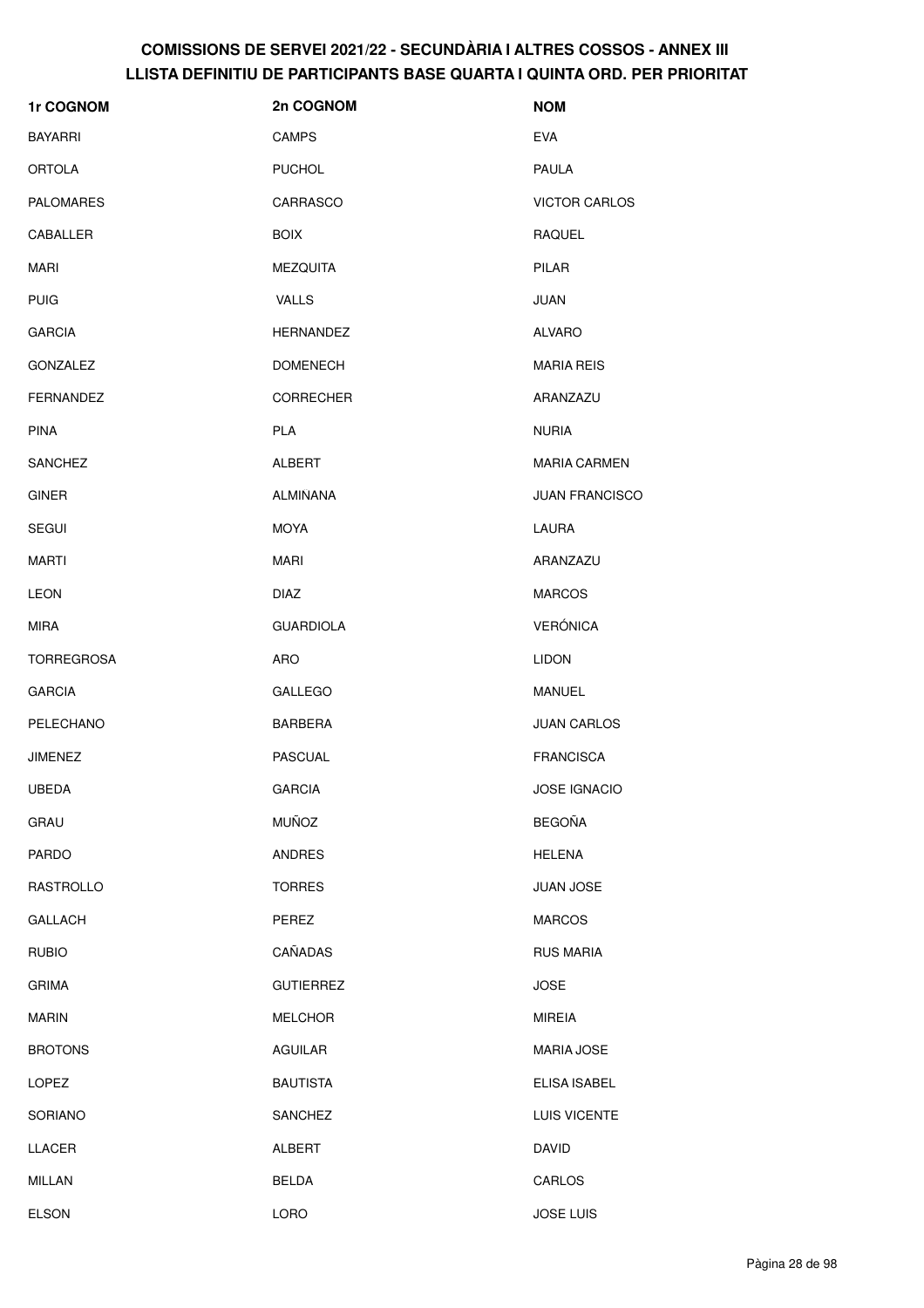| 1r COGNOM       | 2n COGNOM        | <b>NOM</b>             |
|-----------------|------------------|------------------------|
| <b>MANZANO</b>  | <b>HOYO</b>      | <b>NURIA</b>           |
| <b>GALAN</b>    | <b>PARRA</b>     | <b>TRINIDAD</b>        |
| <b>ALBIOL</b>   | <b>MERLOS</b>    | <b>SANDRA</b>          |
| <b>BECERRA</b>  | <b>CEBALLOS</b>  | <b>JUAN</b>            |
| <b>TARIN</b>    | CARCEL           | <b>FEDERICO</b>        |
| <b>CUTANDA</b>  | <b>BELENGUER</b> | <b>ANA</b>             |
| CATALA          | CONCA            | Mª DEL CARMEN          |
| <b>ESTEVEZ</b>  | CAMACHO          | <b>ROCIO</b>           |
| <b>VICENTE</b>  | PEREZ            | YOLANDA                |
| LOPEZ           | <b>BAS</b>       | <b>DAVID</b>           |
| ABELLAN         | <b>HIGON</b>     | <b>MARIA TERESA</b>    |
| <b>LOPEZ</b>    | CAMARENA         | <b>MARIA</b>           |
| <b>SELLES</b>   | SALVA            | <b>CAROLINA ISABEL</b> |
| ARMELLES        | <b>MORENO</b>    | <b>NOEMI</b>           |
| CASANOVA        | PEREZ            | <b>ROSER</b>           |
| <b>MARCILLA</b> | <b>SILLA</b>     | ANA                    |
| <b>BATLLE</b>   | <b>VERTIZ</b>    | <b>JUAN ANTONIO</b>    |
| <b>MADRID</b>   | <b>SESEN</b>     | <b>MARTA</b>           |
| <b>TORRES</b>   | <b>MONCHO</b>    | <b>INMACULADA</b>      |
| CATALA          | <b>SENDRA</b>    | <b>RAMON</b>           |
| MIÑANA          | <b>GUILLEM</b>   | <b>ENRIQUE</b>         |
| VELASCO         | <b>GARCIA</b>    | REBECA                 |
| <b>GISBERT</b>  | GARRIDO          | RAFAEL                 |
| <b>MORELL</b>   | FERNANDEZ        | <b>AITANA</b>          |
| <b>BOIX</b>     | CREMADES         | <b>BRU</b>             |
| <b>DEVIS</b>    | <b>ESTEVE</b>    | <b>ISABEL</b>          |
| <b>PUIG</b>     | <b>MORATAL</b>   | <b>VICENTE</b>         |
| <b>PONS</b>     | <b>TABERNERO</b> | ANDREU                 |
| <b>OREIRO</b>   | <b>REY</b>       | RAQUEL                 |
| <b>ALONSO</b>   | SAIZ             | <b>JOAQUIN VICENTE</b> |
| <b>ALCAIDE</b>  | LAZARO           | ALBA                   |
| <b>TAMARIT</b>  | LOPEZ            | SALVADOR               |
| <b>MOUSIÑO</b>  | CUBEDO           | ROBERTO                |
| <b>VIADEL</b>   | <b>BAU</b>       | <b>DOLORES</b>         |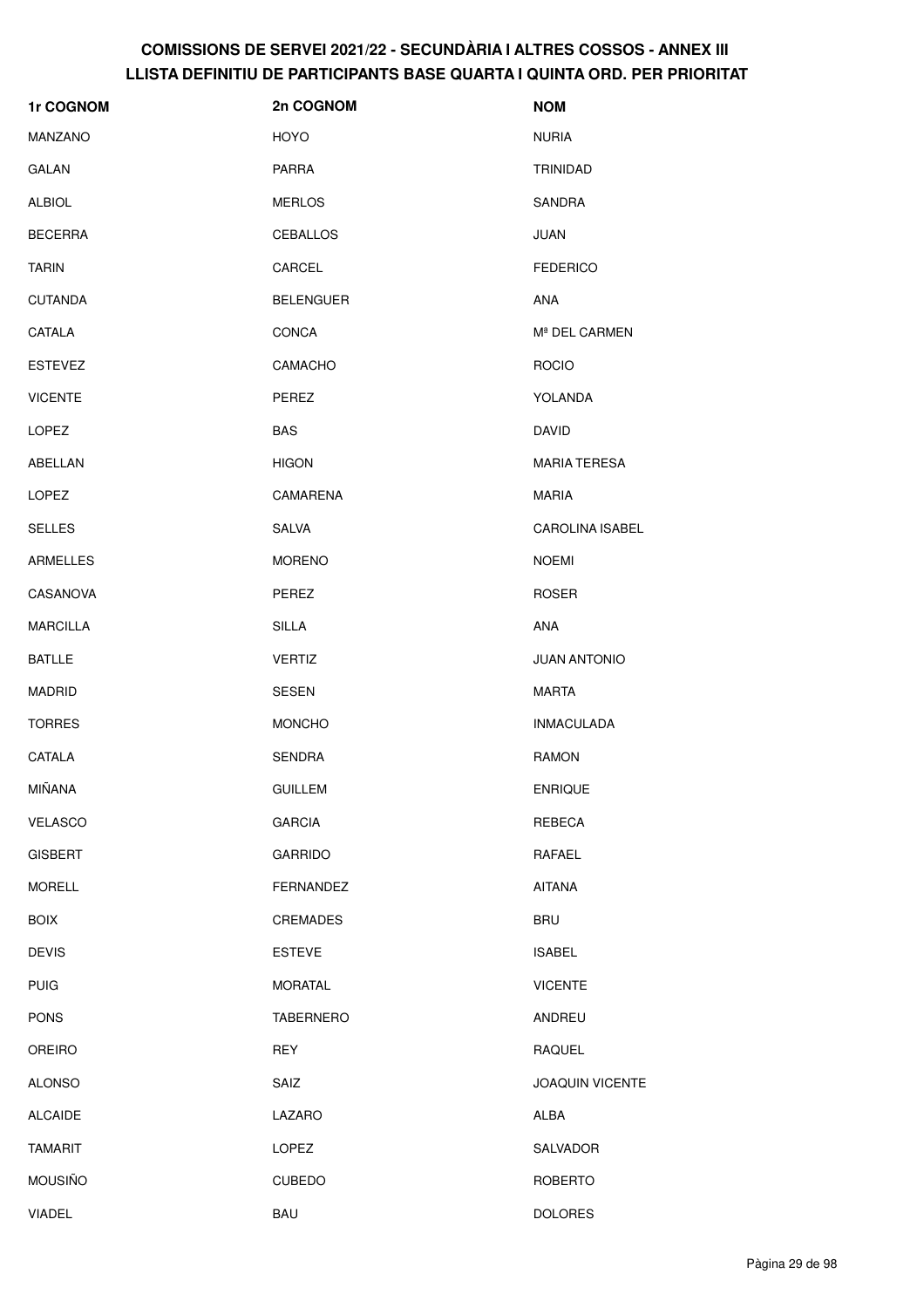| 1r COGNOM        | 2n COGNOM        | <b>NOM</b>         |
|------------------|------------------|--------------------|
| SOLA             | <b>LLORET</b>    | <b>VICENTE</b>     |
| <b>FENOLLOSA</b> | <b>ALCAINA</b>   | PABLO              |
| <b>BAÑON</b>     | <b>HERNANDEZ</b> | <b>MARIA PILAR</b> |
| <b>RAMON</b>     | <b>RUIZ</b>      | <b>LUCIA</b>       |
| <b>TARANCON</b>  | <b>REY</b>       | ANA                |
| <b>SETTIER</b>   | <b>PALANCA</b>   | CARLOS             |
| <b>ROMAGUERA</b> | <b>CEBRIAN</b>   | LIDIA              |
| <b>BETORET</b>   | <b>CORTES</b>    | <b>DAVID</b>       |
| <b>RUIZ</b>      | <b>ILLAN</b>     | FRANCISCO JOSE     |
| PEREA            | <b>PARRES</b>    | <b>JOSE MANUEL</b> |
| CAPILLA          | <b>FUENTES</b>   | JULI               |
| <b>HENRIQUES</b> | LOPEZ            | <b>ELISABETH</b>   |
| <b>MARTINEZ</b>  | <b>TARAZONA</b>  | MIGUEL ANGEL       |
| <b>BOLOS</b>     | <b>BORREGO</b>   | <b>MANUEL</b>      |
| <b>GOMIS</b>     | <b>BALDOVI</b>   | <b>MONICA</b>      |
| <b>LLUSAR</b>    | CAMARELLES       | LAURA              |
| <b>CUÑAT</b>     | <b>PELLICER</b>  | <b>FERRAN</b>      |
| <b>CERVERA</b>   | VAZQUEZ          | <b>JAVIER</b>      |
| <b>RAMOS</b>     | <b>RAMOS</b>     | PABLO              |
| <b>BUENO</b>     | <b>MIRALLES</b>  | RAUL               |
| <b>GARCIA</b>    | <b>ORDIÑANA</b>  | <b>ANDREA</b>      |
| QUINTANILLA      | <b>DIAZ</b>      | ANA ISABEL         |
| CALLE            | <b>BELLIDO</b>   | MARIA DEL CARMEN   |
| CARDONA          | <b>PRATS</b>     | <b>SUSICA</b>      |
| <b>PRATS</b>     | <b>PRATS</b>     | <b>JESUS</b>       |
| GOMEZ            | <b>GOMEZ</b>     | <b>CRISTINA</b>    |
| <b>INIESTA</b>   | <b>MARTINEZ</b>  | GASPAR             |
| <b>FERNANDEZ</b> | <b>MOLLA</b>     | ANA LORENA         |
| <b>PLANCHA</b>   | <b>SANCHO</b>    | LAURA              |
| <b>JORQUES</b>   | <b>REVERT</b>    | <b>GUILLERMO</b>   |
| <b>DOÑATE</b>    | LARA             | PILAR              |
| VALOR            | <b>GISBERT</b>   | REBECA             |
| <b>MUÑOZ</b>     | PEREZ            | <b>IVAN</b>        |
| <b>VERDEGUER</b> | <b>SOLER</b>     | M. ISOLINA         |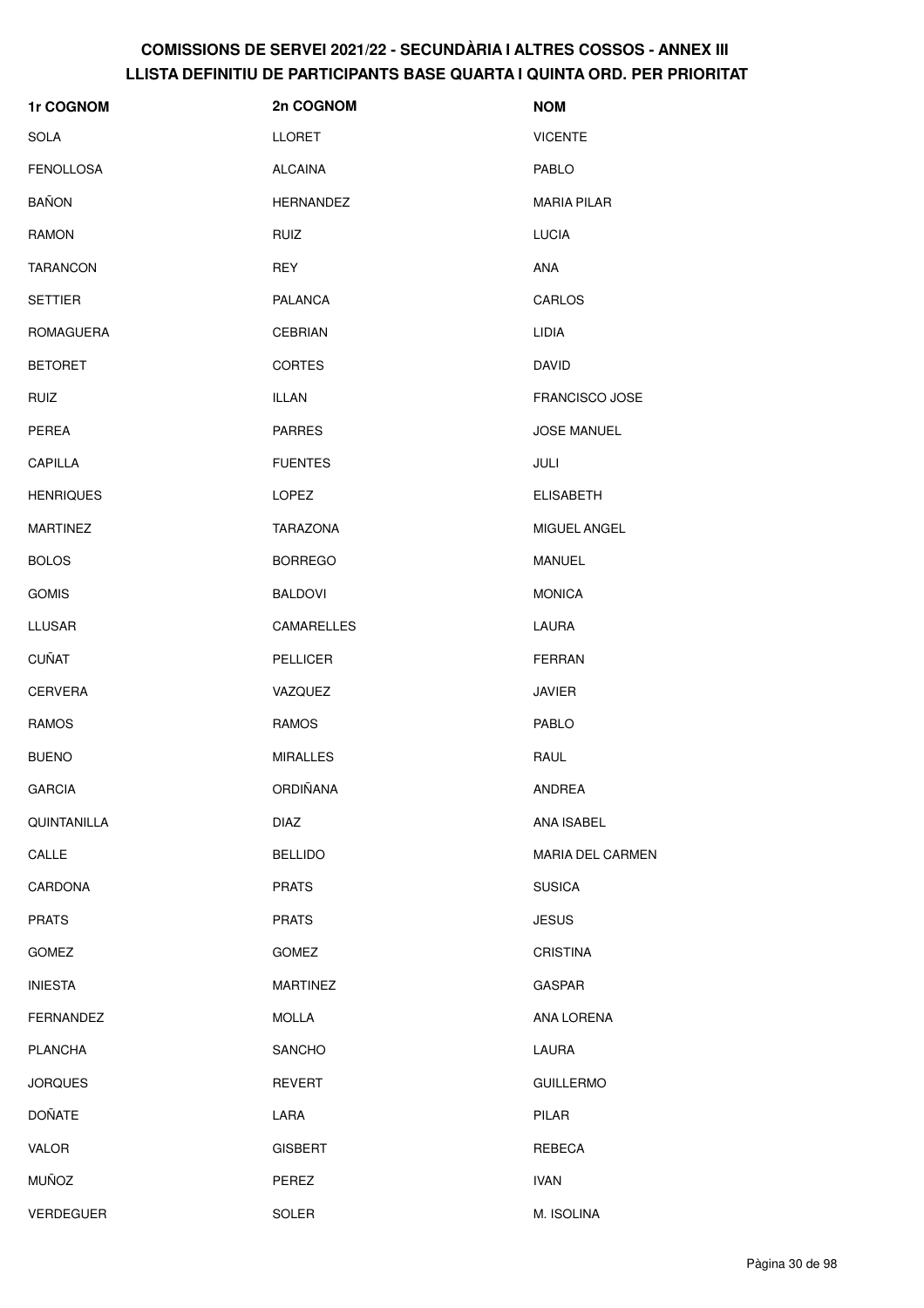| 1r COGNOM         | 2n COGNOM         | <b>NOM</b>                 |
|-------------------|-------------------|----------------------------|
| <b>MEDINA</b>     | <b>BELENGUER</b>  | <b>ALBERTO</b>             |
| <b>NAVARRO</b>    | <b>OLMOS</b>      | SALVADOR                   |
| CASTELLANO        | CASTELLANOS       | <b>TOMAS</b>               |
| <b>BUENACHE</b>   | <b>DELGADO</b>    | <b>ISABEL</b>              |
| <b>MARTINEZ</b>   | <b>BELLVER</b>    | <b>ANA MARIA</b>           |
| <b>REQUENA</b>    | <b>LOPEZ</b>      | <b>MARIA DEL CARMEN</b>    |
| <b>SIMO</b>       | SANZ              | <b>MARIA DOLORES</b>       |
| <b>MARTINEZ</b>   | <b>ONRUBIA</b>    | ROSA ANA                   |
| VARELA            | GONZALEZ          | <b>ANA</b>                 |
| <b>RODRIGO</b>    | <b>GADEA</b>      | <b>MARIA VICENTA</b>       |
| <b>TORRES</b>     | CARDONA           | <b>ELISA</b>               |
| ABAD              | <b>VICENS</b>     | <b>FRANCISCO CRISTOBAL</b> |
| <b>MATEO</b>      | <b>ASENSIO</b>    | <b>MARINA</b>              |
| <b>VIZCAINO</b>   | <b>GARRIDO</b>    | <b>ANTONI</b>              |
| ROMERO            | <b>ALCAYDE</b>    | ANDREU                     |
| <b>JIMENEZ</b>    | <b>DIAZ</b>       | <b>TANIA</b>               |
| <b>DIAZ</b>       | SANZ              | <b>CRISTIAN</b>            |
| <b>ORTEGA</b>     | <b>JOSE</b>       | <b>ROBERTO</b>             |
| <b>GARCIA</b>     | RELLAN            | <b>DAVID</b>               |
| <b>ESCRIBANO</b>  | <b>NAVARRO</b>    | <b>SILVIA</b>              |
| VILA              | SANCHEZ           | <b>SANDRA</b>              |
| VILLARREAL        | <b>RODRIGUEZ</b>  | <b>ARIADNA</b>             |
| <b>FERNANDEZ</b>  | <b>LLOPIS</b>     | CARMEN                     |
| <b>CERVERA</b>    | <b>MONTESINOS</b> | <b>JOAN</b>                |
| <b>RUIZ</b>       | PINILLA           | <b>MARIA JOSE</b>          |
| PEREZ             | <b>SEGOVIA</b>    | <b>PAOLA</b>               |
| <b>MACIAN</b>     | <b>SANCHA</b>     | <b>MARTA</b>               |
| <b>MONSERRAT</b>  | <b>JOVER</b>      | <b>MARIA ROSA</b>          |
| CATALAN           | <b>MARTINEZ</b>   | LAURA                      |
| <b>YUSTE</b>      | <b>VILA</b>       | <b>MARA</b>                |
| <b>TORREGROSA</b> | LLACER            | <b>EDUARDO</b>             |
| <b>MOLINER</b>    | <b>TELLEZ</b>     | <b>JORGE</b>               |
| ARNAL             | <b>SIGUERO</b>    | DAVID JUAN                 |
| SANCHO            | <b>RUBERT</b>     | LAURA                      |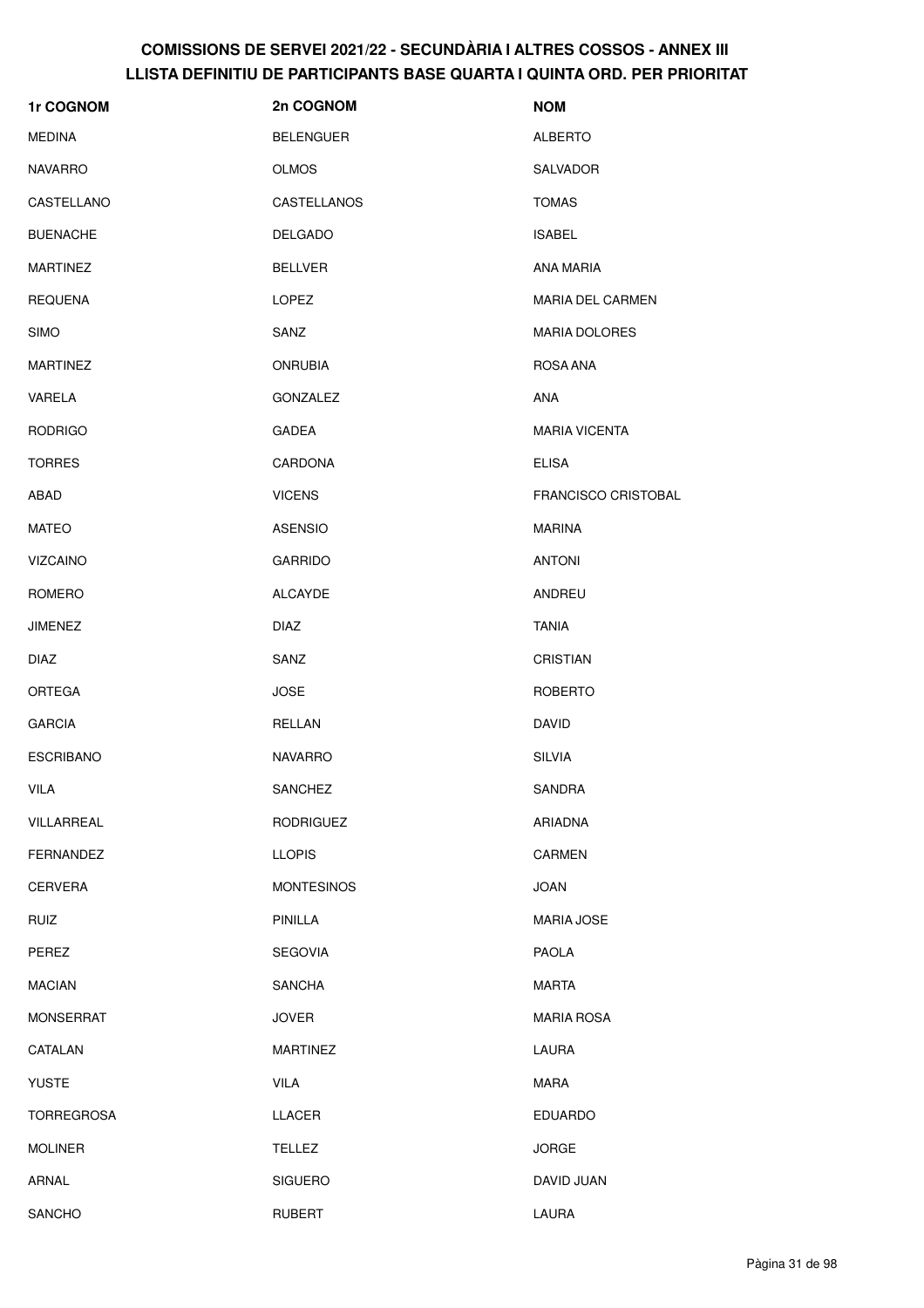| 1r COGNOM         | 2n COGNOM        | <b>NOM</b>                |
|-------------------|------------------|---------------------------|
| <b>CUALLADO</b>   | <b>MARTORELL</b> | ANA                       |
| <b>MINGORANCE</b> | <b>LOPEZ</b>     | <b>ROCIO</b>              |
| <b>FRANCES</b>    | DIEZ             | ANA ISABEL                |
| <b>PUCHADES</b>   | <b>GARCIA</b>    | <b>NURIA</b>              |
| CARDONA           | <b>BARTUAL</b>   | CARME                     |
| FRAJ              | <b>FUERTES</b>   | <b>FERNANDO JOSE</b>      |
| ALCARAZ           | <b>HERNANDEZ</b> | <b>ESTHER</b>             |
| MEDINA            | <b>MARTIN</b>    | RAQUEL                    |
| <b>NAVARRO</b>    | VALERA           | M <sup>ª</sup> PILAR      |
| <b>FERRANDO</b>   | <b>YUSTE</b>     | <b>LOURDES</b>            |
| <b>PALOMINO</b>   | <b>LLOPIS</b>    | <b>ESTHER TRISTANA</b>    |
| <b>CEBRIAN</b>    | <b>GALLEGO</b>   | <b>LORENA</b>             |
| <b>PERIS</b>      | <b>ALBEROLA</b>  | <b>JOSEP JOAQUIM</b>      |
| <b>JOFRE</b>      | <b>RECHE</b>     | <b>JOSE ANTONIO</b>       |
| <b>AGUILAR</b>    | <b>RUBIO</b>     | <b>EMILIA</b>             |
| MARTI             | <b>ESCANDELL</b> | LORENA                    |
| <b>RAMON</b>      | AMBOU            | <b>MARIA DESAMPARADOS</b> |
| LOPEZ             | <b>MEDINA</b>    | LAURA                     |
| <b>HERRERO</b>    | PEREZ            | <b>SARA</b>               |
| GRAU              | <b>PACHECO</b>   | <b>ROQUE</b>              |
| QUILES            | <b>HERRERO</b>   | LORENA                    |
| GRAU              | <b>GARCIA</b>    | PEDRO ANTONIO             |
| <b>DIAZ</b>       | SANZ             | SALVADOR                  |
| <b>SEGURA</b>     | <b>MARTIN</b>    | ANA                       |
| <b>PALOMARES</b>  | DE JUAN          | MIQUEL ANGEL              |
| <b>MONTERO</b>    | <b>SIERRA</b>    | LAURA                     |
| SANCHEZ           | <b>ALAMINOS</b>  | <b>JAVIER</b>             |
| <b>VIDAL</b>      | GOMEZ            | <b>MARIA JOSE</b>         |
| <b>ROBLES</b>     | <b>NAVARRO</b>   | <b>CRISTINA BEATRIZ</b>   |
| <b>MARIN</b>      | <b>MARTINEZ</b>  | RAUL                      |
| <b>SIFRES</b>     | <b>FRUTOS</b>    | <b>IRENE</b>              |
| <b>GALIANA</b>    | <b>VILA</b>      | Mª TERESA                 |
| ARIAS             | MONTAÑANA        | <b>LUCIA</b>              |
| <b>BELDA</b>      | VALERO           | <b>JORGE</b>              |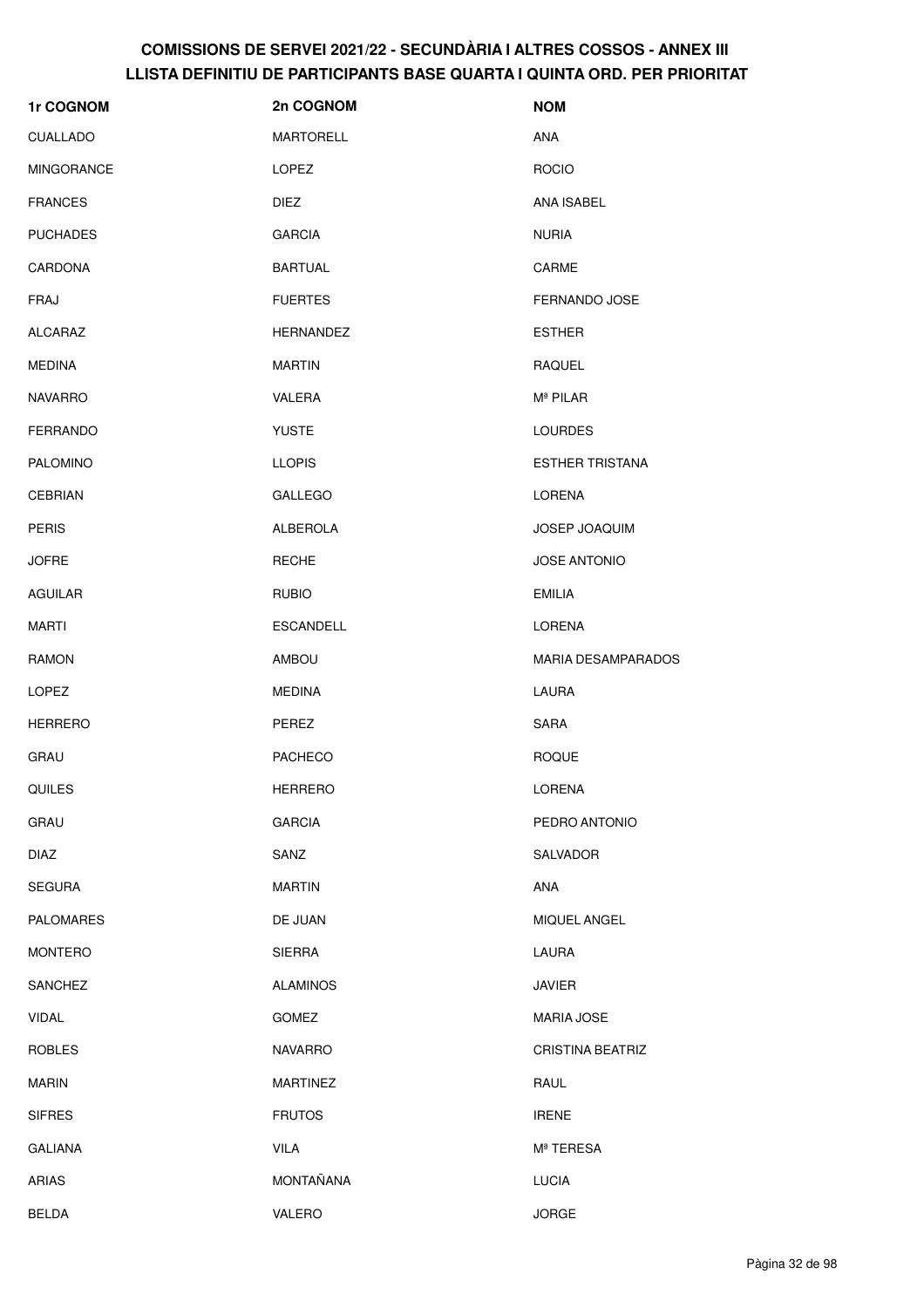| 1r COGNOM       | 2n COGNOM        | <b>NOM</b>             |
|-----------------|------------------|------------------------|
| <b>NAVARRO</b>  | <b>GARRIDO</b>   | YOLANDA                |
| <b>IBORRA</b>   | <b>TORRES</b>    | SALVADOR               |
| <b>CRESPO</b>   | <b>CONTELLES</b> | <b>MARIA AMPARO</b>    |
| <b>ROMAN</b>    | PAYA             | <b>MARIA JOSE</b>      |
| <b>GOMEZ</b>    | <b>GANDIA</b>    | <b>OSCAR</b>           |
| <b>SERVER</b>   | <b>FORNES</b>    | PEDRO                  |
| <b>FERRER</b>   | PEREZ            | <b>BEGOÑA</b>          |
| <b>MARTINEZ</b> | <b>GARCIA</b>    | <b>ALICIA</b>          |
| <b>GOZALBO</b>  | <b>MOLINER</b>   | <b>PEDRO</b>           |
| <b>MARTINEZ</b> | <b>FERRER</b>    | EUSEBIO JOSE           |
| <b>GONZALEZ</b> | <b>MOLINA</b>    | <b>LUCIA</b>           |
| <b>MARTI</b>    | <b>MATEU</b>     | M <sup>ª</sup> ANTONIA |
| <b>GASO</b>     | <b>CLIMENT</b>   | ANA                    |
| <b>NAVARRO</b>  | <b>MUÑOZ</b>     | <b>MONICA</b>          |
| <b>SOLER</b>    | <b>VALLS</b>     | <b>EVA MARIA</b>       |
| <b>HERRANZ</b>  | <b>IBAÑEZ</b>    | <b>BEATRIZ</b>         |
| <b>GISBERT</b>  | <b>GIMENEZ</b>   | CARLOS                 |
| PEREZ           | LOPEZ            | YOLANDA                |
| <b>MIRA</b>     | <b>SARRIO</b>    | <b>LLUIS</b>           |
| JUAN            | <b>MOLINA</b>    | <b>MARIA</b>           |
| CALATAYUD       | CALERO           | <b>VERONICA</b>        |
| SOLER           | <b>CRUAÑES</b>   | <b>ANTONIO</b>         |
| <b>BLANCO</b>   | <b>ARNEJO</b>    | MARÍA ISABEL           |
| SANCHO          | <b>OLTRA</b>     | <b>DARIO</b>           |
| <b>FIGUERES</b> | <b>MARTI</b>     | <b>ISABEL</b>          |
| <b>GOMEZ</b>    | ZABALA           | <b>ISABEL</b>          |
| <b>MONTAVA</b>  | DEL ARCO         | <b>MARIA ELENA</b>     |
| <b>FITER</b>    | <b>CIRERA</b>    | <b>MIREIA</b>          |
| <b>MALONDA</b>  | <b>BARBER</b>    | ALFREDO JOSE           |
| ORTIZ           | <b>HERNANDEZ</b> | FRANCISCO JAVIER       |
| <b>LILLO</b>    | <b>LILLO</b>     | <b>DIANA</b>           |
| <b>VENTURA</b>  | <b>FUSTER</b>    | <b>ELENA</b>           |
| PEREZ           | SANZ             | <b>MARIA JESUS</b>     |
| <b>ROSA</b>     | <b>MORENO</b>    | <b>AURORA</b>          |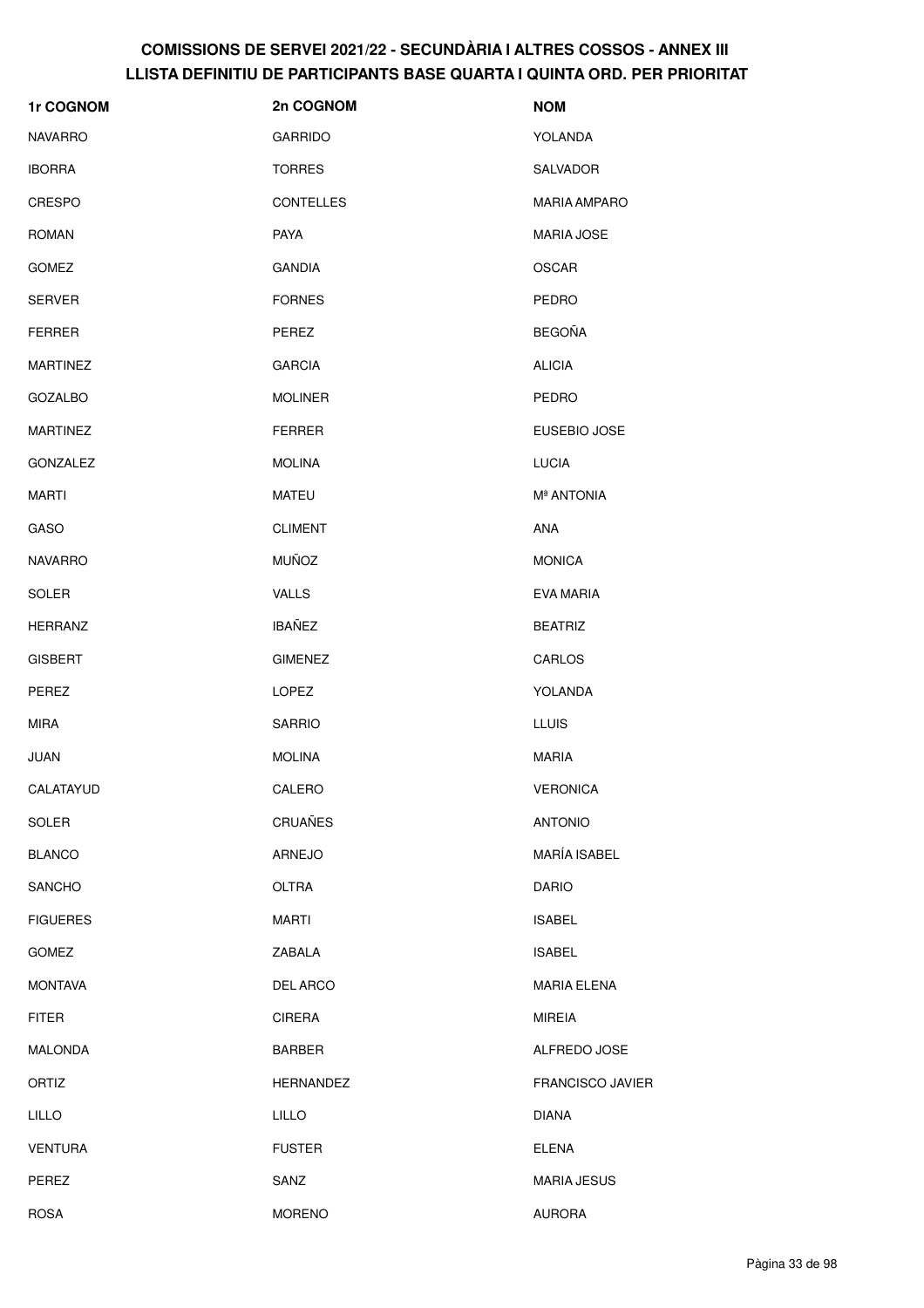| 1r COGNOM        | 2n COGNOM        | <b>NOM</b>              |
|------------------|------------------|-------------------------|
| <b>MONFERRER</b> | <b>SAFONT</b>    | <b>MARIA LUISA</b>      |
| <b>FUSTER</b>    | <b>COSTA</b>     | ANA                     |
| SANCHEZ          | SAEZ             | REBECA                  |
| <b>GOMEZ</b>     | FERNANDEZ        | <b>ENCARNACION</b>      |
| <b>HERAS</b>     | <b>ALMERICH</b>  | <b>CRISTINA</b>         |
| <b>GALVEZ</b>    | <b>SALES</b>     | <b>JORGE</b>            |
| <b>ROCA</b>      | VALERO           | ANA ROSA                |
| <b>GARCIA</b>    | <b>GABALDON</b>  | RAFAEL                  |
| <b>NAVARRO</b>   | <b>FRANCO</b>    | <b>FRANCISCO JAVIER</b> |
| <b>ROS</b>       | <b>BAILEN</b>    | <b>MAYKA</b>            |
| <b>SIFRE</b>     | GONZALEZ         | <b>SARA</b>             |
| <b>TORTOSA</b>   | SANZ             | <b>CRISTINA</b>         |
| <b>BASTIDAS</b>  | <b>CALABUIG</b>  | <b>FRANCESC</b>         |
| <b>DOÑATE</b>    | <b>GARCIA</b>    | <b>JOAQUIN</b>          |
| <b>RUIZ</b>      | AGUILERA         | NELIDA                  |
| <b>MATA</b>      | <b>ROIG</b>      | <b>OSCAR</b>            |
| <b>DONET</b>     | <b>CLIMENT</b>   | <b>RAQUEL</b>           |
| <b>VERCHER</b>   | SAVALL           | <b>ENCARNACION</b>      |
| <b>NAVARRO</b>   | <b>MUÑOZ</b>     | <b>SERGIO</b>           |
| <b>RAMON</b>     | <b>DONOSO</b>    | <b>MIGUEL</b>           |
| <b>MOLINOS</b>   | CARCELLER        | MARIA JOSE              |
| CHAGUACEDA       | CAMPO            | CESAR                   |
| <b>BALLESTER</b> | <b>CAMPOS</b>    | ANA                     |
| <b>HAMANN</b>    |                  | <b>JULIA RUTH</b>       |
| <b>RAMOS</b>     | OLTRA            | <b>CRISTINA</b>         |
| <b>SERRANO</b>   | LOZANO           | <b>LUCIA</b>            |
| ALABAU           | <b>LAMBIES</b>   | <b>MANUEL</b>           |
| <b>HERNANDEZ</b> | SAEZ             | PABLO                   |
| <b>RITA</b>      | <b>GIMENO</b>    | DIEGO GERARDO           |
| <b>SANCHEZ</b>   | VALERO           | <b>MARIA JESUS</b>      |
| <b>TOLEDO</b>    | <b>MARTIN</b>    | <b>VICENTE JOSE</b>     |
| <b>TABERNER</b>  | SORIANO          | <b>GUILLEM</b>          |
| <b>SARRIAS</b>   | <b>RODRIGUEZ</b> | <b>JUAN ANTONIO</b>     |
| <b>SALINAS</b>   | <b>MARTINEZ</b>  | <b>JOSE</b>             |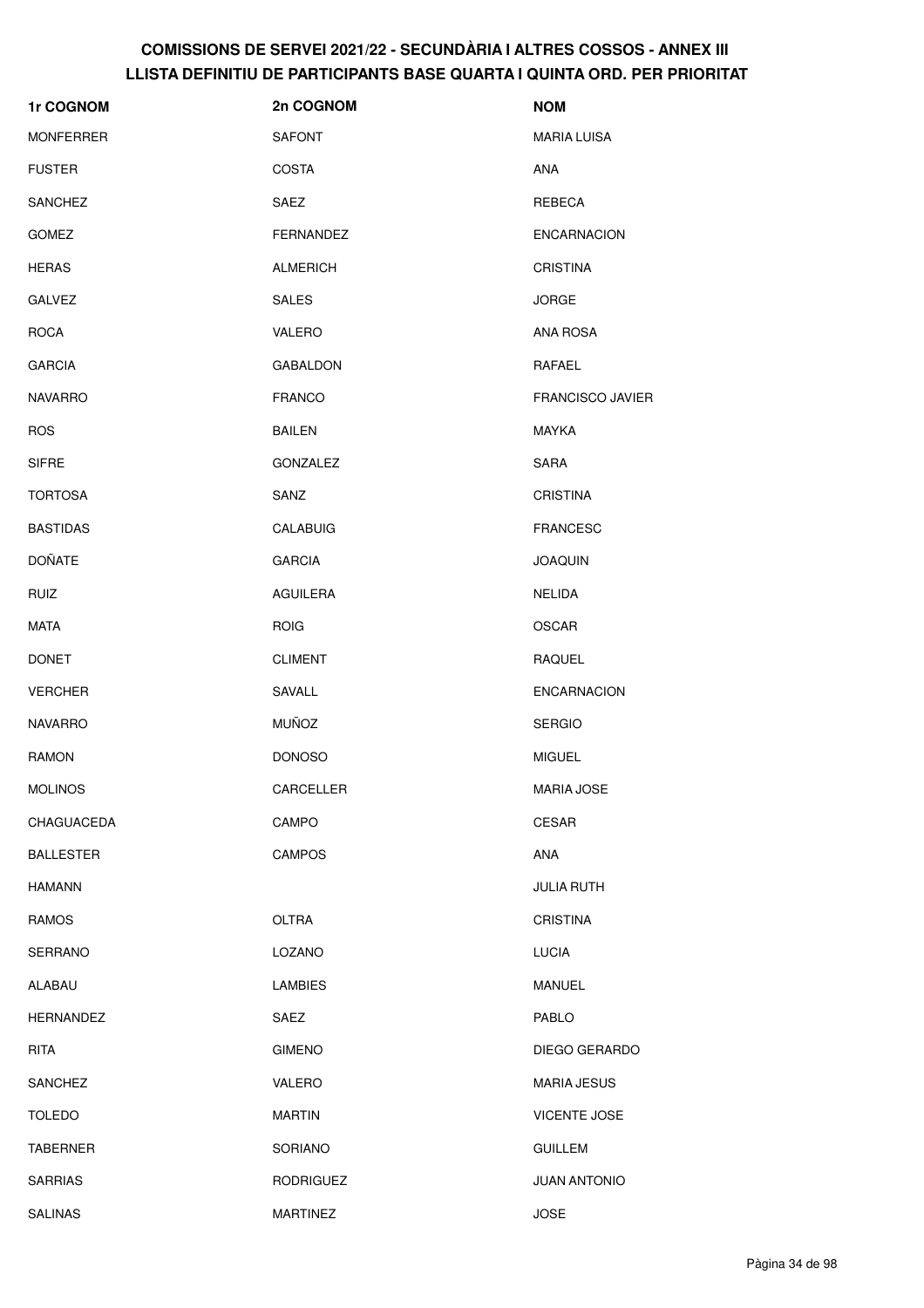| 1r COGNOM         | 2n COGNOM          | <b>NOM</b>            |
|-------------------|--------------------|-----------------------|
| <b>GALDAMES</b>   | <b>BRAVO</b>       | ORLANDO               |
| DE LOS ROSALES    | <b>SIMO</b>        | <b>NADIA</b>          |
| CALVO             | SANZ               | <b>VICENTA</b>        |
| TEBAR             | RUBIO MANZANARES   | <b>ISABEL</b>         |
| <b>VILLAR</b>     | <b>REIG</b>        | <b>PAULA</b>          |
| VILLANUEVA        | <b>FLORS</b>       | <b>MARIA PILAR</b>    |
| <b>ROVIRA</b>     | <b>GRANERO</b>     | Mª NIEVES             |
| <b>JURADO</b>     | <b>GIMENEZ</b>     | EVA MARIA             |
| PEREZ             | <b>ANTON</b>       | <b>PILAR</b>          |
| <b>ALOY</b>       | <b>MARTINEZ</b>    | <b>JOSEP</b>          |
| CATALA            | <b>BORREDA</b>     | <b>IVAN</b>           |
| <b>SORRIBES</b>   | <b>PEÑA</b>        | <b>GUILLEM</b>        |
| <b>ALEIXANDRE</b> | VILLALBA           | <b>JOSE MARIA</b>     |
| <b>MARQUES</b>    | <b>MESEGUER</b>    | <b>MARTA ESTER</b>    |
| <b>MARTINEZ</b>   | <b>CHORDI</b>      | <b>CRISTINA</b>       |
| <b>LORENZO</b>    | <b>MARTI</b>       | <b>JOSE FELIPE</b>    |
| <b>ESTEVE</b>     | <b>RAMOS</b>       | <b>GLORIA</b>         |
| <b>CONTRERAS</b>  | LARA               | RAFAEL                |
| <b>GARCIA</b>     | <b>GARCIA</b>      | DANIEL FRANCISCO      |
| CASANOVA          | <b>PLANA</b>       | <b>LOURDES</b>        |
| GASCO             | <b>SOLERA</b>      | JAVIER                |
| PENELLA           | <b>GARCIA</b>      | <b>VICENTE</b>        |
| CARRASCO          | <b>LLORCA</b>      | LUIS MIGUEL           |
| SANZ              | <b>AROCA</b>       | <b>MARIA CATALINA</b> |
| CASABAN           | <b>GARCIA</b>      | AINA                  |
| <b>ARROYO</b>     | <b>BAÑULS</b>      | <b>ILONA MARIA</b>    |
| <b>MADRIGAL</b>   | <b>LOSA</b>        | <b>MANUEL</b>         |
| <b>MORENO</b>     | <b>MARTINEZ</b>    | <b>MARIA ANGELES</b>  |
| <b>PESUDO</b>     | <b>FONT</b>        | <b>SERGIO</b>         |
| CASTIBLANQUE      | FERNANDEZ          | <b>ILIA</b>           |
| <b>CALABUIG</b>   | <b>NAVARRO</b>     | MARIA DE LOS ANGELES  |
| <b>ROIG</b>       | <b>MARTI</b>       | LAURA                 |
| <b>TARIN</b>      | <b>VILLAESCUSA</b> | <b>SERGIO</b>         |
| SERRANO           | <b>ALARCON</b>     | <b>LUIS</b>           |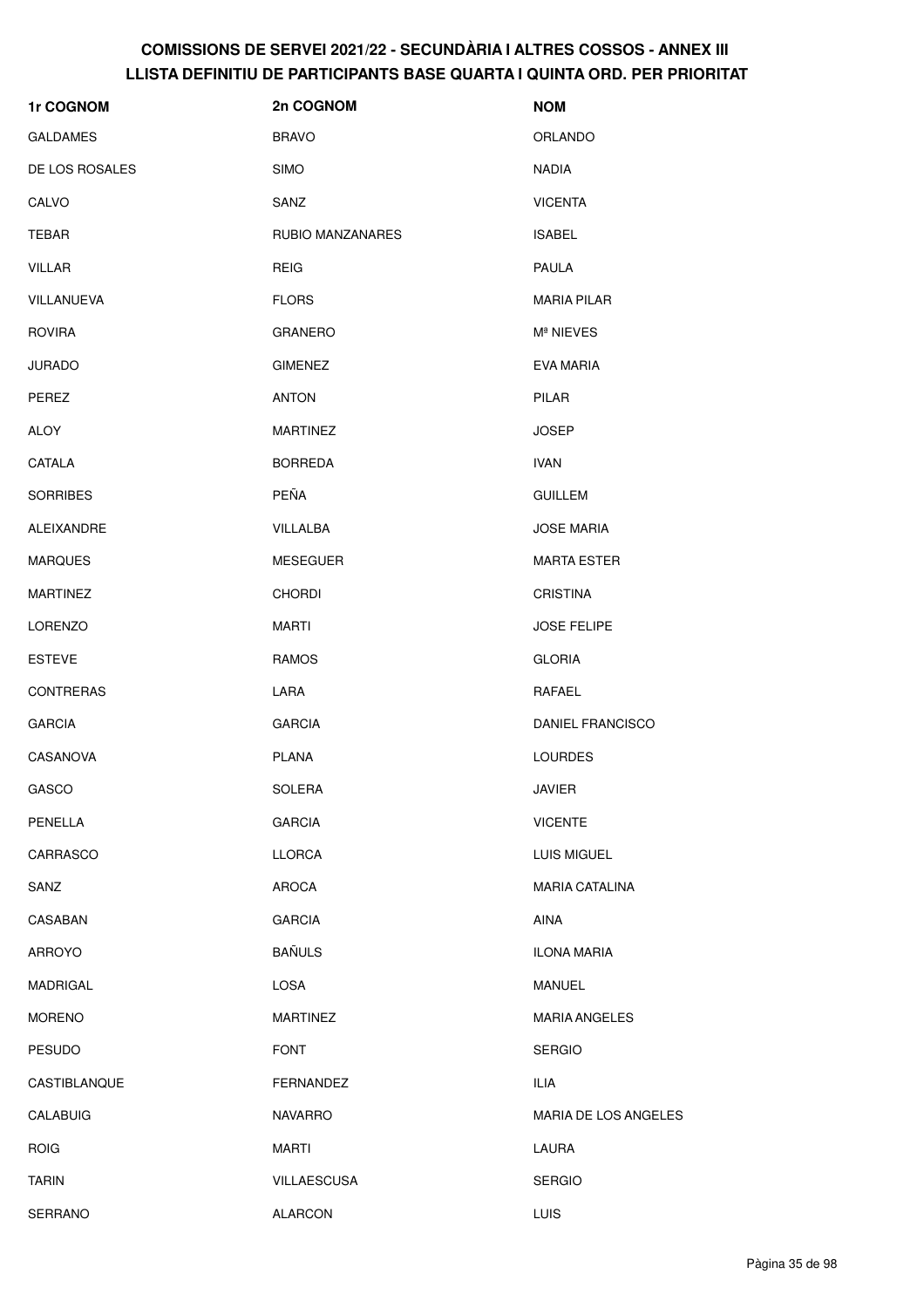| 1r COGNOM        | 2n COGNOM          | <b>NOM</b>            |
|------------------|--------------------|-----------------------|
| ANDREU           | CATALA             | <b>MARIA AMPARO</b>   |
| SAUS             | <b>VILA</b>        | <b>MARIA ISABEL</b>   |
| <b>BARGUES</b>   | <b>PONCE</b>       | <b>SERGIO</b>         |
| <b>GARCIA</b>    | <b>VIDAGANY</b>    | <b>VIRGINIA</b>       |
| <b>ROYO</b>      | <b>AZNAR</b>       | <b>BELEN</b>          |
| <b>VERCHILI</b>  | MARTI              | <b>ELENA</b>          |
| <b>GIMENO</b>    | CODOÑER            | JUAN BAUTISTA         |
| <b>BLASCO</b>    | <b>ROYO</b>        | <b>JAIME EMILIANO</b> |
| <b>POLAINA</b>   | <b>SERRANO</b>     | RAFAEL                |
| <b>RICHART</b>   | ZANON              | Mª CONSUELO           |
| <b>JIMENEZ</b>   | <b>BALLESTEROS</b> | Mª CONCEPCIÓN         |
| LOPEZ            | <b>MICO</b>        | SALVADOR              |
| <b>CIVERA</b>    | <b>RODRIGO</b>     | LORENA                |
| <b>TORMO</b>     | <b>TORMO</b>       | <b>GABRIEL</b>        |
| SANCHEZ-GUIJO    | <b>MUÑOZ</b>       | <b>MARIA CARMEN</b>   |
| <b>GARCIA</b>    | RAMIREZ            | <b>MARIA PILAR</b>    |
| <b>FERRANDIZ</b> | <b>MARTI</b>       | <b>VERONICA</b>       |
| <b>GONZALEZ</b>  | <b>APARICIO</b>    | <b>ANTONIO</b>        |
| <b>TORA</b>      | GIL                | FCO. MANUEL           |
| <b>PIÑEIRO</b>   | <b>MARTINEZ</b>    | <b>ANGELES</b>        |
| NOGUEROLES       | <b>PUCHADES</b>    | <b>MARIA</b>          |
| <b>BOLAÑOS</b>   | <b>VELASCO</b>     | ANA MARIA             |
| LOPEZ            | <b>FOGUES</b>      | <b>AURORA</b>         |
| <b>ESTEVE</b>    | <b>TORTAJADA</b>   | <b>GEMMA</b>          |
| <b>DOMENECH</b>  | <b>FERRI</b>       | <b>VICENTE</b>        |
| <b>AGUILAR</b>   | <b>FUSTER</b>      | ANDREA                |
| CAMARA           | VALERO             | <b>SOFIA</b>          |
| <b>CORTES</b>    | <b>GARCIA</b>      | <b>SAMUEL</b>         |
| <b>TORRES</b>    | <b>ESPALLARDO</b>  | <b>TOMAS</b>          |
| <b>SOLER</b>     | <b>MACIAS</b>      | JULIA                 |
| ALEIXANDRE       | <b>PERIS</b>       | ROSA ANA              |
| <b>LOPEZ</b>     | QUEROL             | <b>JORGE</b>          |
| <b>PORCAR</b>    | <b>MALLEN</b>      | <b>ENRIC</b>          |
| ANDRES           | <b>SANTOS</b>      | EVA                   |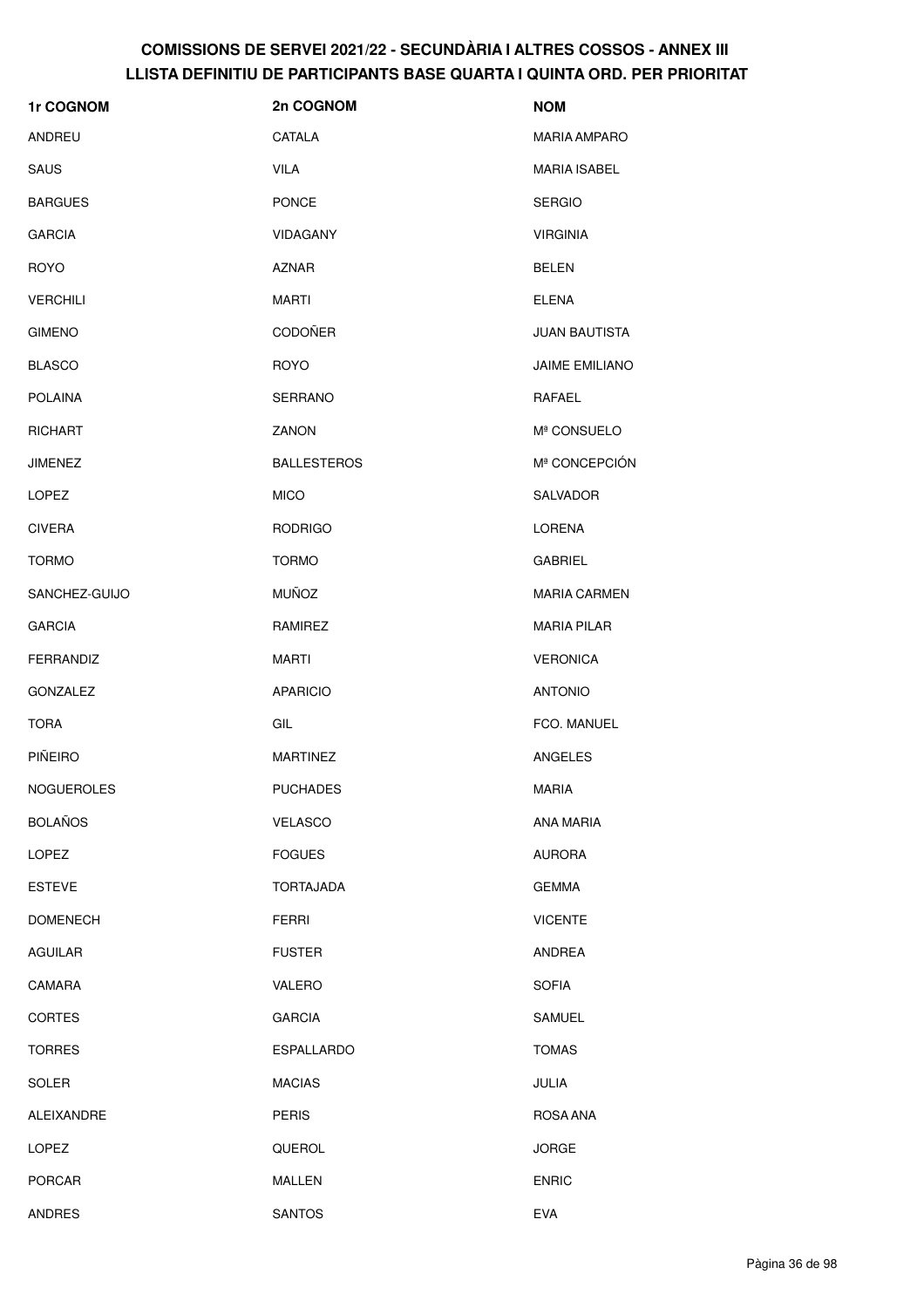| 1r COGNOM        | 2n COGNOM       | <b>NOM</b>            |
|------------------|-----------------|-----------------------|
| <b>RODRIGUEZ</b> | <b>CLEMENTE</b> | <b>ISABEL</b>         |
| <b>SANCHEZ</b>   | URIBE           | <b>RICARDO</b>        |
| <b>TOMAS</b>     | <b>ESTRELA</b>  | <b>JOSE</b>           |
| ROMERO           | SORIANO         | ALEJANDRO             |
| <b>CUEVAS</b>    | MARI            | LIDIA                 |
| <b>SEBASTIA</b>  | CATALAN         | <b>MACARENA</b>       |
| <b>QUIÑONES</b>  | <b>LOPEZ</b>    | ALEXANDRA             |
| CARCELLER        | <b>MESTRE</b>   | <b>SHEILA</b>         |
| <b>PASCUAL</b>   | <b>VALLS</b>    | EVA MARIA TERESA      |
| CABANELL         | CABALLER        | <b>MARIA TERESA</b>   |
| <b>RUIZ</b>      | MASCARELL       | <b>PATRICIA</b>       |
| <b>BAREA</b>     | PEREZ           | JULIAN                |
| <b>PASCUAL</b>   | <b>BLASCO</b>   | <b>JOAN VICENT</b>    |
| <b>LUNA</b>      | <b>VALDES</b>   | <b>ASSUMPTA</b>       |
| <b>MOYA</b>      | <b>GODOY</b>    | ANNA ISABEL           |
| ROMERO           | <b>MARTINEZ</b> | <b>MARIA CARMEN</b>   |
| <b>WULFF</b>     | PEREZ           | <b>MIGUEL</b>         |
| <b>GARCIA</b>    | <b>TRENCO</b>   | <b>EMILIO</b>         |
| CERDA            | <b>VIDAL</b>    | <b>OSCAR</b>          |
| <b>MARQUEZ</b>   | <b>MARTI</b>    | <b>JOSE MANUEL</b>    |
| <b>LLOPIS</b>    | <b>ESPERT</b>   | <b>JOSE VICENTE</b>   |
| CHULIA           | <b>FORT</b>     | <b>ADELAIDA</b>       |
| <b>OLMOS</b>     | <b>FONT</b>     | ANA                   |
| <b>RUBIO</b>     | <b>CORREAS</b>  | <b>MARIA REMEDIOS</b> |
| <b>DESCALS</b>   | <b>TORMO</b>    | <b>JOSE MANUEL</b>    |
| <b>BURGUERA</b>  | <b>DURA</b>     | <b>LUCIA</b>          |
| <b>ESCRIVA</b>   | <b>NUÑEZ</b>    | NATALIA               |
| <b>JIMENEZ</b>   | TARREGA         | <b>IRENE</b>          |
| <b>UTRILLAS</b>  | <b>GOMEZ</b>    | MARIA PILAR           |
| <b>BENAVENT</b>  | <b>SEMPERE</b>  | RAFAEL                |
| <b>JUAN</b>      | <b>CHECA</b>    | <b>FRANCISCA</b>      |
| PEREZ            | GONZALEZ        | VANESA                |
| <b>BOLINCHES</b> | <b>MESTRE</b>   | <b>INMACULADA</b>     |
| BASELGA          | LAZARO          | ANA BELEN             |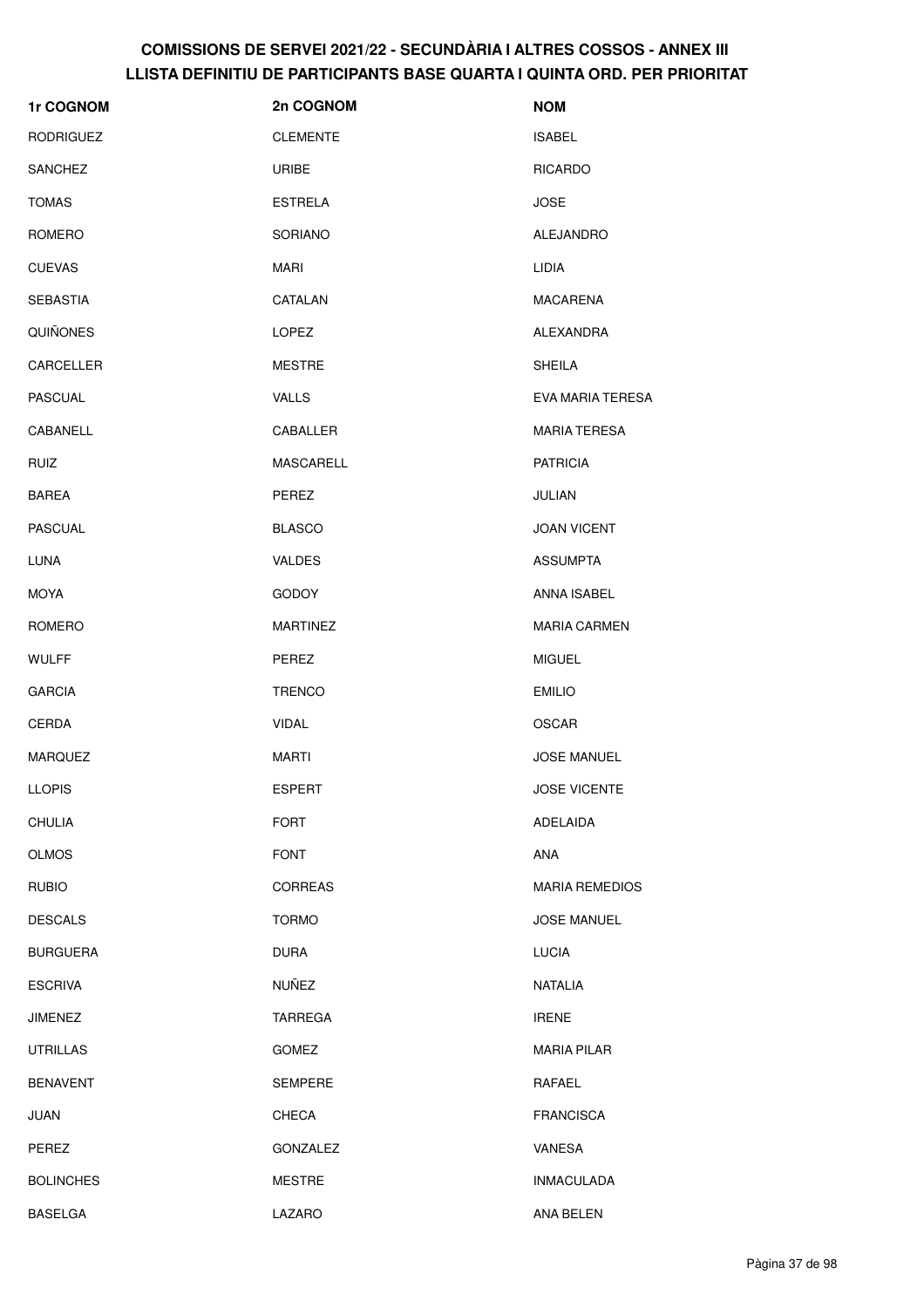| 1r COGNOM       | 2n COGNOM         | <b>NOM</b>             |
|-----------------|-------------------|------------------------|
| <b>BONET</b>    | <b>BONFILL</b>    | <b>ESTHER ANGELA</b>   |
| <b>GASTALDO</b> | <b>VIDAL</b>      | <b>CONRADO</b>         |
| <b>AGUILAR</b>  | <b>GASULLA</b>    | <b>ELENA</b>           |
| PEREZ           | <b>RODRIGUEZ</b>  | <b>MARIA AMPARO</b>    |
| <b>BONONAD</b>  | <b>TOMAS</b>      | <b>JUAN VICENTE</b>    |
| <b>FERRERO</b>  | <b>MARTINEZ</b>   | <b>VICENTE</b>         |
| KANAAN          | <b>IZQUIERDO</b>  | <b>NATALIA</b>         |
| <b>MEDINA</b>   | <b>MARTIN</b>     | <b>MARIA DOLORES</b>   |
| <b>MOYA</b>     | ALBALADEJO        | <b>JULIANA CAMELIA</b> |
| <b>PAGEO</b>    | <b>BOYERO</b>     | PILAR DEL CARMEN       |
| <b>SEIJO</b>    | SOLAZ             | <b>JOSE JUAN</b>       |
| <b>LLARIO</b>   | <b>IBAÑEZ</b>     | Mª ISABEL              |
| <b>ROSILLO</b>  | <b>PARRA</b>      | <b>EMILIO JOSE</b>     |
| ALVAREZ         | <b>SANTAMARIA</b> | DANIEL                 |
| <b>MARTINEZ</b> | <b>GARCIA</b>     | <b>ELENA</b>           |
| <b>CREMADES</b> | MAÑO              | ANA MARIA              |
| <b>FUENTES</b>  | <b>MARTINEZ</b>   | <b>JUAN PEDRO</b>      |
| <b>MARTINEZ</b> | <b>GISBERT</b>    | <b>CARMINA</b>         |
| LAGAR           | <b>PONCE</b>      | <b>MIREIA</b>          |
| PELLO           | <b>BALLESTA</b>   | VANESSA                |
| <b>COLE</b>     |                   | REBECCA ELAINE         |
| <b>LLOPIS</b>   | QUIRALTE          | <b>ESTHER</b>          |
| <b>BENEIT</b>   | <b>BLASCO</b>     | <b>DAVID</b>           |
| <b>GARCIA</b>   | <b>VIDAL</b>      | ESTHER INMACULADA      |
| PLAZA           | <b>BUTRÓN</b>     | ABRAHAM                |
| <b>PERALES</b>  | <b>CHORQUES</b>   | <b>ANNA</b>            |
| <b>MARTINEZ</b> | <b>ALFONSO</b>    | JUAN                   |
| ALIAGA          | <b>BOU</b>        | <b>JUAN FRANCISCO</b>  |
| <b>DELGADO</b>  | SANZ              | <b>CRISTINA</b>        |
| LUJAN           | <b>MARTIN</b>     | <b>CRISTINA</b>        |
| <b>SANFELIX</b> | <b>ARROYO</b>     | <b>ALVARO</b>          |
| <b>SANCHIS</b>  | <b>ALFONSO</b>    | <b>VICENT</b>          |
| CARAVACA        | <b>MORENO</b>     | <b>TERESA</b>          |
| <b>TEJEDOR</b>  | <b>PELLICER</b>   | <b>FRANCISCO JOSE</b>  |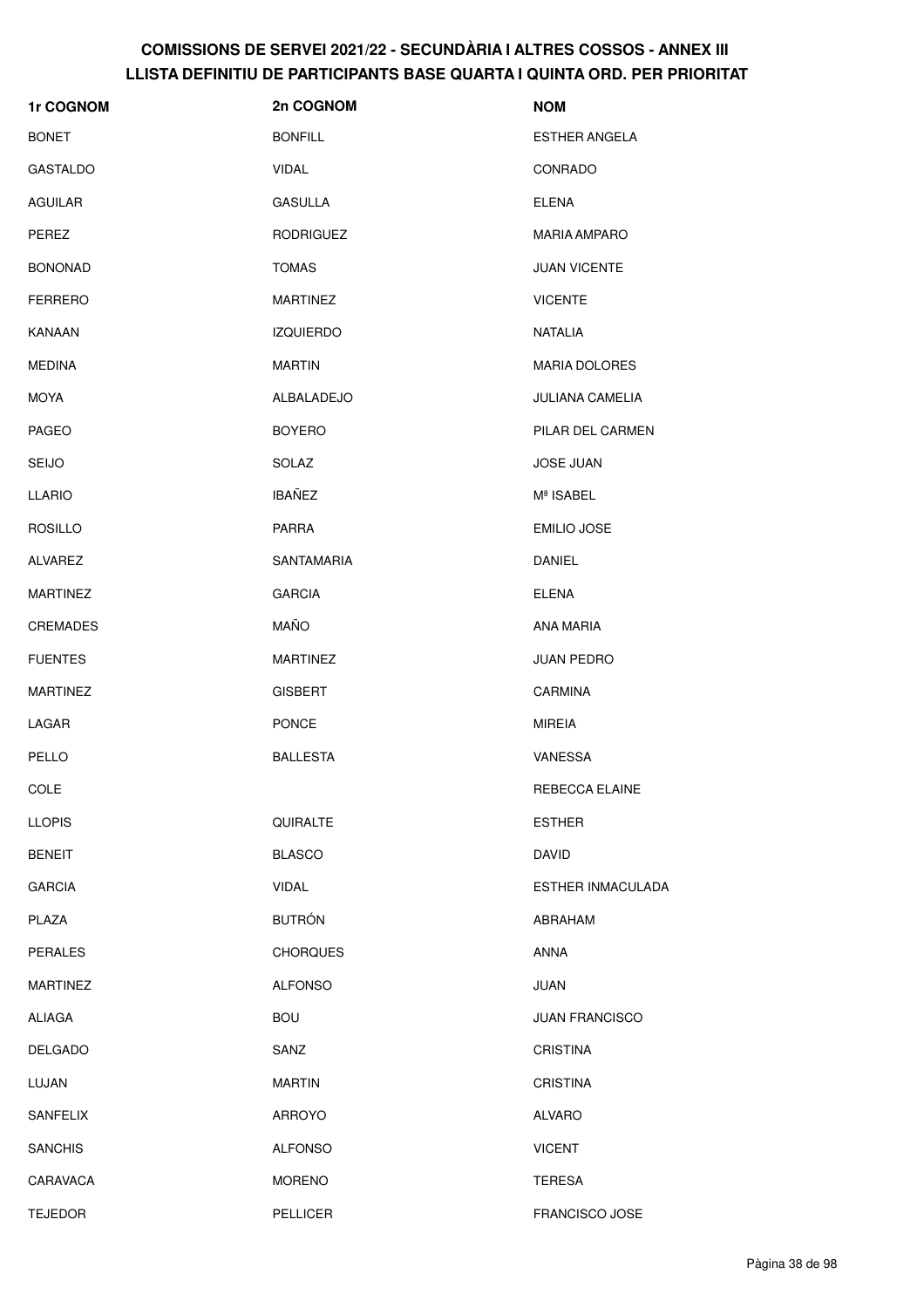| 1r COGNOM        | 2n COGNOM         | <b>NOM</b>              |
|------------------|-------------------|-------------------------|
| <b>GARCIA</b>    | SOSPEDRA          | <b>ELISA</b>            |
| GIL              | RUIZ              | CARMINA                 |
| <b>CUENCA</b>    | ABIZANDA          | <b>PAULA</b>            |
| <b>MARTIN</b>    | <b>MOLINER</b>    | <b>ADRIAN</b>           |
| <b>AVINYO</b>    | <b>CABANES</b>    | PAU                     |
| <b>PEREZ</b>     | <b>PEREZ</b>      | <b>CRISTINA TERESA</b>  |
| <b>FERNANDEZ</b> | RAMIREZ           | RAFAEL                  |
| PEREZ            | <b>GARCIA</b>     | LAURA                   |
| AGUT             | <b>MANRIQUE</b>   | LAURA                   |
| LAFUENTE         | <b>BOLUFER</b>    | <b>FRANCISCO JAVIER</b> |
| <b>VALLS</b>     | CALERO            | <b>MARIA PAZ</b>        |
| <b>INIESTA</b>   | <b>SEGRELLES</b>  | <b>PABLO</b>            |
| <b>PELLICER</b>  | <b>MORAGUES</b>   | SARA                    |
| PEREZ            | <b>SERRANO</b>    | <b>ESTHER</b>           |
| <b>MARTIN</b>    | <b>MARTI</b>      | <b>JUAN JOSE</b>        |
| ANDRÉS           | <b>COLUBI</b>     | <b>BAPTISTA</b>         |
| <b>BLASCO</b>    | GRAU              | <b>MIGUEL</b>           |
| <b>ANGULO</b>    | FERNANDEZ-PACHECO | ANA                     |
| <b>ALARCON</b>   | <b>IBAÑEZ</b>     | <b>VERONICA</b>         |
| MARTI            | <b>CLIMENT</b>    | <b>TERESA</b>           |
| <b>GONZALEZ</b>  | <b>ECHARRI</b>    | <b>SILVIA</b>           |
| GASCON           | ORTEGA            | <b>EMILIO JESUS</b>     |
| QUERALT          | MASCARÓS          | <b>VICENTE</b>          |
| <b>GARCIA</b>    | <b>POLANCO</b>    | PILAR EUGENIA           |
| COGOLLOS         | <b>ALABOR</b>     | LARA                    |
| <b>ESPLUGUES</b> | <b>SISTERNES</b>  | <b>INMACULADA</b>       |
| <b>VILLAR</b>    | <b>VALVERDE</b>   | <b>MARIA CARMEN</b>     |
| <b>BALLESTER</b> | <b>CORBI</b>      | <b>ANTONIO</b>          |
| <b>MONTERO</b>   | DE APRAIZ         | <b>VICTORIA GUIOMAR</b> |
| <b>MOCHOLI</b>   | <b>GUTIERREZ</b>  | <b>MARINA</b>           |
| <b>GOMEZ</b>     | <b>LLOMBART</b>   | <b>VICTOR</b>           |
| <b>CENTELLES</b> | ROMERO            | <b>JOAN</b>             |
| CANET            | RIBELLES          | <b>LORENA</b>           |
| <b>MESTRE</b>    | <b>BORRAS</b>     | FERRAN                  |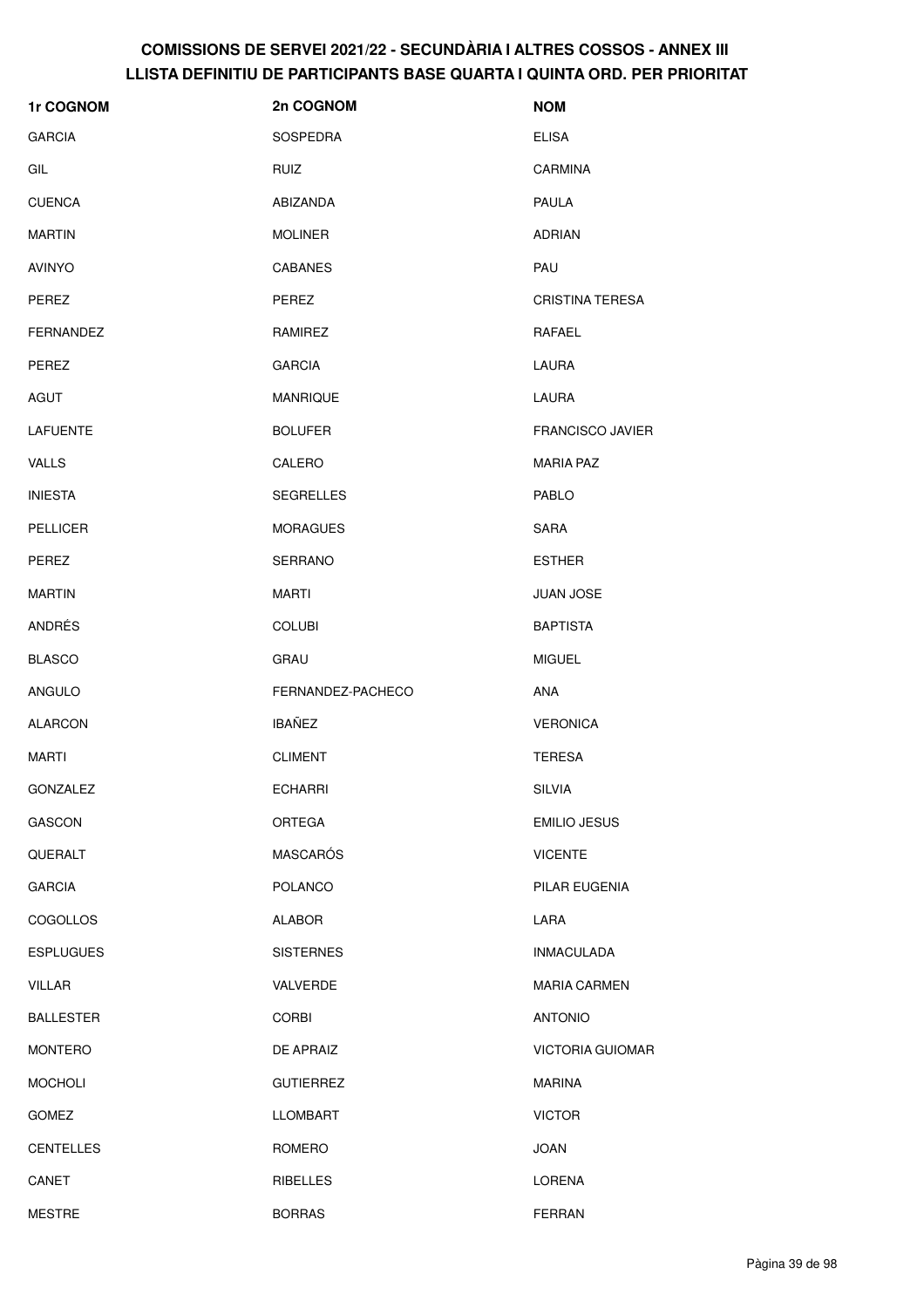| 1r COGNOM       | 2n COGNOM            | <b>NOM</b>                 |
|-----------------|----------------------|----------------------------|
| <b>OLMOS</b>    | <b>MARTINEZ</b>      | RAFAEL JOSE                |
| PEREZ           | <b>GARNES</b>        | <b>ANA</b>                 |
| <b>ZURITA</b>   | <b>VICENTE</b>       | <b>ANTONIO</b>             |
| <b>EDO</b>      | <b>RIOS</b>          | RAUL                       |
| <b>REGUART</b>  | <b>FERRI</b>         | <b>PAULA</b>               |
| MARCO           | CELDRAN              | <b>AURORA</b>              |
| LOPEZ MALLA     | SORIANO              | <b>BLANCA ERENA</b>        |
| <b>MOLINOS</b>  | <b>SOLSONA</b>       | MARTA                      |
| <b>HARO</b>     | <b>INIESTA</b>       | <b>BEATRIZ</b>             |
| SANZ            | <b>GINER</b>         | <b>MARIA TRINIDAD</b>      |
| <b>LISON</b>    | SAEZ                 | <b>DESAMPARADOS</b>        |
| <b>MARTINEZ</b> | <b>HERVAS</b>        | <b>CUEVA SANTA DOLORES</b> |
| <b>LLAVADOR</b> | <b>ANCHETA</b>       | ANA ISABEL                 |
| ALFARO          | <b>SANTACATALINA</b> | <b>SILVIA</b>              |
| <b>RUIZ</b>     | <b>ALFONSO</b>       | <b>JAVIER MARIA</b>        |
| <b>GANDIA</b>   | <b>MARTINEZ</b>      | <b>IVAN</b>                |
| <b>BELTRAN</b>  | <b>PORTALES</b>      | <b>FRANCESC</b>            |
| <b>GARCIA</b>   | <b>BLASCO</b>        | <b>SILVIA</b>              |
| <b>POZA</b>     | <b>FALSET</b>        | <b>BEGOÑA</b>              |
| <b>CUBEDO</b>   | <b>BORT</b>          | <b>ALBANO</b>              |
| <b>FERRER</b>   | <b>SANTOS</b>        | <b>MARTA</b>               |
| <b>SANTANA</b>  | <b>TORRES</b>        | <b>CAROLINA</b>            |
| <b>BAUTISTA</b> | QUEROL               | <b>JESUS</b>               |
| <b>BENAVENT</b> | <b>GANDIA</b>        | VICENTA INMACULADA         |
| <b>MINGOT</b>   | <b>CORTES</b>        | <b>BARBARA</b>             |
| CARRASCOSA      | <b>ONOFRE</b>        | <b>INMACULADA</b>          |
| <b>SEVA</b>     | SORIANO              | <b>MARTA</b>               |
| <b>FELTRER</b>  | ALBERT               | <b>IRENE</b>               |
| <b>ALFONSO</b>  | <b>MARZO</b>         | SANDRA                     |
| <b>DELGADO</b>  | <b>MASANET</b>       | FERNANDO JOSE              |
| <b>GARCIA</b>   | <b>SILVESTRE</b>     | MARIA DE LOS REYES         |
| SANTAMARIA      | <b>BALAGUER</b>      | <b>VICENTA</b>             |
| <b>MIRAVET</b>  | LECHA                | <b>SUSANA</b>              |
| HIGUERAS        | VILLAR               | <b>NOEMI</b>               |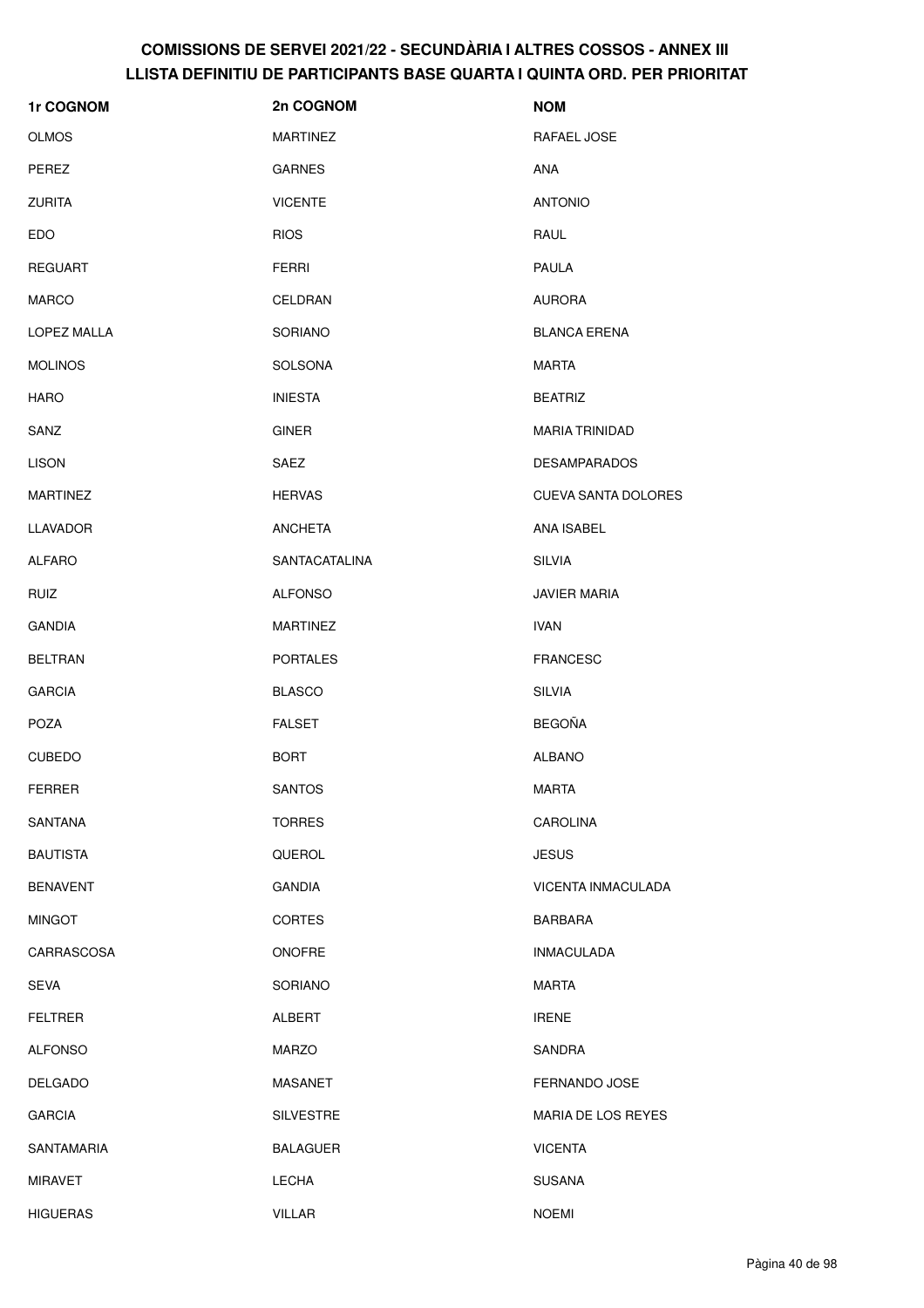| 1r COGNOM        | 2n COGNOM        | <b>NOM</b>               |
|------------------|------------------|--------------------------|
| <b>SALVADOR</b>  | <b>BURGOS</b>    | <b>VICTORIO</b>          |
| <b>SORIANO</b>   | <b>SABATER</b>   | <b>MARIA DEL ROSARIO</b> |
| MIÑANA           | <b>GORREA</b>    | SANDRA                   |
| VALCARCEL        | <b>CUARTERO</b>  | <b>RAQUEL</b>            |
| <b>RICO</b>      | <b>ICARDO</b>    | LAIA                     |
| <b>GIMENO</b>    | <b>MARTINEZ</b>  | <b>PASCUAL</b>           |
| VIZCAINO         | <b>LOPEZ</b>     | SANDRA                   |
| <b>JURADO</b>    | PEREZ            | <b>DAMIAN</b>            |
| <b>MONSERRAT</b> | <b>PIQUER</b>    | <b>JOSÉ BRUNO</b>        |
| VARELA           | <b>GARCIA</b>    | <b>MARIA CARMEN</b>      |
| <b>GARCIA</b>    | <b>BERNA</b>     | <b>VICENTE</b>           |
| <b>FLORES</b>    | <b>CUBEL</b>     | MARIA DE LA PAZ          |
| <b>TORMO</b>     | <b>ENRIQUE</b>   | <b>ROBERTO</b>           |
| ALBERT           | <b>BENET</b>     | <b>SOFIA</b>             |
| <b>GILLY</b>     | LÓPEZ            | <b>SONYA</b>             |
| <b>FERRI</b>     | <b>ROCA</b>      | <b>MARIA GRACIA</b>      |
| <b>SANCHO</b>    | <b>MARTINEZ</b>  | <b>JORDI</b>             |
| <b>MARTINEZ</b>  | <b>MARTINEZ</b>  | GONZALO                  |
| <b>BOSSIO</b>    | DA ROSA          | PAOLA KARINA             |
| <b>BEFERULL</b>  | <b>CALABUIG</b>  | <b>MARIA DEL CARMEN</b>  |
| MONTAÑEZ         | <b>MESAS</b>     | <b>MARTA PILAR</b>       |
| <b>FERNANDEZ</b> | <b>PASTOR</b>    | <b>ARTEMIO</b>           |
| <b>ROCA</b>      | <b>PALOMARES</b> | <b>LORENZO</b>           |
| <b>BAÑULS</b>    | <b>MORANT</b>    | PAULA                    |
| VALERA           | PEÑA             | VANESA                   |
| <b>MORENO</b>    | <b>FONTANA</b>   | <b>CRISTINA</b>          |
| <b>BESER</b>     | HERNANDEZ        | <b>JAVIER</b>            |
| <b>SOLSONA</b>   | AGOST            | <b>CRISTINA</b>          |
| SANAHUJA         | <b>EMBUENA</b>   | <b>PATRICIA</b>          |
| <b>PARDO</b>     | <b>GOMEZ</b>     | <b>MARIA ENGRACIA</b>    |
| <b>GOMEZ</b>     | <b>NIEBLAS</b>   | JOSE ANTONIO             |
| <b>VERDEJO</b>   | TARAZONA         | <b>JOSE</b>              |
| CERVERA          | <b>JUBANY</b>    | LAURA                    |
| ARNAU            | <b>CHOVER</b>    | <b>JOSEP ANTONI</b>      |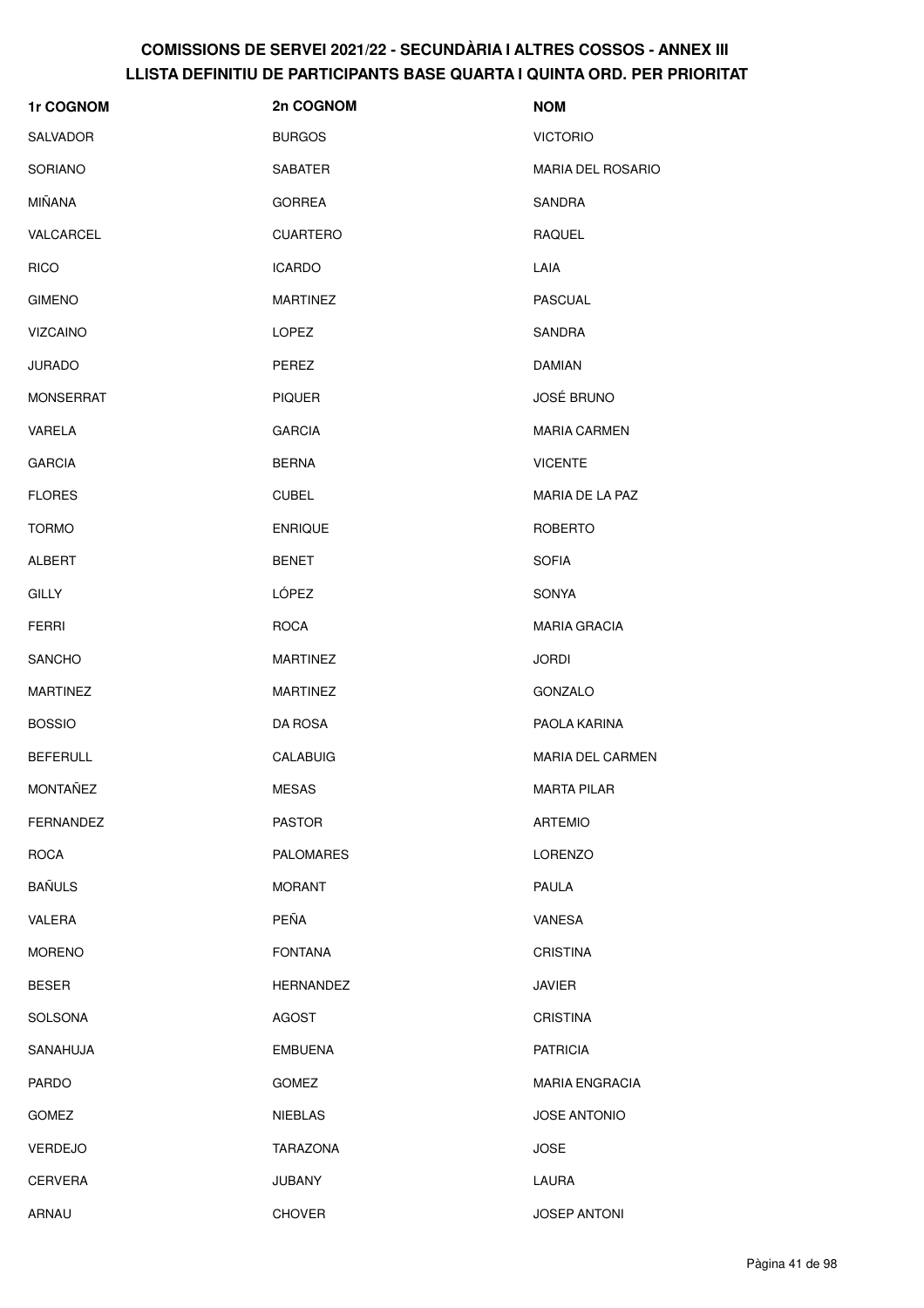| <b>1r COGNOM</b>   | 2n COGNOM        | <b>NOM</b>           |
|--------------------|------------------|----------------------|
| <b>BOU</b>         | <b>BAS</b>       | <b>VICTOR IVAN</b>   |
| <b>ROS</b>         | <b>PLANE</b>     | <b>JOSE MARIA</b>    |
| ABIZANDA           | <b>MIRO</b>      | LAURA TERESA         |
| SANZ               | <b>GONZALEZ</b>  | <b>VICENTE</b>       |
| <b>MIRALLES</b>    | <b>ROCA</b>      | <b>JUDITH</b>        |
| <b>SAPORTA</b>     | ORIA             | <b>GEMA</b>          |
| <b>PASTOR</b>      | <b>BERENGUER</b> | LIDIA                |
| MIRET              | <b>TOMAS</b>     | <b>MONICA ISABEL</b> |
| <b>APARICIO</b>    | CAMARENA         | <b>ANA</b>           |
| <b>LOPEZ</b>       | <b>GARCIA</b>    | SANTIAGO             |
| <b>GUILLEN</b>     | <b>ROMAN</b>     | <b>ISABEL MARIA</b>  |
| <b>CUENCA</b>      | <b>DOLS</b>      | <b>SARA</b>          |
| <b>ALARCON</b>     | PEREZ            | ROSA MARIA ISABEL    |
| <b>RODRIGUEZ</b>   | <b>ESTEVE</b>    | CARLOS               |
| <b>CIMADEVILLA</b> | REDAL            | ALVARO               |
| <b>BEDOYA</b>      | <b>SANCHIS</b>   | ANA                  |
| PEREZ              | <b>VALLES</b>    | <b>PATRICIA</b>      |
| <b>PASTOR</b>      | <b>PUCHOL</b>    | <b>SERGIO</b>        |
| <b>MUÑOZ</b>       | <b>GONZALEZ</b>  | <b>MARIA GLORIA</b>  |
| <b>PRIETO</b>      | <b>GUILLEM</b>   | ANGEL IGNACIO        |
| <b>ANTON</b>       | CONTRERAS        | FERNANDO             |
| <b>OVIEDO</b>      | <b>GARCIA</b>    | <b>SOFIA</b>         |
| <b>DOLS</b>        | ALBALAT          | LAURA                |
| <b>GALINDO</b>     | <b>SUAREZ</b>    | DOMINGO JOSE         |
| <b>SANCHO</b>      | COLOMER          | <b>GUILLERMO</b>     |
| DURÁ               | ALIAGA           | RAQUEL               |
| <b>VILLACE</b>     | <b>CONTRERAS</b> | <b>MARIA</b>         |
| <b>MARTINEZ</b>    | ORDOÑEZ          | ANGELES              |
| <b>SIMO</b>        | <b>DAVIU</b>     | <b>SERGIO</b>        |
| ZAHONERO           | <b>BLAS</b>      | <b>CLARA GISELA</b>  |
| <b>CREMADES</b>    | <b>GARCIA</b>    | <b>PATRICIA</b>      |
| <b>MACHI</b>       | SEBASTIAN        | ROSA MARIA           |
| <b>OSUNA</b>       | HABA             | <b>JOSE</b>          |
| <b>MOLINA</b>      | <b>PAUSA</b>     | <b>JOSEP</b>         |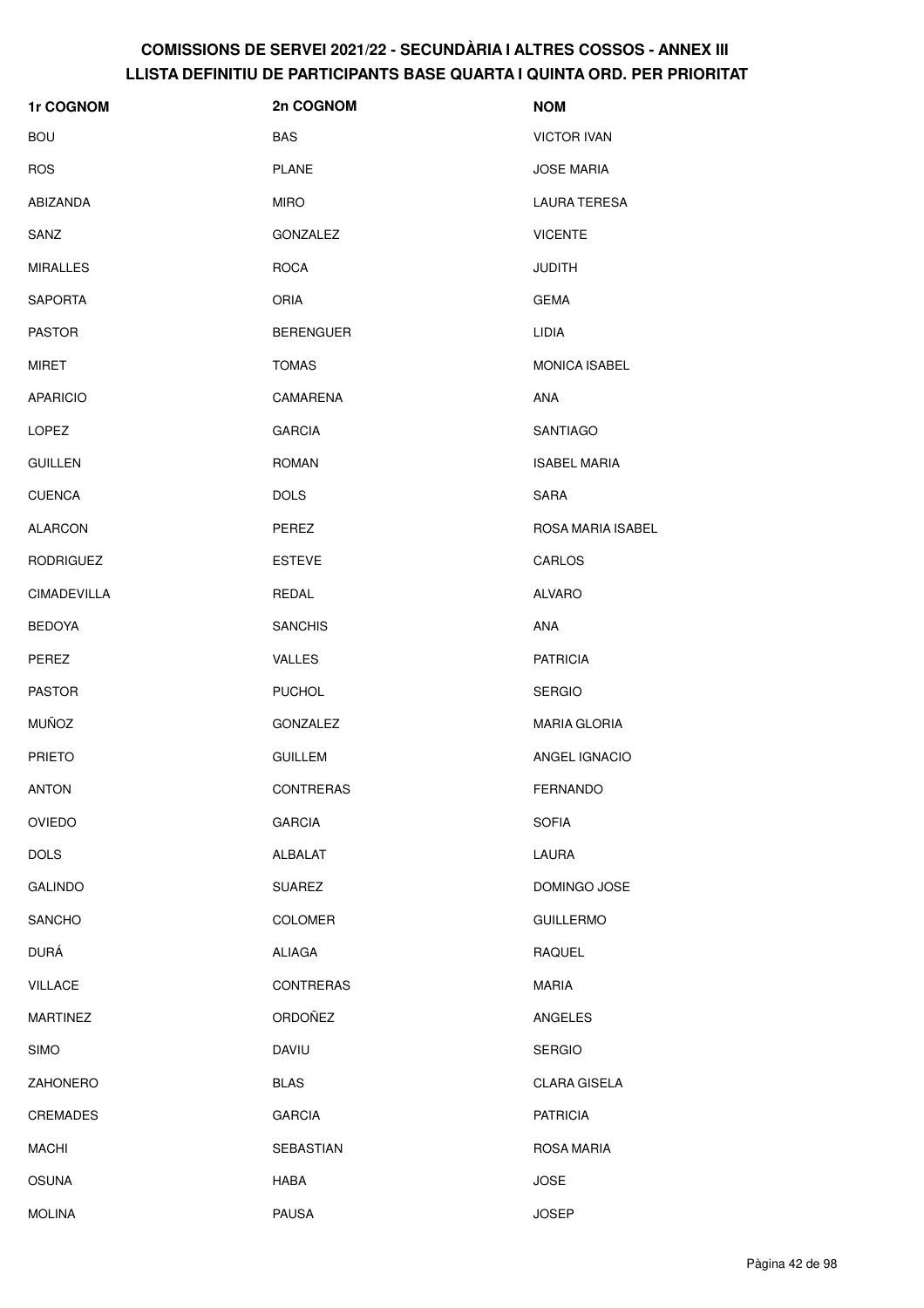| 1r COGNOM        | 2n COGNOM            | <b>NOM</b>              |
|------------------|----------------------|-------------------------|
| <b>MARQUES</b>   | <b>SANCHEZ</b>       | <b>OLMO</b>             |
| CANDELA          | ALEMAN               | MARIA ELENA             |
| <b>PORCAR</b>    | <b>GARRET</b>        | <b>ENRIQUE</b>          |
| <b>HERRADOR</b>  | <b>BRAVO DE SOTO</b> | <b>TERESA</b>           |
| TEBAR            | <b>GARCIA</b>        | <b>JOSE MIGUEL</b>      |
| <b>FUSTER</b>    | <b>GOMEZ</b>         | <b>DANIEL</b>           |
| <b>PERIS</b>     | <b>JARQUE</b>        | <b>MARIA DOLORES</b>    |
| CASTELLO         | <b>GARCIA</b>        | ANA MARIA               |
| <b>GIRONES</b>   | <b>CERVERA</b>       | <b>MIGUEL</b>           |
| <b>CARDELLS</b>  | <b>CIFRE</b>         | Mª DOLORES              |
| <b>FONS</b>      | <b>IVARS</b>         | <b>VICTORIA</b>         |
| <b>SANCHEZ</b>   | ZAHIÑO               | LAURA                   |
| <b>PEIG</b>      | <b>GOMEZ</b>         | <b>FEDERICO</b>         |
| <b>VICENTE</b>   | <b>VIÑAS</b>         | <b>MARIA</b>            |
| <b>MARIN</b>     | <b>MONFORT</b>       | <b>JORDI</b>            |
| <b>PIQUERAS</b>  | <b>CERVERA</b>       | LORENA                  |
| ALEIXANDRE       | <b>COSTA</b>         | ANA EVA                 |
| <b>GARCIA</b>    | <b>GUIJARRO</b>      | <b>VERONICA</b>         |
| <b>NULA</b>      | <b>SANCHEZ</b>       | <b>FRANCISCO JAVIER</b> |
| <b>TEROL</b>     | <b>BERTOMEU</b>      | <b>SARA</b>             |
| <b>BADAL</b>     | <b>MARTIN</b>        | MANUEL                  |
| LOPEZ            | ROMERO               | <b>MARIA TERESA</b>     |
| <b>SAN FELIX</b> | <b>MONTAGUT</b>      | <b>ISABEL MARIA</b>     |
| XALER            | <b>LLINARES</b>      | <b>GEORGINA</b>         |
| PORTILLA         | <b>SIMO</b>          | <b>MONICA</b>           |
| PEREZ            | SANTACREU            | <b>MIGUEL</b>           |
| <b>MARTINEZ</b>  | <b>CONEJOS</b>       | <b>LUCIA</b>            |
| <b>BESTARD</b>   | <b>MOURIÑO</b>       | <b>RICARDO</b>          |
| <b>GARCIA</b>    | <b>BELENGUER</b>     | <b>CLAUDIA</b>          |
| <b>PASTOR</b>    | CASALTA              | <b>FIDEL</b>            |
| <b>ASENSIO</b>   | MADRIGAL             | <b>FRANCISCO</b>        |
| CALONGE          | <b>SEGOVIA</b>       | ANA MARIA               |
| SORIANO          | <b>FAUBEL</b>        | <b>DAVID</b>            |
| GIL              | RUMI                 | SONIA                   |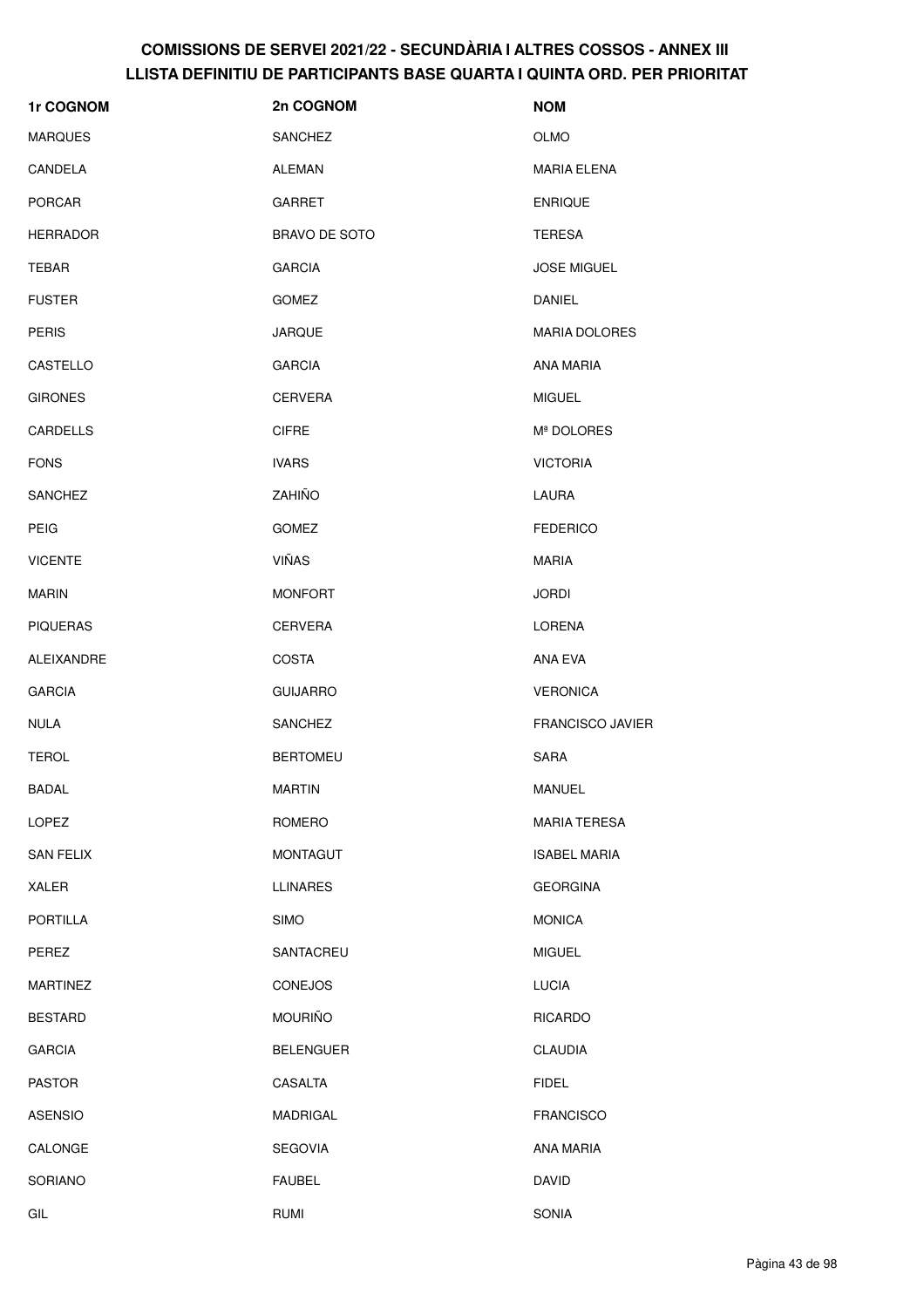| 1r COGNOM         | 2n COGNOM          | <b>NOM</b>            |
|-------------------|--------------------|-----------------------|
| PEREZ             | CASTELLO           | <b>ROSA</b>           |
| VAQUER            | <b>NEBOT</b>       | <b>GUILLEM</b>        |
| <b>LLOPIS</b>     | <b>GIMENO</b>      | <b>CRISTINA</b>       |
| <b>GARCIA</b>     | <b>BALDOVI</b>     | CARLOS                |
| <b>SOLER</b>      | <b>SORIANO</b>     | <b>BEGONYA</b>        |
| <b>FONTECHA</b>   | <b>GARCIA</b>      | <b>IRENE</b>          |
| <b>RICOS</b>      | <b>GARCIA</b>      | <b>VICENTE</b>        |
| VERDU             | <b>TOMAS</b>       | ANA MARIA             |
| <b>MORENO</b>     | <b>MORERA</b>      | ANNA                  |
| LISART            | <b>TORIBIO</b>     | <b>IRIS</b>           |
| SAPENA            | <b>MARTINEZ</b>    | MARTA                 |
| CALVO             | RUIZ               | <b>SANTIAGO</b>       |
| <b>LLORET</b>     | <b>NAVARRO</b>     | <b>JOSEPA</b>         |
| NUÑEZ             | <b>MORA</b>        | <b>MARIA ROSARIO</b>  |
| <b>FEBRER</b>     | <b>SENAR</b>       | <b>JUAN IGNACIO</b>   |
| <b>CUENCA</b>     | <b>HERNANDEZ</b>   | ALBA MARIA            |
| <b>MEDINA</b>     | <b>HERNANDEZ</b>   | <b>JOSE IGNACIO</b>   |
| <b>MARTINEZ</b>   | <b>BIOT</b>        | <b>BARBARA</b>        |
| <b>MARTINEZ</b>   | <b>OLMOS</b>       | <b>TERESA JOSE</b>    |
| <b>GOMIS</b>      | <b>SEGLERS</b>     | <b>VICENTE</b>        |
| <b>BLASCO</b>     | JUAN               | <b>MARIA CARMEN</b>   |
| LOPEZ             | <b>MIGUEZ</b>      | JUAN MANUEL           |
| <b>RIOS</b>       | <b>JIMENEZ</b>     | <b>PATRICIA</b>       |
| <b>CHIRIVELLA</b> | <b>FERNANDEZ</b>   | <b>FRANCISCA</b>      |
| <b>ALFARO</b>     | <b>INIESTA</b>     | <b>FERMINA</b>        |
| <b>GREGORI</b>    | <b>IBAÑEZ</b>      | VANESSA EMPAR         |
| <b>PUCHE</b>      | <b>TOLOSA</b>      | <b>ELEA</b>           |
| ALEIXANDRE        | LOPEZ              | ZAIDA                 |
| <b>RODRIGUEZ</b>  | ENGELMANN          | <b>EVA</b>            |
| <b>GONZALEZ</b>   | PENELLA            | ANGEL                 |
| <b>SANCHIS</b>    | SERRA              | <b>MARIA DOLORES</b>  |
| <b>REBOLLAR</b>   | ARAGO              | <b>MIRIAM</b>         |
| <b>MILLET</b>     | <b>ESCRIVA</b>     | <b>JOSE MANUEL</b>    |
| <b>GARCIA</b>     | <b>SAN ANTONIO</b> | <b>MARIA MERCEDES</b> |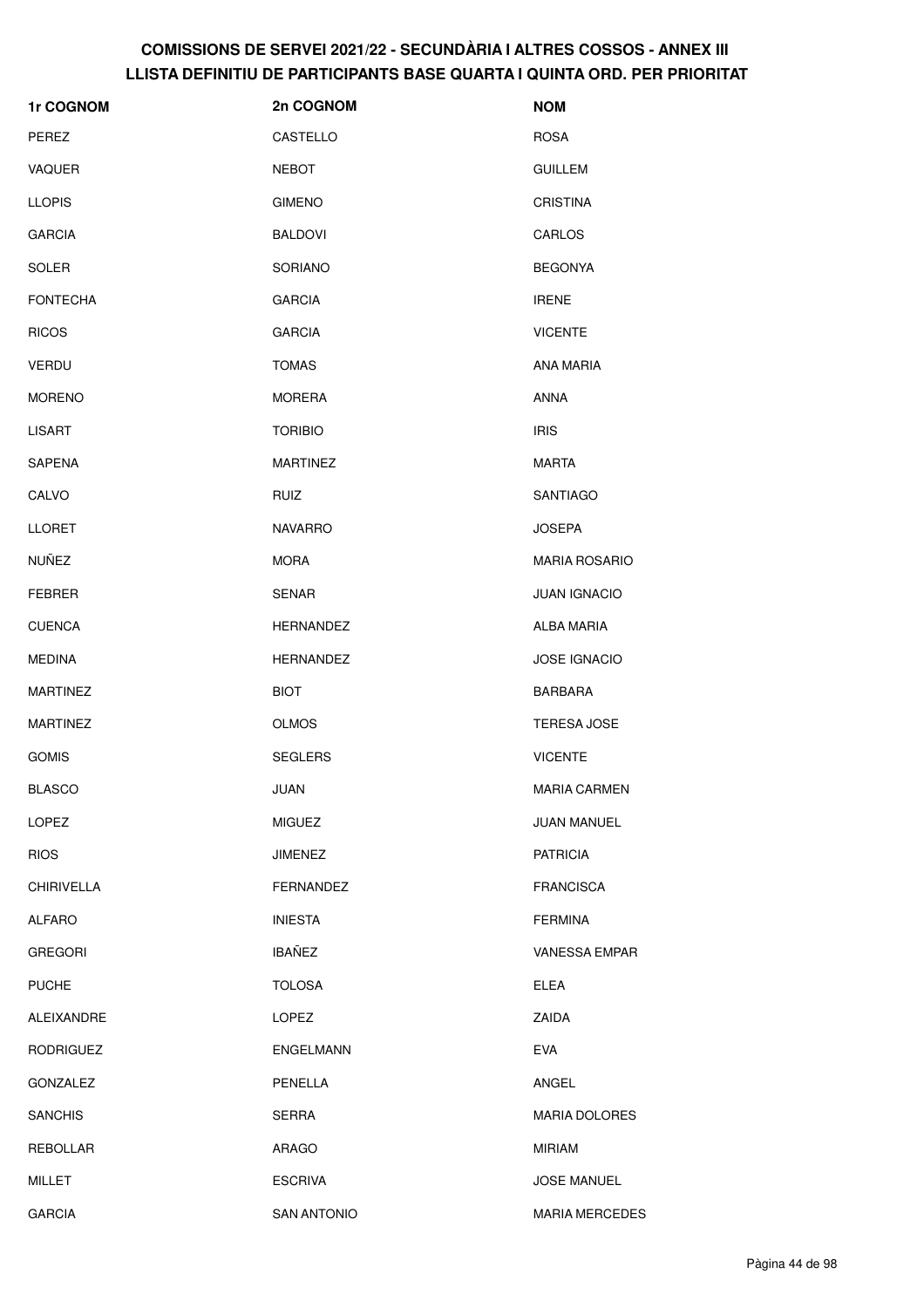| <b>1r COGNOM</b> | 2n COGNOM        | <b>NOM</b>             |
|------------------|------------------|------------------------|
| <b>FONT</b>      | <b>LLOP</b>      | <b>ALBA</b>            |
| <b>TALENS</b>    | <b>GARCIA</b>    | <b>ENCARNACION</b>     |
| <b>CHIRALT</b>   | <b>SANCHEZ</b>   | <b>DIANA</b>           |
| <b>GRANDES</b>   | LOPEZ            | <b>LUCIA</b>           |
| <b>CORREDOR</b>  | <b>BLANCO</b>    | <b>BEATRIZ</b>         |
| ZAMMIT           | <b>ANDRES</b>    | <b>JOSÉ FERNANDO</b>   |
| <b>BORRAS</b>    | <b>FERRER</b>    | <b>MARIA TERESA</b>    |
| <b>LORENTE</b>   | <b>MARTINEZ</b>  | <b>RAQUEL</b>          |
| <b>RUIZ</b>      | <b>BOTELLA</b>   | <b>SHEILA</b>          |
| CASTELLO         | <b>ALBIÑANA</b>  | <b>VIRGINIA</b>        |
| <b>GINER</b>     | <b>ROBLES</b>    | <b>CARMEN PATRICIA</b> |
| <b>RIPOLL</b>    | <b>SELLES</b>    | <b>SILVIA</b>          |
| <b>CREVILLEN</b> | <b>GARCIA</b>    | <b>ANTONIO JOSE</b>    |
| <b>CORTINA</b>   | <b>CONTELLES</b> | <b>JUAN JOSE</b>       |
| ESCOLANO         | <b>MAÑO</b>      | LIDIA                  |
| <b>LOPEZ</b>     | SANZ             | DANIEL                 |
| MATEO            | <b>FUERO</b>     | <b>BEATRIZ</b>         |
| <b>RIQUELME</b>  | <b>IVORRA</b>    | <b>ISABEL</b>          |
| PEREZ            | <b>LAURO</b>     | OLIVIA                 |
| GASCO            | <b>GONZALEZ</b>  | <b>BERNARDO</b>        |
| SORIANO          | <b>CLARIANA</b>  | BERNARDO MANUEL        |
| <b>PINAR</b>     | <b>BARBA</b>     | <b>MARIA PILAR</b>     |
| CARMONA          | <b>TEJADO</b>    | PAULA                  |
| <b>ALCAÑIZ</b>   | <b>ALEMANY</b>   | <b>FRANCISCO</b>       |
| <b>GARCIA</b>    | <b>GARCIA</b>    | <b>DAVID</b>           |
| <b>MORENO</b>    | <b>RUIPEREZ</b>  | ANA ISABEL             |
| Rodergas         | Rusiñol          | Alexandre              |
| ORTEGA           | SAEZ             | SARA                   |
| <b>GAMON</b>     | <b>BLANCH</b>    | <b>JORDI</b>           |
| ZANON            | <b>HERNANDEZ</b> | LIDIA                  |
| <b>MARTINEZ</b>  | SANCHEZ          | <b>BEATRIZ CELIA</b>   |
| <b>SAURI</b>     | CARRASCO         | <b>RUTH</b>            |
| JUAN             | <b>SIRERA</b>    | <b>NURIA</b>           |
| <b>VIDAL</b>     | PEÑAS            | <b>INMACULADA</b>      |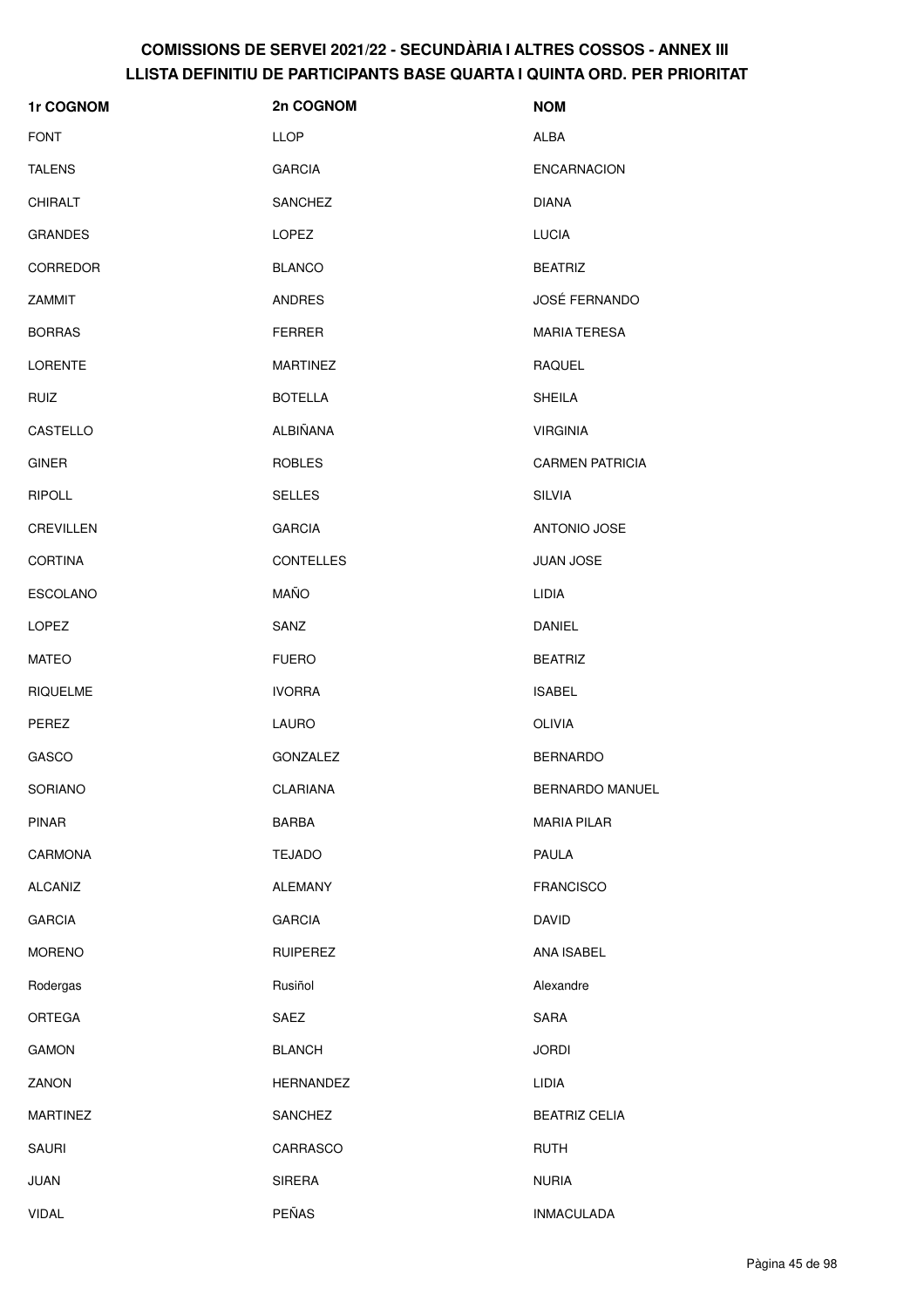| 1r COGNOM         | 2n COGNOM         | <b>NOM</b>            |
|-------------------|-------------------|-----------------------|
| <b>MARTI</b>      | GOMEZ             | <b>JAVIER</b>         |
| <b>MORENO</b>     | <b>SANCHEZ</b>    | <b>ANA</b>            |
| <b>MESAROS</b>    |                   | <b>BIANCA TAMARA</b>  |
| CABAÑERO          | <b>CAMPOS</b>     | <b>CARMEN</b>         |
| PEREZ             | <b>ALFONSO</b>    | MANUEL                |
| <b>SALA</b>       | <b>GARRIGUES</b>  | <b>RUTH</b>           |
| <b>VERDU</b>      | <b>JUSTAMANTE</b> | <b>JOSEFA</b>         |
| <b>MIRALLES</b>   | <b>GARCIA</b>     | LIDIA                 |
| <b>POLO</b>       | <b>MESTRE</b>     | SANTIAGO              |
| <b>FIGUEREZ</b>   | <b>BENITO</b>     | <b>ROSARIO</b>        |
| <b>SERRADOR</b>   | <b>SANCHEZ</b>    | <b>BLAI</b>           |
| <b>GARCIA</b>     | <b>ANTONI</b>     | <b>IVAN</b>           |
| <b>GILARTE</b>    | <b>MORALES</b>    | <b>JOSE</b>           |
| <b>UBER</b>       | <b>GARCIA</b>     | <b>GENOVEVA</b>       |
| FERRANDO          | ARMENGOT          | <b>ESTHER</b>         |
| <b>FAUS</b>       | <b>RODRIGUEZ</b>  | ELISA MARIA           |
| <b>GARCIA</b>     | <b>LLORIS</b>     | <b>MARIA CRISTINA</b> |
| <b>SALES</b>      | <b>MONCHO</b>     | <b>OLGA</b>           |
| CALDERON          | PEREZ             | <b>NURIA</b>          |
| <b>ALFONSO</b>    | <b>BROSETA</b>    | <b>ANTONIO</b>        |
| CARBONELL         | JUAN              | <b>JORGE</b>          |
| CASTELLO          | GONZALEZ          | <b>RAMON</b>          |
| <b>MONZONIS</b>   | HERNANDEZ         | <b>JOSE MARIA</b>     |
| ULL               | LACASA            | <b>JUAN SALVADOR</b>  |
| <b>FIGUEROLA</b>  | COMPTE            | <b>DAMIAN</b>         |
| <b>NAVARRO</b>    | ROMERO            | <b>JESUS ALBERTO</b>  |
| <b>VICEDO</b>     | LOPEZ             | YOLANDA               |
| CANO              | <b>ESCRIBANO</b>  | <b>MARIA CARMEN</b>   |
| <b>JIMENEZ</b>    | <b>CLIMENT</b>    | ANA                   |
| <b>GORRIZ</b>     | <b>MIFSUD</b>     | <b>LUIS</b>           |
| <b>BARBARROJA</b> | SANZ              | <b>NURIA</b>          |
| <b>VEGA</b>       | RANCHAL           | <b>ALICIA</b>         |
| <b>GASTALDO</b>   | <b>SANTOS</b>     | CESAR                 |
| <b>MARTINEZ</b>   | <b>BARTUAL</b>    | <b>MARIA</b>          |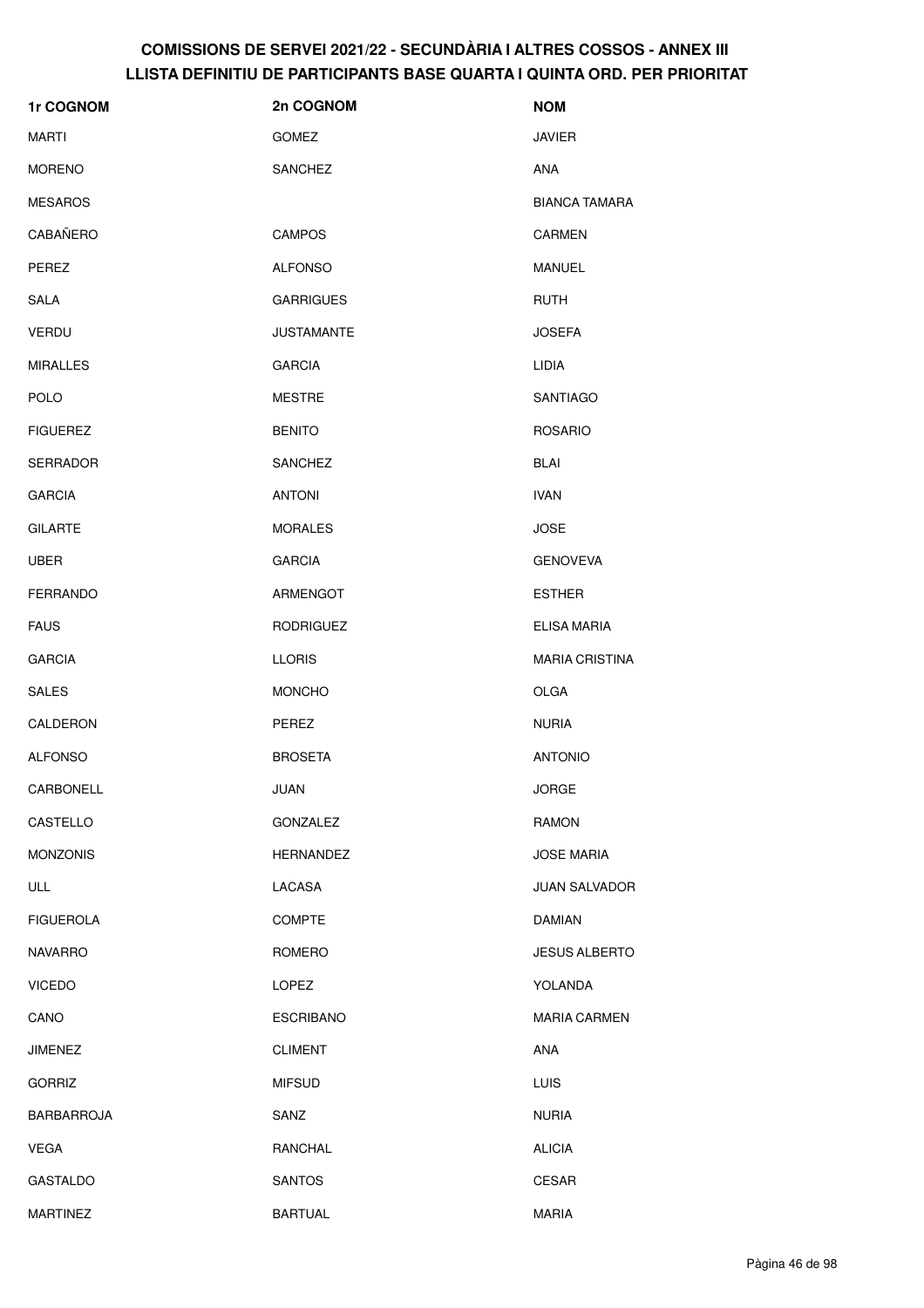| 1r COGNOM         | 2n COGNOM         | <b>NOM</b>                           |
|-------------------|-------------------|--------------------------------------|
| <b>ALBEROLA</b>   | <b>ESCRIHUELA</b> | <b>CONCEPCION</b>                    |
| <b>MARONDA</b>    | <b>ORDIÑANA</b>   | <b>MARIA CARMEN</b>                  |
| ORTUÑO            | <b>RODRIGUEZ</b>  | <b>FRANCISCO JOSE</b>                |
| <b>FERNANDES</b>  | <b>MORENO</b>     | RAUL                                 |
| <b>GALBIS</b>     | <b>ALBERT</b>     | ANA                                  |
| <b>RODRIGUEZ</b>  | <b>FUENTES</b>    | <b>MIGUEL</b>                        |
| <b>BELLES</b>     | <b>PITARCH</b>    | <b>INMACULADA</b>                    |
| <b>HERRANDO</b>   | <b>MONFORT</b>    | <b>SANDRA</b>                        |
| GIL               | <b>MORENO</b>     | <b>MARIA LEONARDA</b>                |
| PEREZ             | <b>JORDA</b>      | <b>SILVIA</b>                        |
| <b>AGULLEIRO</b>  | <b>GOZALBO</b>    | Mª JOSEP                             |
| <b>BLASCO</b>     | <b>MARTINEZ</b>   | <b>FRANCISCO JOSE</b>                |
| <b>TORRES</b>     | COLOM             | <b>RICARDO</b>                       |
| <b>PICO</b>       | CARAYOL           | <b>ESTHER</b>                        |
| CORDELLAT         | <b>BOTELLA</b>    | <b>NATALIA</b>                       |
| <b>GARCIA</b>     | <b>MARTINEZ</b>   | CARMEN M <sup>ª</sup> DE LOS DOLORES |
| <b>ARENAS</b>     | VELAZQUEZ         | <b>FEDERICO</b>                      |
| <b>CHIVA</b>      | <b>MIRALLES</b>   | <b>LORENA</b>                        |
| <b>TORREGROSA</b> | <b>MARTINEZ</b>   | <b>MARIA ROSARIO</b>                 |
| PEREZ             | <b>PARDO</b>      | <b>JUAN ANTONIO</b>                  |
| GONZALEZ          | <b>FUENTES</b>    | <b>ESTEFANIA</b>                     |
| GRAU              | <b>BISBAL</b>     | ALANA                                |
| <b>RAMON</b>      | <b>NUÑEZ</b>      | JUAN                                 |
| <b>SANCHEZ</b>    | <b>SENA</b>       | RAQUEL                               |
| <b>ESCUIN</b>     | <b>RUIZ</b>       | <b>VICENT</b>                        |
| <b>FERRER</b>     | <b>MORENO</b>     | <b>JAVIER</b>                        |
| <b>SALGUERO</b>   | <b>MENDEZ</b>     | MARIA INMACULADA                     |
| <b>TERRADEZ</b>   | <b>GURREA</b>     | <b>MARCIAL</b>                       |
| JOVER             | <b>BERNUS</b>     | Mª JOSE                              |
| GIL               | <b>PASCUAL</b>    | <b>MARIA JOSE</b>                    |
| <b>RODRIGUEZ</b>  | <b>PONS</b>       | Mª DOLORES                           |
| <b>FERNANDEZ</b>  | <b>TERUEL</b>     | <b>JOSE MIGUEL</b>                   |
| <b>PASTOR</b>     | <b>PERUCHO</b>    | FRANCISCO JOSE                       |
| VALERO            | MARTINEZ          | MARIA PILAR                          |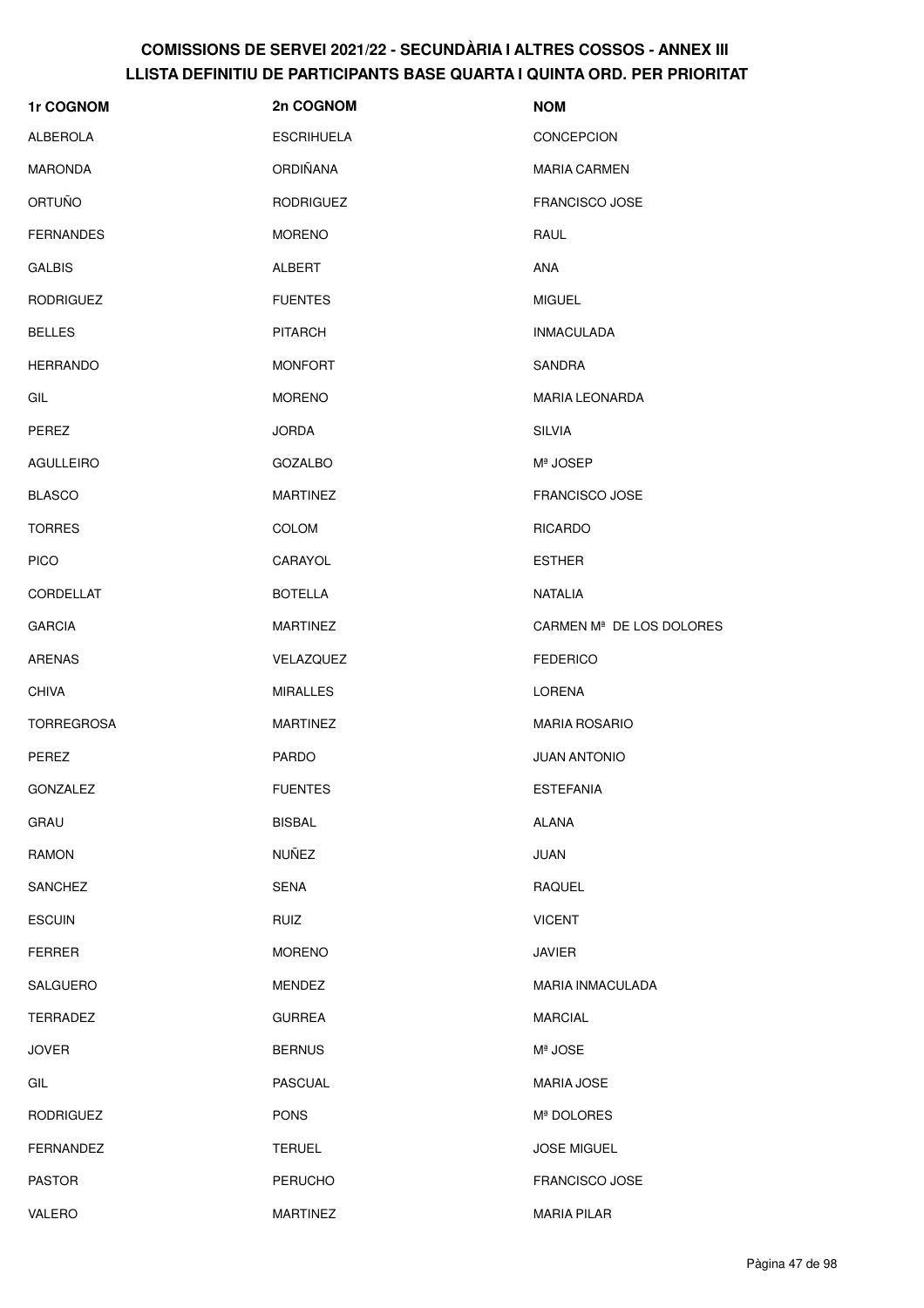| 1r COGNOM        | 2n COGNOM         | <b>NOM</b>             |
|------------------|-------------------|------------------------|
| <b>GARCIA</b>    | <b>LLORCA</b>     | <b>ALEJANDRO</b>       |
| <b>CERDA</b>     | <b>MICO</b>       | <b>BENJAMIN</b>        |
| <b>MOLINA</b>    | <b>MOLINA</b>     | <b>EUSEBIO</b>         |
| <b>SANTAMANS</b> | <b>BISBAL</b>     | <b>FRANCISCO</b>       |
| <b>SAN JOSE</b>  | <b>COLLANTES</b>  | <b>SERGIO</b>          |
| <b>RICO</b>      | <b>SERGADO</b>    | <b>MARIO</b>           |
| <b>FORNALI</b>   | <b>AGULLES</b>    | <b>RAQUEL</b>          |
| <b>ORGANERO</b>  | <b>ROLDAN</b>     | ANA ISABEL             |
| <b>TERRONES</b>  | CARRATALA         | <b>EVA</b>             |
| <b>FERRE</b>     | <b>GARCIA</b>     | LAURA                  |
| <b>QUILES</b>    | <b>TARREGA</b>    | <b>VIRGINIA</b>        |
| <b>ALEGRE</b>    | <b>ANSUATEGUI</b> | <b>FRANCISCO JOSE</b>  |
| <b>PASTOR</b>    | <b>BERTOMEU</b>   | <b>JOAQUIN</b>         |
| <b>AYMERICH</b>  | <b>TORRES</b>     | <b>CRISTINA MARIA</b>  |
| <b>VALERO</b>    | <b>BIOT</b>       | DANIEL                 |
| <b>PARDO</b>     | <b>MOLINA</b>     | <b>FRANCISCO</b>       |
| MACHI            | <b>TORRENT</b>    | <b>ISABEL</b>          |
| <b>BELTRAN</b>   | <b>LLODRA</b>     | <b>VICENTE JOAQUIN</b> |
| JIMENEZ          | <b>GARCIA</b>     | <b>MARIA CARMEN</b>    |
| <b>TORRES</b>    | <b>ESPALLARDO</b> | PABLO JOSE             |
| ANTEQUERA        | PEZELJ            | MIRYANA CRISTINA       |
| <b>SANCHIS</b>   | <b>FERRI</b>      | RAFAEL                 |
| <b>FERRANDEZ</b> | SERRANO           | Mª ANGELES             |
| <b>BOU</b>       | GRAU              | <b>MARIA TRINIDAD</b>  |
| <b>SANCHEZ</b>   | <b>MARTINEZ</b>   | <b>ANTONIO</b>         |
| <b>TORRES</b>    | PEREZ             | LAURA                  |
| PLAZA            | SAEZ              | <b>JESSICA</b>         |
| GIL              | <b>RUBIO</b>      | <b>MARTA</b>           |
| <b>BRISA</b>     | VALERO            | <b>SERGIO</b>          |
| <b>NAVARRO</b>   | <b>DELGADO</b>    | ANA                    |
| LEAL             | <b>ROCA</b>       | <b>MARIA CARMEN</b>    |
| <b>FORES</b>     | <b>PLA</b>        | <b>JOSE MANUEL</b>     |
| <b>HERVAS</b>    | <b>GUILLEM</b>    | ALBERTO JAVIER         |
| <b>GARCIA</b>    | <b>NEBOT</b>      | MARIA JOSE             |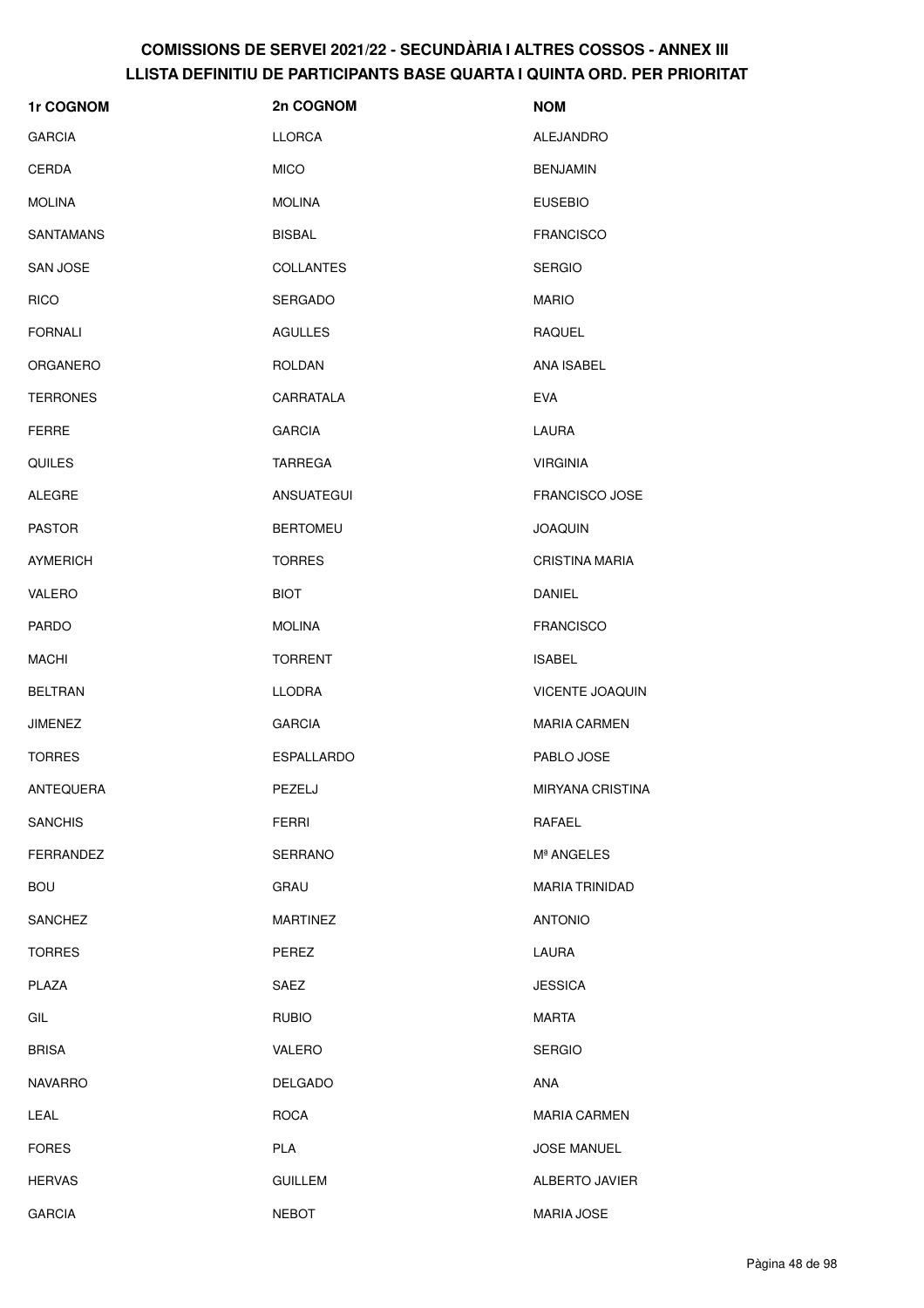| 1r COGNOM        | 2n COGNOM        | <b>NOM</b>              |
|------------------|------------------|-------------------------|
| <b>ZAHONERO</b>  | <b>SIMO</b>      | <b>MIGUEL</b>           |
| <b>CUEVAS</b>    | <b>MUÑOZ</b>     | <b>MARIA DEL CARMEN</b> |
| <b>SIMON</b>     | GONZALEZ         | <b>CIRILO</b>           |
| <b>BRISA</b>     | <b>VALERO</b>    | RAQUEL                  |
| <b>MARTINEZ</b>  | <b>LOPEZ</b>     | <b>DIANA</b>            |
| RAMON            | <b>GUILLEM</b>   | RAUL                    |
| VILLALVA         | <b>ESCRIVA</b>   | <b>MARIA JESUS</b>      |
| <b>FRANCO</b>    | PEDRO            | <b>MARIA JOSEP</b>      |
| GONZALEZ         | <b>LOPEZ</b>     | <b>FRANCISCO JAVIER</b> |
| ZORRAQUINO       | <b>MARTINEZ</b>  | <b>MIRIAM</b>           |
| SANCHEZ          | <b>GARCIA</b>    | Mª DOLORES              |
| FERRANDO         | <b>JUAN</b>      | <b>MARIA DOLORS</b>     |
| <b>LLECHES</b>   | <b>SEMPERE</b>   | <b>ROSA ISABEL</b>      |
| <b>HERRERO</b>   | <b>OLIVAS</b>    | <b>MONTSERRAT</b>       |
| VAÑO             | <b>BENEYTO</b>   | ANTONIO FRANCISCO       |
| <b>CLIMENT</b>   | <b>TEROL</b>     | <b>GUILLEM</b>          |
| AMO              | CARDONA          | <b>CECILIA</b>          |
| <b>TEJEDOR</b>   | GRAU             | <b>GEMA</b>             |
| <b>RODRIGUEZ</b> | <b>CALVETE</b>   | ANNABEL                 |
| <b>BENEYTO</b>   | <b>BENEYTO</b>   | <b>MARIA SALUD</b>      |
| CAÑADAS          | ROMERA           | <b>SERGIO</b>           |
| <b>FERRER</b>    | <b>ROGLAN</b>    | <b>MARIA LUISA</b>      |
| <b>AGUADO</b>    | <b>GARCIA</b>    | <b>ISABEL TERESA</b>    |
| <b>BARCELO</b>   | <b>TAMAYO</b>    | ANTONIO JAVIER          |
| <b>ESCRIVA</b>   | <b>FERRER</b>    | ANDREA                  |
| <b>BLAZQUEZ</b>  | LOZANO           | <b>MARIA CRISTINA</b>   |
| <b>MARTINEZ</b>  | SANCHEZ          | <b>ANTONIO</b>          |
| VILLALBA         | <b>TALON</b>     | <b>MARIA NIEVES</b>     |
| <b>HIDALGO</b>   | <b>MARIN</b>     | <b>INES SOFIA</b>       |
| <b>VERDEJO</b>   | MAÑEZ            | ANA                     |
| <b>ESCARTI</b>   | CARRASCO         | <b>LUIS</b>             |
| <b>BALLESTER</b> | <b>FERRANDIS</b> | <b>MARIA JOSE</b>       |
| <b>MOYA</b>      | ESTRELLA         | MIGUEL ANGEL            |
| <b>PORTOLES</b>  | <b>FALOMIR</b>   | <b>ELENA</b>            |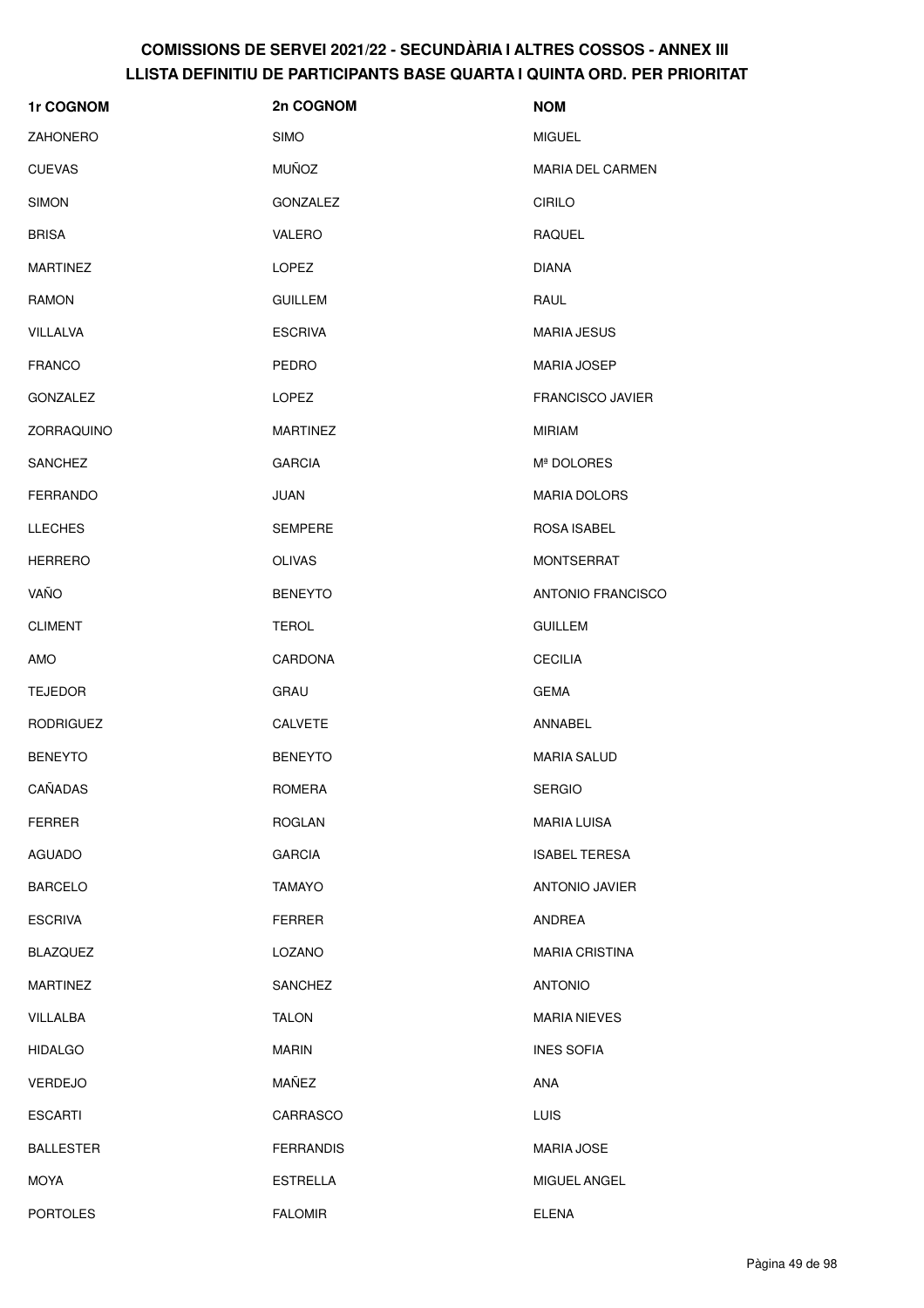| 1r COGNOM        | 2n COGNOM         | <b>NOM</b>           |
|------------------|-------------------|----------------------|
| <b>FERRANDIZ</b> | <b>FUSTER</b>     | <b>CLARA MARIA</b>   |
| <b>MIRALLES</b>  | VALERO            | <b>CRISTINA</b>      |
| <b>GONELL</b>    | DE JESUS          | <b>MARIA LIDÓN</b>   |
| MAGRANER         | <b>ESCRIHUELA</b> | <b>MARIA SONIA</b>   |
| <b>VALLES</b>    | <b>FORNET</b>     | <b>VICTOR</b>        |
| <b>BARBERA</b>   | <b>GARCIA</b>     | DAVID JOSE           |
| <b>BELLOD</b>    | LOPEZ             | ROXANA               |
| <b>VALERO</b>    | FERNANDEZ         | <b>INMACULADA</b>    |
| GIL              | <b>MARTIN</b>     | <b>AUSIAS</b>        |
| PEREZ            | LLERENA           | <b>ANTONIO</b>       |
| <b>MEZQUITA</b>  | <b>CLARAMONTE</b> | <b>HECTOR</b>        |
| <b>GONZALEZ</b>  | <b>FAUBEL</b>     | PAULA MARIA          |
| PEREZ            | <b>BAS</b>        | <b>MARCO ANTONIO</b> |
| RAMON-CAR        | <b>MAYORDOMO</b>  | <b>MIREIA</b>        |
| <b>NAVARRO</b>   | <b>PITARCH</b>    | <b>BERTA</b>         |
| MARTI            | <b>CASTELLAR</b>  | <b>CAROLINA</b>      |
| <b>MONTROY</b>   | RUIZ              | <b>FERRAN</b>        |
| <b>ESTEVE</b>    | <b>BONO</b>       | LORENA               |
| TAMARIT          | <b>FERNANDEZ</b>  | <b>FATIMA</b>        |
| <b>GORRIS</b>    | <b>FLICH</b>      | <b>ANA</b>           |
| ALVARADO         | <b>FAUS</b>       | ANA MARIA            |
| <b>VIDAL</b>     | <b>HEDROSA</b>    | <b>MARIA TERESA</b>  |
| <b>MONZO</b>     | <b>CHIVA</b>      | <b>SONIA</b>         |
| LUIS             | <b>HORTOLANO</b>  | <b>JOSE MANUEL</b>   |
| <b>GOMEZ</b>     | MOSCARDO          | <b>ELENA</b>         |
| SOLANA           | SERRANO           | JORGE IGNACIO        |
| <b>PIQUERAS</b>  | <b>TOMAS</b>      | LIDIA                |
| <b>MUÑOZ</b>     | <b>AZNAR</b>      | <b>RUBEN</b>         |
| <b>SENDRA</b>    | <b>ROCHER</b>     | <b>ROSER</b>         |
| ARMADA           | <b>BLANCO</b>     | JUAN                 |
| <b>BUIL</b>      | <b>BOIX</b>       | <b>ROGELIO</b>       |
| CAMPAYO          | LOPEZ             | <b>GIOVANNA</b>      |
| <b>MUÑOZ</b>     | LOZANO            | OLGA                 |
| <b>MARTINEZ</b>  | FERNANDEZ         | ANGEL                |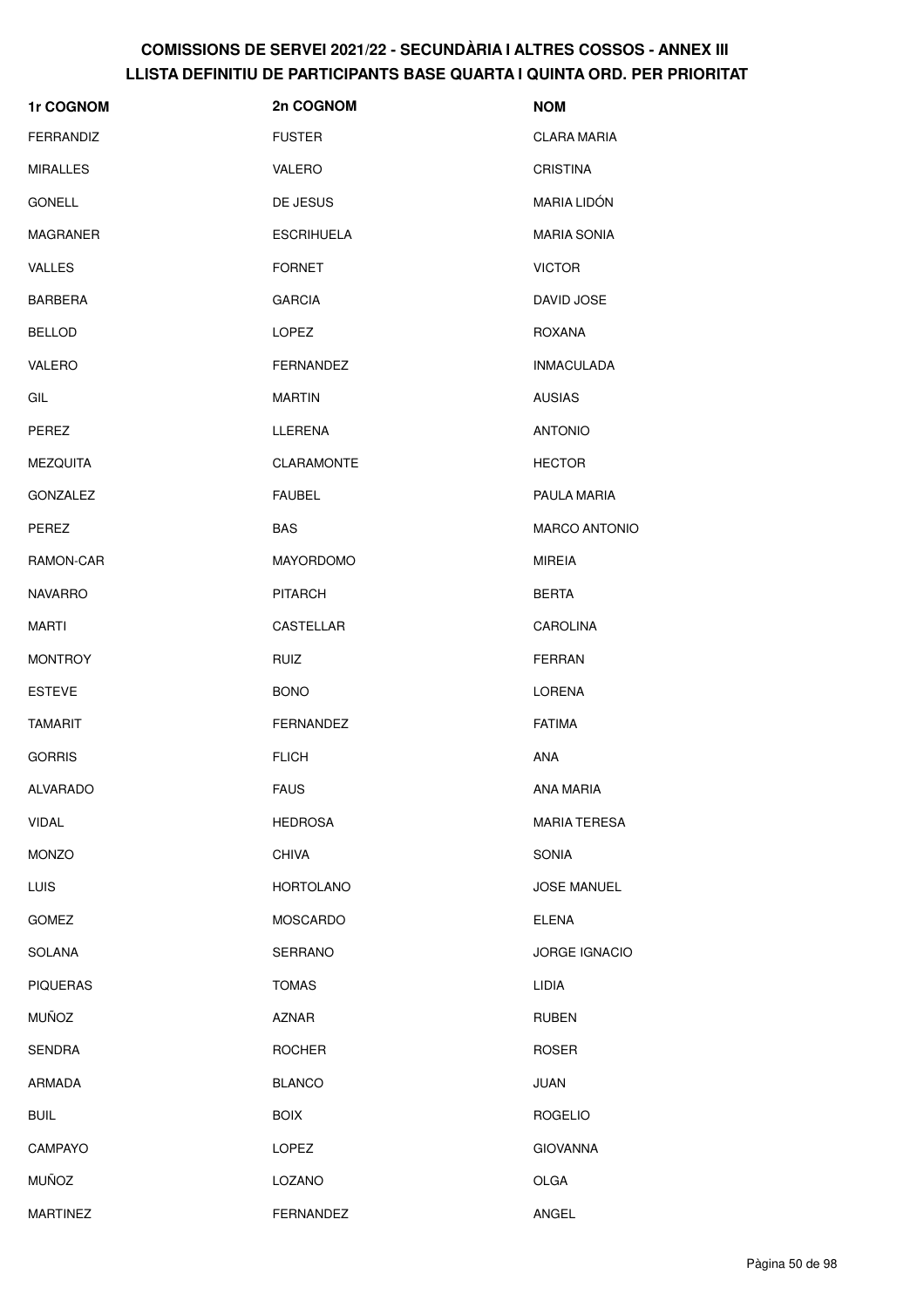| 1r COGNOM        | 2n COGNOM         | <b>NOM</b>            |
|------------------|-------------------|-----------------------|
| CABEZAS          | <b>SAEZ</b>       | RAUL                  |
| <b>ALONSO</b>    | <b>MIRO</b>       | <b>ISABEL</b>         |
| <b>GARCIA</b>    | <b>BIELSA</b>     | <b>SARA</b>           |
| <b>PERALES</b>   | <b>GASCON</b>     | RAUL                  |
| <b>LORENTE</b>   | <b>SIMO</b>       | <b>MONSERRAT</b>      |
| <b>SIMON</b>     | PEREZ             | <b>JUAN JOSE</b>      |
| MARTI            | <b>VIDAL</b>      | <b>INES</b>           |
| <b>RIOS</b>      | <b>VERGARA</b>    | <b>VICENTE JAVIER</b> |
| <b>FERRANDIS</b> | <b>MONTAGUD</b>   | <b>EDGAR</b>          |
| <b>FELIP</b>     | <b>ORUS</b>       | <b>VERA</b>           |
| <b>GUZMAN</b>    | <b>GARCIA</b>     | <b>MARIA VALETTA</b>  |
| <b>ALCOVER</b>   | <b>BENDICHO</b>   | <b>MARIA LORENA</b>   |
| <b>RENOVELL</b>  | <b>MARTINEZ</b>   | <b>JONATAN</b>        |
| <b>MARTINEZ</b>  | <b>SEGUI</b>      | <b>MARIA MERCEDES</b> |
| <b>RUFETE</b>    | <b>BENEITE</b>    | <b>MONICA</b>         |
| CASTAÑEDA        | <b>SAN MIGUEL</b> | <b>MARTA</b>          |
| <b>RODRIGUEZ</b> | <b>GUANTER</b>    | <b>FRANCISCO</b>      |
| <b>ORTEGA</b>    | <b>SORIA</b>      | <b>JOAQUÍN</b>        |
| <b>MARTI</b>     | <b>ORENGO</b>     | LAIA                  |
| ARAGO            | SOLER             | <b>ROSANA</b>         |
| MAÑEZ            | <b>ASENSI</b>     | MIRACLE               |
| <b>CONESA</b>    | <b>DELGADO</b>    | <b>MARIA TERESA</b>   |
| <b>AMOROS</b>    | VERDU             | SAMUEL                |
| ALBIÑANA         | ANDREU            | EVA Mª                |
| <b>FARINOS</b>   | <b>VIÑAS</b>      | <b>JAVIER</b>         |
| <b>BERLANGA</b>  | <b>NAVARRO</b>    | <b>MILAGROS</b>       |
| <b>MUÑOZ</b>     | <b>CABANES</b>    | <b>EDUARDO</b>        |
| SCANCARELLO      |                   | SOLANGE               |
| <b>REINA</b>     | <b>DOMINGUEZ</b>  | <b>JUAN</b>           |
| <b>GONZALEZ</b>  | <b>JORGE</b>      | <b>JAVIER IGNACIO</b> |
| SANZ             | <b>BABILONI</b>   | EVA MARIA             |
| <b>MARTINEZ</b>  | <b>MOYANO</b>     | Mª DEL MAR            |
| <b>ROVIRA</b>    | <b>ANDRES</b>     | <b>CRISTINA</b>       |
| <b>ANTON</b>     | <b>AGUILAR</b>    | PEDRO                 |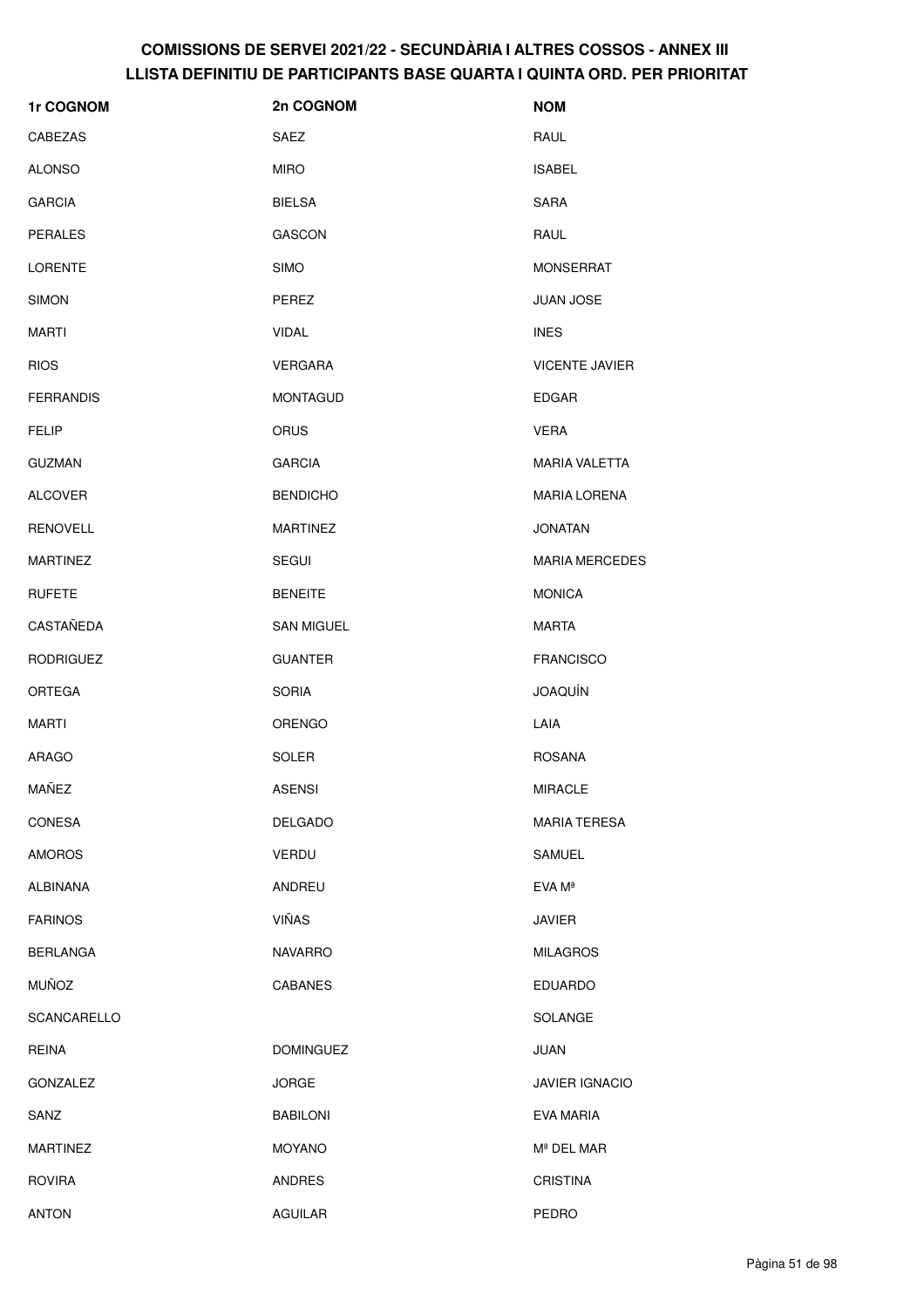| 1r COGNOM        | 2n COGNOM       | <b>NOM</b>              |
|------------------|-----------------|-------------------------|
| <b>PUCHE</b>     | <b>ROIG</b>     | ABEL                    |
| <b>CONTRERAS</b> | CASTELLANO      | <b>MARIA DEL CARMEN</b> |
| <b>FRANCÈS</b>   | <b>COMES</b>    | <b>ESTELA</b>           |
| <b>GOMEZ</b>     | <b>RIPOLLES</b> | NEREIDA                 |
| <b>GIMENEZ</b>   | <b>CHAFER</b>   | <b>MARIA NIEVES</b>     |
| <b>MACIAN</b>    | GONZALEZ        | <b>ROBERTO</b>          |
| CASTELLO         | <b>SIRVENT</b>  | MILAGRO ARANZAZU        |
| <b>LORAQUE</b>   | <b>PASTOR</b>   | Mª JOSE                 |
| <b>ROIG</b>      | AÑO             | LORENA                  |
| <b>PAVON</b>     | FERNANDEZ       | <b>MARIA DEL CARMEN</b> |
| <b>LOPEZ</b>     | DE MERLO        | <b>JAVIER</b>           |
| <b>LLORCA</b>    | <b>COTS</b>     | <b>TERESA</b>           |
| <b>PLATERO</b>   | <b>AUSINA</b>   | <b>MONICA</b>           |
| <b>DOMENECH</b>  | <b>SIGALAT</b>  | LAURA                   |
| <b>MUÑOZ</b>     | ALCAÑIZ         | <b>JOSE MANUEL</b>      |
| GRAU             | ALMIÑANA        | JUAN RAFAEL             |
| <b>CARRION</b>   | <b>FERRIS</b>   | RAUL                    |
| <b>TUDELA</b>    | <b>SOLIS</b>    | <b>FRANCISCO</b>        |
| <b>LINARES</b>   | <b>ROMERO</b>   | BARBARA ASUNCIÓN        |
| <b>LOPEZ</b>     | <b>BONO</b>     | <b>ALFONSO</b>          |
| MAS              | BAS             | OLGA                    |
| <b>TIMOR</b>     | <b>PERIS</b>    | <b>VICENTE JOSE</b>     |
| <b>LEON</b>      | <b>OLIVERT</b>  | <b>BENJAMI</b>          |
| <b>GOSALBEZ</b>  | <b>SARRIO</b>   | SARA                    |
| <b>MARTINEZ</b>  | <b>MOLINERO</b> | LOREA                   |
| SALVADOR         | SOLER           | ANA                     |
| <b>MIFSUD</b>    | <b>ALTUR</b>    | <b>FRANCISCO</b>        |
| ARRANZ           | CERDA           | <b>JUANA</b>            |
| <b>GARCIA</b>    | <b>EJOME</b>    | <b>ESTHER</b>           |
| <b>LUZ</b>       | NOGUESEROLA     | <b>MARIA</b>            |
| <b>PENADES</b>   | <b>FASANAR</b>  | <b>DAVID</b>            |
| <b>BERDUGO</b>   | <b>OBON</b>     | <b>MONICA</b>           |
| <b>MARTINEZ</b>  | GRANELL         | <b>MARIA</b>            |
| <b>BLEDA</b>     | <b>MARTINEZ</b> | <b>MARIA JESUS</b>      |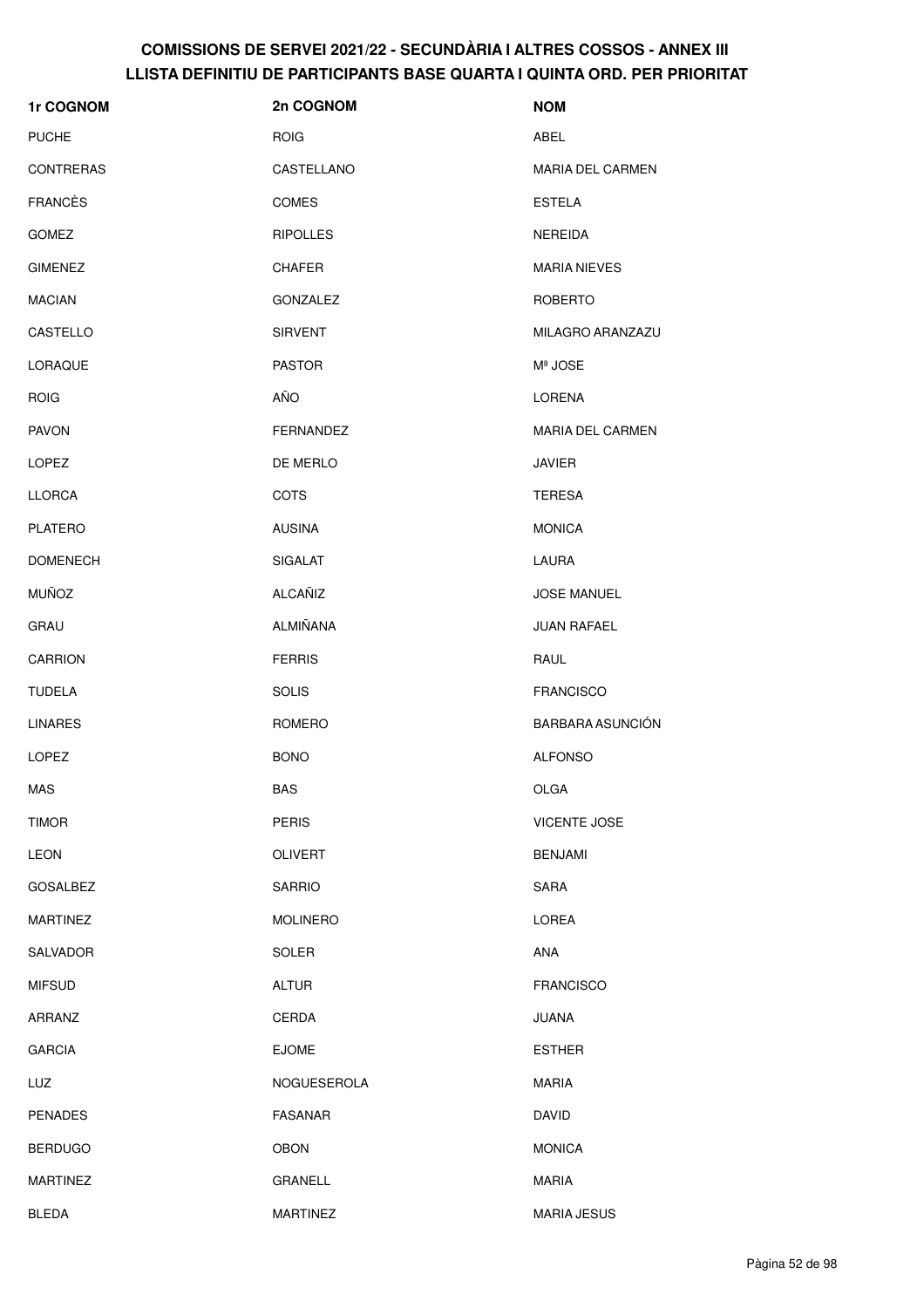| 1r COGNOM        | 2n COGNOM        | <b>NOM</b>              |
|------------------|------------------|-------------------------|
| <b>GUILLAMON</b> | <b>NAVARRO</b>   | <b>DAVID</b>            |
| <b>MARTINEZ</b>  | RAMOS            | <b>OSCAR</b>            |
| <b>TORMO</b>     | <b>TORMO</b>     | MARTA                   |
| <b>RIBES</b>     | <b>GOMEZ</b>     | <b>VERONICA</b>         |
| <b>GALARZA</b>   | TEVAR            | <b>CAROLINA</b>         |
| <b>GENIS</b>     | <b>PERUCHO</b>   | <b>JOSEP</b>            |
| <b>GIMENO</b>    | <b>GARCIA</b>    | <b>CRISTINA</b>         |
| MIRA             | <b>MARTINEZ</b>  | <b>LUCIA</b>            |
| MONTE DE OCA     | <b>PRIETO</b>    | <b>PALOMA</b>           |
| <b>FRANCES</b>   | LIÑANA           | <b>ROCIO</b>            |
| ALCARAZ          | QUINTANILLA      | <b>MARIA DEL PILAR</b>  |
| <b>GONZALEZ</b>  | <b>MELCHOR</b>   | <b>RAQUEL CARMEN</b>    |
| ZARZA            | <b>CHOCANO</b>   | <b>VICENTE</b>          |
| <b>HIJARRO</b>   | <b>VERCHER</b>   | <b>VICENTA</b>          |
| <b>FRANCH</b>    | ALBERT           | <b>CARLOS GUILLERMO</b> |
| <b>PINA</b>      | <b>MARTINEZ</b>  | <b>INMACULADA</b>       |
| <b>POZO</b>      | <b>VARA</b>      | <b>ANTONIO JESUS</b>    |
| PERELLO          | <b>CLAR</b>      | RAUL                    |
| <b>BLASCO</b>    | <b>MUÑOZ</b>     | <b>ALFONS</b>           |
| <b>BALLESTER</b> | <b>NORTES</b>    | <b>LETICIA</b>          |
| PARDO            | <b>SOTO</b>      | <b>MARIA CRISTINA</b>   |
| CANO             | <b>DUEÑAS</b>    | <b>SEBASTIAN</b>        |
| <b>BELTRAN</b>   | PEREZ            | Mª LARA                 |
| <b>FERRE</b>     | <b>BERENGUER</b> | <b>PURIFICACION</b>     |
| <b>CLIMENT</b>   | <b>BARBER</b>    | <b>MARIA DOLORES</b>    |
| <b>LLIDO</b>     | LOPEZ            | <b>FRANCISCO</b>        |
| <b>ESTORNELL</b> | CATALA           | CARMEN                  |
| <b>GALLART</b>   | <b>GARCIA</b>    | <b>ANTONIO</b>          |
| <b>BALAGUER</b>  | <b>FERRER</b>    | <b>CLAUDIA</b>          |
| <b>ACEDO</b>     | <b>PAREDES</b>   | SARA                    |
| <b>CIFUENTES</b> | <b>BELLES</b>    | PEDRO JOSE              |
| <b>LLACH</b>     | ARAGON           | <b>JORDI</b>            |
| <b>ARBONA</b>    | <b>IÑIGO</b>     | <b>ALICIA</b>           |
| <b>TOLOSA</b>    | <b>MARTINEZ</b>  | <b>MARIA VICTORIA</b>   |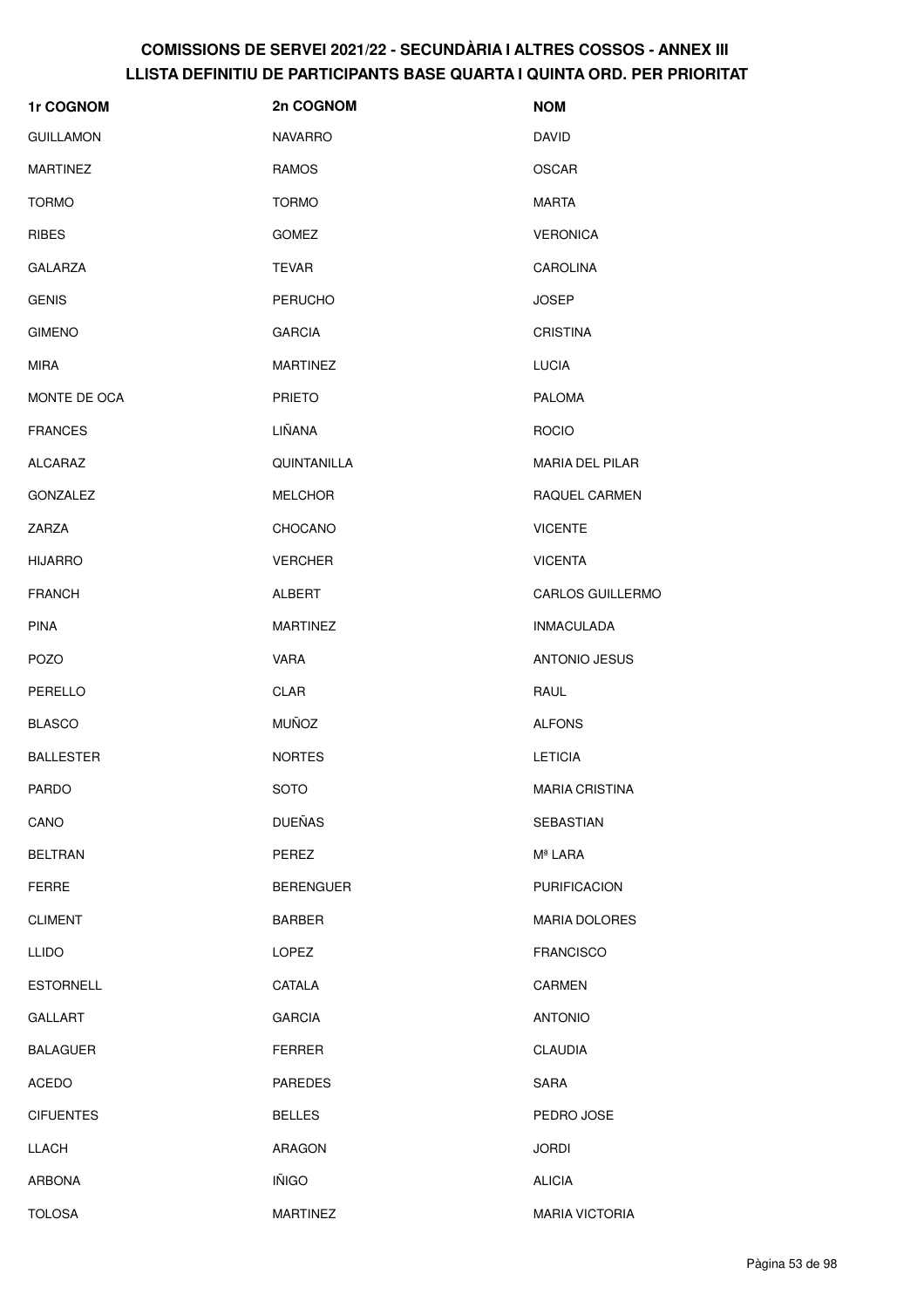| 1r COGNOM         | 2n COGNOM        | <b>NOM</b>             |
|-------------------|------------------|------------------------|
| <b>ESCRIVA</b>    | <b>MASIA</b>     | <b>ELISA</b>           |
| <b>CUENCA</b>     | <b>GALIANO</b>   | ANA BELEN              |
| MARZAL            | <b>POL</b>       | <b>PAULA</b>           |
| <b>VILA</b>       | <b>TRAVER</b>    | ALEJANDRO              |
| <b>MOSCARDO</b>   | <b>ALVAREZ</b>   | <b>SUSANA</b>          |
| <b>BLANCO</b>     | <b>ALEMANY</b>   | RAQUEL                 |
| <b>AGUILAR</b>    | <b>JIMENEZ</b>   | <b>PAULA</b>           |
| <b>LAHUERTA</b>   | <b>LOPEZ</b>     | <b>JOAQUIN ANTONIO</b> |
| <b>BENAVENT</b>   | <b>BENAVENT</b>  | TERESA                 |
| CABEDO            | <b>CERCOS</b>    | SANTIAGO JOSE          |
| <b>MARTINEZ</b>   | <b>LOPEZ</b>     | VANESA                 |
| <b>ORTOLA</b>     | ALBEROLA         | <b>DAVID</b>           |
| <b>QUINTO</b>     | <b>MEDRANO</b>   | <b>MANUEL</b>          |
| <b>FEBRER</b>     | GRAMAGE          | <b>MARIA LUISA</b>     |
| <b>GARRIDO</b>    | <b>TORRES</b>    | ARACELI                |
| RIERA             | <b>GINESTAR</b>  | <b>JOAQUIN</b>         |
| <b>REGIDOR</b>    | <b>FERNANDEZ</b> | ORLANDO                |
| <b>AZNAR</b>      | <b>QUIILIS</b>   | <b>NURIA</b>           |
| <b>FERNANDEZ</b>  | <b>SEVILLANO</b> | <b>CAROLINA</b>        |
| <b>ROSELL</b>     | AGUADO           | DANIEL                 |
| CARIÑENA          | <b>SANTOS</b>    | TERESA DESAMPARADOS    |
| <b>GARCIA</b>     | <b>IBAÑEZ</b>    | <b>JUAN CARLOS</b>     |
| <b>GARCIA</b>     | PEREZ            | REBECA                 |
| <b>DOMENECH</b>   | <b>PINAR</b>     | <b>VICENTE JOSE</b>    |
| <b>DOLZ</b>       | JULIAN           | LLEDO                  |
| <b>LIDON</b>      | <b>GARCIA</b>    | <b>SUSANA</b>          |
| LEON              | PEREZ            | <b>JUSTINA</b>         |
| <b>GIRON</b>      | <b>GINER</b>     | SONSOLES               |
| <b>CACHAFEIRO</b> | FAS              | AINARA                 |
| <b>FRANCES</b>    | <b>MIRA</b>      | <b>MARIA JESUS</b>     |
| <b>RIBIS</b>      | <b>MORENO</b>    | CAROLINA               |
| <b>ALVAREZ</b>    | <b>PULIDO</b>    | Mª ANGELES             |
| <b>ESTEVE</b>     | <b>MORA</b>      | <b>MARC</b>            |
| <b>SOLER</b>      | SORIANO          | <b>CARME MARIA</b>     |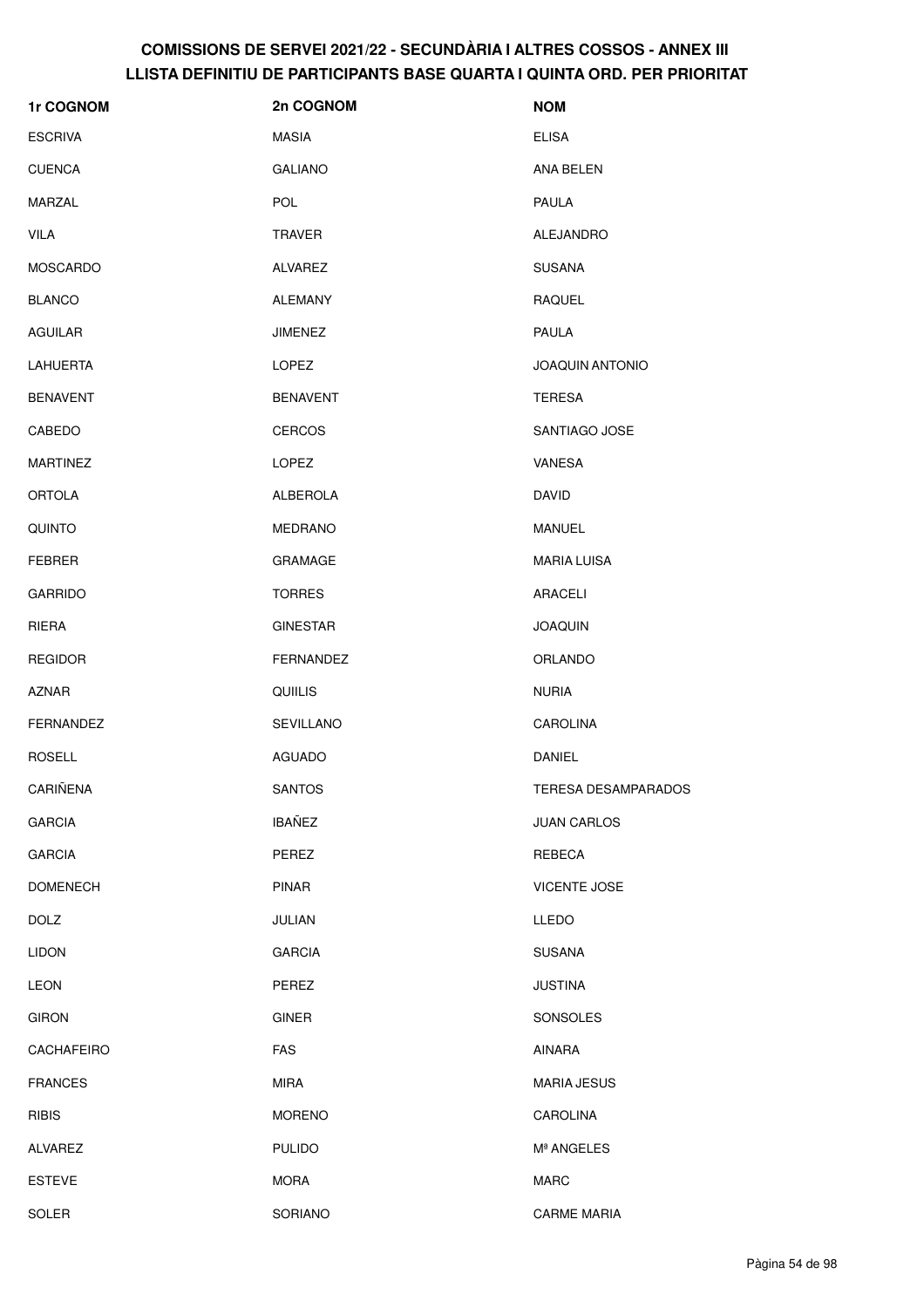| 1r COGNOM         | 2n COGNOM        | <b>NOM</b>           |
|-------------------|------------------|----------------------|
| <b>PRADES</b>     | TENA             | <b>MARTA</b>         |
| NAVARRO           | <b>DIAZ</b>      | LAURA                |
| DARSA             | <b>MESEGUER</b>  | <b>DAVINIA</b>       |
| PILSA             | <b>DOMENECH</b>  | <b>CRISTINA</b>      |
| MARIN             | <b>CUEVAS</b>    | ANA BELEN            |
| <b>BALDOVI</b>    | ANAYA            | <b>NURIA</b>         |
| <b>RIESCO</b>     | <b>MONTES</b>    | RAUL                 |
| GIL               | PEREZ            | <b>MARIA JOSE</b>    |
| ARNAU             | <b>LAPIEDRA</b>  | <b>JENNIFER</b>      |
| GONZALEZ          | <b>GUTIERREZ</b> | <b>RAQUEL</b>        |
| <b>SEGURA</b>     | <b>DELGADO</b>   | ANA                  |
| TARANCON          | LOZANO           | <b>TANIA PILAR</b>   |
| OLCINA            | <b>DURA</b>      | <b>JAVIER</b>        |
| <b>CLOQUELL</b>   | <b>FONS</b>      | <b>JORDI</b>         |
| <b>DOMENE</b>     | <b>ESPINOSA</b>  | ROSA ANA             |
| <b>CHAQUES</b>    | <b>OLIVER</b>    | <b>MARIA VICENTA</b> |
| <b>FERNANDEZ</b>  | COCO             | <b>ESTER</b>         |
| TORRES            | AREVALO          | <b>MIRIAM</b>        |
| <b>PLA</b>        | <b>ALVENTOSA</b> | <b>MARGARITA</b>     |
| SOLER             | <b>LLUCH</b>     | <b>DIEGO</b>         |
| PONT              | SOLER            | Mª TERESA            |
| <b>MONTON</b>     | <b>DOMENECH</b>  | <b>MARIA MONTIEL</b> |
| <b>SAN MARTIN</b> | GONZALEZ         | <b>MARIA PILAR</b>   |
| PLA               | <b>VIANA</b>     | <b>MARIA LENA</b>    |
| <b>TORMO</b>      | SORIANO          | <b>CRISTINA</b>      |
| <b>GUEROLA</b>    | <b>MUÑOZ</b>     | <b>CRISTINA</b>      |
| <b>CAMPOS</b>     | <b>PONS</b>      | MARIA ESPERANZA      |
| <b>CUENCA</b>     | <b>HUESO</b>     | LAIA                 |
| <b>MARTINEZ</b>   | AMAYA            | <b>SILVIA</b>        |
| PEREZ             | <b>ROIG</b>      | <b>MARIA AMPARO</b>  |
| <b>RICO</b>       | JAIME            | ANA MARIA            |
| <b>GARRIGA</b>    | <b>LLORENS</b>   | <b>BEATRIZ</b>       |
| <b>GOMEZ</b>      | <b>GARCIA</b>    | LAURA                |
| <b>CAMAÑES</b>    | <b>FERRUS</b>    | ANA MARIA            |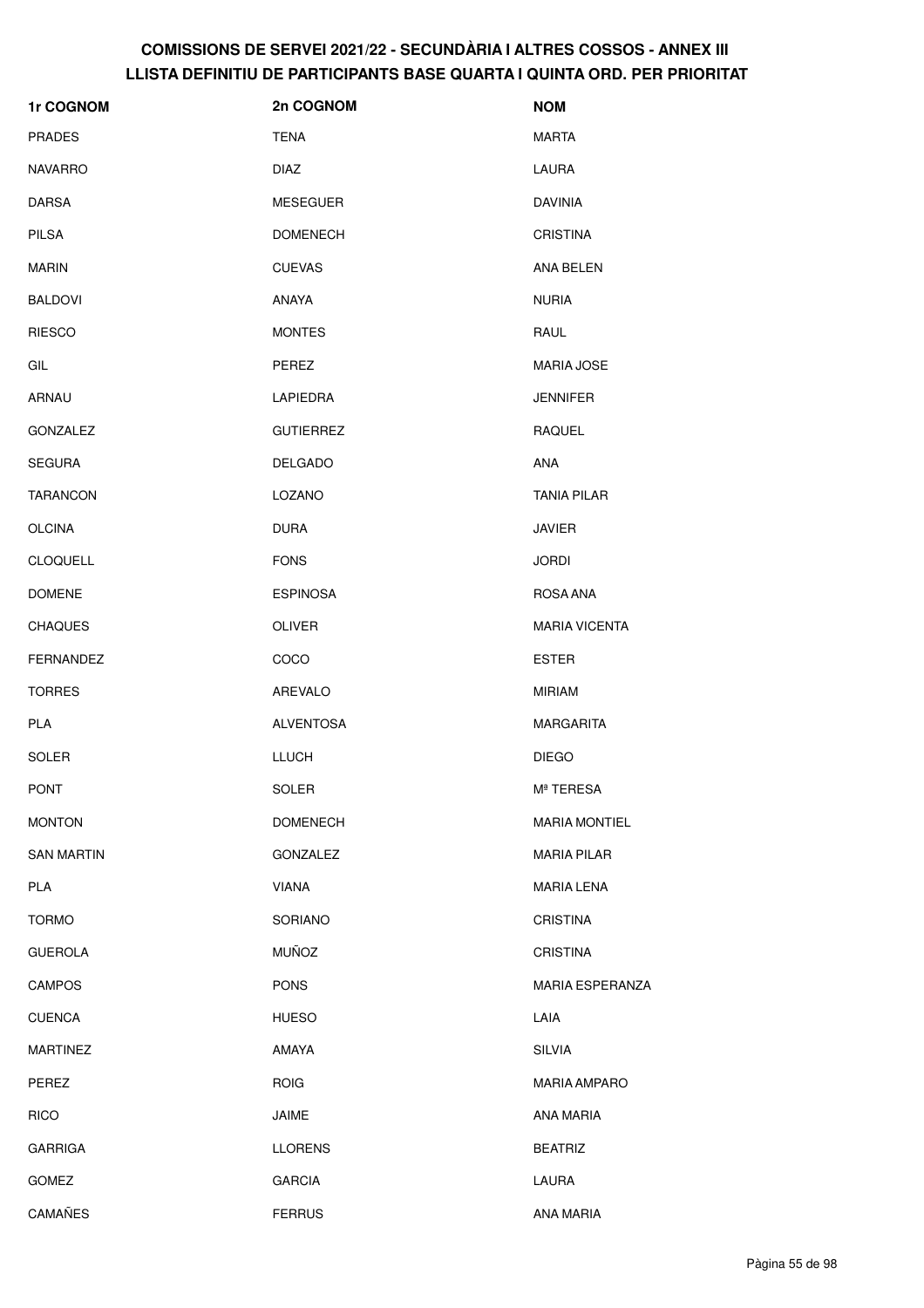| 1r COGNOM        | 2n COGNOM        | <b>NOM</b>              |
|------------------|------------------|-------------------------|
| <b>MORATALLA</b> | <b>JIMENEZ</b>   | PAULA                   |
| PEÑALVA          | <b>CLIMENT</b>   | <b>VICENTE JOSE</b>     |
| <b>QUILIS</b>    | <b>MARCO</b>     | <b>SILVIA</b>           |
| <b>FOLCH</b>     | <b>MARIN</b>     | PAU                     |
| <b>DIAZ</b>      | <b>URREA</b>     | <b>ALEJO</b>            |
| <b>ASENCIO</b>   | <b>ORTUÑO</b>    | LORENA                  |
| <b>MONTAGUD</b>  | <b>APARISI</b>   | <b>JESUS</b>            |
| <b>FERRE</b>     | LOPEZ            | <b>JOAQUIN</b>          |
| <b>OLIVE</b>     | <b>RUIZ</b>      | <b>NURIA</b>            |
| <b>NAVARRO</b>   | LOPEZ            | <b>NURIA</b>            |
| <b>MARCELINO</b> | <b>ROS</b>       | <b>VICTOR</b>           |
| <b>GARCIA</b>    | <b>CERVERA</b>   | SONIA                   |
| <b>MARTINEZ</b>  | <b>MARTINEZ</b>  | <b>ESTEFANIA</b>        |
| <b>FERRAGUT</b>  | SOLER            | <b>JOSEP</b>            |
| SANZ             | <b>MOLINA</b>    | LOURDES TAMARA          |
| <b>NICOLAU</b>   | <b>GOZALBES</b>  | <b>MARTA</b>            |
| <b>MANYES</b>    | <b>RODRIGUEZ</b> | RAFAEL                  |
| ORTIZ            | AGUDO            | <b>SERGIO</b>           |
| <b>RIOJA</b>     | <b>IBAÑEZ</b>    | <b>MARIA</b>            |
| <b>MARTINEZ</b>  | <b>IBAÑEZ</b>    | LAURA                   |
| <b>REVERT</b>    | I MARRAHI        | JOSEP ANGEL             |
| <b>SORIANO</b>   | <b>GONZALEZ</b>  | LIDIA                   |
| <b>MORENO</b>    | MARTIN           | MIGUEL ANGEL            |
| SAEZ             | <b>GARRIDO</b>   | <b>VICTORIA</b>         |
| <b>GREGORI</b>   | <b>ESCRIVA</b>   | <b>MIQUEL</b>           |
| VELA             | <b>GARCIA</b>    | <b>SARA</b>             |
| CARRASQUER       | <b>BURGUERA</b>  | <b>FRANCISCO JAVIER</b> |
| <b>BERNABE</b>   | <b>LLOPIS</b>    | <b>REIS</b>             |
| <b>PLANELLES</b> | <b>REMOLAR</b>   | MARIA                   |
| <b>LOPEZ</b>     | <b>PERIS</b>     | <b>JOSE ENRIQUE</b>     |
| LAZARO           | <b>SEVILLA</b>   | MARIA                   |
| <b>PINAZO</b>    | DE LA CRUZ       | <b>JOSE MIGUEL</b>      |
| HERNANDEZ        | <b>LOPEZ</b>     | <b>MARINA ISABEL</b>    |
| <b>BLANCH</b>    | RAGA             | <b>JOAN MIQUEL</b>      |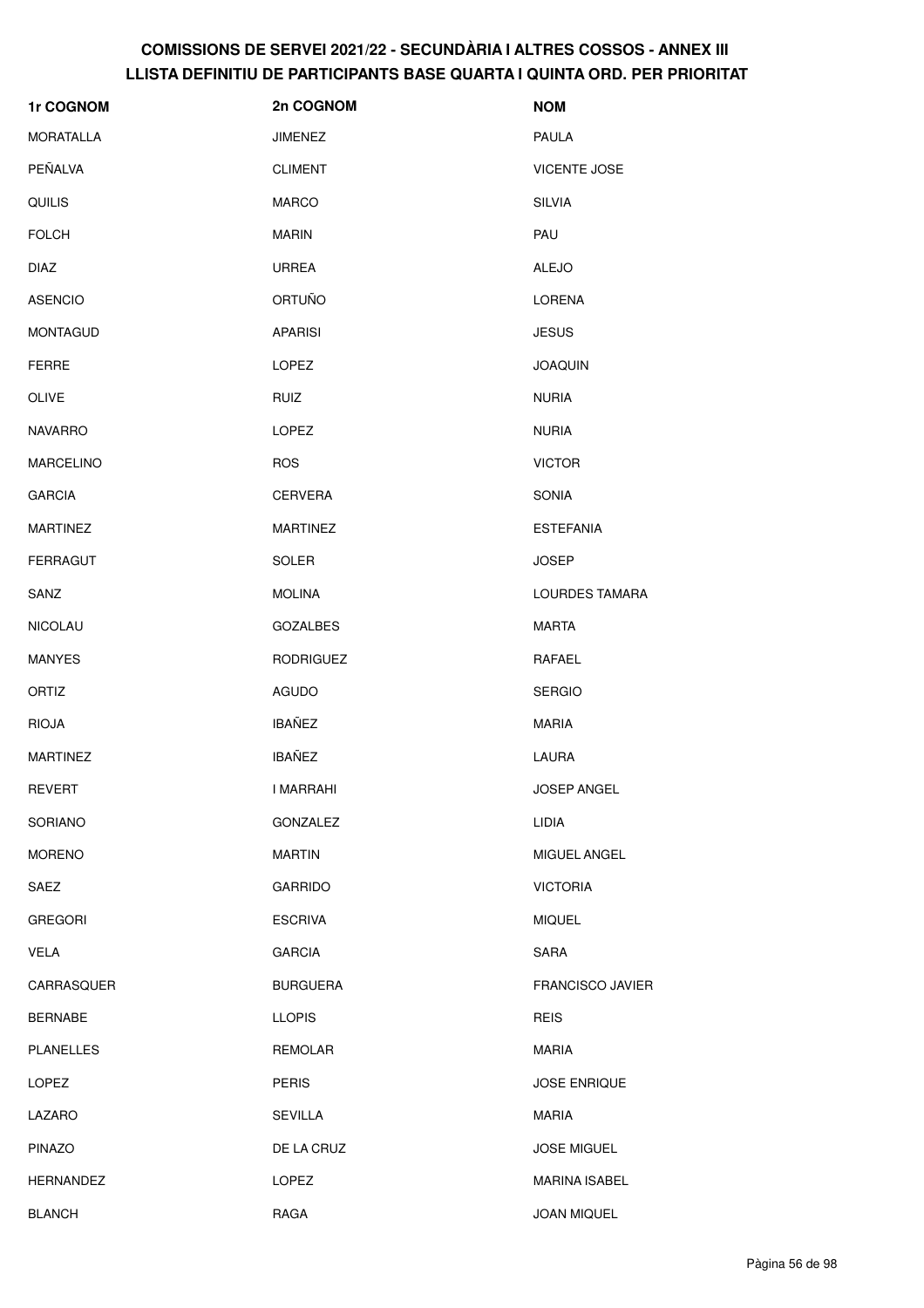| 1r COGNOM         | 2n COGNOM        | <b>NOM</b>            |
|-------------------|------------------|-----------------------|
| <b>LLOP</b>       | GAYAN            | <b>INES</b>           |
| PEREZ             | <b>MARTINEZ</b>  | <b>MARTA</b>          |
| <b>CABRERA</b>    | SENDRA           | <b>INES</b>           |
| LOPEZ             | <b>MARTINEZ</b>  | <b>ELADIO</b>         |
| <b>PONS</b>       | CASTELLO         | ANDREA                |
| MAÑEZ             | <b>ROBLEDO</b>   | <b>ESTER</b>          |
| VAÑO              | <b>BATALLER</b>  | <b>LORETO</b>         |
| <b>GARCIA</b>     | <b>MOMPO</b>     | <b>SORAYA</b>         |
| <b>BENDICHO</b>   | <b>CLIMENTE</b>  | <b>MARIA</b>          |
| AMADOR            | <b>GARRIDO</b>   | <b>RAQUEL</b>         |
| CASTELLO          | <b>BORJA</b>     | <b>FRANCISCO JOSE</b> |
| <b>HERNANDEZ</b>  | LOPEZ            | <b>MARIA JOSE</b>     |
| MANZANEQUE        | <b>JUAN</b>      | <b>LLUIS</b>          |
| <b>COLOMER</b>    | <b>PUCHADES</b>  | <b>JESUS</b>          |
| <b>CUQUERELLA</b> | <b>TORMO</b>     | <b>SUSANA</b>         |
| <b>ESTEBAN</b>    | CASTILLO         | <b>CARMEN</b>         |
| <b>MONDEJAR</b>   | GONZALEZ         | <b>MARIA DOLORES</b>  |
| RONDA             | <b>IVARS</b>     | Mª CARMEN             |
| <b>SERNA</b>      | <b>MONTERO</b>   | <b>LUCIA</b>          |
| <b>LUCAS</b>      | MARTI            | <b>FRANCESC</b>       |
| <b>MANCHON</b>    | PEREZ            | LUCIA                 |
| <b>CORTES</b>     | <b>BEA</b>       | <b>ELENA</b>          |
| ARMENGOL          | <b>TUR</b>       | <b>GUZMAN</b>         |
| <b>GARCIA</b>     | PEREZ            | <b>PAULA</b>          |
| DE LA FUENTE      | PEREZ            | <b>VIOLETA</b>        |
| <b>LLEDO</b>      | <b>GRAU</b>      | CARLES                |
| <b>PESUDO</b>     | <b>MARCO</b>     | <b>MARTA</b>          |
| LA CASTA          | <b>VILAR</b>     | ANA                   |
| <b>MARTINEZ</b>   | <b>ASENCIO</b>   | ANA                   |
| <b>RENART</b>     | <b>MUÑOZ</b>     | <b>IRENE</b>          |
| <b>VICENT</b>     | <b>HURTADO</b>   | MARIA ARANZAZU        |
| <b>RODRIGUEZ</b>  | CIMENT-SERRE     | ANA                   |
| <b>GONZALEZ</b>   | <b>RODRIGUEZ</b> | ANA LAURA             |
| <b>MILLAN</b>     | <b>MILAN</b>     | <b>MARIA PILAR</b>    |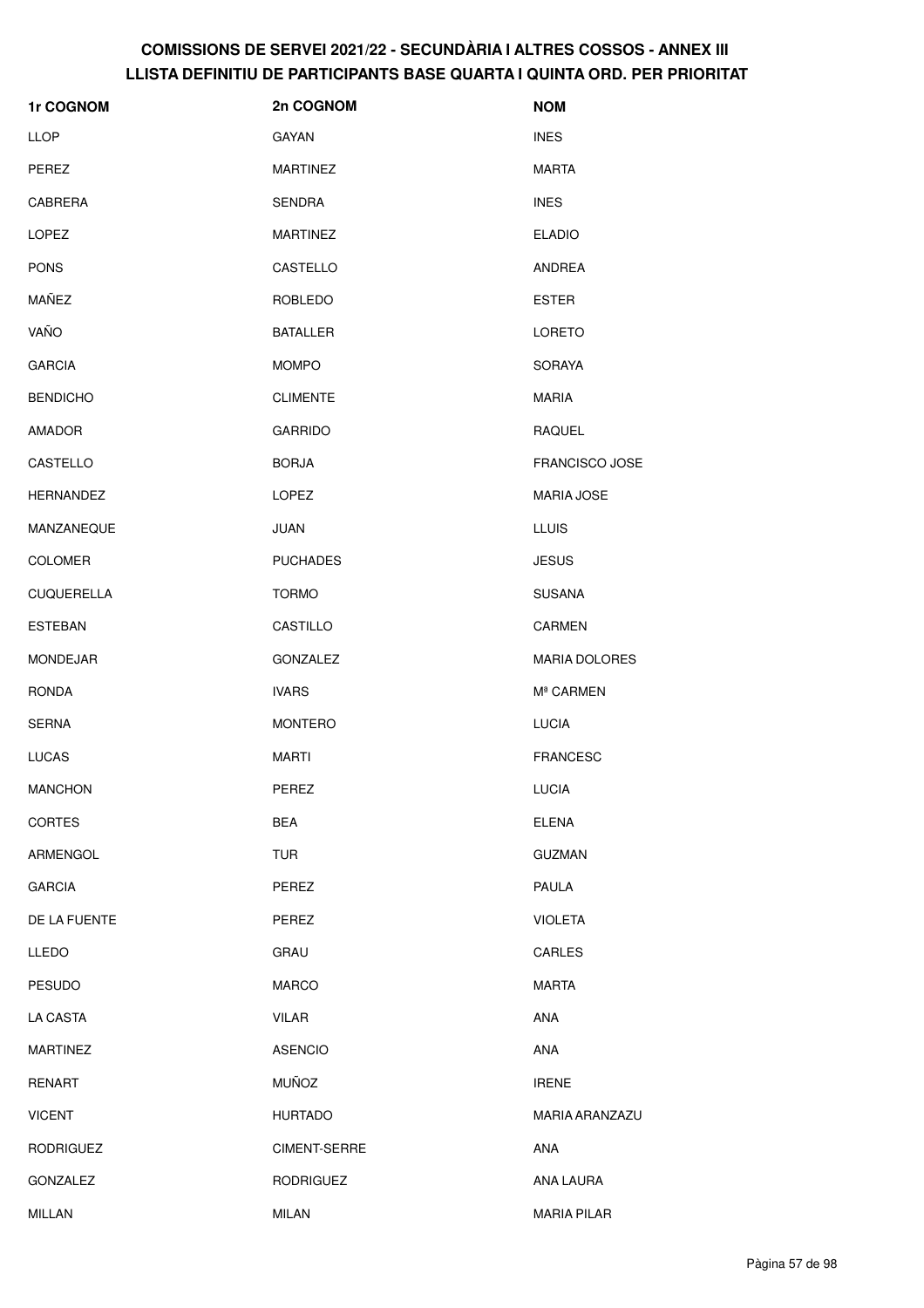| 1r COGNOM         | 2n COGNOM        | <b>NOM</b>              |
|-------------------|------------------|-------------------------|
| <b>COLOMA</b>     | <b>GISBERT</b>   | ALEXANDRE               |
| <b>TEROL</b>      | <b>TRENZANO</b>  | Mª DOLORES              |
| <b>VAYA</b>       | <b>MIQUEL</b>    | <b>FRANCISCO JAVIER</b> |
| <b>GARRIGUES</b>  | <b>COMES</b>     | <b>RAMON</b>            |
| PEREZ             | GASCO            | <b>MARGARITA</b>        |
| <b>CUENCA</b>     | <b>RAMON</b>     | LORENA AMALIA           |
| <b>FRAILE</b>     | PEÑA             | <b>MARIA GUADALUPE</b>  |
| <b>GAMON</b>      | MENA             | <b>MARIA DEL CARMEN</b> |
| <b>NAVARRO</b>    | <b>GUARDIOLA</b> | <b>MARIO DANIEL</b>     |
| <b>KOROLEVYCH</b> | <b>ZIMOVETS</b>  | <b>VITA</b>             |
| DE TORO           | <b>MICO</b>      | <b>AITANA</b>           |
| <b>GARCIA</b>     | <b>TARIN</b>     | <b>DIEGO</b>            |
| SANZ              | <b>DURA</b>      | RAFAEL                  |
| <b>GORDERO</b>    | <b>MORENO</b>    | LAURA                   |
| <b>NAVARRO</b>    | VIDAGAÑY         | <b>CAROLINA</b>         |
| <b>FERRANDO</b>   | <b>OLTRA</b>     | <b>SALVADOR VICENTE</b> |
| <b>CAMPOS</b>     | CAÑAS            | RAUL                    |
| <b>VERDEGUER</b>  | SALVADOR         | <b>PALOMA</b>           |
| <b>MASCAROS</b>   | <b>ALVAREZ</b>   | <b>VERONICA</b>         |
| <b>BRIASCO</b>    | <b>GARCIA</b>    | <b>JAVIER</b>           |
| ZAMORANO          | PEREZ            | <b>ROSA</b>             |
| YAGÜE             | <b>TORMO</b>     | <b>GEMMA</b>            |
| LULL              | <b>NOGUERA</b>   | ROSA MARIA              |
| <b>GIMENEZ</b>    | <b>ESQUER</b>    | SALVADOR                |
| <b>MOMPO</b>      | <b>TORTOSA</b>   | <b>FERMIN</b>           |
| <b>ESPINA</b>     | <b>MOLINA</b>    | <b>MONICA</b>           |
| <b>BONED</b>      | <b>BAUTISTA</b>  | <b>JOSE MARIA</b>       |
| <b>MARTIN</b>     | JUAN             | <b>JAVIER</b>           |
| <b>HERNANDEZ</b>  | <b>ALAPONT</b>   | <b>EMPAR</b>            |
| <b>PINEDA</b>     | LOPEZ            | RAFAEL                  |
| <b>PERTEGAS</b>   | <b>MELIA</b>     | NAOMI ANIKA             |
| <b>BEJAR</b>      | <b>GALERA</b>    | FRANCISCO JOSE          |
| PEREPEREZ         | <b>MARRADES</b>  | ROSA MARIA              |
| VERDU             | FERNANDEZ        | <b>JOSE VICENTE</b>     |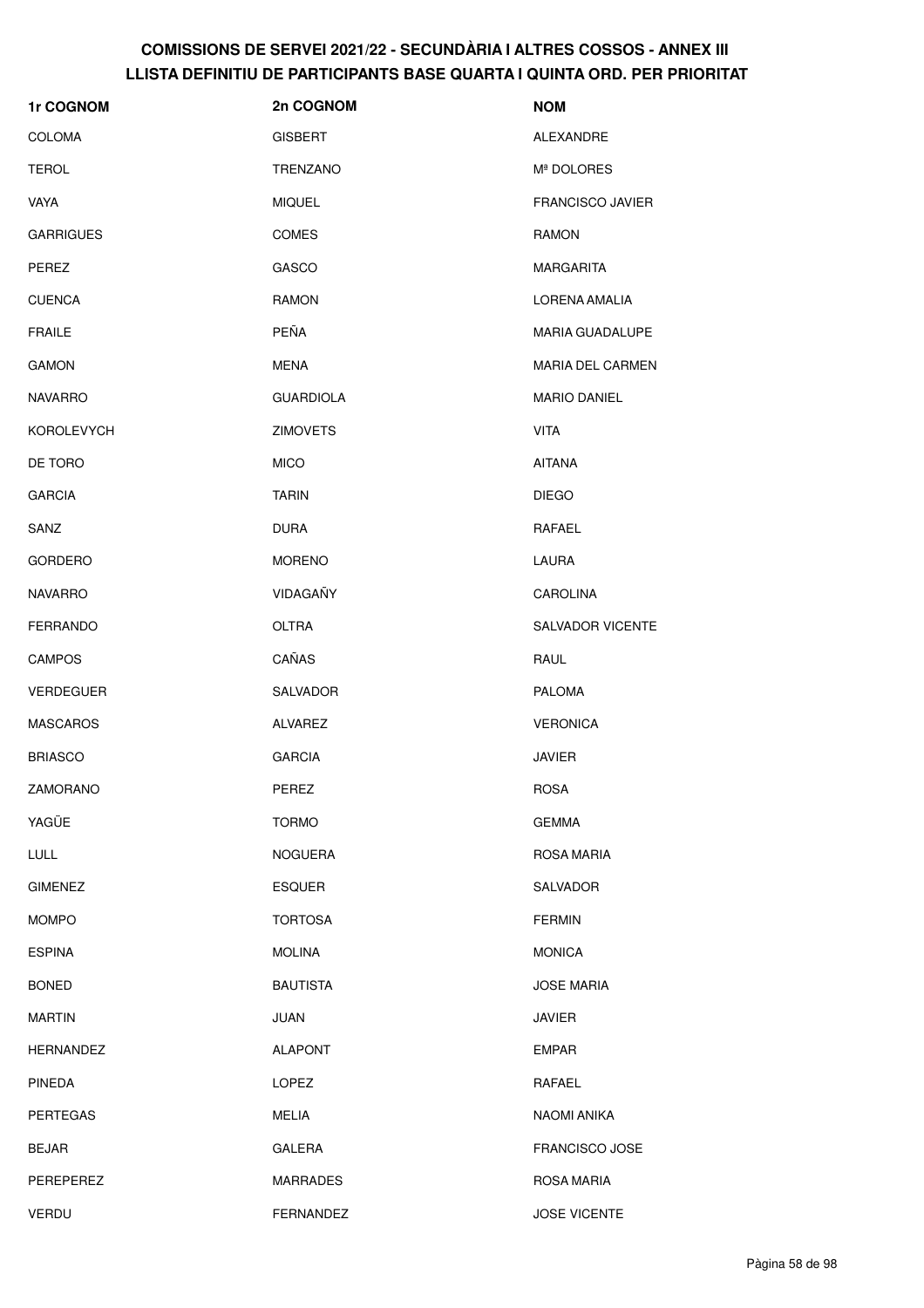| 1r COGNOM         | 2n COGNOM         | <b>NOM</b>            |
|-------------------|-------------------|-----------------------|
| <b>ANDREO</b>     | <b>LLOPIS</b>     | <b>EDUARDO</b>        |
| <b>MONFORT</b>    | <b>GUARDIOLA</b>  | CARLA                 |
| <b>NAVARRO</b>    | <b>MEDINA</b>     | <b>ESTHER</b>         |
| <b>CERVERA</b>    | SOSA              | <b>MARIA</b>          |
| <b>SANCHO</b>     | <b>NAVALON</b>    | CARLOS                |
| <b>GABALDON</b>   | MOYA              | <b>REYES</b>          |
| <b>CARRIO</b>     | SALA              | <b>CRISTINA</b>       |
| <b>PAREDES</b>    | <b>SANTOS</b>     | <b>SERGIO</b>         |
| <b>GIRONES</b>    | VILAPLANA         | <b>IGNACIO</b>        |
| <b>HERGUETA</b>   | MOYA              | <b>ALICIA</b>         |
| <b>HERNANDEZ</b>  | <b>ESCRIVA</b>    | <b>MARIA JOSE</b>     |
| <b>NEIRA</b>      | <b>DOMENECH</b>   | <b>CESAR FEDERICO</b> |
| <b>SEBASTIA</b>   | <b>NAVARRO</b>    | <b>ANNA</b>           |
| <b>PENADES</b>    | <b>GINER</b>      | <b>ELENA</b>          |
| <b>SABATER</b>    | <b>RIBES</b>      | <b>HECTOR</b>         |
| <b>MIR</b>        | <b>PEGUEROLES</b> | CARLES                |
| <b>MARTI</b>      | <b>GARCIA</b>     | <b>MARIA BELEN</b>    |
| <b>DURA</b>       | <b>BOU</b>        | <b>SONIA</b>          |
| CAMARO            | <b>NOGUES</b>     | <b>INES LUCIA</b>     |
| <b>TORREGROSA</b> | <b>TORREGROSA</b> | <b>ERNESTO</b>        |
| <b>DURA</b>       | LLUCH             | ROBERT                |
| <b>MATEU</b>      | <b>BERRENDO</b>   | CARLOS                |
| MONTEAGUDO        | MONTEAGUDO        | MIGUEL ANGEL          |
| <b>GARCIA</b>     | <b>GARCIA</b>     | <b>FELICIDAD</b>      |
| <b>YEBENES</b>    | PAGAN             | ANA BELEN             |
| <b>MUÑOZ</b>      | PELAEZ            | <b>FRANCISCO</b>      |
| <b>MORATO</b>     | CABAÑAS           | <b>MIREIA</b>         |
| <b>ROSELLO</b>    | SANCHO            | DANIEL                |
| <b>BEJARANO</b>   | <b>HERNANDEZ</b>  | <b>ISABEL</b>         |
| <b>GINER</b>      | SEGUI             | <b>VICTORIA</b>       |
| <b>ECHEVARRIA</b> | <b>ALONSO</b>     | <b>VERONICA</b>       |
| PEIRO             | CARBO             | <b>XAVIER</b>         |
| <b>CANTOS</b>     | <b>GOMEZ</b>      | <b>ROBERTO</b>        |
| <b>ALCARAZ</b>    | QUINTANILLA       | MARIA DOLORES         |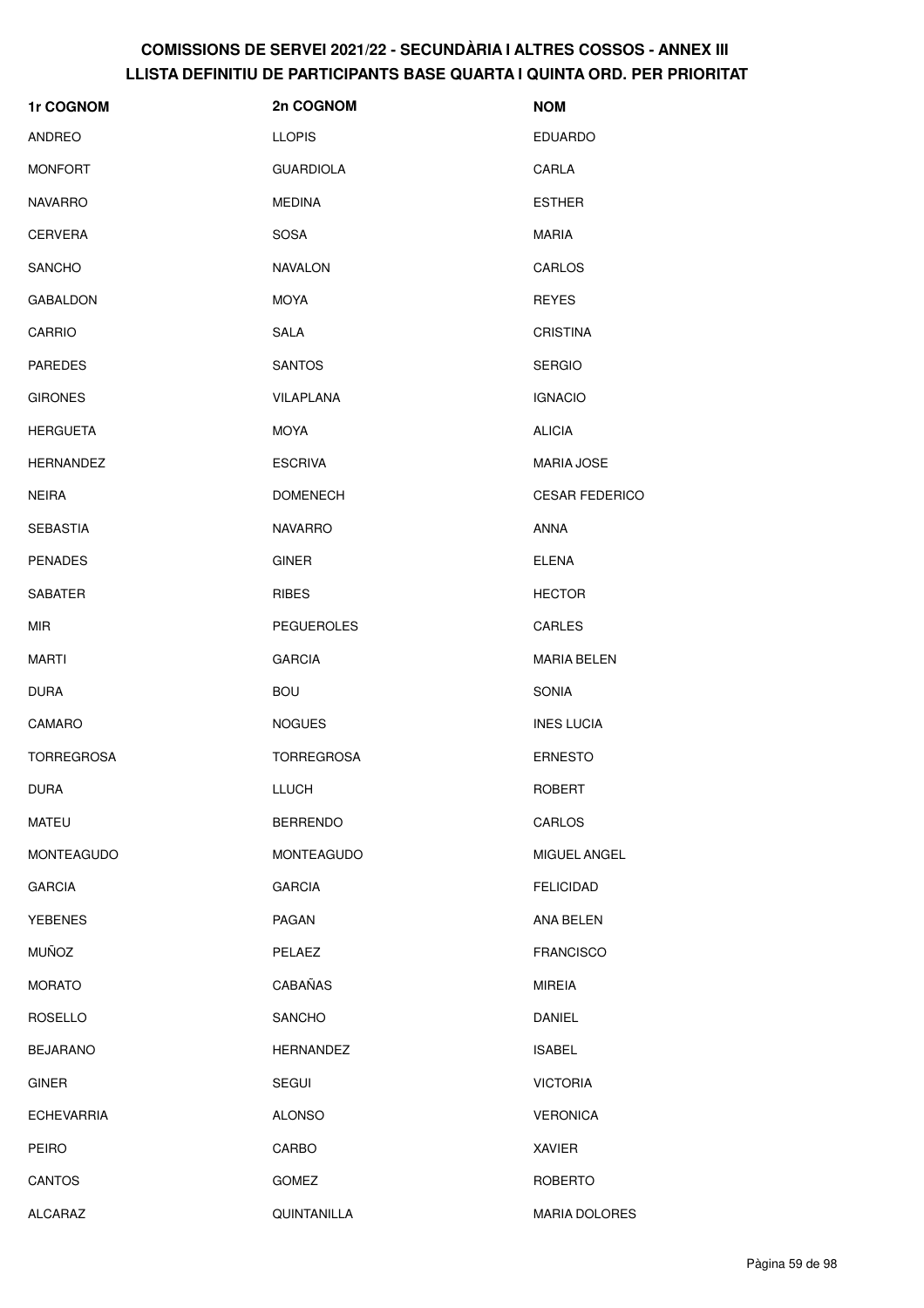| 1r COGNOM        | 2n COGNOM        | <b>NOM</b>           |
|------------------|------------------|----------------------|
| <b>FERRER</b>    | <b>ROIG</b>      | ZAIDA MARIA          |
| MAZORRIAGA       | RAMA             | ASIER                |
| <b>SANCHIS</b>   | <b>ALTAVA</b>    | <b>CARME JUSTA</b>   |
| <b>TORMO</b>     | PEREZ            | ANA MARIA            |
| <b>MACIAN</b>    | <b>RIOS</b>      | <b>IRIS</b>          |
| <b>JIMENEZ</b>   | <b>GARCIA</b>    | <b>OSCAR</b>         |
| <b>MONSERRAT</b> | <b>GAUCHI</b>    | EVA MARIA            |
| ARANDA           | LOPEZ            | <b>AMPARO</b>        |
| CANO             | <b>PEIRO</b>     | <b>CARLOS</b>        |
| FERNANDEZ        | <b>FEIJOO</b>    | <b>MARIA NIEVES</b>  |
| <b>BORRAS</b>    | CASTAÑER         | <b>VICENT JOSEP</b>  |
| <b>GALAN</b>     | <b>MONTAGUT</b>  | HERMENEGILDO J.      |
| CASELLES         | <b>FORNES</b>    | <b>ENCARNACION</b>   |
| <b>GONZALEZ</b>  | <b>FERRAN</b>    | <b>ANA MARIA</b>     |
| <b>ROIG</b>      | <b>LLABATA</b>   | <b>MARIA TERESA</b>  |
| PAEZ             | <b>MANSO</b>     | RAFAEL               |
| <b>PERIS</b>     | GASCO            | SANTIAGO MIGUEL      |
| CATALAN          | ANDUJAR          | <b>MARIA ANGELES</b> |
| <b>GANDIA</b>    | <b>ESTEVE</b>    | Mª PILAR             |
| <b>BALLESTER</b> | <b>GARCIA</b>    | VICENTE A.           |
| <b>DIAZ</b>      | MARTINEZ-FALERO  | <b>JESUS</b>         |
| LLACER           | <b>ARTIGUES</b>  | <b>LUIS</b>          |
| <b>SILVESTRE</b> | <b>SANCHEZ</b>   | JOSE LEOPOLDO        |
| <b>GISBERT</b>   | <b>PINAZO</b>    | Mª LUISA             |
| CASTELLANOS      | ORTEGA           | <b>JESUS</b>         |
| <b>PICO</b>      | <b>CRUZANS</b>   | Mª ELENA             |
| CASTELLA         | CANET            | <b>INMACULADA</b>    |
| <b>LADO</b>      | <b>MONSERRAT</b> | <b>IRENE</b>         |
| TALAVERA         | CASES            | <b>NIEVES</b>        |
| RAMBLA           | <b>BROCH</b>     | <b>DELFINA</b>       |
| <b>DOCAVO</b>    | <b>FERRAN</b>    | <b>IGNACIO</b>       |
| <b>REINES</b>    | <b>CLERIGUES</b> | <b>FRANCISCO</b>     |
| <b>VERA</b>      | <b>SELMA</b>     | <b>JUAN MANUEL</b>   |
| <b>PLAZAS</b>    | <b>MORALES</b>   | <b>FRANCISCO</b>     |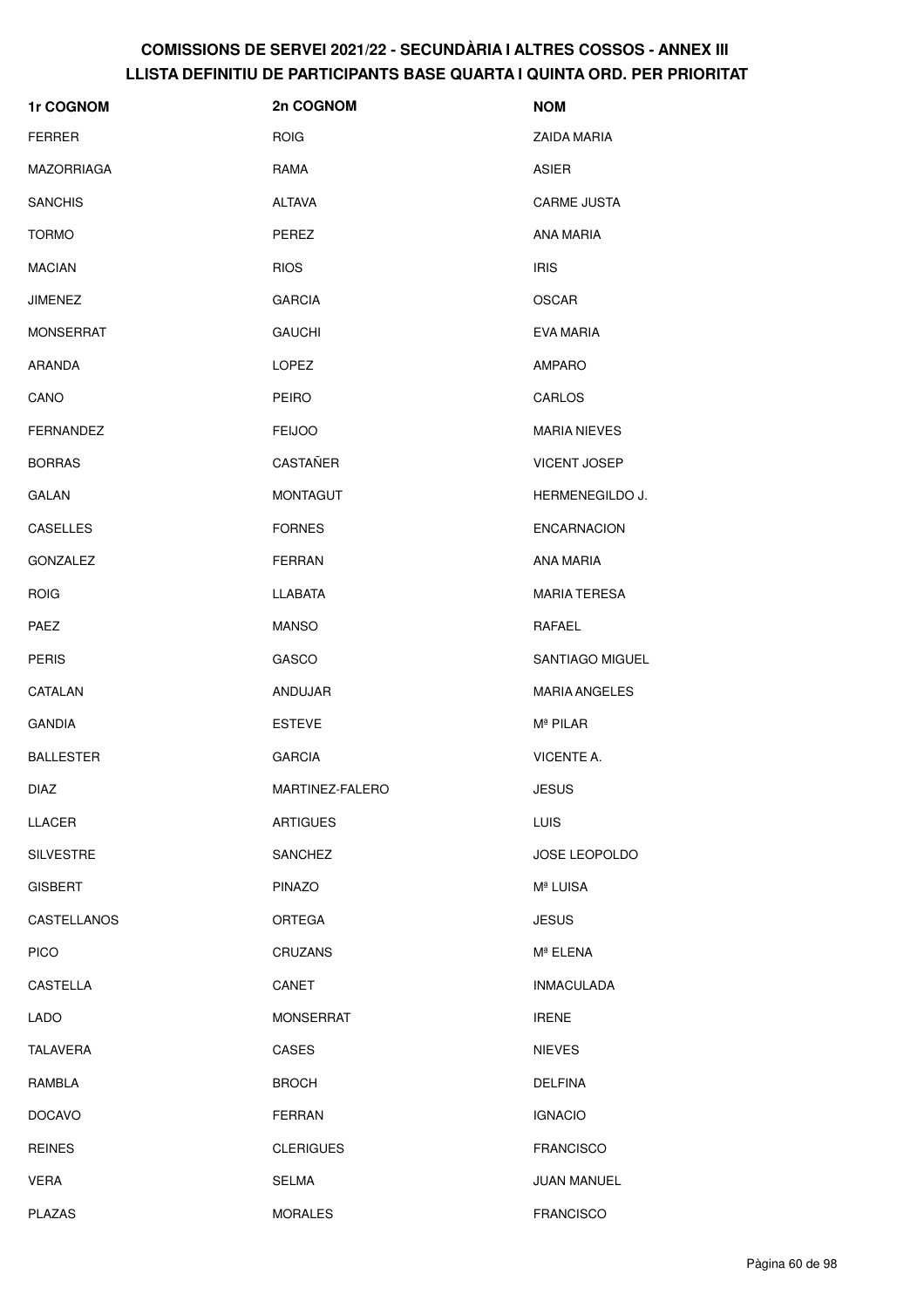| 1r COGNOM        | 2n COGNOM        | <b>NOM</b>              |
|------------------|------------------|-------------------------|
| <b>ESTEVE</b>    | LOPEZ            | <b>ANA MARIA</b>        |
| VELAZQUEZ        | <b>VALERO</b>    | M. ROSARIO              |
| <b>LLORCA</b>    | <b>SANTOS</b>    | <b>MARIA JESUS</b>      |
| <b>CLEMENTE</b>  | <b>DIAZ</b>      | CONSUELO                |
| <b>SATORRES</b>  | CALABUIG         | Mª ANGELES              |
| <b>ANTON</b>     | <b>PINA</b>      | <b>MARIA DEL CARMEN</b> |
| ANDUJAR          | <b>BELLON</b>    | <b>MARIA AMPARO</b>     |
| <b>PASCUAL</b>   | <b>MAFE</b>      | <b>FRANCISCO JAVIER</b> |
| <b>MOLINA</b>    | <b>GARCIA</b>    | <b>ANA MARIA</b>        |
| <b>RUIZ</b>      | <b>PEREZ</b>     | ANA JULIA               |
| <b>DURAN</b>     | RAMAJO           | <b>JUAN RAMON</b>       |
| <b>PERIS</b>     | <b>SILLA</b>     | Mª DEL MAR              |
| <b>ARNANDIS</b>  | LLACER           | <b>JOAQUIN VICENTE</b>  |
| ARNAU            | <b>PARADIS</b>   | <b>CESAREO</b>          |
| <b>PASTOR</b>    | <b>PACHECO</b>   | DAVID ROMAN             |
| <b>BALLESTER</b> | <b>MARTINEZ</b>  | ROSARIO LOURDES         |
| <b>ARENOS</b>    | <b>FALCO</b>     | <b>JORGE</b>            |
| <b>SABATER</b>   | <b>BURGUET</b>   | <b>DAVID</b>            |
| <b>TORRES</b>    | <b>GINER</b>     | <b>JOSEP RAMON</b>      |
| <b>GARNELO</b>   | <b>MERAYO</b>    | ANA ISABEL              |
| <b>MESTRE</b>    | <b>GUARDIOLA</b> | <b>MARIA JOSE</b>       |
| CERRO            | <b>COLLAZOS</b>  | <b>JAVIER</b>           |
| JULIAN           | <b>MARZA</b>     | <b>JUAN PEDRO</b>       |
| <b>ROSER</b>     | ZANON            | JOSE IGNACIO            |
| <b>MONFORT</b>   | <b>PITARCH</b>   | PABLO                   |
| JIMENEZ          | <b>GONZALEZ</b>  | Mª SONSOLES             |
| GIL              | <b>ANDRES</b>    | J. RAFAEL               |
| SAEZ             | <b>RIQUELME</b>  | <b>ISABEL CRISTINA</b>  |
| <b>LLUQUET</b>   | <b>DOMENECH</b>  | <b>ALICIA</b>           |
| <b>LERMA</b>     | <b>DUART</b>     | <b>FERNANDO</b>         |
| <b>RODILLA</b>   | <b>PALACIO</b>   | <b>ALFRED</b>           |
| <b>JORDA</b>     | <b>IBAÑEZ</b>    | <b>SERGI</b>            |
| <b>FLORES</b>    | <b>VICEDO</b>    | MANUEL ANGEL            |
| PAMPLIEGA        | <b>RIPOLL</b>    | <b>JOSE</b>             |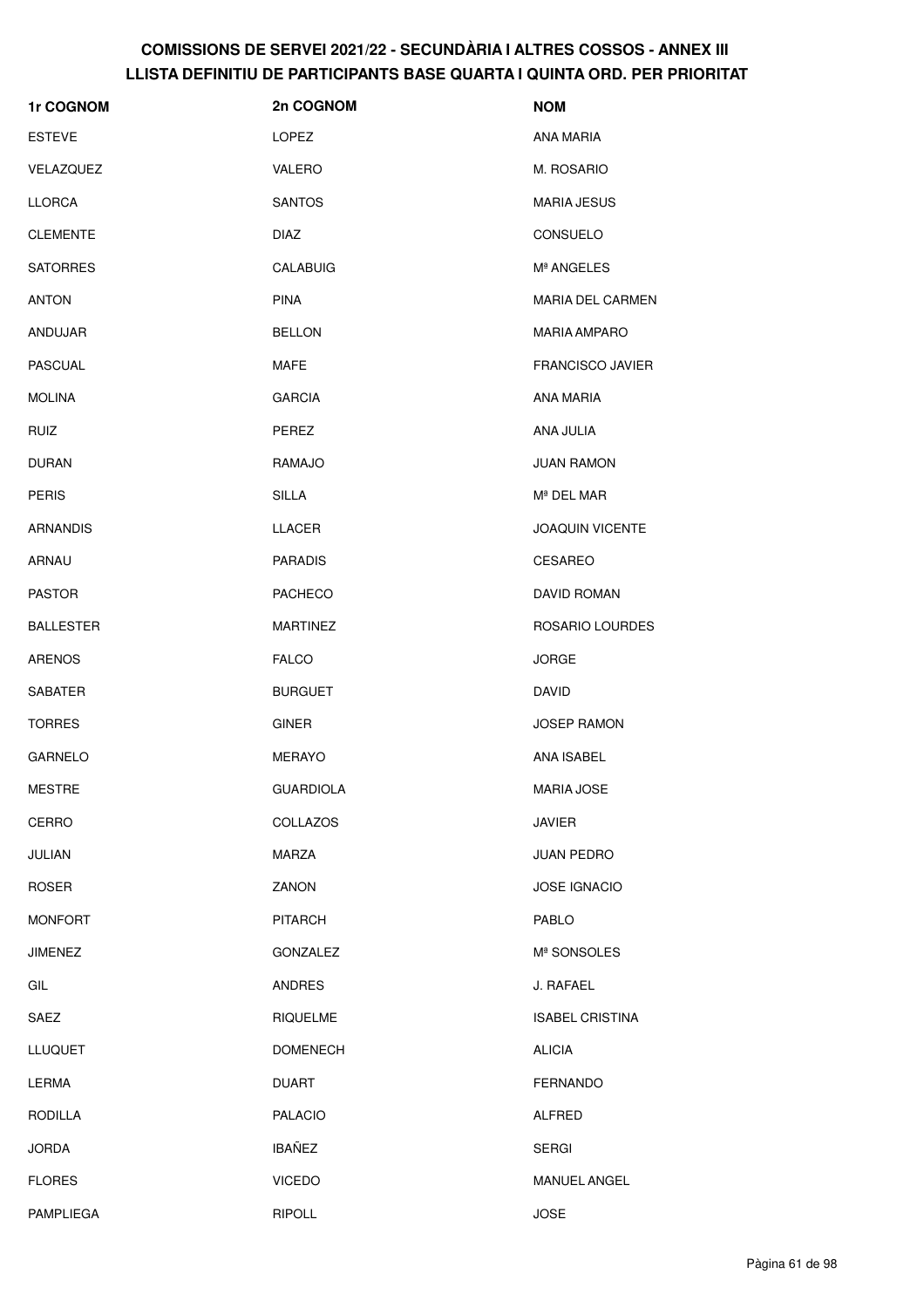| 1r COGNOM         | 2n COGNOM        | <b>NOM</b>               |
|-------------------|------------------|--------------------------|
| <b>ESTELLES</b>   | <b>DASI</b>      | <b>FRANCISCO JAVIER</b>  |
| <b>GARCIA</b>     | <b>RODRIGUEZ</b> | <b>VICENTE</b>           |
| VALLES            | <b>TELLO</b>     | <b>VICENTE</b>           |
| <b>BAS</b>        | <b>ALBERTOS</b>  | M. JOSE                  |
| <b>BRANCHAT</b>   | GRAU             | ANDREU                   |
| <b>MALONDA</b>    | <b>FAUS</b>      | Mª TERESA                |
| <b>MURO</b>       | PLAZA            | <b>RICARDO</b>           |
| <b>GARCIA</b>     | CARRASCOSA       | <b>MARGARITA</b>         |
| <b>LLORENS</b>    | <b>LLORENS</b>   | JAVIER JULIÁN            |
| <b>GARCIA</b>     | <b>MARCOS</b>    | <b>CRISTIAN JORGE</b>    |
| <b>GALLEGO</b>    | <b>GARCIA</b>    | PEDRO RAMON              |
| <b>GARCIA</b>     | SAIZ             | <b>JOAQUIN</b>           |
| <b>MURO</b>       | <b>JIMENEZ</b>   | <b>JOSE MANUEL</b>       |
| <b>ALEGRE</b>     | <b>SOLER</b>     | <b>MAR</b>               |
| <b>VICENT</b>     | <b>PALOMERO</b>  | <b>JOAN LLUIS</b>        |
| <b>BORNAY</b>     | <b>GIMENO</b>    | <b>CRISTINA</b>          |
| <b>CLARAMONTE</b> | <b>GRANERO</b>   | <b>FRANCESC JOSEP</b>    |
| <b>LLORENS</b>    | <b>VALLES</b>    | <b>ENRIQUE</b>           |
| <b>KONINCKX</b>   | <b>FRASQUET</b>  | <b>REYES</b>             |
| <b>SALLES</b>     | PEREZ            | M. DOLORES               |
| <b>CHIVA</b>      | <b>ROVIRA</b>    | Mª TERESA                |
| <b>GARCIA</b>     | <b>LLAMAS</b>    | <b>MARIA JOSE</b>        |
| <b>FLORES</b>     | CASTAÑEDA        | <b>LLUIS ANTONI</b>      |
| <b>RUIZ</b>       | PEREZ            | <b>FRANCISCA DE ASIS</b> |
| <b>TEROL</b>      | <b>MARTI</b>     | <b>JORGE</b>             |
| <b>IBOR</b>       | <b>ROCA</b>      | <b>MARIA ASUNCION</b>    |
| <b>MARQUÉS</b>    | VILLARNOVO       | MARÍA ISABEL             |
| <b>SANVICENTE</b> | VALLADOLID       | <b>MARÍA ÀNGELS</b>      |
| <b>GALVEZ</b>     | <b>DOLON</b>     | RAUL                     |
| <b>MARTIN</b>     | <b>ESCALANTE</b> | <b>MANUEL</b>            |
| <b>MARTIN</b>     | <b>GARCIA</b>    | <b>EVA</b>               |
| <b>VILLAR</b>     | <b>PERUGA</b>    | ANA MARIA                |
| UREÑA             | ALBERO           | <b>CRISTINA</b>          |
| <b>MOYANO</b>     | <b>VIDA</b>      | <b>MARIA CATALINA</b>    |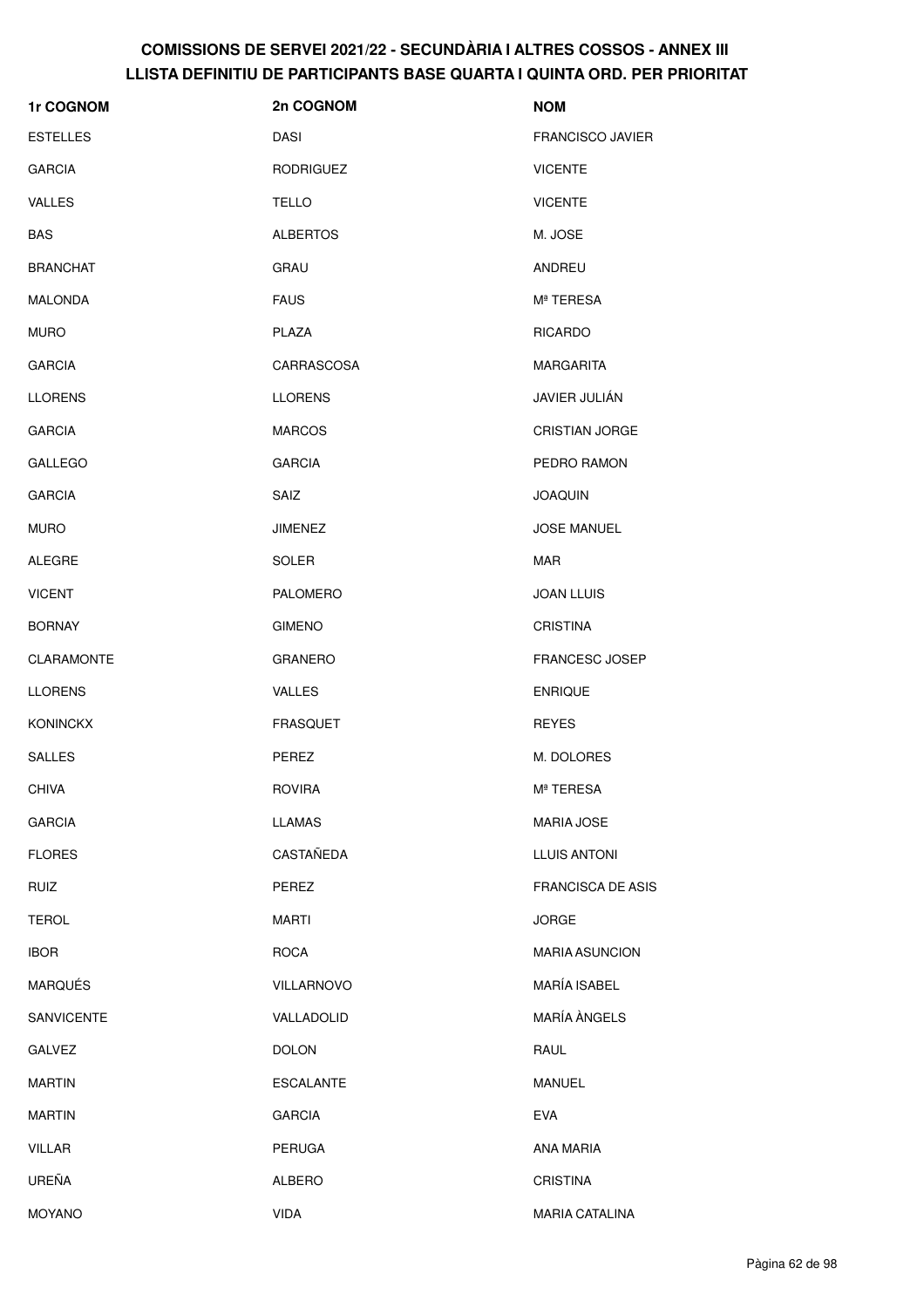| 1r COGNOM        | 2n COGNOM        | <b>NOM</b>              |
|------------------|------------------|-------------------------|
| GALVAÑ           | <b>BOTELLA</b>   | <b>MARIA INMACULADA</b> |
| <b>HURTADO</b>   | <b>JORDA</b>     | <b>JULIAN ALBERTO</b>   |
| <b>MONZONIS</b>  | PEREPEREZ        | <b>JOSE VICENTE</b>     |
| <b>RODRIGUEZ</b> | <b>NAVARRO</b>   | ARACELI                 |
| <b>CIFRE</b>     | <b>SANTOS</b>    | <b>JOSEP</b>            |
| MAS              | <b>SOLIS</b>     | <b>VERONICA</b>         |
| <b>HERRERAS</b>  | <b>BELLED</b>    | <b>MARIA VICTORIA</b>   |
| ALANDETE         | <b>BALLESTER</b> | MIQUEL ANGEL            |
| <b>MORENO</b>    | <b>PIZARRO</b>   | <b>MARTA ISABEL</b>     |
| <b>RUBIO</b>     | <b>RODRIGUEZ</b> | <b>DAVID</b>            |
| <b>LLORENS</b>   | <b>BELLES</b>    | <b>MARIA JOSE</b>       |
| SAEZ             | <b>MIGUEL</b>    | <b>MARIA AMPARO</b>     |
| <b>VILA</b>      | <b>TEROL</b>     | YOLANDA                 |
| <b>AGUADO</b>    | <b>CODINA</b>    | M. MERCEDES             |
| <b>NIETO</b>     | PEDRAZA          | <b>FRANCISCA</b>        |
| <b>PASTOR</b>    | <b>FOMBUENA</b>  | <b>JOSEFA SONIA</b>     |
| GASSÓ            | <b>BIOSCA</b>    | ROMUALD                 |
| <b>GARCIA</b>    | <b>ESCRIVA</b>   | <b>INES</b>             |
| MARZAL           | <b>GUARDIOLA</b> | CARLOS                  |
| <b>CEREZO</b>    | <b>GIMENEZ</b>   | <b>VICTOR MANUEL</b>    |
| <b>MACIA</b>     | FERRANDIZ        | ALEJANDRO               |
| <b>MARTINEZ</b>  | <b>CLAVERO</b>   | <b>RICARDO</b>          |
| <b>GARCIA</b>    | <b>TORRES</b>    | <b>MARTA</b>            |
| MONTAÑANA        | <b>MARTINEZ</b>  | <b>MARIA ESTHER</b>     |
| <b>RODRIGUEZ</b> | PEREZ            | ANA CARMEN              |
| <b>COMPANY</b>   | <b>COMPANY</b>   | <b>ALBERTO</b>          |
| CAPILLA          | <b>TORRES</b>    | SOFIA INMACULADA        |
| SANTACRUZ        | <b>ROCAMORA</b>  | <b>ASCENSION</b>        |
| <b>CUÑAT</b>     | ORTIZ            | <b>EVA</b>              |
| <b>NAVIO</b>     | <b>OLIVAN</b>    | <b>BELEN EVA</b>        |
| <b>MORCILLO</b>  | PEREZ            | <b>MARIA CARMEN</b>     |
| <b>FERRI</b>     | <b>PASTOR</b>    | LINA                    |
| <b>MONTOLIO</b>  | CATALAN          | <b>ROCIO</b>            |
| <b>UÑACH</b>     | <b>ALPAÑES</b>   | <b>RAFAEL</b>           |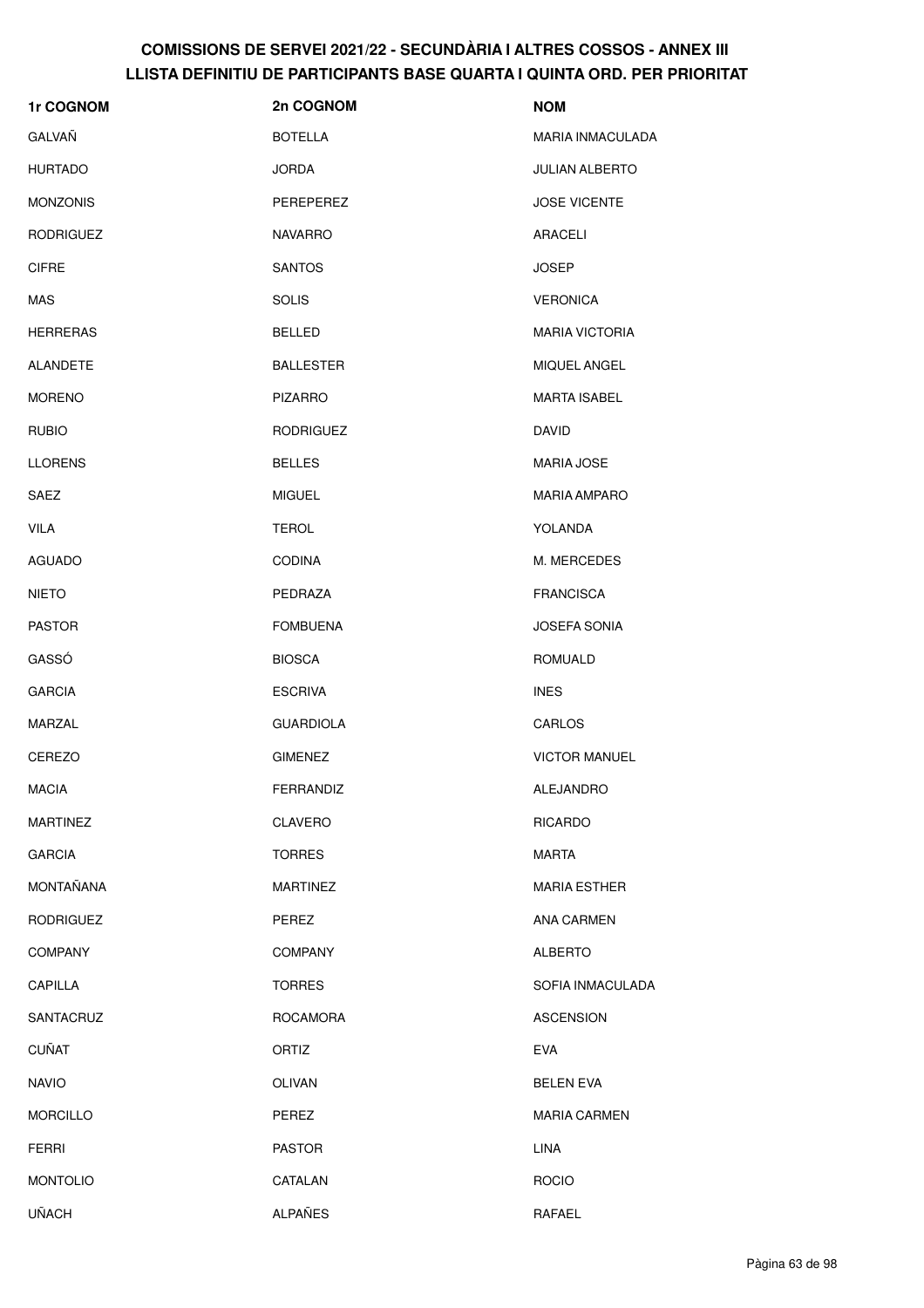| 1r COGNOM       | 2n COGNOM        | <b>NOM</b>               |
|-----------------|------------------|--------------------------|
| HAYA            | <b>SANCHO</b>    | <b>JESÚS</b>             |
| <b>SANCHEZ</b>  | CARDETE          | <b>MARTA LETICIA</b>     |
| <b>GINER</b>    | <b>TORRES</b>    | <b>MIGUEL</b>            |
| VILAPLANA       | SAN PABLO        | <b>DESAMPARADOS</b>      |
| <b>BERNACER</b> | SANJUAN          | <b>MONTSERRAT</b>        |
| <b>PINA</b>     | <b>PLA</b>       | <b>JAIME VICENTE</b>     |
| <b>MARIN</b>    | <b>IGLESIAS</b>  | <b>JOSE ANTONIO</b>      |
| <b>MORELL</b>   | ABAD             | <b>ESTHER</b>            |
| CALVO           | CASTELLANO       | VALENTIN                 |
| <b>MARTINEZ</b> | MARTÍ            | <b>MARIA MERCEDES</b>    |
| <b>VICENS</b>   | CANTO            | <b>ALICIA</b>            |
| <b>MUNTADAS</b> | <b>PLA</b>       | <b>SILVIA</b>            |
| AVIÑO           | <b>MCCHESNEY</b> | ARIADNA EMILIA           |
| <b>GARCIA</b>   | <b>CAMPOS</b>    | <b>CAROLINA CRISTINA</b> |
| <b>FERRER</b>   | <b>RICOS</b>     | CARLA                    |
| <b>ESQUERDO</b> | <b>GALIANA</b>   | <b>TOMAS</b>             |
| <b>MARTINEZ</b> | <b>SANTOS</b>    | <b>JUAN CARLOS</b>       |
| <b>DIAZ</b>     | LOPEZ            | <b>LORENZO</b>           |
| <b>GARCIA</b>   | ARANA            | <b>MARIA JOSEFA</b>      |
| <b>CUESTA</b>   | <b>MOLINA</b>    | <b>EVA</b>               |
| <b>REHUES</b>   | <b>BALLESTER</b> | <b>MARIA AMPARO</b>      |
| <b>CAMPS</b>    | <b>BADIA</b>     | <b>REMEI DEL CARME</b>   |
| <b>PASTOR</b>   | <b>PEIDRO</b>    | ANA MARIA                |
| <b>ISERT</b>    | <b>MIGUEL</b>    | ADELA MARIA              |
| <b>PEDROSA</b>  | <b>SANCHEZ</b>   | <b>ALICIA</b>            |
| <b>BELDA</b>    | <b>MOLINA</b>    | <b>ROSA MARIA</b>        |
| CANOS           | CANOS            | RAIMUNDO                 |
| <b>SANCHIS</b>  | <b>PETIT</b>     | ELVIRA ANDREA            |
| PLAZA           | PEREZ            | <b>MARIA CARMEN</b>      |
| <b>MOLINA</b>   | <b>PASCUAL</b>   | <b>MANUELA</b>           |
| <b>MORERA</b>   | <b>BARRERES</b>  | <b>MARIA MANUELA</b>     |
| <b>PASCUAL</b>  | <b>SOLER</b>     | <b>JOSE ANTONIO</b>      |
| <b>LUNA</b>     | <b>VICENTE</b>   | <b>CESAR</b>             |
| <b>GENIS</b>    | <b>GARRIDO</b>   | <b>MARIA RITA</b>        |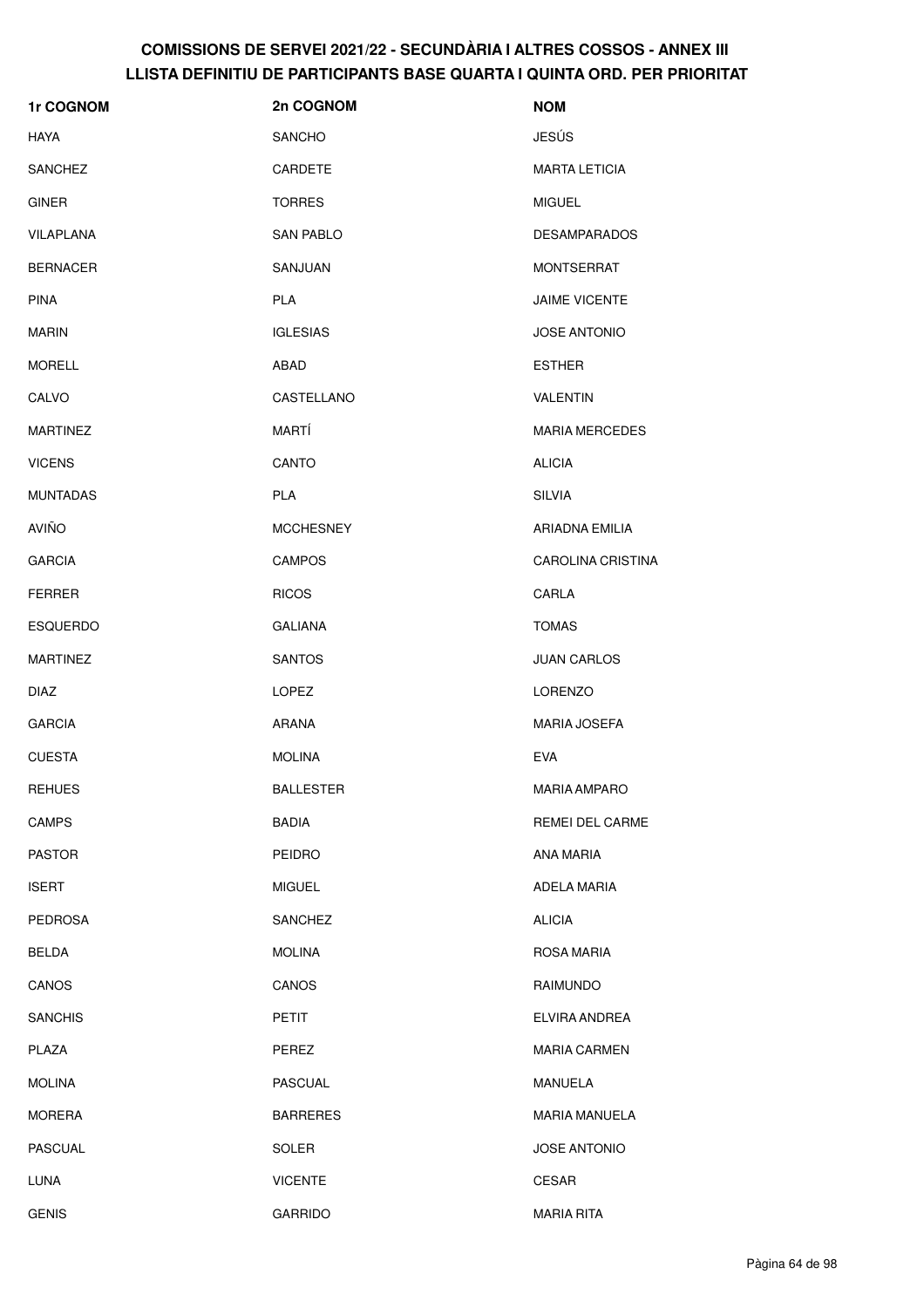| 1r COGNOM         | 2n COGNOM          | <b>NOM</b>                  |
|-------------------|--------------------|-----------------------------|
| <b>FULLANA</b>    | <b>MONTORO</b>     | <b>MARA</b>                 |
| ORTIZ             | <b>GARCIA</b>      | <b>JULIO DANIEL</b>         |
| GIL               | <b>DOMINGUEZ</b>   | CONCEPCION                  |
| <b>FONS</b>       | <b>ESCRIHUELA</b>  | <b>LOURDES</b>              |
| <b>FERRI</b>      | <b>PASTOR</b>      | <b>MARIA SALUD</b>          |
| <b>DELGADO</b>    | <b>ARTES</b>       | <b>ROSA</b>                 |
| <b>CASTELL</b>    | <b>LLACER</b>      | LAURA                       |
| <b>SERRANO</b>    | <b>FILLOL</b>      | <b>SERGIO</b>               |
| CABO              | <b>BELLES</b>      | <b>JORGE</b>                |
| <b>FABRA</b>      | SALA               | <b>VIOLETA</b>              |
| <b>FOLGADO</b>    | <b>BERNAL</b>      | LUIS                        |
| <b>MORENO</b>     | <b>GOMAR</b>       | LAURA                       |
| <b>MARTINEZ</b>   | CARRASCO           | RAFAEL DOMINGO              |
| ARNAL             | <b>MENGOD</b>      | <b>JUAN MIGUEL</b>          |
| RADA              | <b>ALVAREZ</b>     | <b>MARIA LOURDES AMALIA</b> |
| LUTHI             |                    | <b>MARINA</b>               |
| <b>MONTEAGUDO</b> | <b>MARTORELL</b>   | <b>NURIA</b>                |
| ORTIZ             | <b>GOMEZ</b>       | <b>EMILIO JOSE</b>          |
| <b>GRACIA</b>     | <b>FRANCES</b>     | JUAN                        |
| <b>MEDRANO</b>    | <b>ESCRIG</b>      | <b>AITOR</b>                |
| <b>ADRIA</b>      | <b>MONTOLIO</b>    | <b>MARIA REMEI</b>          |
| <b>MARTI</b>      | <b>MORENO</b>      | MARIA BEGOÑA                |
| <b>VERDEGUER</b>  | <b>PALANCA</b>     | JOSEP JAUME                 |
| <b>QUIROS</b>     | <b>DEL ROSARIO</b> | <b>JUANA</b>                |
| <b>MARTINEZ</b>   | <b>CEPA</b>        | CARMEN                      |
| <b>GARCIA</b>     | <b>DIEZ</b>        | MARIA DEL CARMEN            |
| <b>POLACK</b>     | <b>ATARES</b>      | MARIA DE LOS DESAMPARADOS   |
| PÉREZ             | MARÍN              | CÉSAR                       |
| CARMONA           | <b>MORAL</b>       | <b>ANTONIO</b>              |
| <b>BORRULL</b>    | <b>NAVARRO</b>     | <b>MARTA</b>                |
| <b>VICENT</b>     | <b>ESTRADA</b>     | <b>MARÍA MILAGROS</b>       |
| ZAFRA             | <b>GARCIA</b>      | <b>AURORA</b>               |
| <b>RUIZ</b>       | <b>FERNANDEZ</b>   | ROSA LUZ                    |
| <b>SENON</b>      | <b>ARCON</b>       | <b>MARIA CARMEN</b>         |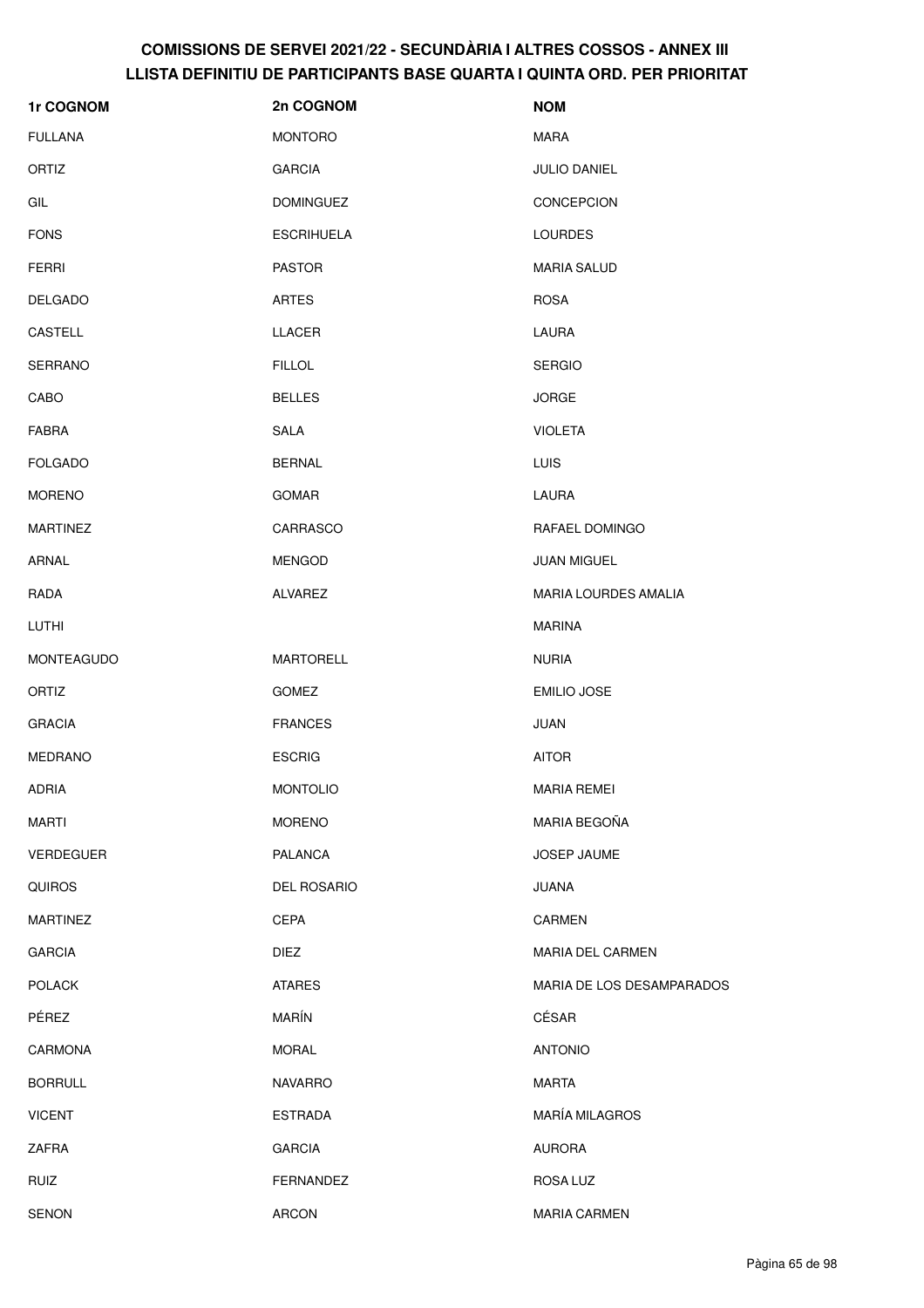| 1r COGNOM        | 2n COGNOM              | <b>NOM</b>            |
|------------------|------------------------|-----------------------|
| <b>BENDALA</b>   | <b>TUFANISCO</b>       | <b>SYLVIA</b>         |
| SAIZ             | SAIZ                   | <b>ISIDRO AGUSTIN</b> |
| <b>SORIANO</b>   | <b>NIETO</b>           | <b>NIEVES</b>         |
| <b>RIERA</b>     | <b>MOLL</b>            | MIQUEL ANGEL          |
| <b>RODRIGUEZ</b> | <b>BATALLA</b>         | LUIS                  |
| <b>VIDAL</b>     | <b>AGUILAR</b>         | <b>FERNANDO</b>       |
| <b>BENEYTO</b>   | <b>GONZALVEZ</b>       | <b>ROSA</b>           |
| LARA             | <b>PONS</b>            | <b>SERGIO</b>         |
| <b>VILLANOVA</b> | <b>JIMENEZ</b>         | LUIS ALBERTO          |
| <b>MARIN</b>     | DE MIGUEL              | CARLOS                |
| <b>MARTINEZ</b>  | <b>GIMENEZ DE LEON</b> | <b>OLIVIA</b>         |
| <b>NOGUERA</b>   | <b>CLIMENT</b>         | RAFAEL                |
| CASTILLO         | <b>LUIS</b>            | <b>JAVIER</b>         |
| PASTRANA         | <b>RUIZ</b>            | <b>DOLORES</b>        |
| <b>PUIG</b>      | ALBEROLA               | <b>MELANIA INES</b>   |
| <b>GARCIA</b>    | <b>MONAGO</b>          | MARIA LILAYA          |
| <b>GOZALVEZ</b>  | <b>VILA</b>            | <b>EMPAR</b>          |
| <b>TALENS</b>    | <b>LLOMBART</b>        | <b>VICENTE</b>        |
| <b>FAJARDO</b>   | <b>RICO</b>            | <b>VICTOR</b>         |
| <b>ACOSTA</b>    | <b>MUÑOZ</b>           | <b>ELISA</b>          |
| GARGALLO         | CALDUCH                | <b>MIGUEL</b>         |
| CABALLER         | <b>PONCE</b>           | Mª JESUS              |
| <b>GOMEZ</b>     | <b>TEROL</b>           | <b>JOSEP CARLES</b>   |
| <b>IZQUIERDO</b> | <b>FORCADA</b>         | <b>MARIA LUISA</b>    |
| <b>MOYA</b>      | <b>GARRIDO</b>         | <b>MARIA CARMEN</b>   |
| <b>BERBEGAL</b>  | PEREZ                  | <b>ROBERTO</b>        |
| <b>RICO</b>      | <b>BERMEJO</b>         | ABELARDO              |
| <b>GUIA</b>      | <b>ARCHILES</b>        | ALEJANDRO             |
| <b>GARCIA</b>    | MALO                   | SARA                  |
| <b>BELDA</b>     | <b>VILA</b>            | <b>CRISTINA</b>       |
| <b>ALBORS</b>    | <b>MARTI</b>           | SALVADOR              |
| <b>FERRERO</b>   | <b>DOLADER</b>         | <b>AGUSTIN</b>        |
| PEREZ            | <b>AZNAR</b>           | JUAN                  |
| CARCELLER        | PEREZ                  | <b>JOSE MARIA</b>     |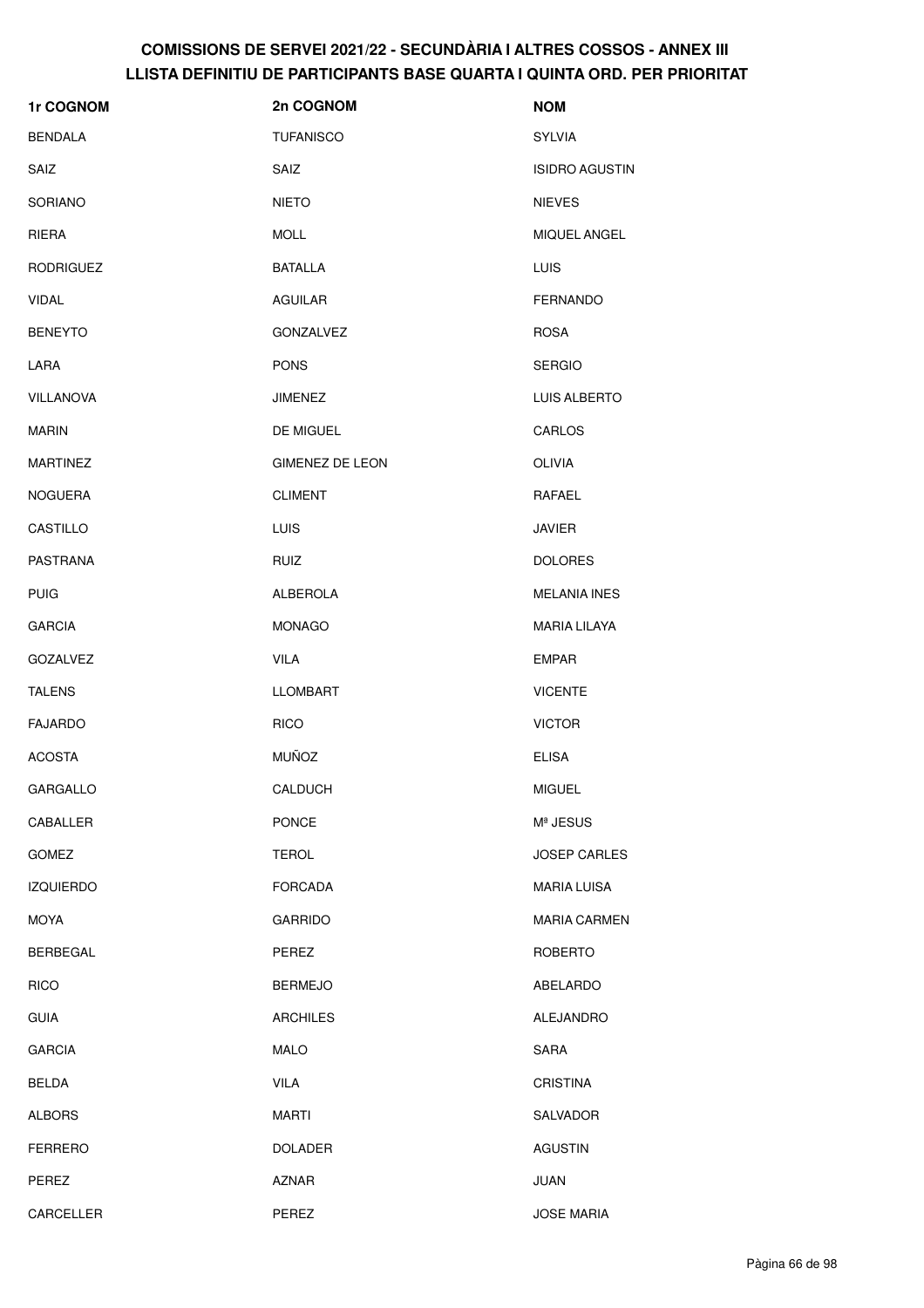| 1r COGNOM        | 2n COGNOM        | <b>NOM</b>             |
|------------------|------------------|------------------------|
| CAÑAS            | <b>VIVO</b>      | MARIA DEL CONSUELO     |
| <b>BERMUDEZ</b>  | <b>GOMEZ</b>     | <b>CAROLINA</b>        |
| CANTO            | <b>SEGURA</b>    | <b>MIGUEL</b>          |
| HERNANDEZ        | <b>STABILE</b>   | <b>MARIA DOLORES</b>   |
| LACRUZ           | <b>BALLESTER</b> | <b>MARIA CARMEN</b>    |
| <b>PERIS</b>     | <b>DIAGO</b>     | <b>FRANCISCO</b>       |
| <b>BONO</b>      | <b>BALAGUER</b>  | <b>SOFIA</b>           |
| MAGRANER         | MELIA            | <b>JOSE</b>            |
| <b>MORALES</b>   | <b>TRIGUEROS</b> | PILAR                  |
| <b>SEMPERE</b>   | <b>MARTINEZ</b>  | <b>CARMEN PILAR</b>    |
| <b>LOPEZ</b>     | <b>LORENTE</b>   | <b>VICENTE</b>         |
| <b>MARTINEZ</b>  | <b>ESPASA</b>    | <b>MARIA AMPARO</b>    |
| <b>CERVERA</b>   | <b>LLAVADOR</b>  | <b>MARIA PILAR</b>     |
| <b>LOPEZ</b>     | <b>GARCIA</b>    | <b>MARIA</b>           |
| <b>MOLL</b>      | <b>AMOROS</b>    | <b>CONSOL MARIA</b>    |
| <b>LIGER</b>     | GONZALEZ         | <b>MONICA</b>          |
| ALVAREZ          | GIL              | <b>MARIA ISABEL</b>    |
| <b>BLASCO</b>    | <b>BELDA</b>     | <b>FRANCESC XAVIER</b> |
| <b>JOVER</b>     | <b>BETTWY</b>    | ELENA MARIA            |
| <b>MONTERDE</b>  | <b>AGUIRRE</b>   | <b>CESAR</b>           |
| <b>MONLLOR</b>   | <b>ASENSIO</b>   | <b>CLAUDIO</b>         |
| FEBRE            | VALERO           | <b>RICARDO</b>         |
| <b>VICENTE</b>   | <b>BOIX</b>      | ALFREDO RAFAEL         |
| <b>GARCIA</b>    | CASTILLO         | <b>MARIA ALICIA</b>    |
| PLAZA            | <b>PARDO</b>     | <b>JORGE JUAN</b>      |
| <b>RIPOLL</b>    | FERRANDIZ        | <b>JOAQUIN</b>         |
| <b>BUJALANCE</b> | <b>TERRADES</b>  | <b>JOSE MANUEL</b>     |
| CANET            | GIL              | MARIA ALMUDENA         |
| <b>RODENAS</b>   | <b>MARTINEZ</b>  | <b>BENJAMIN</b>        |
| <b>BLANCO</b>    | <b>LLORENS</b>   | <b>MARGARITA</b>       |
| <b>GARCIA</b>    | FERNANDEZ        | <b>MARIANO</b>         |
| <b>FERNANDEZ</b> | <b>DIAZ</b>      | <b>MARIA ISABEL</b>    |
| <b>NAVARRO</b>   | ABARCA           | MARÍA ISABEL           |
| <b>GUARINOS</b>  | <b>PIQUERES</b>  | MERCÉ                  |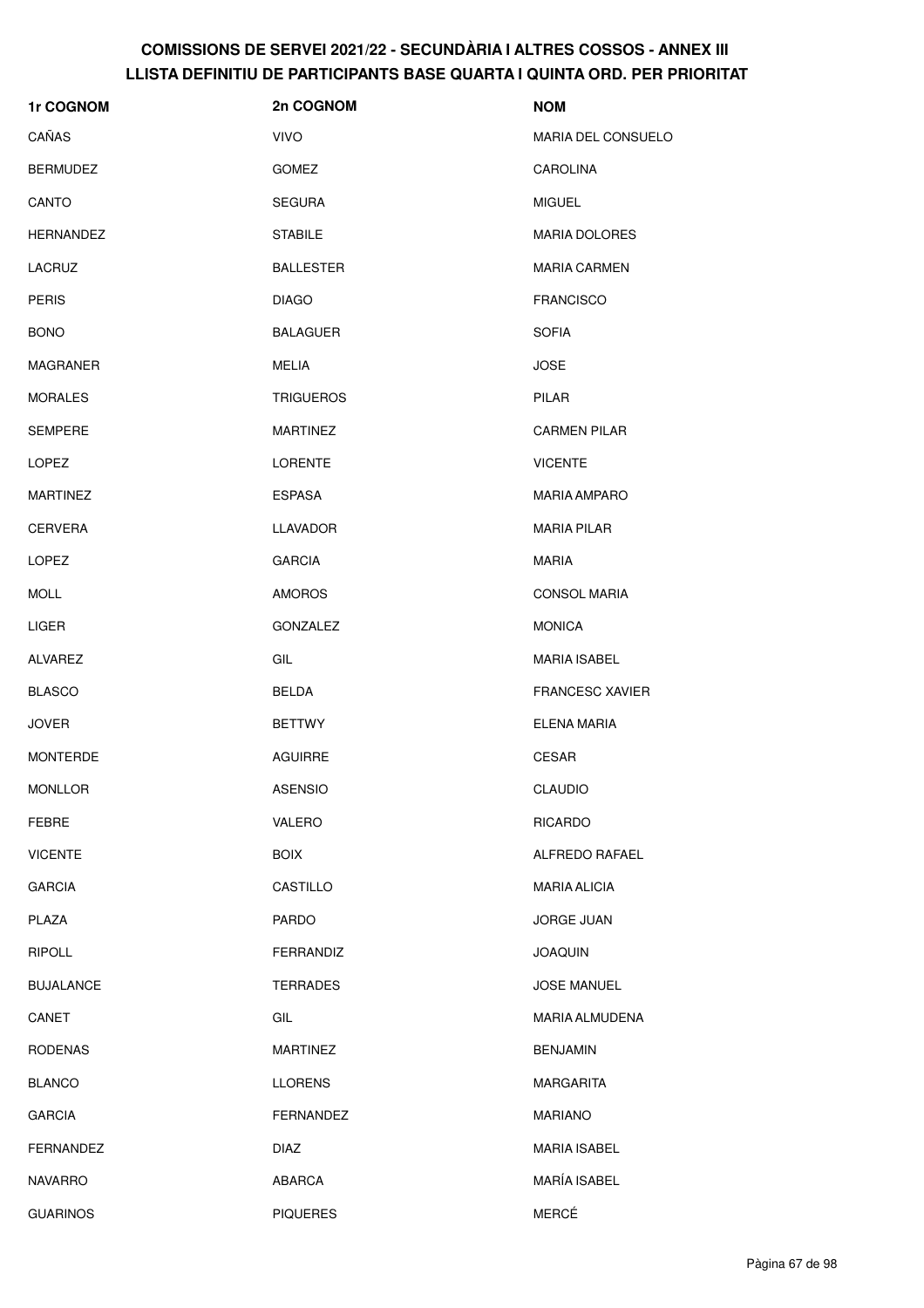| 1r COGNOM         | 2n COGNOM         | <b>NOM</b>              |
|-------------------|-------------------|-------------------------|
| <b>COMPANY</b>    | <b>SANCHO</b>     | <b>VICENT</b>           |
| DEL CASTILLO      | <b>MARTINEZ</b>   | MARIA ARANTZAZU         |
| <b>BORONAT</b>    | <b>ESPEJO</b>     | MARIA DE LOS ANGELE     |
| <b>ISASI</b>      | <b>LOPEZ</b>      | <b>MARIA JOSE</b>       |
| CORELL            | JUAN              | <b>ISABEL</b>           |
| PEREZ             | CALLE             | <b>BENITO</b>           |
| <b>ORDIÑANA</b>   | CAMARENA          | <b>VICENTE</b>          |
| <b>GUIJARRO</b>   | SAIZ              | VANESA                  |
| SOS               | <b>RUBIO</b>      | <b>MARIA ANGELES</b>    |
| <b>HERNANDEZ</b>  | <b>HERRERO</b>    | <b>PABLO</b>            |
| SAEZ              | <b>PEREZ</b>      | <b>ISABEL MARIA</b>     |
| <b>MEDINA</b>     | <b>IBORRA</b>     | <b>MARIA TERESA</b>     |
| VALVERDE          | <b>SEVILLA</b>    | <b>MARIA ELENA</b>      |
| <b>SEGARRA</b>    | <b>GUERRERO</b>   | MARIA BEGOÑA            |
| HERNANDEZ         | <b>LOPEZ</b>      | FRANCISCO JOSE          |
| <b>PASTOR</b>     | <b>VILLAMARIN</b> | SANDRA                  |
| <b>MONZO</b>      | <b>ROIG</b>       | <b>JAVIER</b>           |
| <b>MARCO</b>      | PEREZ             | <b>REBECA DE</b>        |
| <b>FUENTES</b>    | <b>HERBON</b>     | <b>ISABEL ARGENTINA</b> |
| <b>MONTESINOS</b> | PEÑARROCHA        | <b>MARIA PILAR</b>      |
| <b>MARTINEZ</b>   | CAICEDO           | <b>CLAUDIA SOFIA</b>    |
| VALERO            | NAVASQUILLO       | <b>CRISTINA</b>         |
| GONZALEZ          | <b>MORILLAS</b>   | <b>BEATRIZ</b>          |
| <b>IRANZO</b>     | QUESADA           | <b>CARMEN MARIA</b>     |
| <b>MATEOS</b>     | JARREGA           | <b>BELEN</b>            |
| <b>SOLDEVILA</b>  | CANTO             | <b>NOELIA</b>           |
| PIÑEIRO           | CARRILLO          | <b>IGOR</b>             |
| <b>GARCIA</b>     | <b>AZORIN</b>     | <b>MARIA CRISTINA</b>   |
| <b>OSCA</b>       | <b>LLODRA</b>     | <b>NATALIA</b>          |
| LERMA             | <b>BLASCO</b>     | <b>RAUL VICENT</b>      |
| <b>FERRIS</b>     | AGUT              | <b>DAVID</b>            |
| PEREZ             | <b>ESPLUGUES</b>  | PABLO ALFONSO           |
| <b>SELLES</b>     | PEÑA              | MARGARIDA               |
| <b>YUSTE</b>      | <b>GARCIA</b>     | <b>JULIO CESAR</b>      |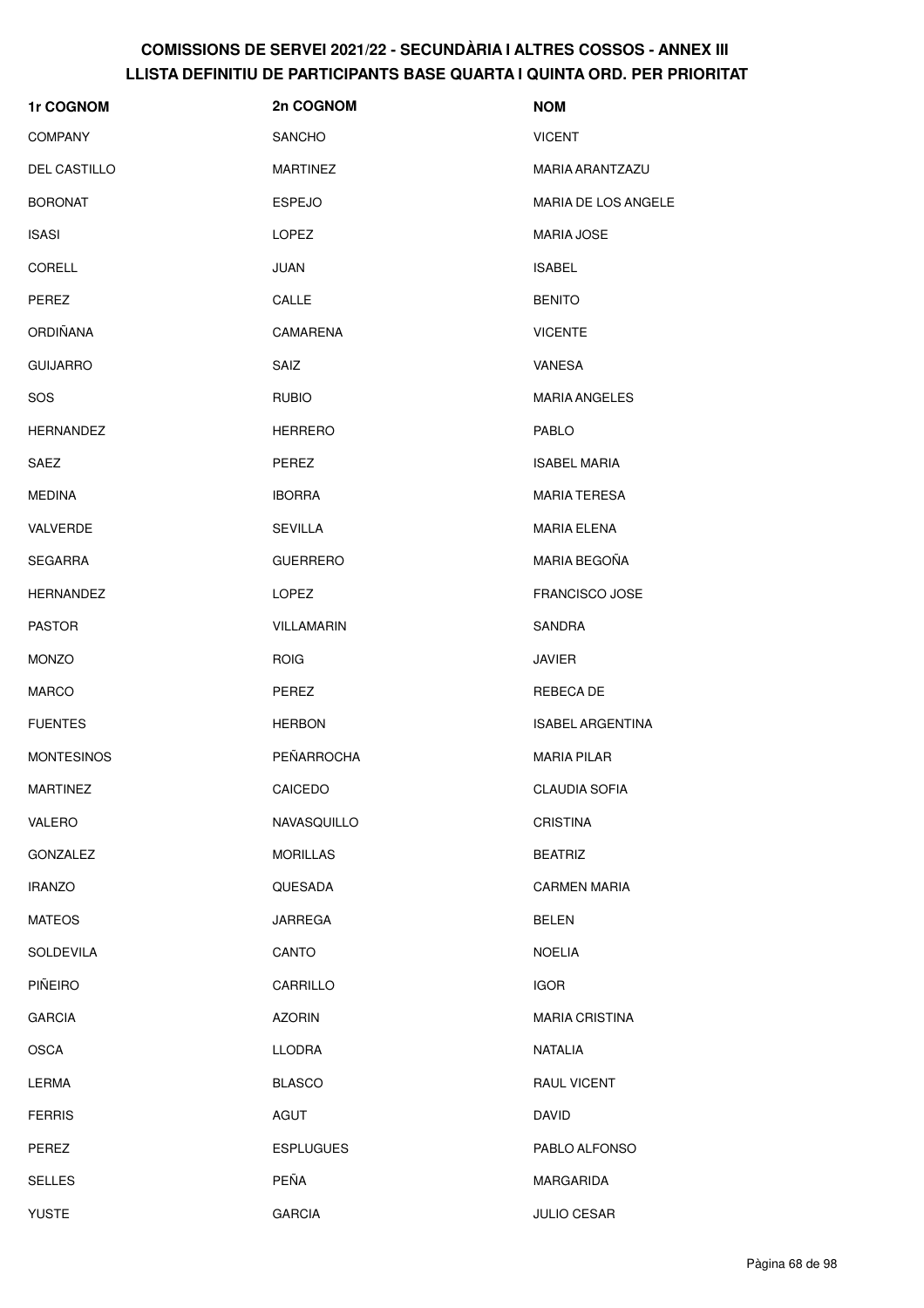| 1r COGNOM        | 2n COGNOM        | <b>NOM</b>             |
|------------------|------------------|------------------------|
| <b>MOLINA</b>    | <b>MINGUEZ</b>   | <b>RAQUEL</b>          |
| <b>MINGUEZ</b>   | <b>GARCIA</b>    | ESPERANZA              |
| <b>MONTOYA</b>   | <b>DOMINGUEZ</b> | <b>MARIA DEL ROCIO</b> |
| <b>FERRIS</b>    | CARBONELL        | <b>LLUIS</b>           |
| <b>ANDUIX</b>    | <b>ALCARAZ</b>   | <b>ESTER</b>           |
| <b>DELGADO</b>   | <b>FAUSTO</b>    | <b>HECTOR</b>          |
| <b>ALMENDROS</b> | <b>SANCHEZ</b>   | ANA MARIA              |
| <b>BARBERA</b>   | <b>ESTELLES</b>  | INMACULADA CONCEPCION  |
| <b>MARTINEZ</b>  | <b>VILLAR</b>    | ROSA MARIA             |
| CASAÑ            | SOLDADO          | <b>JORGE PASCUAL</b>   |
| <b>BELLES</b>    | PABLO            | <b>MARIA LIDON</b>     |
| <b>GARCIA</b>    | <b>MONFORT</b>   | ARACELI                |
| VALLS            | <b>MURIA</b>     | <b>MARIA TERESA</b>    |
| <b>SEGURA</b>    | <b>MARTINEZ</b>  | <b>MARIA SONIA</b>     |
| <b>AMOROS</b>    | CREMADES         | Mª PILAR               |
| <b>FALCO</b>     | CORONEL          | MARIA DEL MAR          |
| <b>SALA</b>      | CAPELLA          | <b>SANTIAGO</b>        |
| <b>CANTOS</b>    | VALVERDE         | <b>FRANCISCO JOSE</b>  |
| <b>MARTINEZ</b>  | <b>MARTINEZ</b>  | <b>CARMEN</b>          |
| <b>BORRAS</b>    | <b>SAPIÑA</b>    | <b>MARTA</b>           |
| PEREZ            | <b>PLA</b>       | <b>ANTONIO</b>         |
| PLA              | <b>GIMENO</b>    | MARTA                  |
| CASERO           | <b>VIGUER</b>    | <b>MARIA JOSE</b>      |
| <b>POVEDA</b>    | <b>SERRANO</b>   | <b>MARIA CRISTINA</b>  |
| <b>SANCHO</b>    | COMAS            | <b>SIRA</b>            |
| LOPEZ            | <b>CLARAMUNT</b> | <b>MONICA</b>          |
| PEREZ            | <b>SALES</b>     | <b>GABRIEL</b>         |
| <b>GISBERT</b>   | <b>VIVES</b>     | <b>CELESTE</b>         |
| <b>MARTI</b>     | <b>BENEITO</b>   | <b>ROGER</b>           |
| <b>CLIMENT</b>   | <b>DONAT</b>     | <b>DIEGO</b>           |
| <b>GALLACH</b>   | <b>VILA</b>      | Mª EVA                 |
| <b>MURILLO</b>   | <b>PAUSA</b>     | <b>JUAN</b>            |
| ABAD             | <b>SANCHO</b>    | <b>NATALIA</b>         |
| <b>JORDAN</b>    | SORO             | <b>JAVIER</b>          |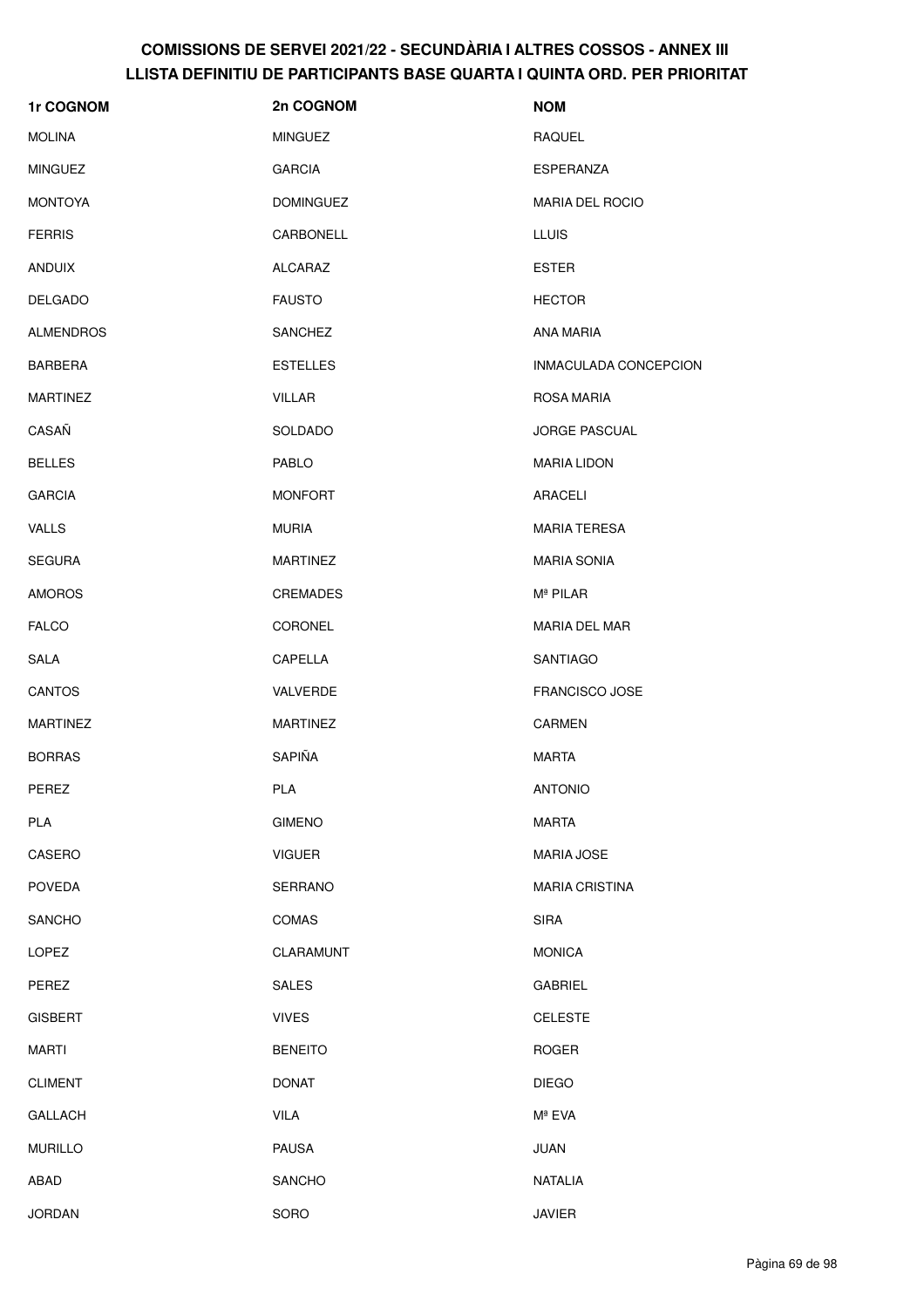| 1r COGNOM        | 2n COGNOM       | <b>NOM</b>                |
|------------------|-----------------|---------------------------|
| SANCHEZ-GUIJO    | <b>MUÑOZ</b>    | <b>VERONICA</b>           |
| <b>MARCOS</b>    | <b>CHANCA</b>   | MIGUEL FRANCISCO          |
| <b>SALVADOR</b>  | <b>APARICI</b>  | <b>CAROLINA</b>           |
| <b>RIQUELME</b>  | LARROSA         | <b>GUILLERMO</b>          |
| <b>VILLEGAS</b>  | <b>CARRION</b>  | <b>GUADALUPE</b>          |
| <b>GAMON</b>     | SAMPER          | SALVADOR                  |
| <b>MORALES</b>   | <b>GIMENO</b>   | <b>MARIA MONTSERRAT</b>   |
| <b>FUENTE</b>    | <b>FUENTE</b>   | <b>DIEGO</b>              |
| <b>SOLA</b>      | <b>ADAM</b>     | <b>MARIA DOLORES</b>      |
| LARA             | ALBIR           | <b>SANDRA EVA</b>         |
| <b>JIMENEZ</b>   | CAÑADA          | <b>VICTOR</b>             |
| <b>SASTRE</b>    | <b>SENDRA</b>   | <b>JOAQUIN</b>            |
| AGUT             | <b>ESCRIG</b>   | <b>TERESA</b>             |
| <b>ROVIRA</b>    | <b>SERNA</b>    | <b>CONCEPCIO</b>          |
| <b>SIGNES</b>    | <b>PUIG</b>     | <b>JOAN VICENT</b>        |
| <b>FUENTES</b>   | <b>ALARCON</b>  | MANUEL IGNACIO            |
| <b>BORRAS</b>    | <b>HERRERO</b>  | <b>MANUEL</b>             |
| <b>CUMBA</b>     | <b>CABANES</b>  | <b>MARISA</b>             |
| <b>VIDAL</b>     | <b>HUERTA</b>   | RAUL                      |
| <b>ESCRIVA</b>   | <b>GOMIS</b>    | Mª JOSE                   |
| <b>HERAS</b>     | MARBAN          | ANGEL AURELIANO           |
| <b>NAVARRO</b>   | <b>REGÜES</b>   | <b>MARIA JOSE</b>         |
| <b>REDONDO</b>   | <b>CHORDA</b>   | <b>REBECA</b>             |
| HERNANDEZ        | <b>SANCHEZ</b>  | <b>MARTA</b>              |
| <b>ALOY</b>      | <b>RAMOS</b>    | <b>FRANCISCO JAVIER</b>   |
| <b>GONZALEZ</b>  | CAVERO          | <b>FRANCISCO DE ASIS</b>  |
| <b>GRACIA</b>    | SANZ            | <b>MARGARITA</b>          |
| <b>CERVERO</b>   | <b>MARTINEZ</b> | <b>FRANCISCO JAVIER</b>   |
| <b>MORENO</b>    | <b>SANCHEZ</b>  | <b>JOSE JAVIER</b>        |
| <b>COSTA</b>     | <b>SEGUI</b>    | <b>ALICIA IRENE</b>       |
| <b>BESALDUCH</b> | <b>MERCE</b>    | <b>JOSE IGNACIO</b>       |
| <b>ARRIBAS</b>   | <b>ARGUDO</b>   | <b>VANESA</b>             |
| <b>MAICAS</b>    | <b>DIEZ</b>     | MARIA DE LOS DESAMPARADOS |
| <b>GARCIA</b>    | <b>MARTINEZ</b> | LAURA                     |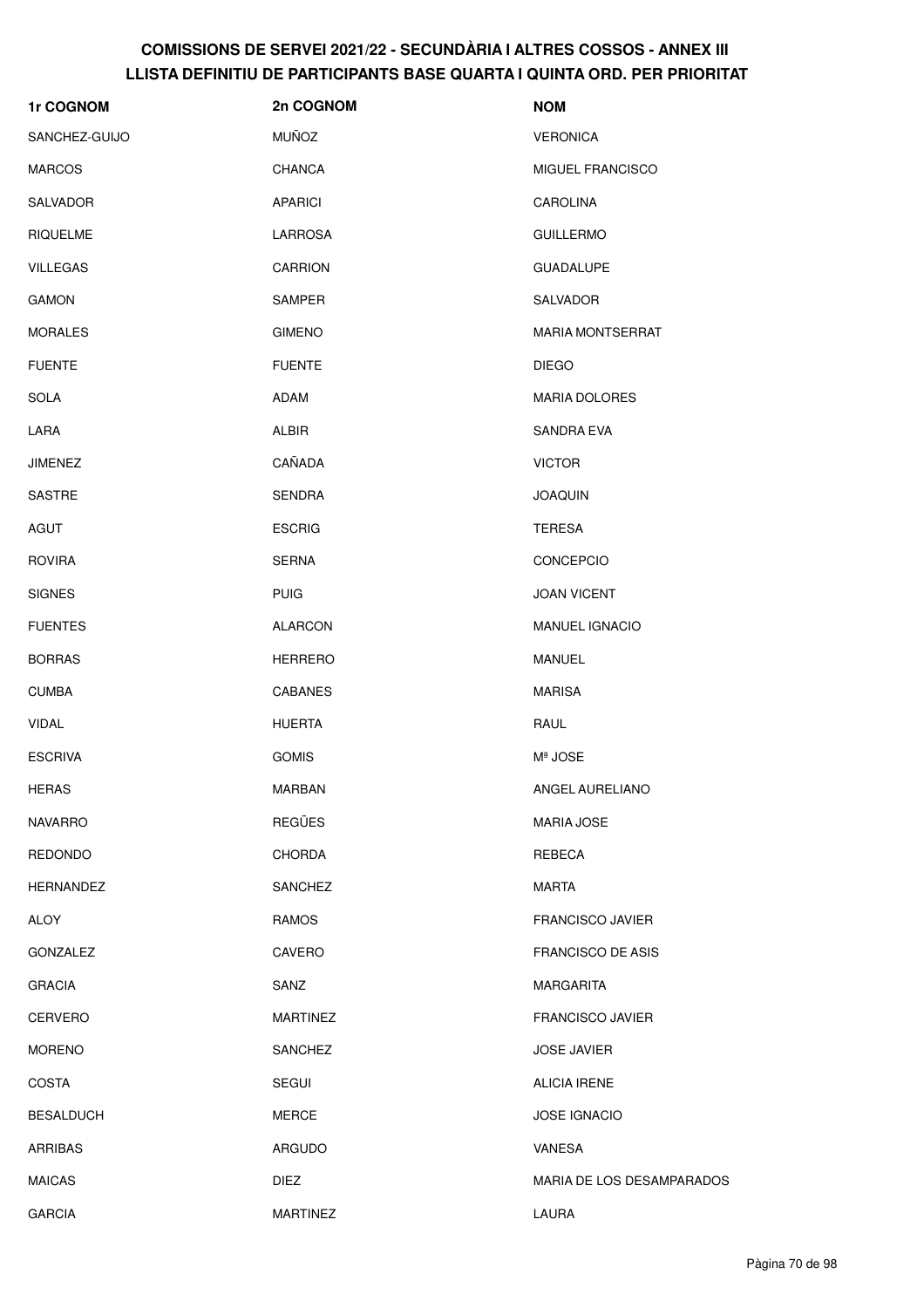| 1r COGNOM        | 2n COGNOM        | <b>NOM</b>              |
|------------------|------------------|-------------------------|
| RAMON            | <b>ALMENAR</b>   | PATRICIA ANA            |
| LOPEZ            | <b>TEJEDOR</b>   | <b>MARIA DOLORES</b>    |
| <b>ALEMANY</b>   | <b>FERRER</b>    | <b>VICTORIA EUGENIA</b> |
| <b>GARCIA</b>    | <b>CUENCA</b>    | <b>MARIA VICTORIA</b>   |
| <b>ESCRIG</b>    | <b>MONFERRER</b> | ANA ESTER               |
| <b>FERRANDIS</b> | <b>MICO</b>      | DAVID                   |
| <b>VALERO</b>    | <b>CONTELLES</b> | <b>REBECA</b>           |
| SAVALL           | <b>SEGUI</b>     | <b>FRANCISCO JAVIER</b> |
| <b>RODRIGUEZ</b> | <b>LOPEZ</b>     | <b>ELENA</b>            |
| <b>LOPEZ</b>     | <b>ALACID</b>    | <b>MARIA PAZ</b>        |
| <b>MONTAÑES</b>  | <b>BOIX</b>      | <b>ESTHER MARIA</b>     |
| <b>ESCRIVA</b>   | <b>ESCRIVA</b>   | <b>ENCARNACION</b>      |
| <b>MARIN</b>     | PADILLA          | <b>MARIA FRANCISCA</b>  |
| <b>PEDRO</b>     | <b>FERRER</b>    | <b>MARIA LUISA</b>      |
| <b>RODRIGO</b>   | <b>TOMAS</b>     | <b>MARIA CARMEN</b>     |
| <b>SARRIO</b>    | PERALTA          | <b>MARIA CRISTINA</b>   |
| <b>BARAHONA</b>  | <b>ALBIOL</b>    | <b>SONIA</b>            |
| <b>FERRI</b>     | <b>LLINARES</b>  | <b>JUAN JAVIER</b>      |
| <b>GINER</b>     | PEREZ            | <b>LUIS</b>             |
| CARQUES          | VALERA           | <b>MARIA LARA</b>       |
| <b>PALLARES</b>  | <b>MONFORT</b>   | JUAN                    |
| <b>MARTINEZ</b>  | <b>ESQUERDO</b>  | <b>JAUME</b>            |
| VILLANUEVA       | <b>MANSILLA</b>  | <b>PALOMA</b>           |
| CARRATALA        | <b>HURTADO</b>   | <b>MARIA DEL CARMEN</b> |
| <b>SABATER</b>   | <b>NOGUES</b>    | <b>VICENTE</b>          |
| <b>GARCIA</b>    | <b>QUINTO</b>    | <b>FRANCISCO JOSE</b>   |
| <b>SOLER</b>     | <b>VAYA</b>      | <b>FEDERICO</b>         |
| <b>GARCIA</b>    | <b>GARCIA</b>    | <b>SANTIAGO</b>         |
| <b>ANTICH</b>    | CASTELLANO       | ROSA ANGELES            |
| DIAZ-MADROÑERO   | <b>GARCIA</b>    | <b>NOELIA</b>           |
| <b>BLASCO</b>    | <b>BRINES</b>    | ANGELES                 |
| <b>BELTRAN</b>   | <b>BELTRAN</b>   | <b>ALICIA</b>           |
| CARRASCO         | <b>GOMEZ</b>     | <b>FRANCISCO JAVIER</b> |
| <b>CLIMENT</b>   | <b>MARTINEZ</b>  | MARIA CARMEN            |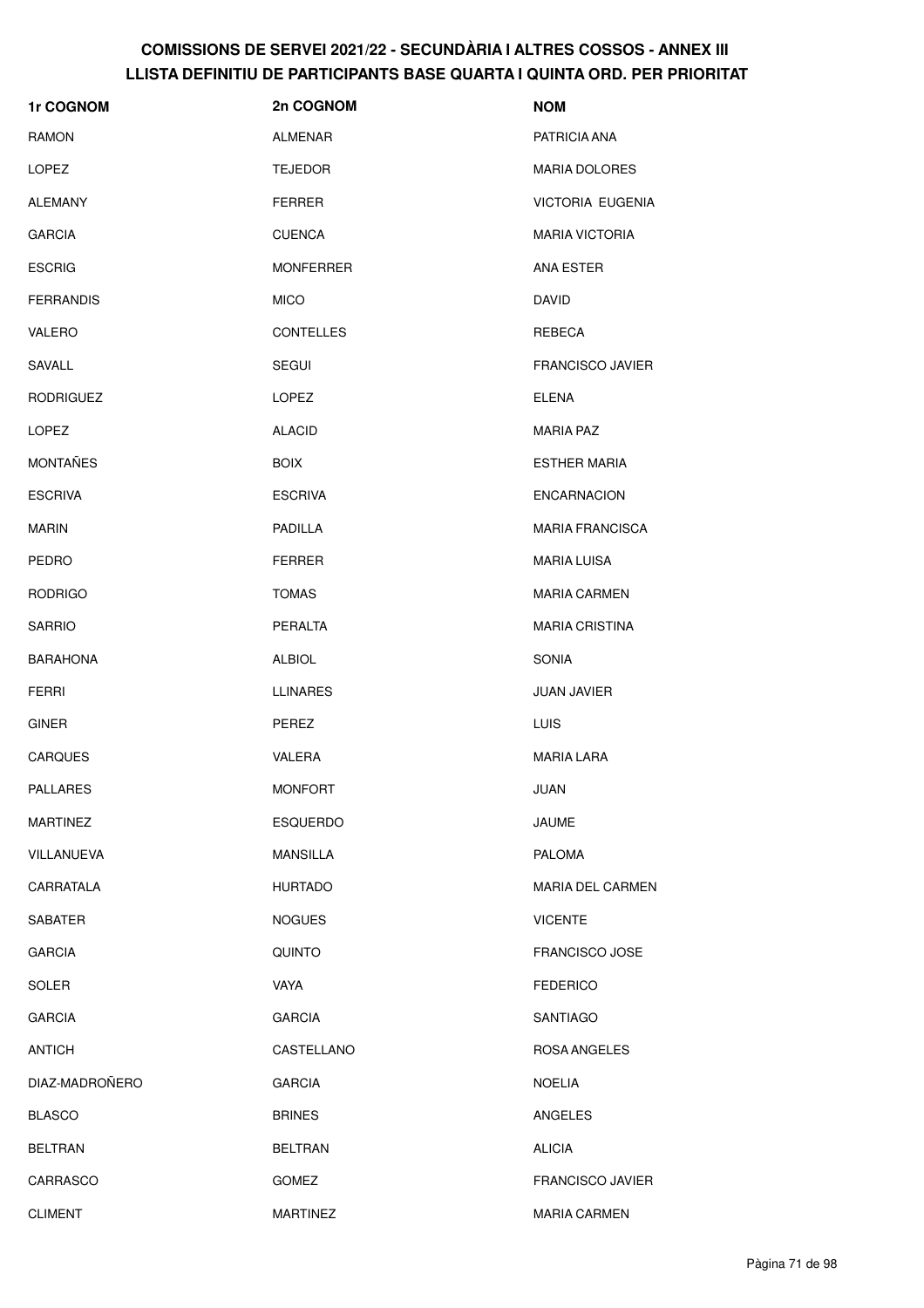| 1r COGNOM          | 2n COGNOM       | <b>NOM</b>             |
|--------------------|-----------------|------------------------|
| COLONQUES          | <b>ROCA</b>     | ROSARIO-ANA            |
| MARABELLA          | <b>HERVAS</b>   | <b>ELISABET</b>        |
| <b>RAMOS</b>       | <b>GARCIA</b>   | MARIA DEL CARMEN       |
| <b>NAVARRO</b>     | <b>NAVARRO</b>  | SERGIO NICOLÁS         |
| <b>FELIS</b>       | <b>ANAYA</b>    | <b>MERCE</b>           |
| <b>NOGUERA</b>     | CORTELL         | <b>VICENTA</b>         |
| <b>LLORET</b>      | <b>QUILES</b>   | <b>VICENTE</b>         |
| SANZ               | <b>CLIMENT</b>  | <b>MARIA NIEVES</b>    |
| <b>MONASOR</b>     | <b>OROZCO</b>   | LORENA                 |
| <b>ANTON</b>       | <b>GARRIDO</b>  | <b>MARIA CARMEN</b>    |
| <b>ROJO</b>        | <b>AMATO</b>    | <b>GISELA</b>          |
| <b>VELASCO</b>     | <b>RUBIO</b>    | <b>GUILLERMO</b>       |
| <b>LLOP</b>        | <b>ALVARO</b>   | <b>FRANCESC</b>        |
| QUINTERO           | <b>BALBOA</b>   | ANA MARIA              |
| <b>BARDISA</b>     | <b>GALIANA</b>  | RAFAEL                 |
| <b>LOPEZ</b>       | LAVARA          | <b>MARIA ISABEL</b>    |
| CARRASCOSA         | <b>SANCHEZ</b>  | <b>CRISTINA</b>        |
| <b>ESPALLARGAS</b> | <b>AJADO</b>    | <b>MARIA FRANCISCA</b> |
| <b>LOPEZ</b>       | <b>MARI</b>     | <b>ESTER</b>           |
| <b>HERNANDEZ</b>   | <b>RUANO</b>    | <b>JAVIER</b>          |
| ROMERO             | <b>RESCALVO</b> | <b>EMILIO</b>          |
| PEREZ              | TEN             | <b>MARIA ANGELES</b>   |
| ORTEGA             | <b>LOPEZ</b>    | LAURA                  |
| AVILA              | VALVERDE        | <b>THAIS</b>           |
| <b>ALONSO</b>      | LAGARDA         | <b>ISABEL</b>          |
| <b>NICOLAU</b>     | LAPARRA         | <b>JOSE MANUEL</b>     |
| <b>JIMENEZ</b>     | <b>NEIRA</b>    | <b>INMACULADA</b>      |
| <b>MARI</b>        | LOPEZ           | <b>FRANCESC</b>        |
| <b>MARQUES</b>     | SERRA           | <b>DAVID</b>           |
| CAMARGO            | I PEREZ         | <b>JOSEP MARIA</b>     |
| GIL                | <b>PASTOR</b>   | ENRIQUE JOSE           |
| SANCHEZ            | COSTAS          | <b>MARIA PAZ</b>       |
| <b>MICO</b>        | ALBUIXECH       | <b>JUAN BAUTISTA</b>   |
| CASTELLO           | LOZAR           | CAROLINA               |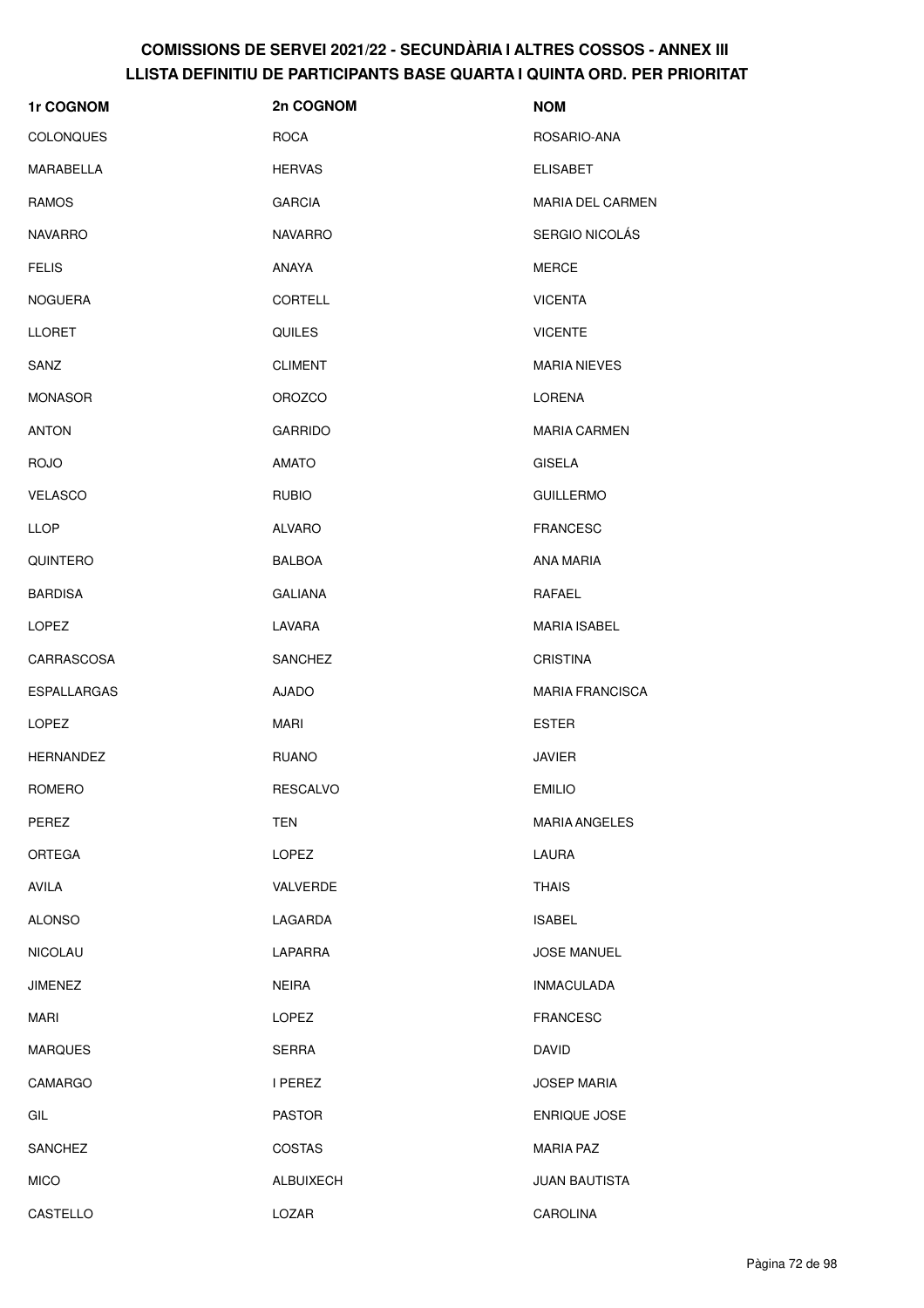| 1r COGNOM          | 2n COGNOM       | <b>NOM</b>              |
|--------------------|-----------------|-------------------------|
| <b>FRANCES</b>     | ALVAREZ         | <b>MOIRA</b>            |
| <b>SOCUELLAMOS</b> | <b>MONTON</b>   | <b>ALBA</b>             |
| <b>BUSTOS</b>      | <b>FRESNEDA</b> | <b>ALICIA</b>           |
| <b>ZAMORA</b>      | <b>VERA</b>     | <b>RUBEN</b>            |
| <b>LARIOS</b>      | <b>MARTINEZ</b> | <b>JUAN MIGUEL</b>      |
| <b>BALAGUER</b>    | SANJUAN         | <b>JOSE LUIS</b>        |
| <b>PERIS</b>       | MENDOZA         | <b>MONICA</b>           |
| <b>ESTRELA</b>     | LOZANO          | <b>HELENA</b>           |
| PEREZ              | SANCHEZ         | YASMINA                 |
| <b>PARRA</b>       | SANCHEZ         | <b>MERITXELL</b>        |
| JULIAN             | CASTELLOTE      | <b>ESTEFANIA</b>        |
| ALVAREZ            | PONCE           | JUAN                    |
| <b>ALMERICH</b>    | SOLDADO         | <b>DAVID</b>            |
| <b>CEBRIAN</b>     | <b>COLOMER</b>  | <b>IGNACIO</b>          |
| <b>FUERTES</b>     | PEDRON          | <b>BEATRIZ</b>          |
| <b>BALLESTER</b>   | <b>VICENTE</b>  | <b>GUILLEM</b>          |
| SAEZ               | <b>AMOROS</b>   | <b>NOELIA</b>           |
| <b>VILAR</b>       | <b>MERIDEÑO</b> | <b>NADIA</b>            |
| <b>RIPOLL</b>      | CARBONELL       | M <sup>ª</sup> VICTORIA |
| <b>FIDALGO</b>     | <b>PENA</b>     | <b>MARIA JOSE</b>       |
| SORIANO            | RIBERA          | <b>MARA</b>             |
| <b>DOMENECH</b>    | <b>ROYO</b>     | <b>CRISTINA</b>         |
| GIL                | <b>TOMAS</b>    | <b>JOSE IGNACIO</b>     |
| LANAQUERA          | <b>TABERNER</b> | <b>DIEGO</b>            |
| <b>VILLENAVE</b>   |                 | AURORE MARIE FRANCOISE  |
| <b>ROIG</b>        | <b>MOLINA</b>   | <b>EMMA</b>             |
| <b>PUIG</b>        | <b>PRATS</b>    | <b>IRENE</b>            |
| PEREZ              | <b>BAÑON</b>    | <b>BARBARA</b>          |
| <b>MARTINEZ</b>    | CASTILLO        | <b>MONTSERRAT</b>       |
| <b>GORRIZ</b>      | <b>ORIA</b>     | KATIA                   |
| <b>FERNANDEZ</b>   | MANZANO         | <b>LUCIA</b>            |
| <b>GALLARDO</b>    | <b>FLUIXA</b>   | ANGELA                  |
| ALIA               | GONZALEZ        | <b>DIANA</b>            |
| SANCHEZ            | PEREZ           | <b>SHEILA</b>           |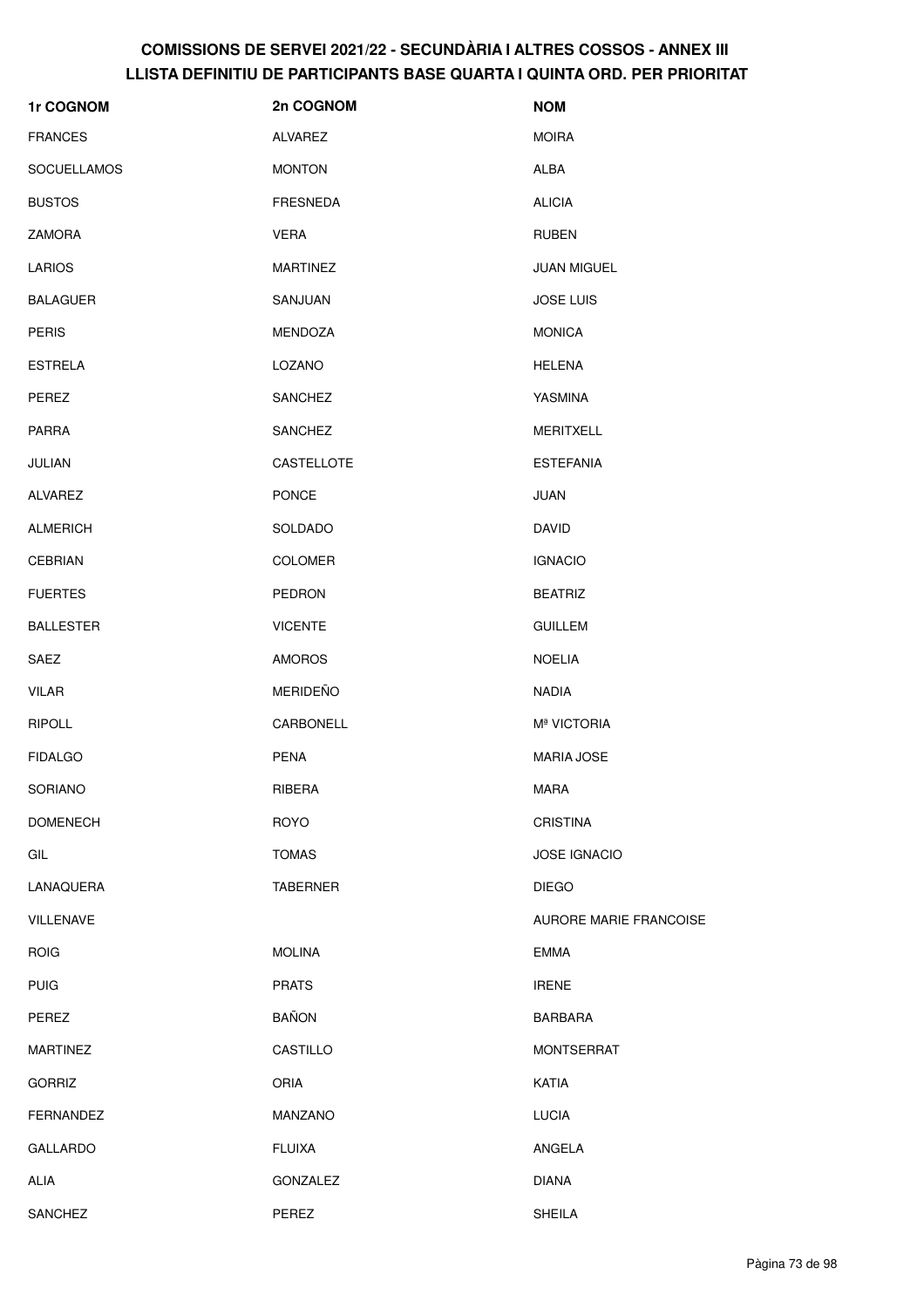| 1r COGNOM        | 2n COGNOM        | <b>NOM</b>              |
|------------------|------------------|-------------------------|
| <b>OLASO</b>     | <b>ESPI</b>      | CARLA                   |
| <b>NAVARRO</b>   | SANZ             | LORENA                  |
| <b>MARCO</b>     | <b>GARCIA</b>    | <b>VICTORIA</b>         |
| <b>MARTINEZ</b>  | GONZALO          | REBECA                  |
| <b>CERVANTES</b> | CORAZZINA        | JULIA                   |
| CASTILLO         | <b>GALVEZ</b>    | <b>NATALIA</b>          |
| <b>MORENO</b>    | <b>IBÁÑEZ</b>    | <b>MARIA CARMEN</b>     |
| <b>RUIZ</b>      | <b>PASTOR</b>    | <b>CLARA</b>            |
| <b>MIRA</b>      | <b>MOLINA</b>    | <b>HELENA</b>           |
| <b>RODRIGO</b>   | <b>GARCIA</b>    | LAURA                   |
| <b>SALVIA</b>    | LOZANO           | <b>FRANCISCO JAVIER</b> |
| <b>SANCHEZ</b>   | <b>LOPERA</b>    | <b>JOSE</b>             |
| DE LA ASUNCION   | ROMERO           | CARLOS                  |
| <b>QUILIS</b>    | <b>HERNANDEZ</b> | <b>ELENA</b>            |
| <b>SEGARRA</b>   | CABEDO           | PEDRO                   |
| <b>GUARDIOLA</b> | <b>RUBIO</b>     | <b>ESTHER</b>           |
| <b>MARZAL</b>    | ABELLAN          | <b>MARTA</b>            |
| <b>MONTOYA</b>   | <b>RUBIO</b>     | <b>BERNAT</b>           |
| <b>CHISMOL</b>   | MUÑOZ-CARAVACA   | <b>GUILLERMO RAFAEL</b> |
| CALVO            | <b>MONTAHUD</b>  | <b>DIANA</b>            |
| <b>ORTEGA</b>    | SOROLLA          | DAVID                   |
| SIGÜENZA         | SAHUQUILLO       | AMPARO ASUNCION         |
| <b>FUSTER</b>    | ORTELLS          | <b>RICARDO</b>          |
| <b>VERGARA</b>   | <b>MARTINEZ</b>  | <b>MARIA</b>            |
| <b>RUIPEREZ</b>  | <b>PUENTES</b>   | <b>JORGE</b>            |
| <b>BLANCO</b>    | PARDO            | <b>ALICIA</b>           |
| <b>GUARDIOLA</b> | PECHOBIERTO      | <b>FRANCISCO JAVIER</b> |
| <b>APARISI</b>   | <b>MORANT</b>    | <b>GABRIEL</b>          |
| <b>IBIZA</b>     | <b>TAMARIT</b>   | <b>PASCUAL</b>          |
| <b>LLISO</b>     | <b>BISBAL</b>    | <b>FRANCISCO</b>        |
| VILLALBA         | <b>RODRIGUEZ</b> | RAFAEL                  |
| <b>ALARCON</b>   | ALMODOVAR        | <b>ELENA</b>            |
| <b>SEGURA</b>    | CATALA           | LAIA                    |
| <b>MARTI</b>     | <b>ALCAIDE</b>   | <b>JOSE MIGUEL</b>      |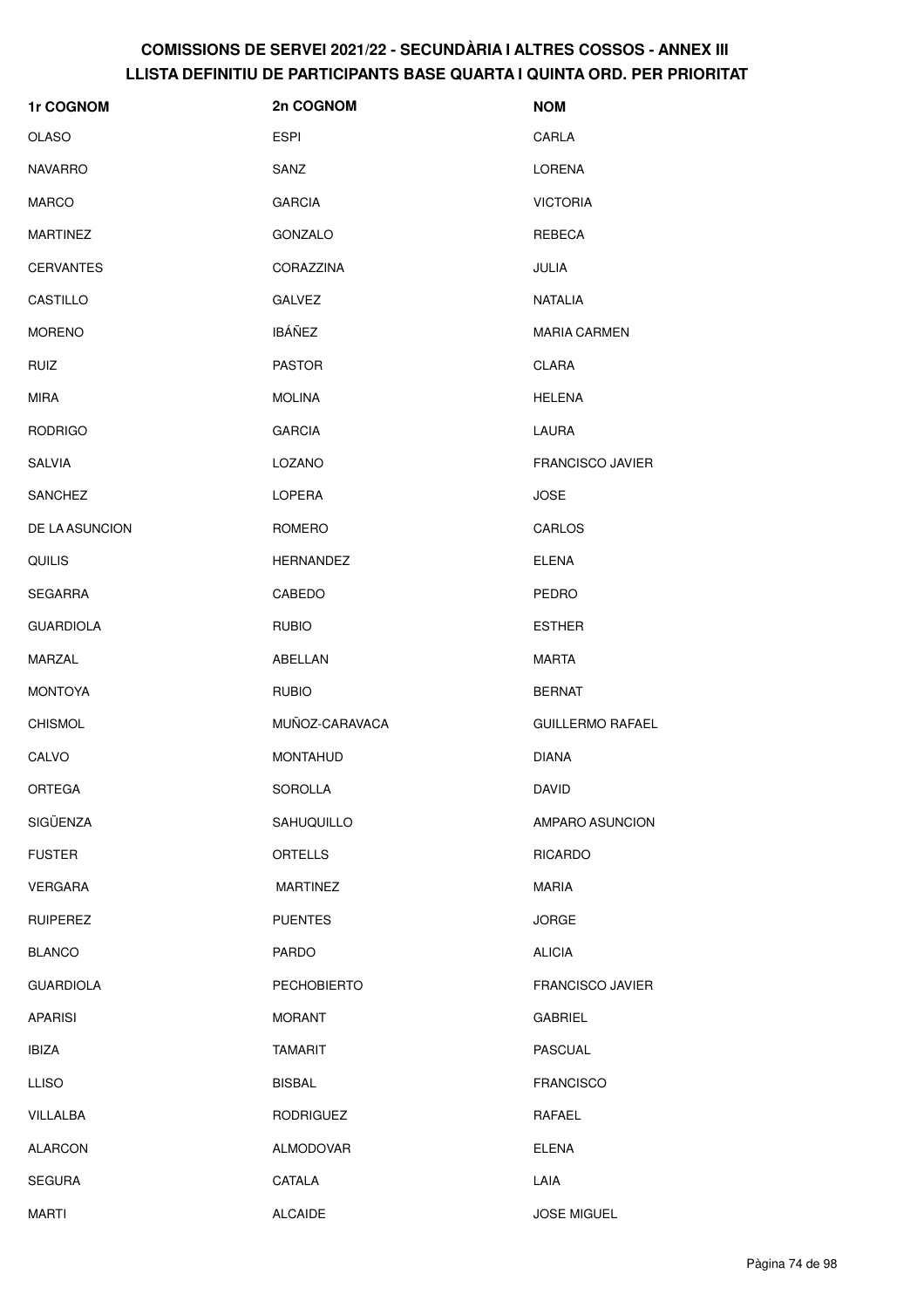| 1r COGNOM        | 2n COGNOM      | <b>NOM</b>            |
|------------------|----------------|-----------------------|
| <b>DEVESA</b>    | <b>GARCIA</b>  | <b>JOSE</b>           |
| <b>FRANCÉS</b>   | ARNAU          | <b>JOSE</b>           |
| <b>TORTAJADA</b> | <b>FERRIS</b>  | SALVADOR              |
| <b>GALLEGO</b>   | <b>GRAU</b>    | <b>JOSEP</b>          |
| <b>BEZARES</b>   | <b>GARRIDO</b> | <b>JAVIER</b>         |
| <b>HERNAN</b>    | DE SALES       | <b>ADRIAN</b>         |
| <b>LLORENS</b>   | DE JAIME       | <b>JESUS MARIA</b>    |
| <b>GALAN</b>     | <b>GARCIA</b>  | <b>MARIA</b>          |
| SEBASTIAN        | COTANDA        | LUIS                  |
| <b>AMOROS</b>    | <b>JORDA</b>   | ANDREU                |
| <b>VIGIL</b>     | <b>HIDALGO</b> | <b>LUCIA</b>          |
| CROS             | CASTELLO       | M. JOSE               |
| <b>ARCOS</b>     | <b>PERIS</b>   | <b>AMPARO</b>         |
| <b>MARTINEZ</b>  | <b>ALBERO</b>  | ANGELES               |
| <b>MONFORTE</b>  | <b>CHIVA</b>   | <b>RAQUEL</b>         |
| <b>NAVARRO</b>   | <b>PLA</b>     | <b>MARIA GLORIA</b>   |
| <b>GASCON</b>    | <b>GIMENO</b>  | <b>MIREIA</b>         |
| <b>MORLA</b>     | <b>EBRI</b>    | <b>MIGUEL</b>         |
| <b>CHILLIDA</b>  | ZARAGOZA       | <b>NEUS</b>           |
| <b>SORRIBES</b>  | <b>SANCHEZ</b> | <b>ITZIAR</b>         |
| ZANON            | GONZALEZ       | SARA                  |
| <b>PONCE</b>     | <b>LORENTE</b> | <b>FRANCISCO</b>      |
| <b>BORRAS</b>    | CATALA         | <b>VICENTE</b>        |
| <b>OSSET</b>     | <b>TRENOR</b>  | <b>LUCIA</b>          |
| <b>CILVETI</b>   | <b>SOLA</b>    | ANGEL                 |
| <b>ESTEVE</b>    | <b>ANDRES</b>  | <b>VICENTE JAVIER</b> |
| <b>ROSA</b>      | <b>FERRERO</b> | <b>SERGIO</b>         |
| <b>MEZQUITA</b>  | ARMERO         | LAURA                 |
| ROMERO           | <b>CAMEROS</b> | <b>VIRGINIA</b>       |
| <b>BAIXAULI</b>  | <b>MUÑOZ</b>   | <b>JOSE</b>           |
| VILLARREAL       | <b>REDON</b>   | <b>INMACULADA</b>     |
| <b>ESPARZA</b>   | <b>PARRA</b>   | <b>VIOLETA</b>        |
| <b>GAVARA</b>    | <b>VICIEDO</b> | <b>JAVIER</b>         |
| SANTIAGO         | <b>ALVAREZ</b> | <b>VICENTE PAUL</b>   |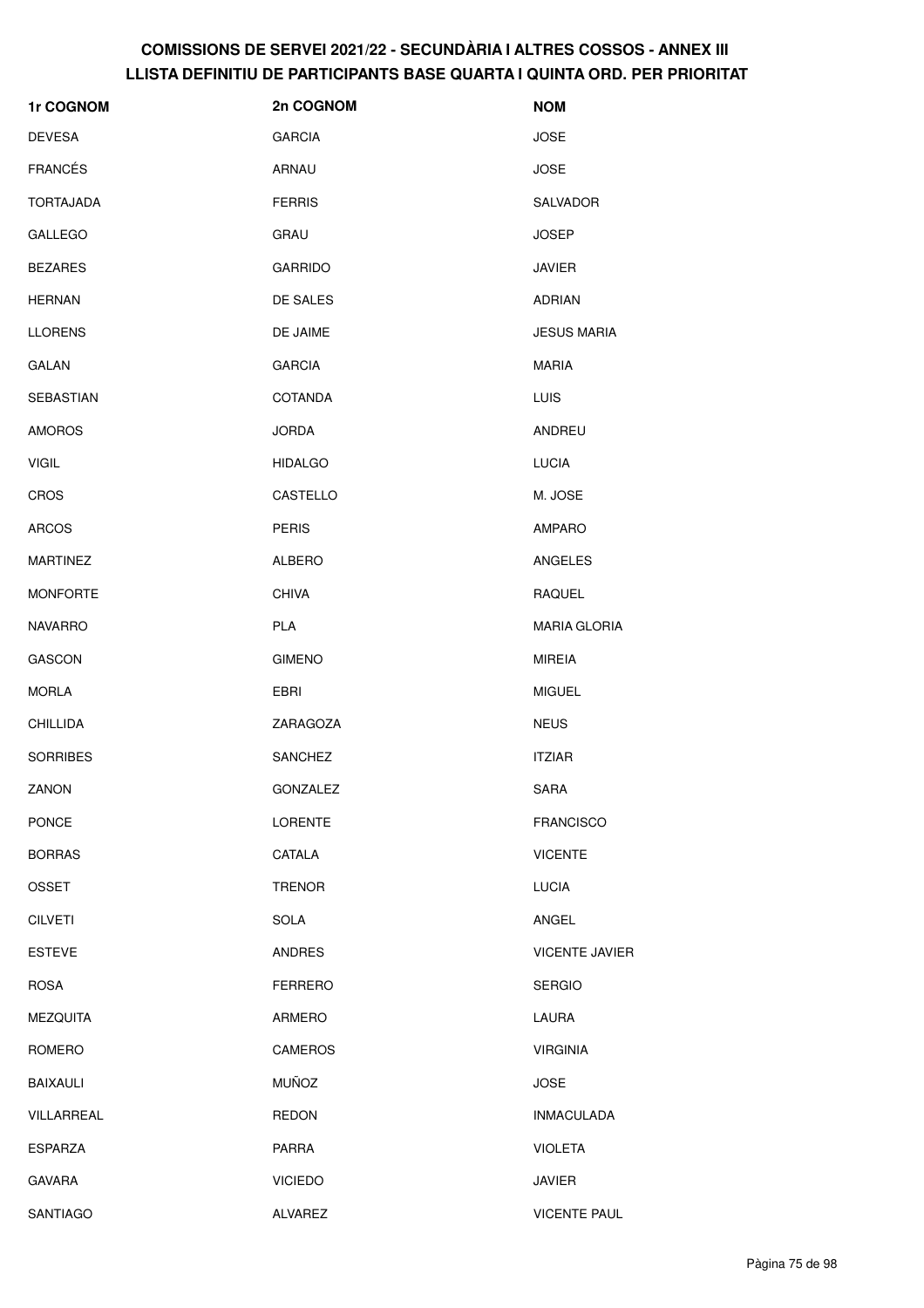| 1r COGNOM        | 2n COGNOM        | <b>NOM</b>                 |
|------------------|------------------|----------------------------|
| <b>ALBORS</b>    | <b>ALBORS</b>    | <b>PATRICIA</b>            |
| ZACARÉS          | PEREA            | JULI                       |
| <b>ILLAN</b>     | <b>PARRA</b>     | <b>PATRICIA</b>            |
| <b>UBIS</b>      | GONZALEZ         | <b>ANTONIO</b>             |
| <b>BOLUDA</b>    | <b>MARTINEZ</b>  | <b>NURIA</b>               |
| CAMPELLO         | <b>MAS</b>       | <b>JUAN CARLOS</b>         |
| <b>GARCIA</b>    | <b>BORRAZ</b>    | ANA MARIA                  |
| <b>MICO</b>      | <b>GARCIA</b>    | <b>ROSER</b>               |
| <b>BERNABEU</b>  | LLEDO            | <b>MARIA LUISA</b>         |
| <b>ALBORS</b>    | <b>FERNANDEZ</b> | ROCIO FATIMA               |
| <b>ROS</b>       | CASTILLO         | LARA                       |
| VARELA           | <b>FANDOS</b>    | M <sup>ª</sup> DE LES NEUS |
| <b>CERVERA</b>   | <b>REY</b>       | CARLOS                     |
| <b>LOPEZ</b>     | MAS              | <b>CHRISTIAN</b>           |
| <b>VERCHER</b>   | <b>JUAN</b>      | <b>NEUS</b>                |
| <b>DOMENECH</b>  | <b>LOPEZ</b>     | LAURA                      |
| CALATAYUD        | <b>BLAS</b>      | VANESA                     |
| <b>SESE</b>      | <b>CHILET</b>    | <b>JOSEP</b>               |
| <b>MOLTÓ</b>     | <b>GADEA</b>     | <b>ANTONIO</b>             |
| <b>GARGALLO</b>  | MARTI            | <b>PATRICIA</b>            |
| CLAR             | CASTELLO         | <b>BORJA</b>               |
| <b>RODRIGUEZ</b> | <b>LOPEZ</b>     | ELENA BENILDE              |
| ZABALZA          | <b>OSTOS</b>     | <b>MARIA CARMEN</b>        |
| <b>BUTOIU</b>    | <b>BUTOIU</b>    | <b>ANDA</b>                |
| <b>ALARCON</b>   | <b>FEBRERO</b>   | CARLOS JAVIER              |
| CASTELLO         | SABATER          | LAURA                      |
| <b>FLORDELIS</b> | <b>LLORENS</b>   | ANA                        |
| ARNAL            | <b>MONZONIS</b>  | <b>SILVIA</b>              |
| <b>MORCILLO</b>  | LOPEZ            | <b>ISABEL</b>              |
| <b>BORRAS</b>    | SOLER            | <b>MANUEL</b>              |
| <b>MARHUENDA</b> | SERRANO          | ANGEL                      |
| CARBONELL        | <b>FRESQUET</b>  | <b>DANIEL</b>              |
| SERRANO          | <b>GARCIA</b>    | <b>MARIA TERESA</b>        |
| LEON             | <b>ARCAS</b>     | <b>NOEMI</b>               |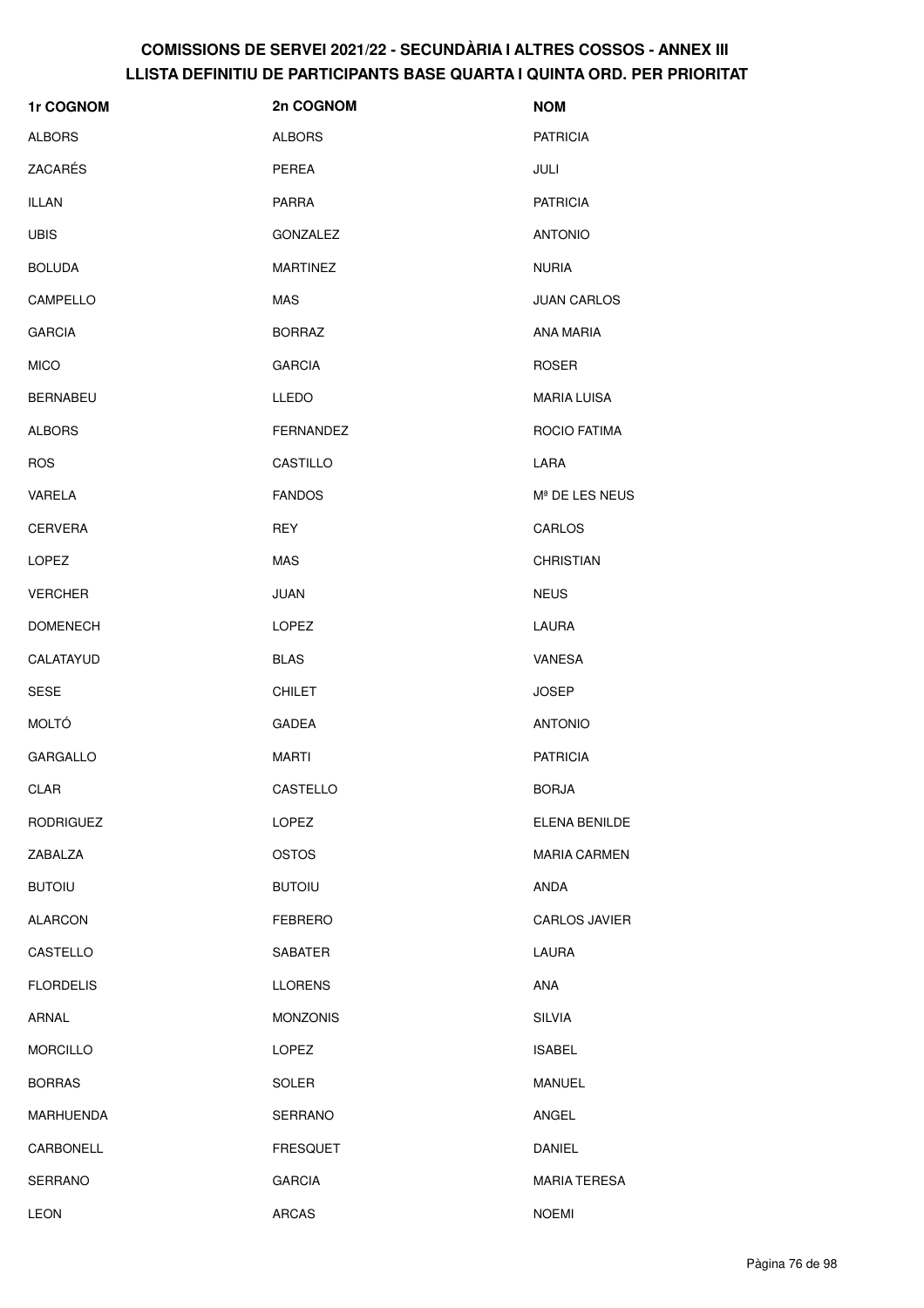| 1r COGNOM        | 2n COGNOM        | <b>NOM</b>                      |
|------------------|------------------|---------------------------------|
| <b>PALOMARES</b> | <b>TUR</b>       | <b>NATALIA</b>                  |
| <b>ESCOIN</b>    | PEREZ            | <b>VERONICA</b>                 |
| <b>SUAREZ</b>    | SANCHEZ          | <b>NATALIA</b>                  |
| PERPIÑAN         | <b>PARDO</b>     | ANA ISABEL                      |
| <b>ASENSIO</b>   | <b>FUENTES</b>   | SOLEDAD GEMA                    |
| <b>TORRES</b>    | <b>RUBIO</b>     | <b>ESTEVE</b>                   |
| <b>INDA</b>      |                  | <b>VIRGINIE GRACIANNE MAITE</b> |
| JANÇA            | <b>MARI</b>      | LAURA                           |
| GONZALEZ         | FERNANDEZ        | MIGUEL ANGEL                    |
| <b>GARCIA</b>    | <b>BOSCA</b>     | <b>MONICA</b>                   |
| <b>LLOPIS</b>    | <b>SIGNES</b>    | MIGUEL JOSE                     |
| <b>ESCUTIA</b>   | <b>AYUSO</b>     | <b>JOSEP</b>                    |
| ZEIN             | <b>MARTINEZ</b>  | <b>HAMDI BADER</b>              |
| <b>DESCALZO</b>  | <b>JORRO</b>     | <b>MARIA DEL PILAR</b>          |
| ALMENAR          | GONZALEZ         | <b>JOSE RAMON</b>               |
| CASANOVA         | I SANZ           | <b>BEATRIU</b>                  |
| SERRANO          | LUJAN            | SANDRA                          |
| <b>MULA</b>      | LOPEZ            | <b>JENNIFER</b>                 |
| <b>GARRIDO</b>   | ROMERO           | <b>CRISTINA</b>                 |
| <b>GABARDA</b>   | <b>ALEGRE</b>    | <b>SARA</b>                     |
| CALABUIG         | <b>MECHO</b>     | LAURA                           |
| VILLALONGA       | <b>PRATS</b>     | PAU ELADI                       |
| <b>ESPI</b>      | <b>ROJAS</b>     | <b>ELISABET</b>                 |
| <b>FERRER</b>    | SALVADOR         | <b>MARIA</b>                    |
| <b>SEMPERE</b>   | <b>DONET</b>     | ADELA                           |
| <b>BELDA</b>     | <b>BENAVIDES</b> | <b>FREIA</b>                    |
| <b>MARTI</b>     | GONZALVO         | ANDREA                          |
| SOLER            | VAÑO             | M <sup>ª</sup> VIRTUDES         |
| <b>MAICAS</b>    | SANCHEZ          | <b>LUCAS</b>                    |
| <b>BAZATAQUI</b> | <b>GOMEZ</b>     | <b>BORJA</b>                    |
| <b>HERRERO</b>   | <b>BOSCH</b>     | PABLO                           |
| <b>PONS</b>      | ALBERT           | <b>FRANCESC</b>                 |
| <b>RAMOS</b>     | <b>VINCENT</b>   | <b>PAULA</b>                    |
| ALBEROLA         | <b>CLIMENT</b>   | <b>ENRIQUE</b>                  |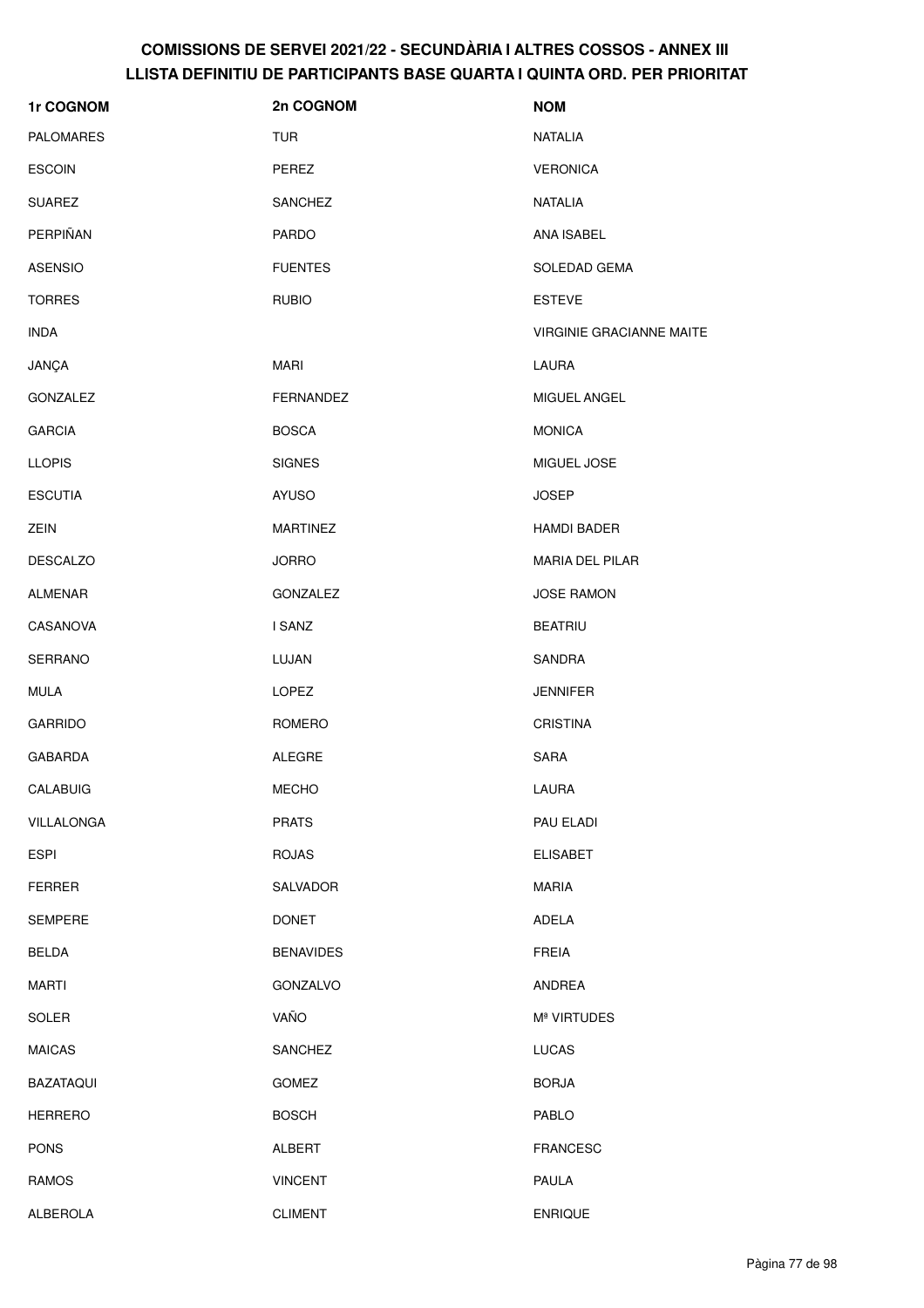| 1r COGNOM        | 2n COGNOM         | <b>NOM</b>            |
|------------------|-------------------|-----------------------|
| <b>SURIA</b>     | <b>LUENGO</b>     | <b>REGINA</b>         |
| <b>TOBALINA</b>  | PERRIER GUSTIN    | MAYRA                 |
| <b>CREMADES</b>  | <b>MORAGUES</b>   | ANA MARIA             |
| <b>RODRIGUEZ</b> | <b>CORNEJO</b>    | <b>ICIAR</b>          |
| <b>REY</b>       | JUAN              | <b>ZAIRA</b>          |
| <b>ALEGRE</b>    | ORELLANO          | JAIME                 |
| <b>SEOANE</b>    | <b>BALLESTER</b>  | <b>SOFIA</b>          |
| <b>GOMEZ</b>     | <b>RIPOLL</b>     | <b>NEREA</b>          |
| <b>MARTINEZ</b>  | <b>MARTINEZ</b>   | MIQUEL ANGEL          |
| <b>MARTINEZ</b>  | <b>GOMEZ</b>      | <b>SARAY</b>          |
| <b>SANCHO</b>    | <b>HUERGA</b>     | RUTH                  |
| <b>APARICI</b>   | <b>MALCHIRANT</b> | AIDA                  |
| <b>BENLLOCH</b>  | <b>NAVARRO</b>    | MARIA SOLEDAD         |
| <b>MEDINA</b>    | <b>GREMALDOS</b>  | <b>MANUEL</b>         |
| <b>TORRES</b>    | LOZANO            | SANDRA DE LA ASUNCION |
| <b>BARDON</b>    | <b>MARTIN</b>     | <b>MONTSERRAT</b>     |
| SALVADOR         | GIL               | <b>HERMINIA PILAR</b> |
| <b>ORENGA</b>    | <b>PEIRATS</b>    | <b>ROMAN</b>          |
| <b>BAGAN</b>     | <b>FONOLLOSA</b>  | <b>ESTEBAN</b>        |
| <b>NIEBLAS</b>   | <b>MIQUEL</b>     | <b>JOAN</b>           |
| <b>PATERNA</b>   | LLUCH             | <b>BEGOÑA</b>         |
| ALVAREZ          | <b>MARTINEZ</b>   | RAFAEL                |
| GRAU             | <b>MONTESINOS</b> | CAROLINA              |
| <b>ORTS</b>      | <b>RUIZ</b>       | <b>FRANCESC FERMÍ</b> |
| <b>LLISO</b>     | <b>ESTEVE</b>     | SALVADOR              |
| <b>MORAL</b>     | <b>MENA</b>       | <b>JUAN CARLOS</b>    |
| <b>MARTI</b>     | <b>LLORENS</b>    | ALICIA SUSANA         |
| <b>GARCIA</b>    | <b>PASTOR</b>     | CLARA                 |
| CASAS            | <b>ESQUIU</b>     | <b>ENRIQUE</b>        |
| <b>FENOLL</b>    | RAMIREZ           | ANA MARIA             |
| <b>MONTOLIO</b>  | PETIT             | <b>MARTA</b>          |
| <b>PLA</b>       | OLTRA             | <b>MIREIA</b>         |
| <b>ESPERT</b>    | CORONADO          | <b>MARIA JOSE</b>     |
| GONZALEZ         | CASTELLO          | <b>JOSE MARIA</b>     |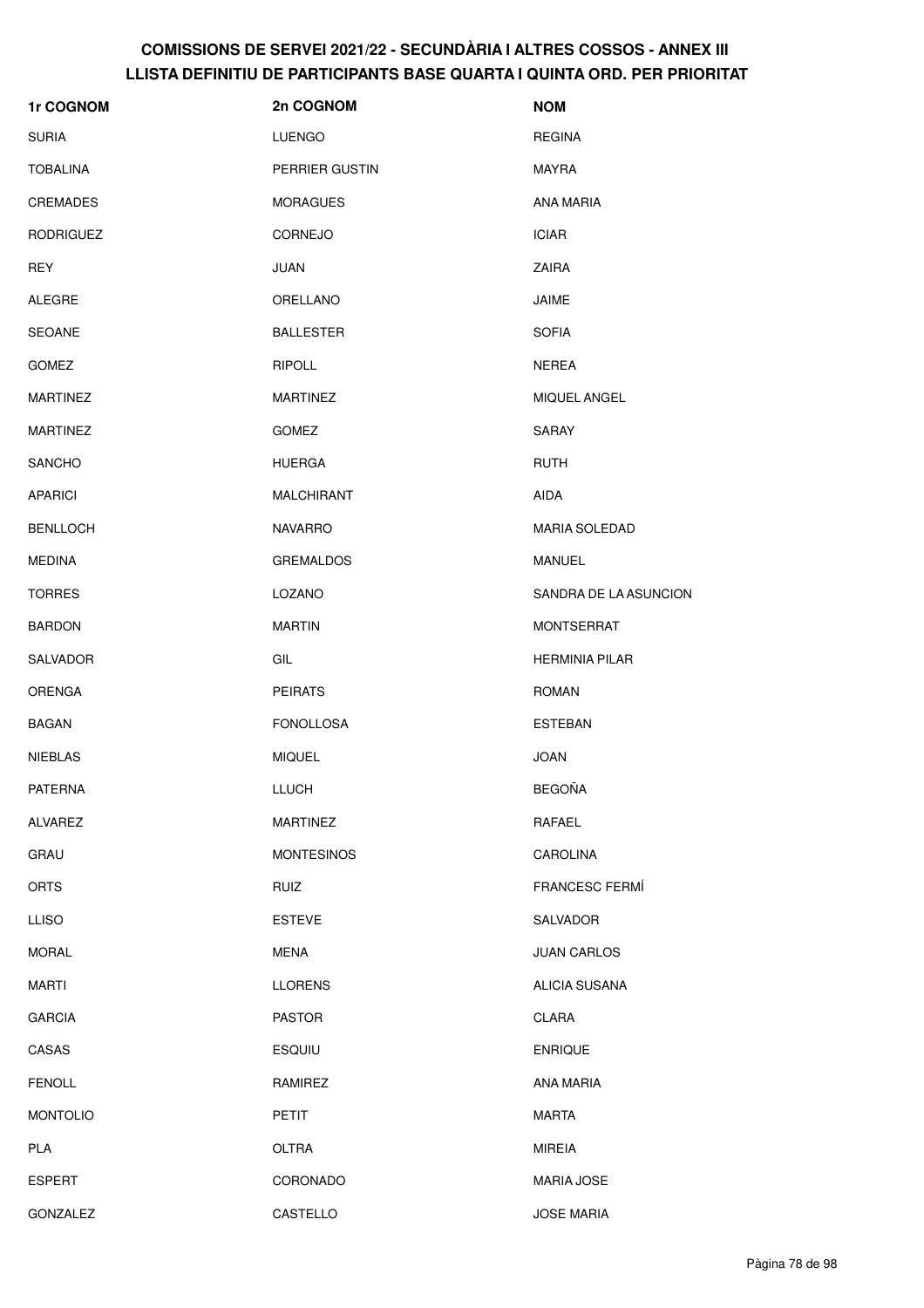| 1r COGNOM          | 2n COGNOM        | <b>NOM</b>              |
|--------------------|------------------|-------------------------|
| <b>IDARRAGA</b>    | LAZARO           | <b>JORGE</b>            |
| <b>SERRANO</b>     | PEREZ            | SALVADOR                |
| SANZ               | <b>VELAYOS</b>   | ROSA MARIA              |
| <b>SOLER</b>       | <b>GARCIA</b>    | <b>AURORA</b>           |
| <b>GASPAR</b>      | ARNAU            | <b>VICENTE PASCUAL</b>  |
| <b>MENERO</b>      | <b>SANCHO</b>    | <b>ESTHER</b>           |
| <b>ESPIN</b>       | ORTIZ            | LAURA                   |
| <b>CHAPARRO</b>    | <b>PARRA</b>     | <b>VICENTA</b>          |
| <b>GOLOVCHENKO</b> | <b>NESENENKO</b> | YURI ALEJO              |
| <b>DONAT</b>       | <b>GIRONES</b>   | PAULA                   |
| <b>OLIVA</b>       | SANCHEZ          | <b>MARIO</b>            |
| <b>GUNA</b>        | <b>RODRIGUEZ</b> | Mª CONSUELO             |
| <b>FALCO</b>       | SAEZ             | ANA                     |
| <b>SANCHO</b>      | <b>MARTINEZ</b>  | CARLA                   |
| <b>BATALLER</b>    | <b>CEBRIAN</b>   | <b>JOAQUIM</b>          |
| <b>TORRO</b>       | <b>BOU</b>       | ANA                     |
| <b>FAUBEL</b>      | <b>PORTOLES</b>  | <b>MARIA CONCEPCION</b> |
| QUERALT            | LAZARO           | <b>JOAN CARLES</b>      |
| <b>RUIZ</b>        | ARNAU            | <b>NEREA</b>            |
| <b>MARTINEZ</b>    | <b>SARTI</b>     | <b>DAVID</b>            |
| <b>ESPINOSA</b>    | <b>ASENSIO</b>   | <b>GEMA</b>             |
| <b>LOPEZ</b>       | <b>NAVARRO</b>   | PEDRO ALBERTO           |
| <b>BELTRAN</b>     | <b>CHIVA</b>     | <b>ROCIO</b>            |
| <b>ROMERO</b>      | <b>TRIVIÑO</b>   | ANTONIO MANUEL          |
| <b>RUBIO</b>       | <b>TINTORE</b>   | <b>DAVID</b>            |
| <b>GARCIA</b>      | <b>GOMEZ</b>     | <b>MARIA DOLORES</b>    |
| <b>PONS</b>        | <b>GARCIA</b>    | PAULA                   |
| <b>FORNER</b>      | <b>ROGLA</b>     | <b>VICENTE</b>          |
| <b>GARCIA</b>      | <b>BORNAY</b>    | <b>OSCAR</b>            |
| <b>GARCIA</b>      | <b>AGUILAR</b>   | <b>JENNIFER</b>         |
| <b>MORENO</b>      | <b>MARTINEZ</b>  | LAURA                   |
| <b>DOMENECH</b>    | CABRIADA         | PABLO                   |
| <b>POVEDA</b>      | CAMPELLO         | <b>HECTOR MANUEL</b>    |
| <b>DIAZ</b>        | <b>MARTINEZ</b>  | ALEJANDRO               |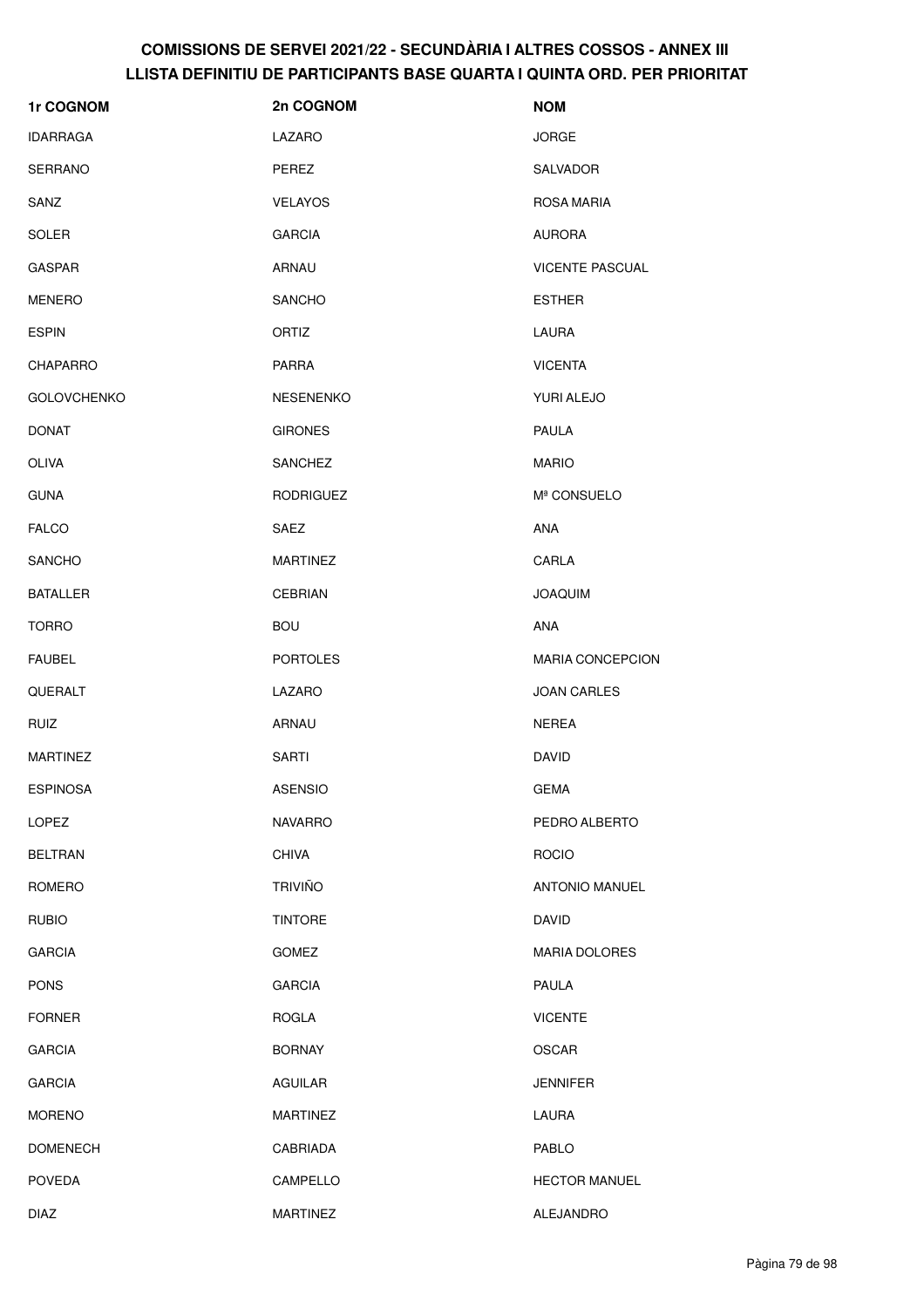| 1r COGNOM          | 2n COGNOM         | <b>NOM</b>                |
|--------------------|-------------------|---------------------------|
| <b>FALGAS</b>      | <b>MORELL</b>     | <b>ALBA</b>               |
| SORIANO            | <b>GOMIS</b>      | <b>CELIA</b>              |
| <b>SERNA</b>       | <b>SOLER</b>      | <b>MARIA FRANCISCA</b>    |
| ORTELLS            | <b>FABRA</b>      | PABLO                     |
| <b>PASTOR</b>      | <b>BANYULS</b>    | <b>VICTOR</b>             |
| <b>FONTCUBERTA</b> | <b>LLAVATA</b>    | ALEJANDRO                 |
| <b>ZORRILLA</b>    | <b>BELTRAN</b>    | <b>MARIA TERESA</b>       |
| <b>ORTEGA</b>      | <b>AIX</b>        | <b>SARAY</b>              |
| <b>COLOMAR</b>     | <b>BORONAT</b>    | CLARA                     |
| <b>IVORRA</b>      | <b>GORDEJUELA</b> | <b>MARIA MILAGROS</b>     |
| <b>SANCHIS</b>     | VALLIN            | <b>ESTHER</b>             |
| <b>SOLER</b>       | <b>TORMO</b>      | <b>MARIA</b>              |
| <b>OMBUENA</b>     | <b>CABANES</b>    | <b>ADRIAN</b>             |
| CABAÑAS            | <b>IBAÑEZ</b>     | PABLO                     |
| MARTIN-POZUELO     | <b>GASCON</b>     | MIRIAM                    |
| <b>MOLINA</b>      | <b>BURGOS</b>     | ANGELA                    |
| <b>PAREDES</b>     | <b>MORENO</b>     | <b>CLARA ISABEL</b>       |
| CAÑES              | <b>SOLER</b>      | <b>MARIA DEL ROSARIO</b>  |
| <b>REIG</b>        | <b>SANCHIS</b>    | <b>MARTA</b>              |
| <b>RUBIO</b>       | <b>GASPAR</b>     | <b>ANDRES</b>             |
| <b>CUENCA</b>      | <b>YXERES</b>     | <b>ENRIC</b>              |
| CRUZ               | <b>VIVES</b>      | <b>ADRIANA</b>            |
| ARNAU              | <b>MARCO</b>      | SANDRA                    |
| <b>SENDRA</b>      | <b>LLEO</b>       | <b>JOSE</b>               |
| PLA                | <b>MARTINEZ</b>   | PAU PASQUAL               |
| <b>FELIPE</b>      | SAEZ              | PABLO                     |
| <b>GARCIA</b>      | CASTELLO          | AMANDA                    |
| <b>COLOMINA</b>    | <b>ALEMANY</b>    | <b>EFREN</b>              |
| JARA               | <b>TOMAS</b>      | <b>IGNASI</b>             |
| <b>SEGARRA</b>     | CASTILLO          | LAURA                     |
| <b>ESCALANTE</b>   | <b>MIRALLES</b>   | DAVID SALVADOR            |
| <b>FONS</b>        | ORDIÑANA          | <b>ELENA</b>              |
| <b>MORELL</b>      | <b>MARIN</b>      | <b>MARIA DESAMPARADOS</b> |
| <b>VICENT</b>      | ALMELA            | <b>VICENTE</b>            |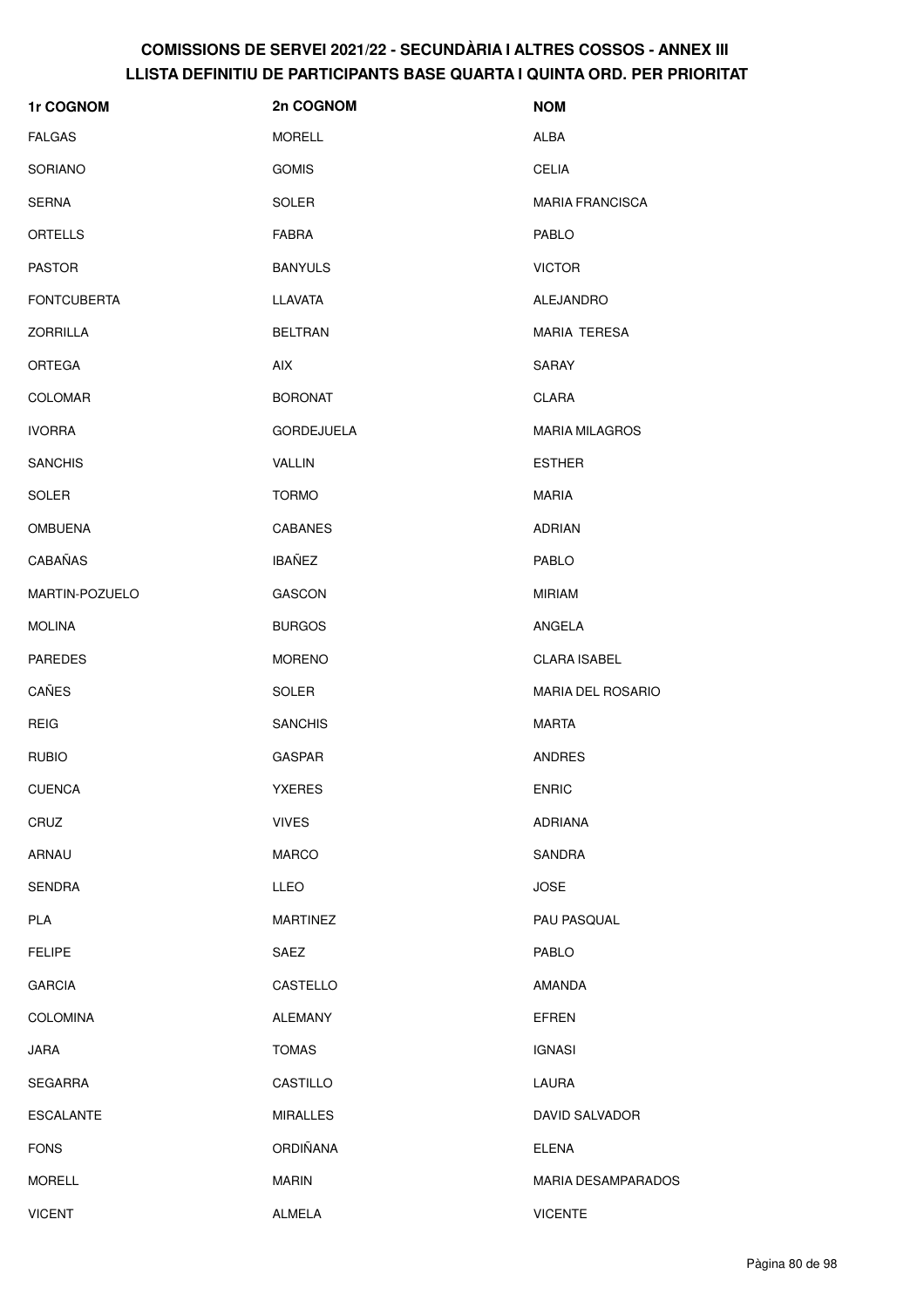| 1r COGNOM        | 2n COGNOM         | <b>NOM</b>            |
|------------------|-------------------|-----------------------|
| <b>CHIVA</b>     | <b>MORENO</b>     | <b>JOSE FRANCISCO</b> |
| <b>PASTOR</b>    | <b>PASTOR</b>     | <b>JUDIT</b>          |
| <b>RUBIO</b>     | <b>RODRIGUEZ</b>  | <b>JOSE</b>           |
| <b>FORES</b>     | <b>TOMAS</b>      | <b>CARMEN</b>         |
| CRUZ             | PEREZ             | <b>SERGIO</b>         |
| <b>RUIZ</b>      | VERDEJO           | <b>JAVIER</b>         |
| <b>MARTINEZ</b>  | <b>HAYA</b>       | SARA                  |
| <b>MILAN</b>     | <b>GINER</b>      | <b>INMACULADA</b>     |
| <b>LINDO</b>     | PERIAÑEZ          | CARLA                 |
| <b>SERRANO</b>   | ORTEGA            | <b>ALBA MARIA</b>     |
| <b>MUÑOZ</b>     | <b>ROMERO</b>     | <b>JOSE ANGEL</b>     |
| <b>ESCOTO</b>    | <b>MARCO</b>      | AMANDA                |
| CASTILLO         | <b>MUÑOZ</b>      | <b>CRISTINA</b>       |
| <b>PLANES</b>    | REYNAU            | REBECA                |
| <b>COSTA</b>     | <b>ESCRIVA</b>    | <b>GEMA MARIA</b>     |
| <b>BOTELLA</b>   | PEREZ             | <b>HUGO</b>           |
| <b>TORTAJADA</b> | <b>BALADA</b>     | <b>FERRAN</b>         |
| <b>HUERTA</b>    | GABARDA           | <b>IRENE</b>          |
| <b>GALVEZ</b>    | <b>MARI</b>       | <b>JUAN JOSE</b>      |
| <b>VALLS</b>     | MANZANA           | <b>ANA</b>            |
| OLIVER           | <b>TORRIJO</b>    | ROSA MARIA            |
| <b>TORMO</b>     | <b>VIDAL</b>      | JUAN JOSE             |
| <b>NAVARRO</b>   | <b>GARBERI</b>    | <b>MARIA</b>          |
| SANZ             | <b>TAUS</b>       | <b>ANNA</b>           |
| <b>VIZCAINO</b>  | <b>REBERTOS</b>   | <b>HECTOR</b>         |
| <b>CABANES</b>   | <b>MORALES</b>    | <b>ALVARO</b>         |
| <b>RICO</b>      | <b>GINER</b>      | TRINIDAD              |
| CAÑAS            | <b>MONTOLIU</b>   | <b>SARA</b>           |
| <b>RAMOS</b>     | GONZALEZ          | <b>VICTOR</b>         |
| <b>RIPOLL</b>    | <b>RIPOLL</b>     | <b>MARIA TERESA</b>   |
| <b>BARRES</b>    | <b>ARTOLA</b>     | MAGDALENA             |
| OLAYA            | <b>GALIPIENSO</b> | <b>LUCIA</b>          |
| <b>VERA</b>      | SAMPER            | <b>EVA</b>            |
| <b>MATEU</b>     | <b>ALONSO</b>     | <b>NOELIA</b>         |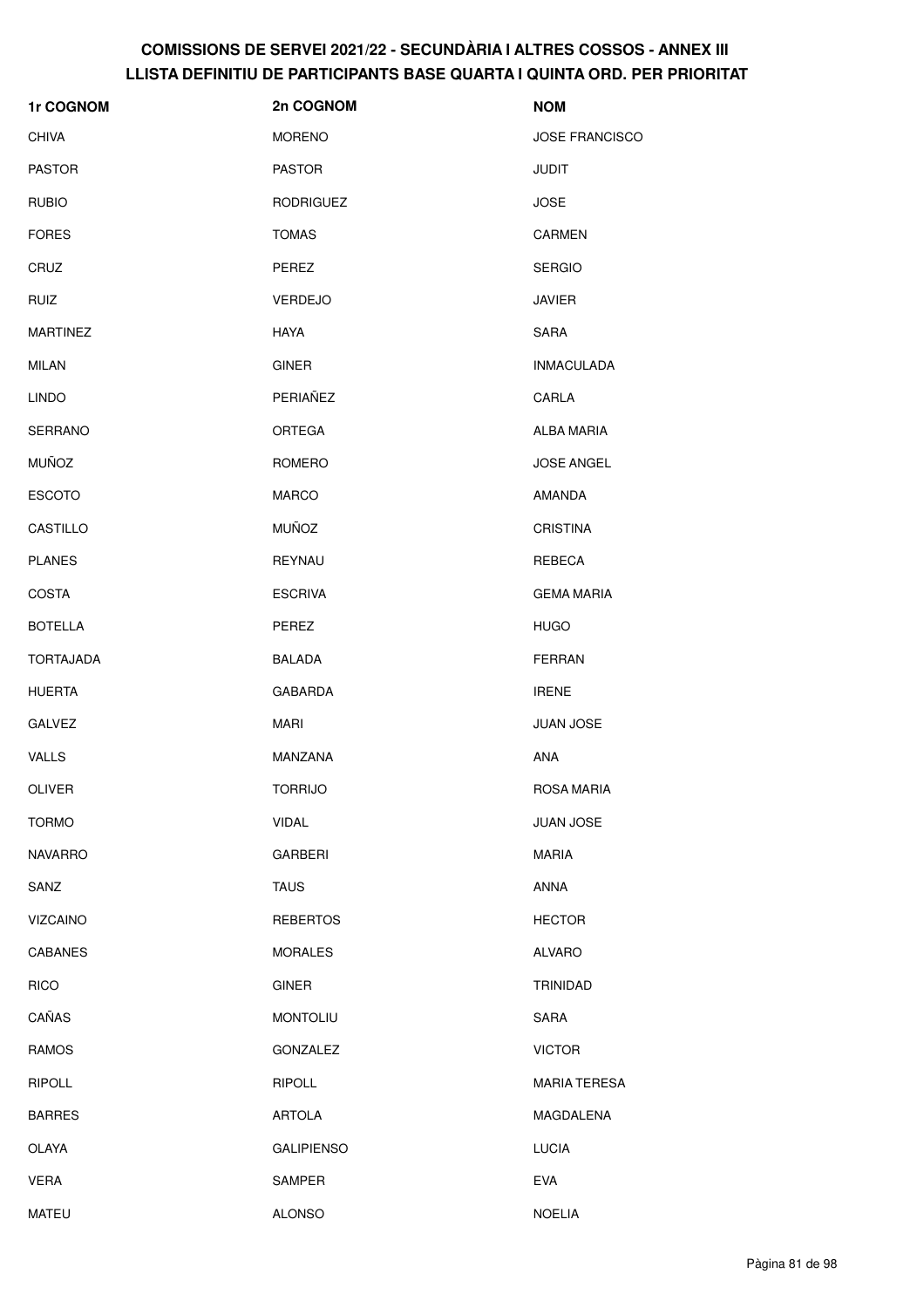| 1r COGNOM        | 2n COGNOM        | <b>NOM</b>          |
|------------------|------------------|---------------------|
| PALOMERO         | <b>SEIJAS</b>    | CORAL               |
| <b>SERRANO</b>   | RAMON            | <b>JOSEP MANEL</b>  |
| SOLER            | <b>ACAME</b>     | ANABEL              |
| <b>BRUIXOLA</b>  | <b>GONZALEZ</b>  | RAFAEL              |
| <b>PERIS</b>     | <b>ADSUARA</b>   | <b>DAVID</b>        |
| <b>GAVILAN</b>   | ORTEGA           | <b>JOSE LUIS</b>    |
| <b>MORENO</b>    | <b>SALAS</b>     | JULIA               |
| DE HERAS         | CALVO            | <b>AITANA</b>       |
| LEON             | PEREZ            | <b>JULIO JESUS</b>  |
| LANDETE          | CASAS            | <b>VICTOR</b>       |
| <b>GARCIA</b>    | NAVARRETE        | <b>VIRGINIA</b>     |
| <b>BOTELLA</b>   | <b>HERNANDEZ</b> | <b>PAULA</b>        |
| <b>PEIRO</b>     | <b>ORTIZ</b>     | <b>SONIA</b>        |
| <b>CONESA</b>    | <b>BATISTE</b>   | <b>MARTA</b>        |
| <b>IÑIGUEZ</b>   | VILAPLANA        | ANGELA              |
| <b>PUCHADES</b>  | ROMANILLOS       | <b>MARTI</b>        |
| <b>APARICIO</b>  | <b>SILVA</b>     | <b>RICARDO</b>      |
| <b>CAMPOS</b>    | <b>BLASCO</b>    | <b>NURIA</b>        |
| <b>MARTINEZ</b>  | FERNANDEZ        | PALOMA DOLORES      |
| <b>FERRANDO</b>  | <b>SIMON</b>     | <b>MIREIA</b>       |
| <b>POVEDA</b>    | <b>NAREJOS</b>   | JOSE ANTONIO        |
| ORTIZ            | <b>ALBIACH</b>   | <b>MARIA AMPARO</b> |
| <b>SEGARRA</b>   | <b>RIOS</b>      | <b>DAVID</b>        |
| <b>PULIDO</b>    | <b>CEBRIAN</b>   | SANDRA              |
| <b>GRACIA</b>    | <b>MONTE</b>     | <b>RUBEN</b>        |
| <b>ARIÑO</b>     | ARAN             | <b>SAHILA</b>       |
| SORIANO          | <b>GARCIA</b>    | <b>MARTA</b>        |
| CAPUZ            | <b>NAVARRO</b>   | <b>BEATRIZ</b>      |
| <b>MORALES</b>   | PAYA             | <b>MONTSERRAT</b>   |
| <b>PEIRO</b>     | <b>ALONSO</b>    | ANA                 |
| ALEMAÑ           | <b>MARTINEZ</b>  | <b>BERNARDO</b>     |
| UÑEZ             | <b>MARTA</b>     | <b>MARIA ISABEL</b> |
| <b>AGUSTI</b>    | <b>ALCAIDE</b>   | <b>ALICIA</b>       |
| <b>ONTIVEROS</b> | <b>LLORENS</b>   | <b>IRENE</b>        |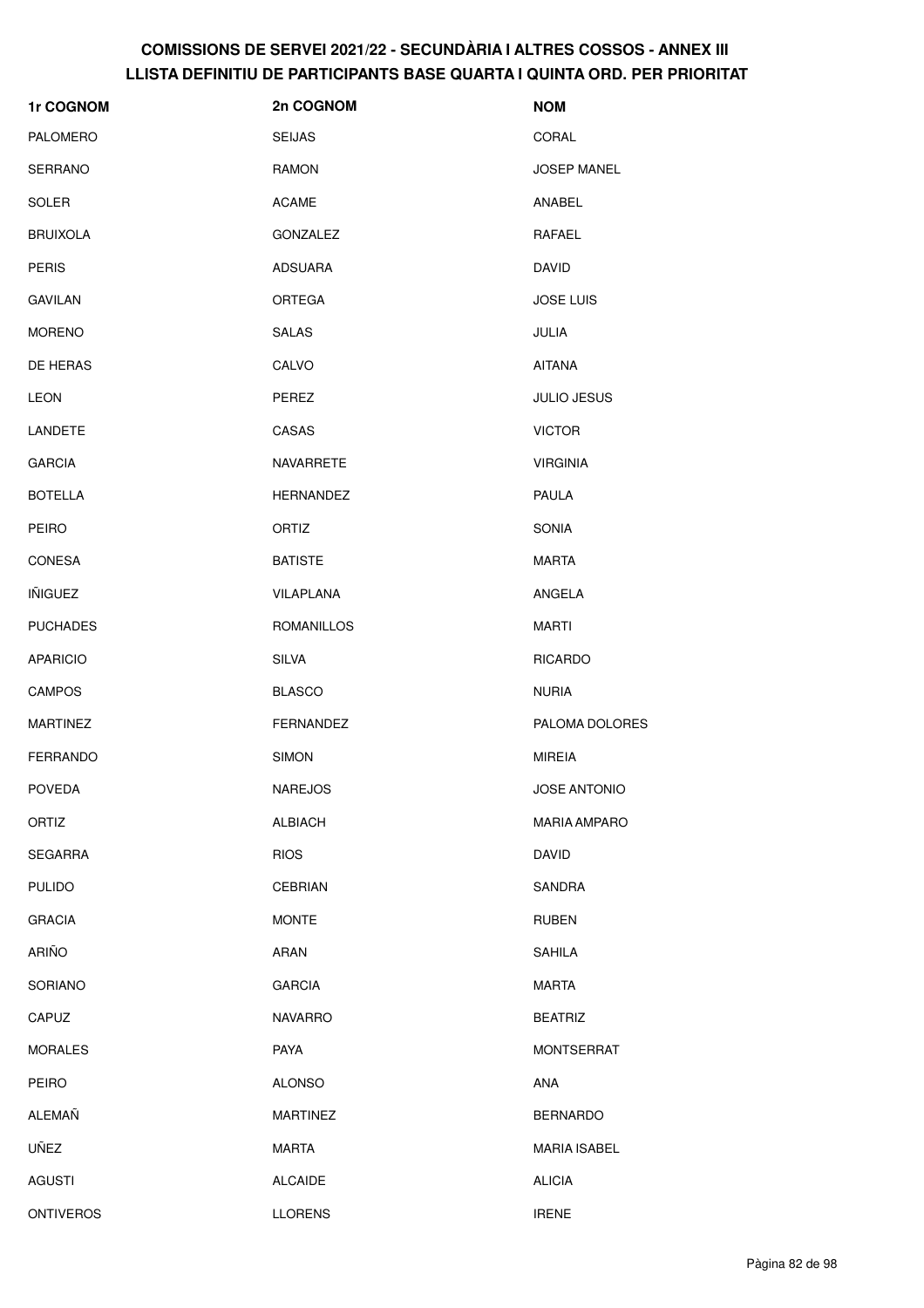| 1r COGNOM        | 2n COGNOM        | <b>NOM</b>          |
|------------------|------------------|---------------------|
| <b>PADILLA</b>   | SAEZ             | LAURA               |
| <b>MANCHANO</b>  | VIÑUELAS         | <b>ROSANNA</b>      |
| <b>ALFARO</b>    | <b>GARCIA</b>    | CARLOS              |
| <b>GORBE</b>     | <b>TAMAJON</b>   | LUIS                |
| <b>NAVARRO</b>   | <b>FERNANDEZ</b> | <b>JAUME</b>        |
| <b>FELGUERA</b>  | <b>MORILLO</b>   | <b>SHEILA</b>       |
| <b>BLASCO</b>    | <b>RODRIGO</b>   | <b>FRANCESC</b>     |
| <b>ROIG</b>      | SALVADOR         | <b>ISABEL</b>       |
| <b>JIMENEZ</b>   | <b>HORTELANO</b> | <b>DAVID</b>        |
| SANTACRUZ        | COS              | <b>MARIA ESTHER</b> |
| DE LAS HERAS     | <b>GARCIA</b>    | <b>CARMEN</b>       |
| <b>MICHELENA</b> | <b>RUBIO</b>     | <b>ALBA</b>         |
| LAVALE           | <b>NARCISO</b>   | MARIA BEGOÑA        |
| <b>MAYOR</b>     | <b>ALSINA</b>    | ROBERT-JOSEP        |
| PEÑALVER         | CARRASCOSA       | <b>TAMARA</b>       |
| <b>SOLERA</b>    | <b>BOLTA</b>     | <b>LUCIA</b>        |
| <b>JIMENEZ</b>   | <b>DIAZ</b>      | <b>ELVIRA</b>       |
| <b>TARREGA</b>   | <b>MARCO</b>     | <b>SERGIO</b>       |
| <b>BURGUETE</b>  | <b>MONFORT</b>   | ANGELA              |
| CASTAÑO          | <b>INZA</b>      | ANGELA-ERMERINDA    |
| <b>FERRI</b>     | <b>HARO</b>      | MARIA               |
| CERVERO          | <b>BOSCH</b>     | <b>FRANCESC</b>     |
| AYELO            | <b>MORA</b>      | <b>ROSALIA</b>      |
| <b>COLOMER</b>   | PERPIÑA          | <b>NEUS</b>         |
| <b>LLINARES</b>  | <b>SERRA</b>     | <b>ALBERTO</b>      |
| GALLEN           | <b>MARTINEZ</b>  | LIDIA               |
| <b>HERRANZ</b>   | CALERO           | CARLA               |
| <b>TORRES</b>    | GIL              | ROSA MARIA          |
| LLACER           | RAMIREZ          | <b>MARIA NIEVES</b> |
| ORTIZ            | <b>MORIL</b>     | <b>NURIA</b>        |
| CRESPO           | <b>FERRIS</b>    | <b>JAVIER</b>       |
| VAÑO             | <b>ASENSIO</b>   | <b>LLUIS</b>        |
| <b>MARTIN</b>    | CORRALES         | <b>ENRIQUE</b>      |
| CAPILLA          | ROMERO           | ENRIQUE JAVIER      |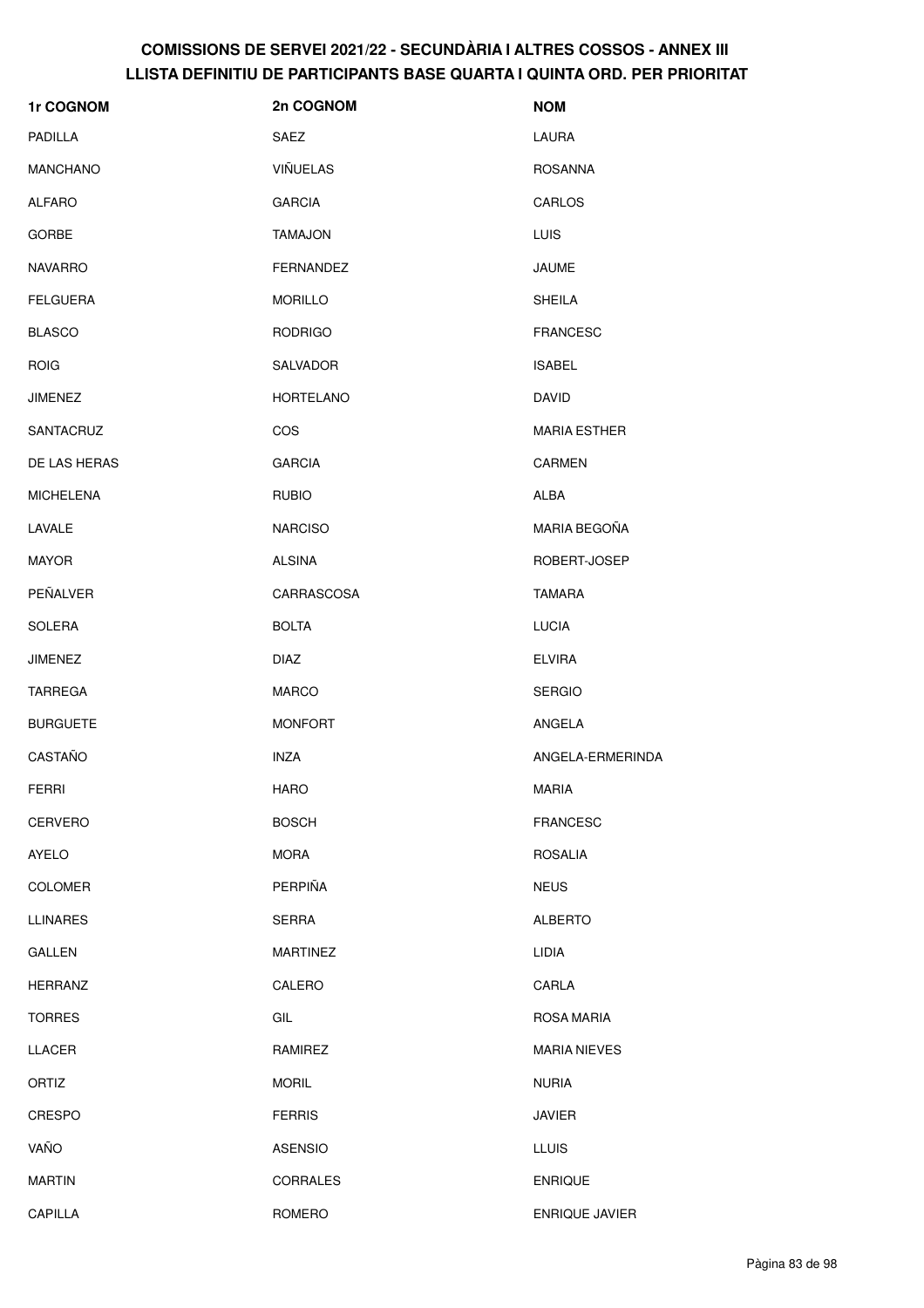| 1r COGNOM       | 2n COGNOM        | <b>NOM</b>          |
|-----------------|------------------|---------------------|
| PEREZ           | <b>MARTINEZ</b>  | <b>JUAN CAMILO</b>  |
| BELLA           | CATALA           | <b>RUBEN</b>        |
| MADRID          | <b>ALCON</b>     | ANA                 |
| ALIX            | <b>VINUESA</b>   | <b>BELEN</b>        |
| <b>MARTINEZ</b> | <b>TORTOSA</b>   | CARLOS              |
| <b>OVIEDO</b>   | <b>VIDAL</b>     | <b>ALEXANDRE</b>    |
| VILLAESCUSA     | <b>GARCIA</b>    | <b>JOSE ALBERTO</b> |
| PEDRO           | <b>SEGURA</b>    | ANNA                |
| <b>TORNERO</b>  | <b>HUERTA</b>    | LAURA               |
| ZABALZA         | <b>OSTOS</b>     | ANA MARIA           |
| CARCELEN        | CABALLERO        | <b>MIGUEL</b>       |
| GALAN           | <b>HERNANDEZ</b> | ANGEL               |
| <b>ROJAS</b>    | <b>JIMENEZ</b>   | M. CARMEN           |
| <b>PASTOR</b>   | <b>BUADES</b>    | <b>PATRICIA</b>     |
| ARGENTE         | <b>BENET</b>     | <b>MARIA</b>        |
| <b>GRANELL</b>  | <b>CISCAR</b>    | <b>BORJA JOSEP</b>  |
| CARRETERO       | <b>RUIZ</b>      | <b>NATALIA</b>      |
| MANZANEDO       | <b>LLORENTE</b>  | <b>ESTEBAN</b>      |
| CAMPUZANO       | <b>MIRA</b>      | <b>CELIA</b>        |
| RAGA            | <b>REINOSO</b>   | <b>BELEN</b>        |
| BALDOVÍ         | ANAYA            | <b>ROSER</b>        |
| RAMIS           | CANTO            | <b>CLARA</b>        |
| <b>BRIONES</b>  | <b>BAS</b>       | <b>DAVID</b>        |
| <b>CUBELLS</b>  | <b>REVERT</b>    | <b>SUSANA</b>       |
| <b>VIDAL</b>    | <b>PASTOR</b>    | <b>ELOISA</b>       |
| <b>GARCIA</b>   | <b>GARCIA</b>    | <b>NEUS</b>         |
| <b>PUERTA</b>   | <b>RUBIO</b>     | <b>SILVIA</b>       |
| VILLANUEVA      | CASTRO           | CARLOS              |
| OLIVAS          | <b>MARCO</b>     | PABLO               |
| SANLEON         | <b>GRAS</b>      | EVA MARIA           |
| MADRID          | <b>MARQUES</b>   | Mª ESTELA           |
| <b>BOHIGUES</b> | <b>BORRAS</b>    | CAROLINA            |
| CRESPO          | <b>MORENA</b>    | LIA                 |
| SANCHEZ         | <b>FRACES</b>    | MARIA DEL ARANZAZU  |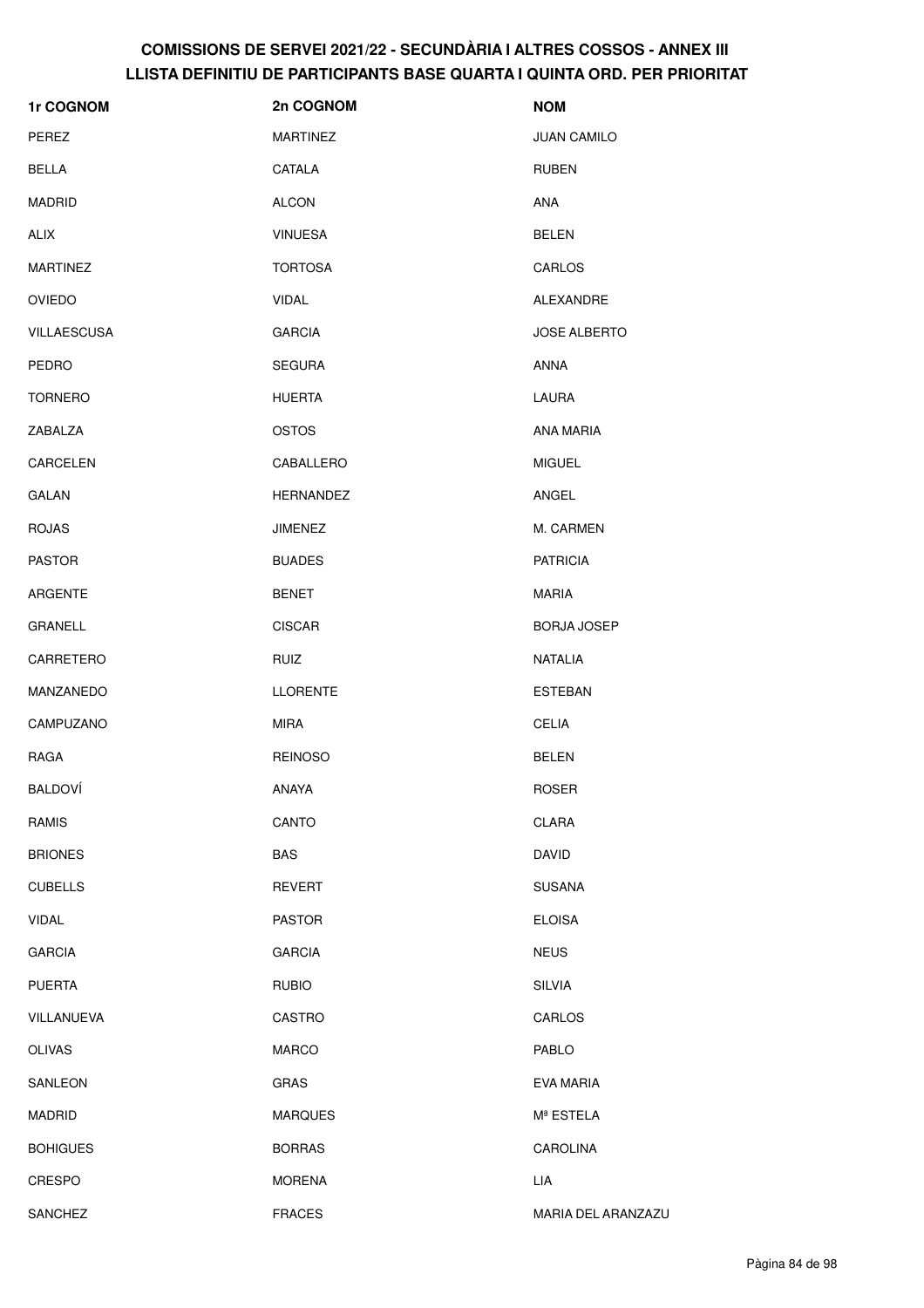| 1r COGNOM         | 2n COGNOM        | <b>NOM</b>                  |
|-------------------|------------------|-----------------------------|
| <b>SISCAR</b>     | <b>PASTOR</b>    | <b>NURIA</b>                |
| SORO              | <b>BAYARRI</b>   | ANGELA                      |
| <b>DELGADO</b>    | FERNANDEZ        | <b>MARIA DE LOS ANGELES</b> |
| <b>LLOPIS</b>     | <b>RODRIGUEZ</b> | <b>MARINA</b>               |
| CORBALAN          | PELEGRIN         | <b>ANA</b>                  |
| <b>MAESTRO</b>    | <b>CHILLIDA</b>  | CARLOS                      |
| <b>LLORCA</b>     | LLEDO            | <b>JOAQUIM</b>              |
| <b>ROS</b>        | <b>RUA</b>       | <b>VICENTE</b>              |
| <b>HERGUETA</b>   | <b>SAUGRAIN</b>  | <b>ISMAEL WILLY</b>         |
| <b>MAYORDOMO</b>  | <b>MARTINEZ</b>  | <b>JASMINA</b>              |
| MAÑEZ             | <b>GONZALEZ</b>  | CONCEPCION                  |
| <b>MIRAVALLES</b> | <b>ESTEPA</b>    | PABLO                       |
| <b>NAVARRO</b>    | CASTELLO         | <b>FRANCISCO JAVIER</b>     |
| CASO              | <b>GREGORI</b>   | <b>VICTOR</b>               |
| VALERO            | LAFUENTE         | ZACARIAS                    |
| <b>MONTERO</b>    | <b>PEIRO</b>     | <b>EVA</b>                  |
| <b>SEGARRA</b>    | <b>MARTI</b>     | <b>ANTONIO</b>              |
| <b>BLASCO</b>     | <b>ESPADA</b>    | <b>DANIEL</b>               |
| <b>TIRADO</b>     | CASTELLANOS      | REYES ELIAS                 |
| <b>GONZALEZ</b>   | ARACIL           | <b>JOSE</b>                 |
| CABRIA            | <b>DIEZ</b>      | <b>MERCEDES</b>             |
| SORIANO           | <b>NACHER</b>    | <b>JUAN</b>                 |
| <b>BIGORRA</b>    | <b>GUAITA</b>    | <b>JOSE</b>                 |
| <b>BLASCO</b>     | SORIANO          | NICOLAS SAUL                |
| LOPEZ             | PIELLA           | <b>JUAN</b>                 |
| PARRA             | CAMACHO          | SALVADOR                    |
| <b>ROSELL</b>     | <b>MARTIN</b>    | <b>VIOLETA</b>              |
| <b>RODRIGO</b>    | <b>LATORRE</b>   | <b>ESTEBAN FRANCISCO</b>    |
| <b>CORET</b>      | <b>FURIO</b>     | <b>JOSEP RAMON</b>          |
| <b>SIMBOR</b>     | LOZANO           | <b>IRENE</b>                |
| <b>MORANT</b>     | PEREZ            | <b>MARIA</b>                |
| <b>FERNANDEZ</b>  | FERNANDEZ        | RAUL                        |
| <b>CREMADES</b>   | <b>MIRA</b>      | <b>DAMIAN</b>               |
| <b>PRIETO</b>     | <b>GUAL</b>      | <b>DIEGO</b>                |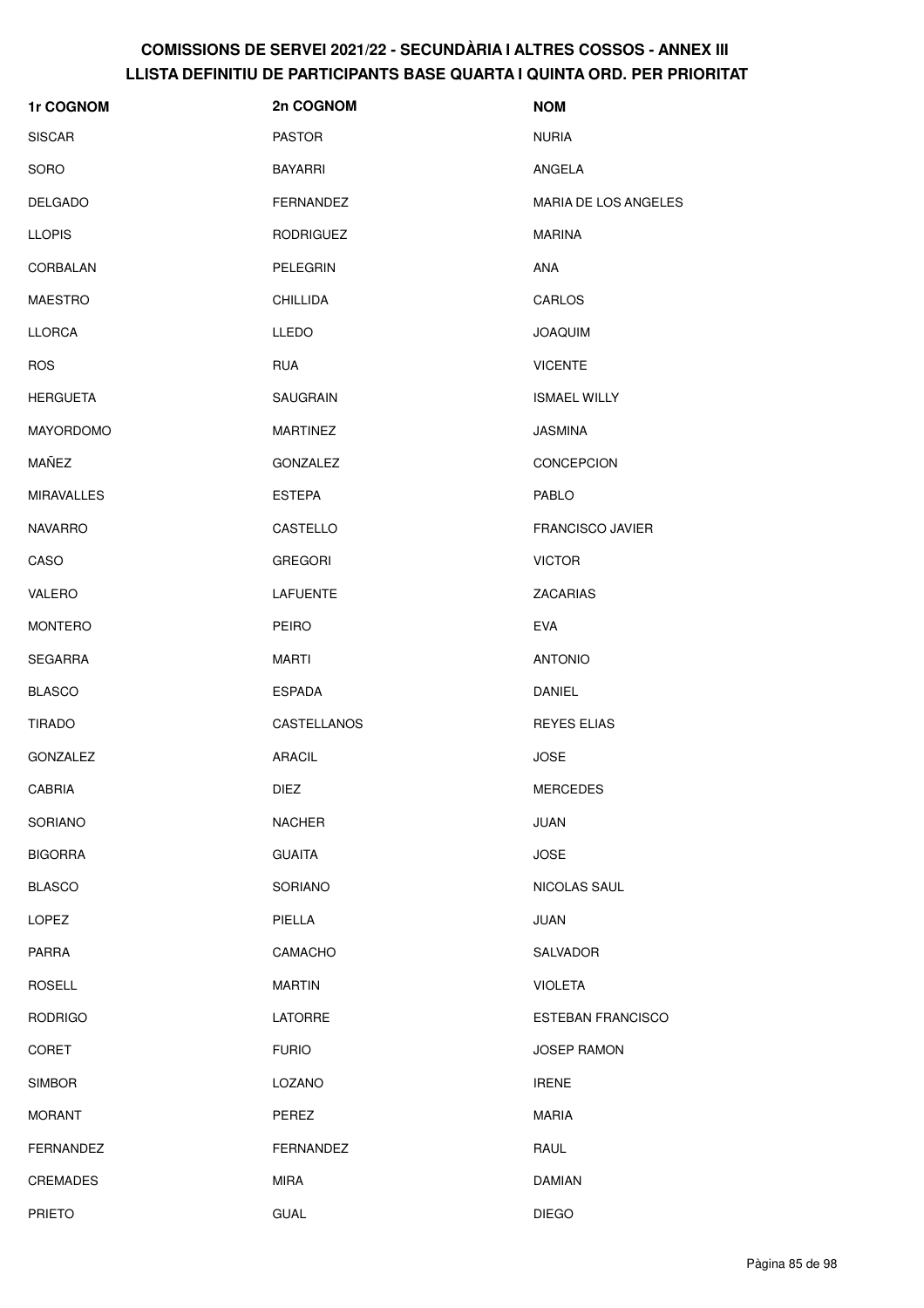| 1r COGNOM        | 2n COGNOM      | <b>NOM</b>         |
|------------------|----------------|--------------------|
| <b>PORTERO</b>   | <b>VALLS</b>   | <b>GABRIEL</b>     |
| <b>FELIPO</b>    | SANJUAN        | <b>VICTOR</b>      |
| PEREZ            | <b>REINA</b>   | <b>CRISTINA</b>    |
| <b>JORNET</b>    | <b>ESTEVE</b>  | <b>JOSE LUIS</b>   |
| <b>SANCHEZ</b>   | TENDERO        | <b>JOSEFINA</b>    |
| <b>CONTRERAS</b> | <b>TOLOSA</b>  | <b>MARIA JULIA</b> |
| GARCIA-ESPAÑA    | SORIANO        | LAURA              |
| <b>GOMEZ</b>     | <b>TOMILLO</b> | <b>AITANA</b>      |
| <b>HEDO</b>      | GONZALO        | PEDRO              |
| <b>BAZAL</b>     | CHACÓN         | <b>MARIA</b>       |
| <b>GRACIA</b>    | FERNANDEZ      | <b>ANA</b>         |
| <b>MONTAGUD</b>  | LLEDÓ          | <b>MARINA</b>      |
| <b>OZCARIZ</b>   | FERNANDEZ      | <b>MARIA HENAR</b> |
| PEREZ            | <b>BIEDMA</b>  | SANDRA             |
| <b>BENAVENT</b>  | <b>ROVIRA</b>  | SAMUEL ANTONIO     |
| <b>MARTINEZ</b>  | BAU            | <b>PEDRO</b>       |
| <b>ROSARIO</b>   | <b>ROSELLO</b> | LYDIA              |
| <b>SANTIAGO</b>  | SANTIAGO       | PEDRO ANTONIO      |
| <b>TERRES</b>    | FERNANDEZ      | <b>TANIA</b>       |
| <b>RUIZ</b>      | <b>JIMENEZ</b> | <b>NACHO</b>       |
| LOPEZ            | ALBEROLA       | ZAIDA              |
| <b>CAMPOS</b>    | <b>COLL</b>    | <b>JOSE MARIA</b>  |
| <b>FAUS</b>      | <b>MOLTO</b>   | <b>IRENE</b>       |
| <b>GOMEZ</b>     | <b>SELMA</b>   | <b>JORGE</b>       |
| <b>RUIZ</b>      | PEIRO          | <b>CRISTINA</b>    |
| <b>GARRIGOS</b>  | <b>REVERT</b>  | <b>LEANDRO</b>     |
| <b>BRIVA</b>     | <b>LLODRA</b>  | <b>GERMAN</b>      |
| GONZALEZ         | <b>ALVAREZ</b> | <b>VICENT</b>      |
| <b>GUTIERREZ</b> | <b>PACHECO</b> | SARA               |
| <b>HERRERA</b>   | LOPEZ          | <b>JUAN MANUEL</b> |
| LOPEZ            | <b>MICO</b>    | RAFAEL             |
| <b>FONS</b>      | <b>MOROS</b>   | <b>FERRAN</b>      |
| <b>NEGRE</b>     | <b>PARRA</b>   | ALBA               |
| <b>GARCIA</b>    | <b>GIRONES</b> | MARIA DOLORES      |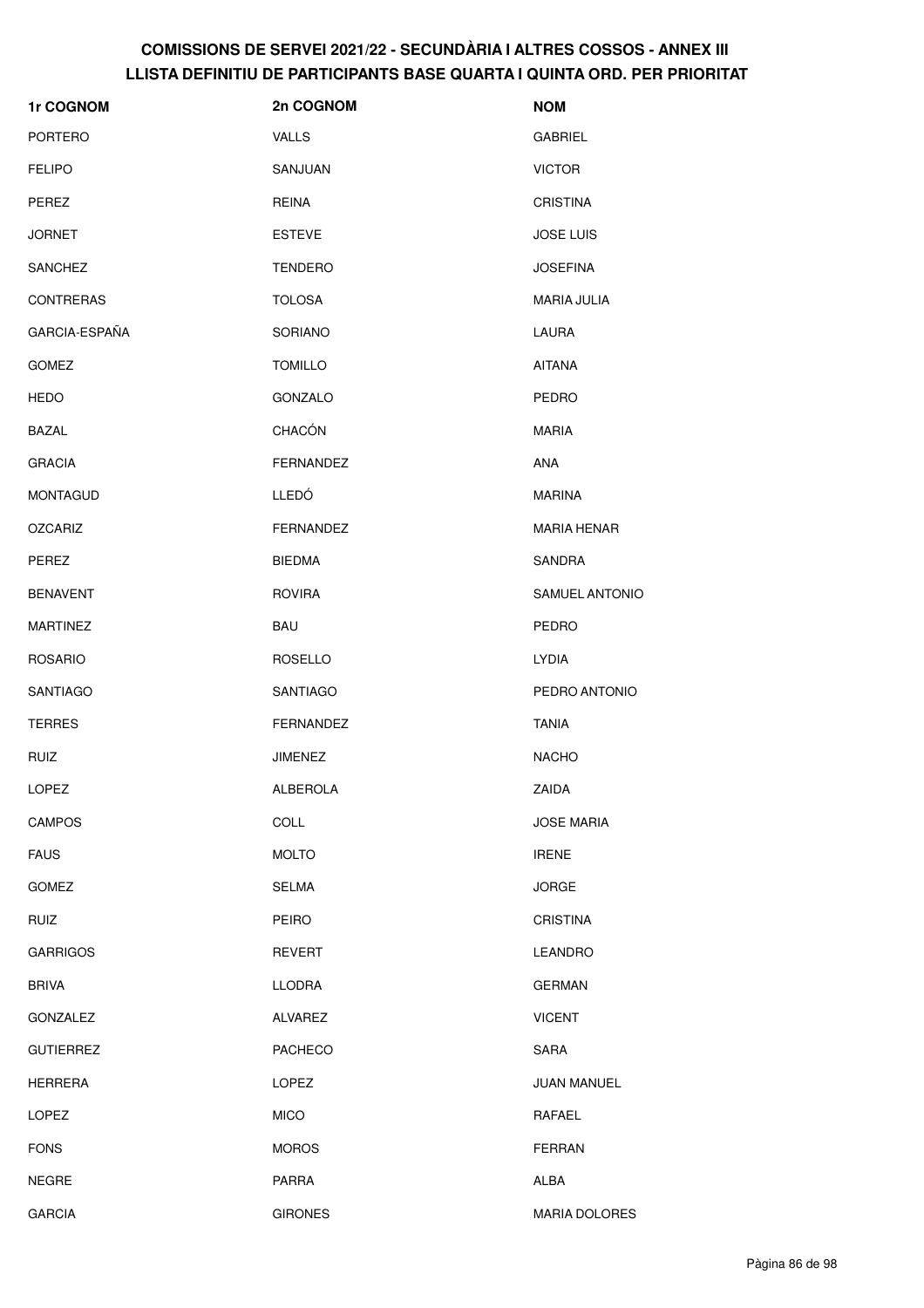| 1r COGNOM        | 2n COGNOM             | <b>NOM</b>              |
|------------------|-----------------------|-------------------------|
| <b>FERRER</b>    | <b>CLARAMONTE</b>     | <b>VICTOR</b>           |
| <b>REBOLLO</b>   | <b>MORALES</b>        | <b>MIRIAM</b>           |
| CONTELL          | <b>CORTELL</b>        | <b>MARIA PILAR</b>      |
| <b>JIMENEZ</b>   | SANCHEZ               | <b>MARIA</b>            |
| <b>ROSILLO</b>   | <b>GUERRERO</b>       | XAVIER VENANCIO         |
| <b>FUENTES</b>   | FERNANDEZ DE MENDIOLA | ALEJANDRO ALFONSO       |
| RAMIREZ          | PEREZ                 | <b>FRANCISCO</b>        |
| ALVARO           | <b>MORA</b>           | <b>NURIA</b>            |
| <b>MOLL</b>      | <b>LLINARES</b>       | <b>JAVIER</b>           |
| <b>HERVAS</b>    | <b>BLASCO</b>         | <b>ESTEFANIA</b>        |
| VILA             | LOPEZ                 | <b>GUILLEM</b>          |
| <b>MORALEDA</b>  | CARRASCAL             | <b>MARIA CONCEPCION</b> |
| GRAU             | <b>ESTRELLES</b>      | <b>JESSICA</b>          |
| <b>MORENO</b>    | LOPEZ                 | <b>MARIA DEL MAR</b>    |
| <b>PRADES</b>    | <b>BEL</b>            | LAURA                   |
| <b>FERRANDO</b>  | <b>BRINES</b>         | JULIA                   |
| <b>TERUEL</b>    | <b>FERRAGUD</b>       | CARLES                  |
| <b>SEGURA</b>    | <b>BONET</b>          | <b>MARC</b>             |
| ARENAS           | LOZANO                | <b>VERONICA</b>         |
| <b>MORILLAS</b>  | <b>CLIMENT</b>        | <b>JULIA</b>            |
| LOPEZ            | <b>BALLESTEROS</b>    | PAULA                   |
| <b>RIPOLL</b>    | <b>IVORRA</b>         | REBECA                  |
| PELARDA          | <b>RODRIGUEZ</b>      | <b>MARIA PAZ</b>        |
| COMES            | VELAZQUEZ             | <b>ESTHER</b>           |
| <b>CRESPO</b>    | VILLALBA              | PAU                     |
| MASCARELL        | AMAT                  | ANDREA                  |
| <b>GARRIDO</b>   | PERALTA               | LORENA                  |
| <b>FERRANDIZ</b> | VAÑO                  | <b>JUAN IGNACIO</b>     |
| <b>BONILLA</b>   | CASTILLO              | <b>TANIA LLEDO</b>      |
| <b>MARTINEZ</b>  | <b>FLORES</b>         | <b>PASCUAL</b>          |
| <b>SANCHO</b>    | ALBEROLA              | <b>EMMA</b>             |
| <b>MORALES</b>   | LOPEZ                 | <b>ALICIA</b>           |
| <b>APARISI</b>   | SANZ                  | <b>BLANCA</b>           |
| <b>SEGARRA</b>   | <b>MAHIQUES</b>       | REBECA                  |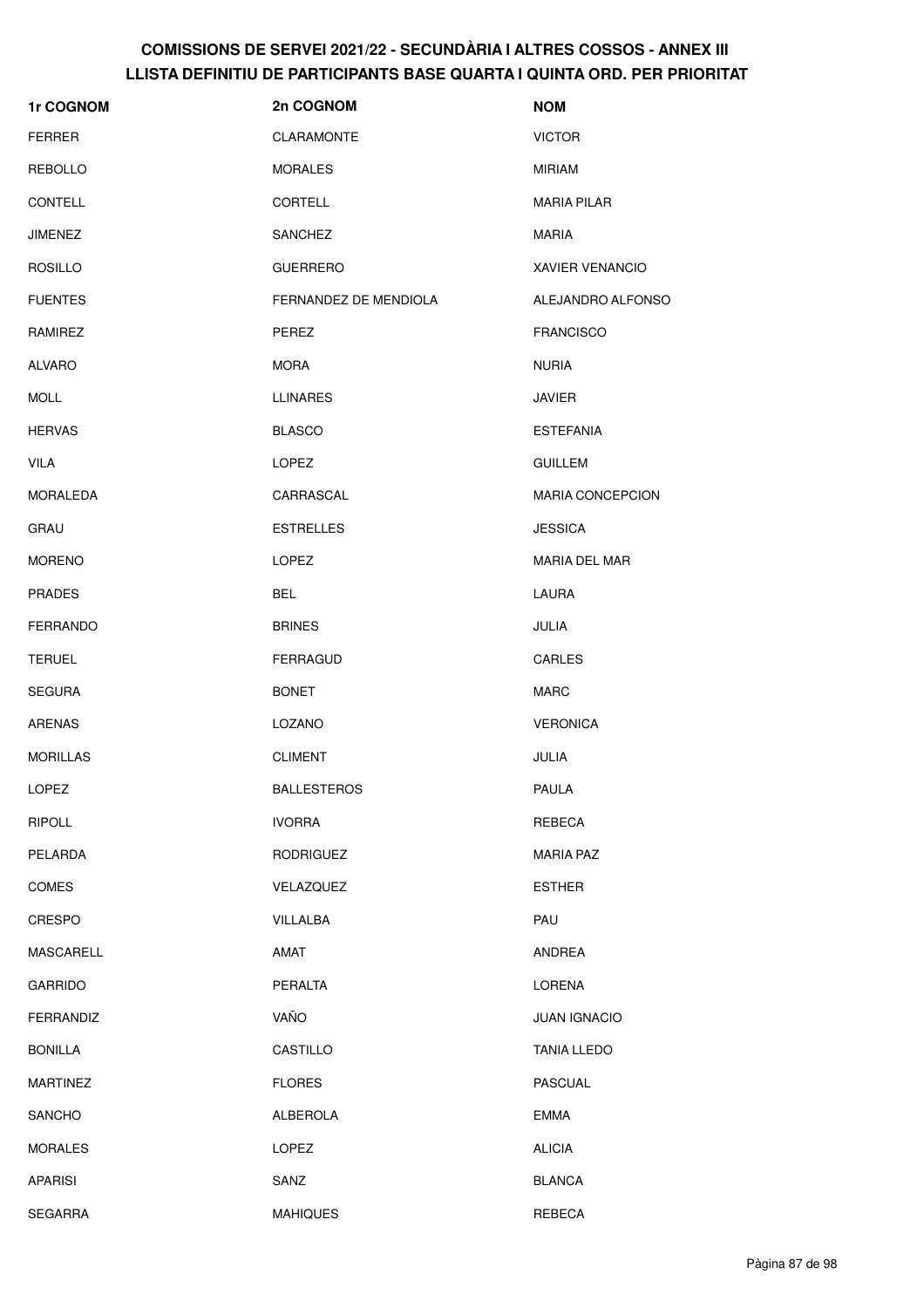| 1r COGNOM         | 2n COGNOM        | <b>NOM</b>           |
|-------------------|------------------|----------------------|
| <b>MOLLA</b>      | <b>BONONAT</b>   | <b>GUILLEM</b>       |
| <b>TARIN</b>      | <b>MARTINEZ</b>  | <b>ELISA</b>         |
| <b>MONTESINOS</b> | <b>GUILLO</b>    | <b>JAVIER</b>        |
| <b>PERIS</b>      | <b>MARTINEZ</b>  | <b>ANTONIO</b>       |
| <b>CLIMENT</b>    | <b>RUBIOLS</b>   | <b>HELENA</b>        |
| ROMERO            | MAÑEZ            | ISMAEL-VICENTE       |
| <b>DESCALS</b>    | <b>COMPANY</b>   | MARIA                |
| <b>SOLAESA</b>    | <b>GALLEGO</b>   | <b>JORGE</b>         |
| <b>ESCRIVA</b>    | <b>BERNABEU</b>  | <b>GEMMA</b>         |
| LOZANO            | QUILES           | <b>SOFIA</b>         |
| <b>ALONSO</b>     | <b>MOMPO</b>     | LAIA                 |
| <b>BENLLOCH</b>   | <b>PLA</b>       | <b>MARC</b>          |
| CAMBRA            | <b>MARTINEZ</b>  | YOLANDA              |
| <b>CREUS</b>      | MARTI            | <b>IRENE</b>         |
| <b>MOLTO</b>      | <b>TORTOSA</b>   | CARLA                |
| <b>LOPEZ</b>      | <b>GRACIA</b>    | <b>EDUARDO</b>       |
| <b>JIMENEZ</b>    | <b>HERNANDEZ</b> | RAÚL                 |
| <b>GARCIA</b>     | NAVARRETE        | JUANA DOLORES        |
| <b>SERRA</b>      |                  | LAURE                |
| <b>VELASCO</b>    | VALERO           | <b>ANTONIO</b>       |
| <b>GARCIA</b>     | <b>HERRERO</b>   | <b>JOSE IGNACIO</b>  |
| ALBERT            | <b>TODOLI</b>    | <b>ROBERT</b>        |
| ALEMAÑY           | <b>NAVARRO</b>   | <b>ALBERTO</b>       |
| <b>MICO</b>       | <b>TORMO</b>     | SARA                 |
| VALLEJO           | <b>ANTICH</b>    | LAURA                |
| <b>GUILLEN</b>    | <b>BARBERA</b>   | <b>SOFIA</b>         |
| <b>BAREA</b>      | ROBLEDO          | <b>SUSANA</b>        |
| <b>VIDAL</b>      | SALVADOR         | <b>JOSE</b>          |
| VILLANUEVA        | <b>PANTOJA</b>   | EVA                  |
| <b>MARRADES</b>   | LOPEZ            | <b>LETICIA</b>       |
| <b>FLICH</b>      | <b>CUTANDA</b>   | M <sup>ª</sup> PILAR |
| <b>VIVAS</b>      | <b>ODINA</b>     | <b>HUGO</b>          |
| <b>MARIN</b>      | <b>MATEOS</b>    | <b>JAVIER</b>        |
| <b>GARCIA</b>     | <b>GARCIA</b>    | ABEL                 |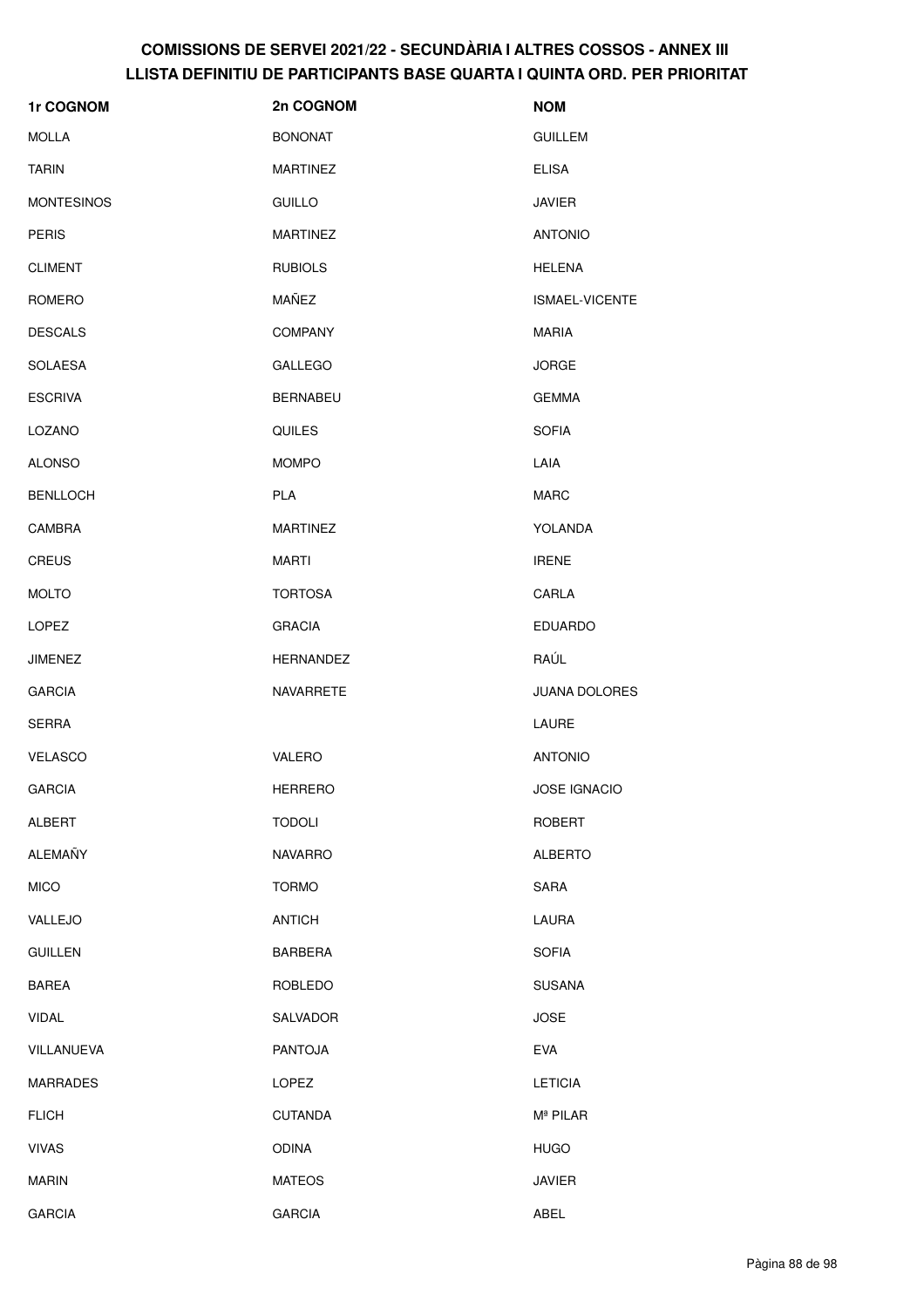| 1r COGNOM        | 2n COGNOM          | <b>NOM</b>            |
|------------------|--------------------|-----------------------|
| <b>IBORRA</b>    | <b>CAMPOS</b>      | <b>MANUELA</b>        |
| <b>GIMENEZ</b>   | <b>ALFONSO</b>     | <b>MARIA TERESA</b>   |
| <b>MORENO</b>    | ALMELA             | <b>MONICA</b>         |
| <b>ROMEU</b>     | <b>BLASCO</b>      | <b>TERESA</b>         |
| <b>NAVARRO</b>   | PEREZ              | <b>MARIA REMEDIOS</b> |
| <b>ASENSI</b>    | <b>BERGA</b>       | <b>ARTURO</b>         |
| <b>SANCHEZ</b>   | SANCHEZ-MANJAVACAS | <b>LUIS</b>           |
| <b>ANTON</b>     | <b>BARRERA</b>     | <b>ALBA</b>           |
| <b>LEO</b>       | <b>MANJAVACAS</b>  | <b>MANUEL JESUS</b>   |
| <b>GOMEZ</b>     | VADILLO            | <b>HECTOR</b>         |
| <b>MORA</b>      | <b>BOSCH</b>       | RAFAEL                |
| <b>JORDA</b>     | <b>SERRANO</b>     | <b>PEDRO</b>          |
| LUIS             | <b>VIDAL</b>       | <b>CELIA</b>          |
| CANTO            | <b>MASA</b>        | PAU                   |
| <b>HERRERIAS</b> | <b>PUIG</b>        | <b>DIANA</b>          |
| <b>SELLES</b>    | <b>RODRIGUEZ</b>   | <b>INMACULADA</b>     |
| <b>LLORCA</b>    | CANO               | <b>MIGUEL</b>         |
| <b>REIG</b>      | <b>HERNANDEZ</b>   | <b>BARTOLOME</b>      |
| <b>DIAZ</b>      | PEÑALVER           | <b>JUAN MANUEL</b>    |
| <b>GALLENT</b>   | <b>FALCO</b>       | <b>MIREIA AURORA</b>  |
| SARRION          | CASTELLO           | ANDREA                |
| <b>VICENTE</b>   | <b>HERRERO</b>     | <b>CLAUDIA</b>        |
| CEREZO           | <b>NAVARRO</b>     | <b>JOSE</b>           |
| <b>RODRIGO</b>   | <b>GOMEZ</b>       | <b>SILVIA</b>         |
| <b>PONS</b>      | <b>CHUST</b>       | RAUL                  |
| <b>DOBOS</b>     |                    | SILVIA GABRIELA       |
| MARTORELL        | REAL               | ALBA                  |
| <b>MARTIN</b>    | <b>MAESTRE</b>     | <b>EMILIO JOSE</b>    |
| <b>ESCRIBANO</b> | <b>TEROL</b>       | <b>MARIO</b>          |
| <b>VIVO</b>      | <b>CERVERA</b>     | <b>JOSE RAMON</b>     |
| <b>PRADES</b>    | ALBALAT            | CARLOS                |
| ARAGO            | <b>MELIA</b>       | <b>TANIA</b>          |
| <b>GARCIA</b>    | CABALLER           | <b>MARIA</b>          |
| <b>PENADES</b>   | SOLER              | <b>JOAN</b>           |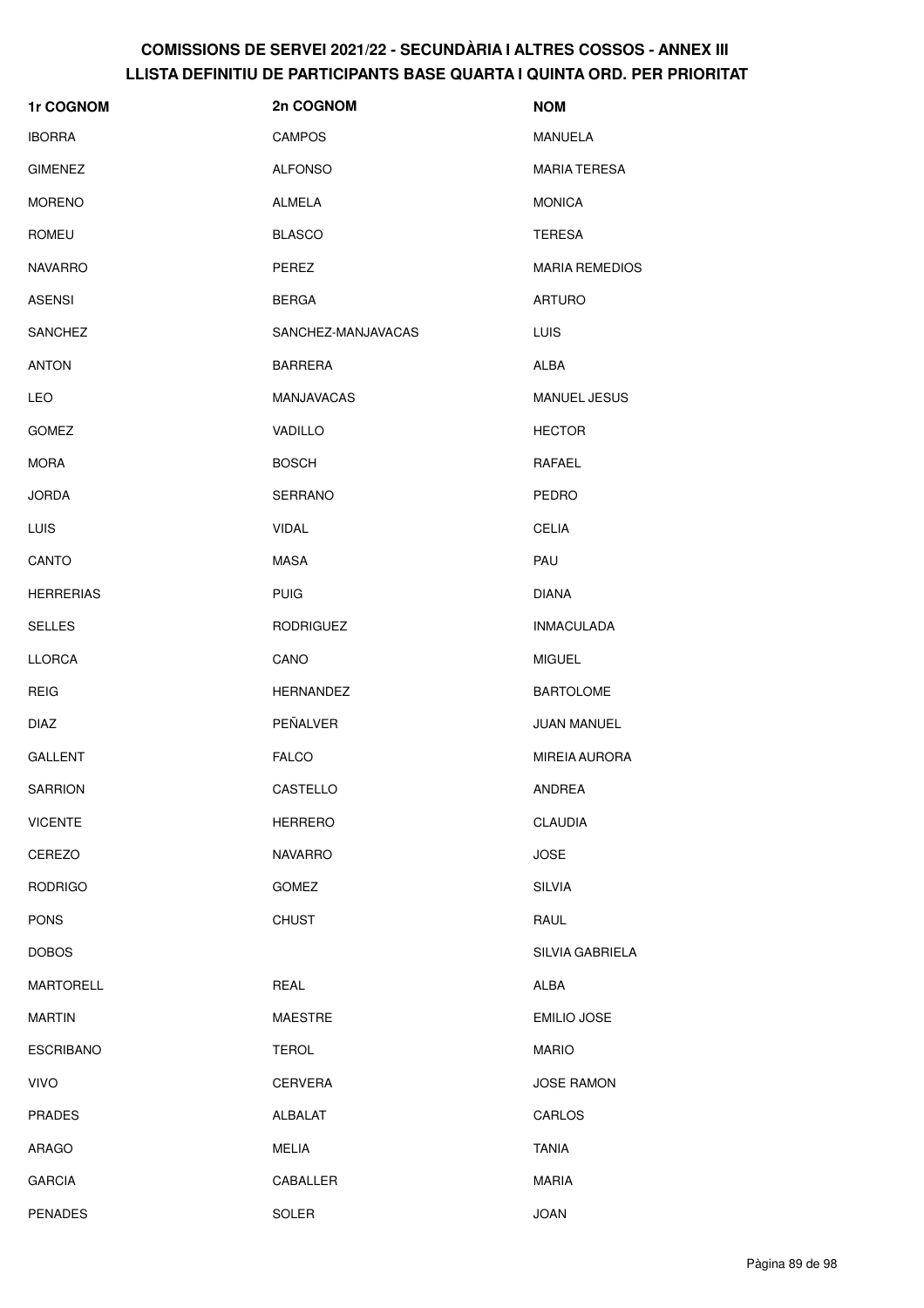| 1r COGNOM        | 2n COGNOM         | <b>NOM</b>            |
|------------------|-------------------|-----------------------|
| <b>BLASCO</b>    | LUJAN             | <b>ESTER</b>          |
| <b>SEGARRA</b>   | <b>FERRERES</b>   | <b>JOSEP</b>          |
| <b>NACHER</b>    | <b>PALONES</b>    | MIGUEL MANUEL         |
| <b>TAMARIT</b>   | VENDRELL          | <b>ASUNTA</b>         |
| <b>ANTON</b>     | CASTILLO          | ALEJANDRO FRANCISCO   |
| RAMIREZ          | PEREZ             | <b>HELENA</b>         |
| <b>VIDAL</b>     | <b>TERRADES</b>   | <b>MARIA</b>          |
| ANDREU           | GONZALEZ          | MARIA DEL MAR         |
| <b>TORRES</b>    | <b>BOSCH</b>      | <b>NADINA</b>         |
| <b>COLMENERO</b> | <b>PASTOR</b>     | <b>SILVIA</b>         |
| <b>SEGARRA</b>   | <b>LARROSA</b>    | <b>JOSE VICENTE</b>   |
| ALCAÑIZ          | <b>MARIN</b>      | <b>MARCOS</b>         |
| <b>CERVERO</b>   | <b>SANCHEZ</b>    | <b>SABRINA</b>        |
| <b>RIVES</b>     | <b>SALA</b>       | <b>MANUEL</b>         |
| GONZALEZ         | <b>SANCHEZ</b>    | <b>MARIA</b>          |
| <b>SERVERA</b>   | <b>TOLEDO</b>     | <b>FERNANDO</b>       |
| <b>MARTINEZ</b>  | <b>PARDO</b>      | <b>ESMERALDO</b>      |
| <b>GARCES</b>    | <b>ROSELL</b>     | <b>MANUEL</b>         |
| VAZQUEZ          | <b>GOMEZ</b>      | LUIS                  |
| <b>SIMON</b>     | <b>PLA</b>        | <b>DANIEL</b>         |
| <b>MARTINEZ</b>  | ALVAREZ           | <b>JAVIER</b>         |
| <b>RICO</b>      | SOLER             | LAURA                 |
| <b>COMES</b>     | <b>CUARTIELLA</b> | <b>VICENTE MIGUEL</b> |
| <b>ALBERT</b>    | PEREZ             | <b>FRANCISCO</b>      |
| <b>PASTOR</b>    | <b>FRANCH</b>     | <b>CRISTINA</b>       |
| <b>MORAGON</b>   | <b>FANDOS</b>     | <b>LYDIA</b>          |
| CAÑIZARES        | <b>MURCIA</b>     | MANUEL ANTONIO        |
| <b>MORAGON</b>   | <b>FANDOS</b>     | <b>PATRICIA</b>       |
| <b>TORRES</b>    | <b>ZAHINOS</b>    | ALEJANDRO             |
| <b>BERLANAS</b>  | <b>VICENTE</b>    | ANGEL                 |
| <b>FLORES</b>    | <b>NAVARRO</b>    | <b>RAQUEL</b>         |
| <b>BONO</b>      | <b>ORTS</b>       | <b>VICENTE</b>        |
| <b>BONO</b>      | <b>ORTS</b>       | <b>SARA</b>           |
| ORDUÑA           | <b>PLASENCIA</b>  | MANUEL JESUS          |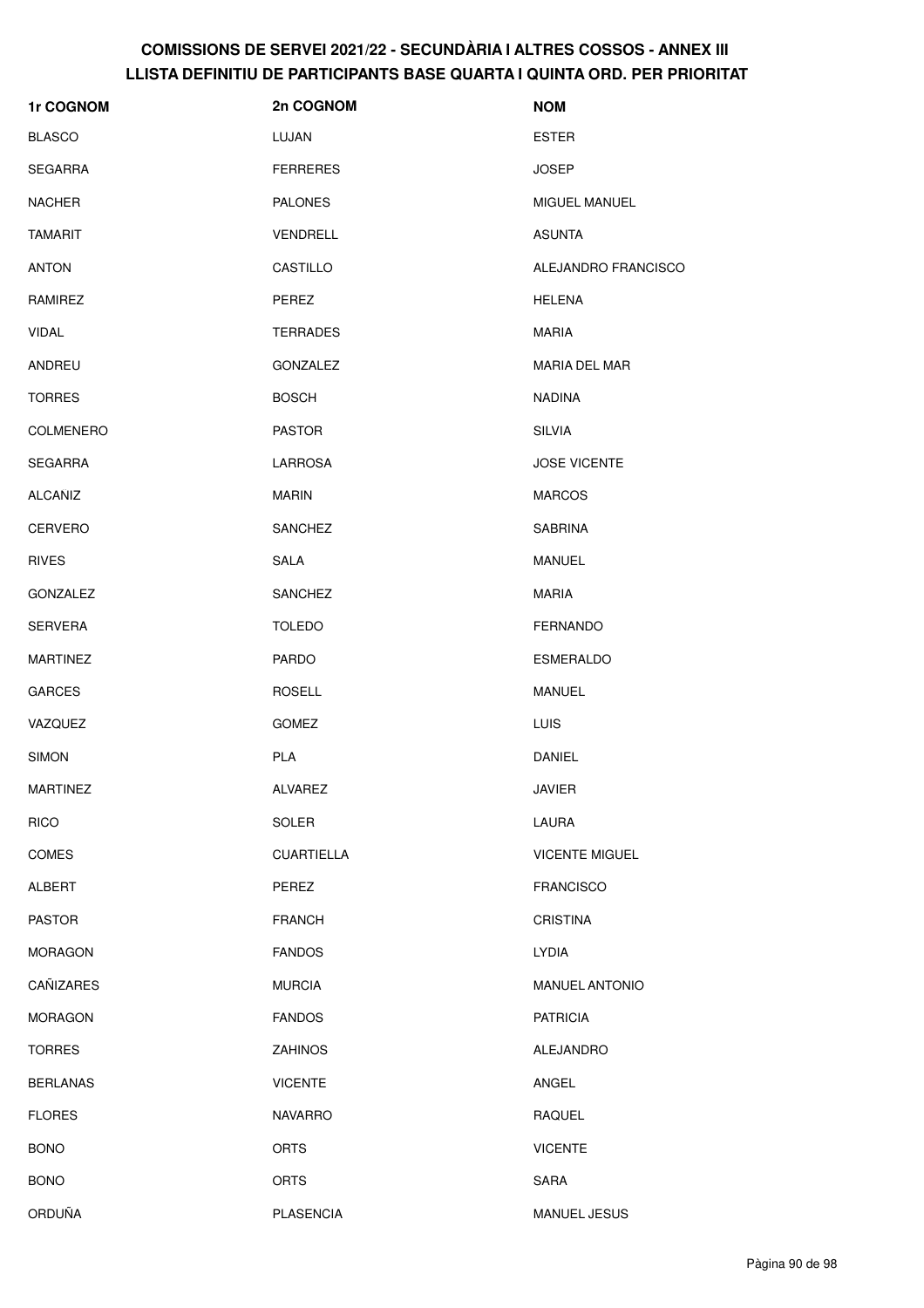| 1r COGNOM        | 2n COGNOM           | <b>NOM</b>           |
|------------------|---------------------|----------------------|
| <b>THOUS</b>     | <b>ANA</b>          | <b>AINA</b>          |
| <b>HERRANZ</b>   | <b>MERINO</b>       | <b>EVA</b>           |
| ARAQUE           | <b>REBOLLO</b>      | LAURA DAFNE          |
| <b>SANTOS</b>    | <b>AGULLEIRO</b>    | <b>ANTONIO</b>       |
| <b>GARCIA</b>    | PIÑON               | <b>ROSER</b>         |
| <b>BATALLER</b>  | <b>CASTELLA</b>     | <b>XAVIER</b>        |
| ARMERO           | <b>GIMENEZ</b>      | <b>JUAN</b>          |
| <b>MOLLA</b>     | <b>CALDES</b>       | ANDREA               |
| <b>LAHOSA</b>    | <b>ENGUIX</b>       | ANGELA               |
| <b>ROIG</b>      | <b>ANDRES</b>       | <b>MARIA SALUD</b>   |
| CORRAL           | <b>FUENTES</b>      | <b>INMACULADA</b>    |
| <b>CONTRERAS</b> | <b>BADIA</b>        | <b>MARIA</b>         |
| LOPEZ            | <b>MARTINEZ</b>     | <b>CHEYENE</b>       |
| <b>FORT</b>      | <b>ESCRIVA</b>      | <b>VICTOR JAVIER</b> |
| LAFARGA          | <b>SANCHIS</b>      | <b>JUAN CARLOS</b>   |
| <b>GARCIA</b>    | <b>SALIDO</b>       | LAURA                |
| <b>HERNANDEZ</b> | <b>SENTI</b>        | <b>IMMACULADA</b>    |
| ALBALAT          | <b>BENEDITO</b>     | <b>MARTA</b>         |
| CERDA            | <b>DIEZ</b>         | LAURA                |
| <b>ALFONSO</b>   | <b>ALABARTA</b>     | REBECA               |
| <b>CRESPO</b>    | REGNAULT DE MAULMIN | BLANCA JUANA         |
| <b>TORAN</b>     | <b>FO</b>           | <b>MAXIMINO</b>      |
| <b>FEBRE</b>     | <b>DICIENA</b>      | LAURA                |
| <b>CLOQUELL</b>  | <b>BAÑULS</b>       | <b>JORDI</b>         |
| <b>MATEOS</b>    | SANZ                | <b>GLORIA</b>        |
| RIBERA           | GIL                 | YASMINA              |
| <b>MORELL</b>    | <b>MUÑOZ</b>        | <b>CRISTINA</b>      |
| <b>MARTINEZ</b>  | <b>MARCO</b>        | <b>NURIA</b>         |
| RABADAN          | <b>MARTINEZ</b>     | LUIS GASPAR          |
| <b>FORNAS</b>    | <b>MARTINEZ</b>     | SARA                 |
| PIÑERO           | CAMACHO             | <b>CRISTINA</b>      |
| <b>GUIJARRO</b>  | <b>ROSALENY</b>     | <b>CESAR</b>         |
| CASTILLO         | <b>PAVON</b>        | <b>MARTA</b>         |
| <b>PRIETO</b>    | <b>DUVAL</b>        | <b>VICTOR MANUEL</b> |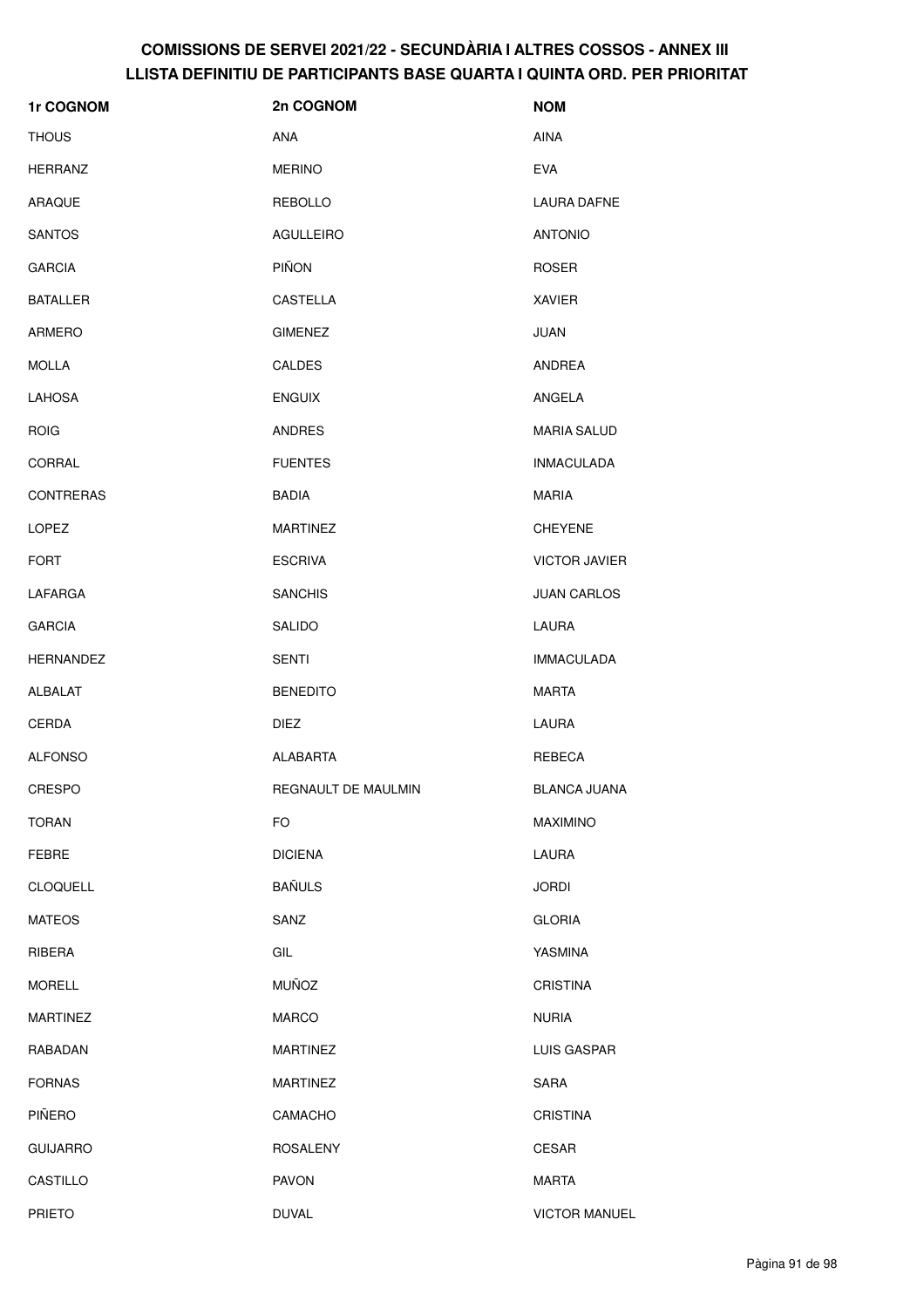| 1r COGNOM        | 2n COGNOM          | <b>NOM</b>             |
|------------------|--------------------|------------------------|
| <b>ALCALDE</b>   | GONZALEZ           | AMPARO                 |
| <b>ROIG</b>      | <b>ESPI</b>        | CARLES                 |
| <b>LOPEZ</b>     | <b>MONTERO</b>     | <b>MANUEL</b>          |
| <b>CEBOLLA</b>   | <b>TORMOS</b>      | <b>MARIA</b>           |
| GABALDON         | PEÑARANDA          | <b>ENRIQUE</b>         |
| <b>INSA</b>      | <b>LLUCH</b>       | <b>ERIC</b>            |
| <b>ALBERT</b>    | GIL                | <b>MARIA MERCEDES</b>  |
| <b>SANCHEZ</b>   | CANOVAS            | <b>JOSE CARLOS</b>     |
| PLA              | <b>BELDA</b>       | <b>ALICIA</b>          |
| CAÑAS            | <b>MARTI</b>       | <b>GUILLEM</b>         |
| ABAD             | <b>DIAZ</b>        | M <sup>ª</sup> BEATRIZ |
| <b>CERDA</b>     | <b>MICO</b>        | <b>SERGIO</b>          |
| <b>MALO</b>      | CARRASCO           | Mª JOSE                |
| <b>JAVALOYES</b> | <b>TORRECILLAS</b> | <b>FUENSANTA</b>       |
| MARTI            | <b>COLUBI</b>      | <b>VICENTA</b>         |
| VAZQUEZ          | <b>MORENO</b>      | <b>VICTOR</b>          |
| SERRANO          | <b>TALENS</b>      | <b>ANTONI</b>          |
| <b>ESPINOSA</b>  | <b>CENTELLES</b>   | <b>EMILIA</b>          |
| <b>VIDAL</b>     | ALMIÑANA           | <b>MIGUEL</b>          |
| <b>RUANO</b>     | <b>FERRER</b>      | <b>ALEX</b>            |
| <b>GARRIDO</b>   | CAMPOS             | <b>VICTORIA</b>        |
| <b>RUIZ</b>      | PEIRO              | JAIME                  |
| CASANOVA         | <b>BARQUERO</b>    | <b>ELISA</b>           |
| PELLICER         | <b>PIQUER</b>      | PAULA                  |
| <b>ESCOMS</b>    | <b>DONATE</b>      | <b>ISABEL</b>          |
| <b>GARCIA</b>    | <b>MARTINEZ</b>    | <b>FRANCISCO JOSE</b>  |
| <b>ANDRES</b>    | <b>CHILLIDA</b>    | <b>JAVIER</b>          |
| <b>PASTOR</b>    | <b>ALEMANY</b>     | <b>MARC</b>            |
| <b>LODEIROS</b>  | <b>CLIMENT</b>     | ANNA MARIA             |
| VILAR            | <b>LOPEZ</b>       | <b>MARTA</b>           |
| <b>SEMPERE</b>   | PEREZ              | <b>CELIA FRANCISCA</b> |
| <b>AICART</b>    | <b>NOGUERES</b>    | <b>REYES</b>           |
| <b>AMOROS</b>    | <b>ESCRICHE</b>    | MAR                    |
| CABALLERO        | <b>TORO</b>        | <b>RUBEN</b>           |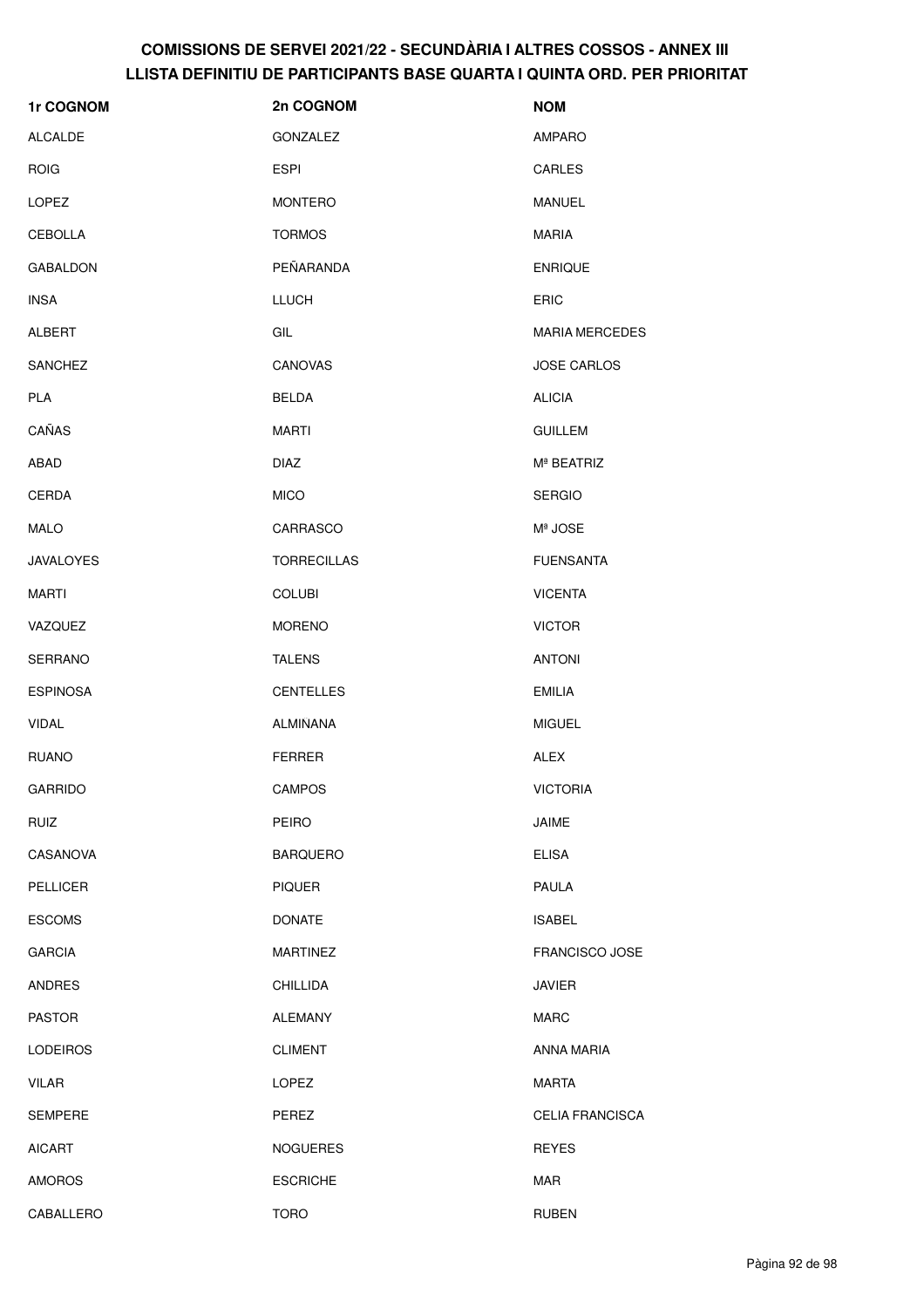| 1r COGNOM         | 2n COGNOM        | <b>NOM</b>           |
|-------------------|------------------|----------------------|
| <b>PRADAS</b>     | <b>SANCHIS</b>   | CARLOS               |
| <b>MOLINA</b>     | <b>MARTI</b>     | <b>BLANCA</b>        |
| <b>GALIANA</b>    | <b>GANDIA</b>    | <b>JOSE MANUEL</b>   |
| <b>AGUILERA</b>   | CABRERA          | <b>DAVID</b>         |
| <b>PEINADO</b>    | VILLANUEVA       | MANUEL               |
| <b>VIVO</b>       | <b>JIMENEZ</b>   | <b>MAR</b>           |
| <b>GARCIA</b>     | VALERO           | <b>MARTA</b>         |
| <b>CACERES</b>    | MILLAN           | SANDRA               |
| <b>MARTIN</b>     | <b>RODRIGUEZ</b> | SANDRA               |
| <b>VIDAL</b>      | <b>PARRA</b>     | <b>MARIO</b>         |
| <b>SALVADOR</b>   | <b>GARCIA</b>    | <b>FERNANDO</b>      |
| COLLADO           | <b>AUDIVERT</b>  | <b>RUTH</b>          |
| <b>VICENT</b>     | <b>MARTI</b>     | Mª DOLORES           |
| <b>POUS</b>       | <b>SANCHIS</b>   | <b>MARIA AMPARO</b>  |
| <b>MUÑOZ</b>      | <b>LUQUE</b>     | <b>ANTIGUA</b>       |
| RAMIREZ           | <b>MONTERDE</b>  | <b>OSCAR</b>         |
| <b>FERRER</b>     | <b>BELTRAN</b>   | <b>MARIA DOLORES</b> |
| ABEL              | <b>ROS</b>       | ROSA SONIA           |
| <b>RAMOS</b>      | <b>GILABERT</b>  | LORENA               |
| CALVO             | CASTRO           | <b>ALICIA</b>        |
| <b>MOLINA</b>     | <b>FRANCES</b>   | <b>AITANA</b>        |
| <b>ORIOLA</b>     | <b>VELLO</b>     | <b>FEDERICO</b>      |
| <b>CLARAMONTE</b> | <b>FORTUÑO</b>   | JOSE ALEJANDRO       |
| <b>GIMENO</b>     | LAZARO           | PAULA                |
| <b>MARTINEZ</b>   | <b>RUIZ</b>      | <b>RICARDO</b>       |
| QUILEZ            | <b>NAVARRO</b>   | <b>MARIA</b>         |
| <b>MAHIQUES</b>   | <b>BENAVENT</b>  | <b>SERGIO</b>        |
| <b>BELDA</b>      | <b>ALVENTOSA</b> | ANA ISABEL           |
| <b>CASTELLS</b>   | PRENAFETA        | <b>MARINA</b>        |
| <b>MORILLO</b>    | <b>JURADO</b>    | <b>RUBEN</b>         |
| <b>PASTOR</b>     | GARRE            | <b>ANTONIO JESUS</b> |
| <b>SANCHEZ</b>    | CABEZAS          | SANTIAGO             |
| <b>PICAZO</b>     | <b>MILLAN</b>    | <b>ELENA</b>         |
| SERVÀ             | ESPÍ             | <b>ENRIQUE</b>       |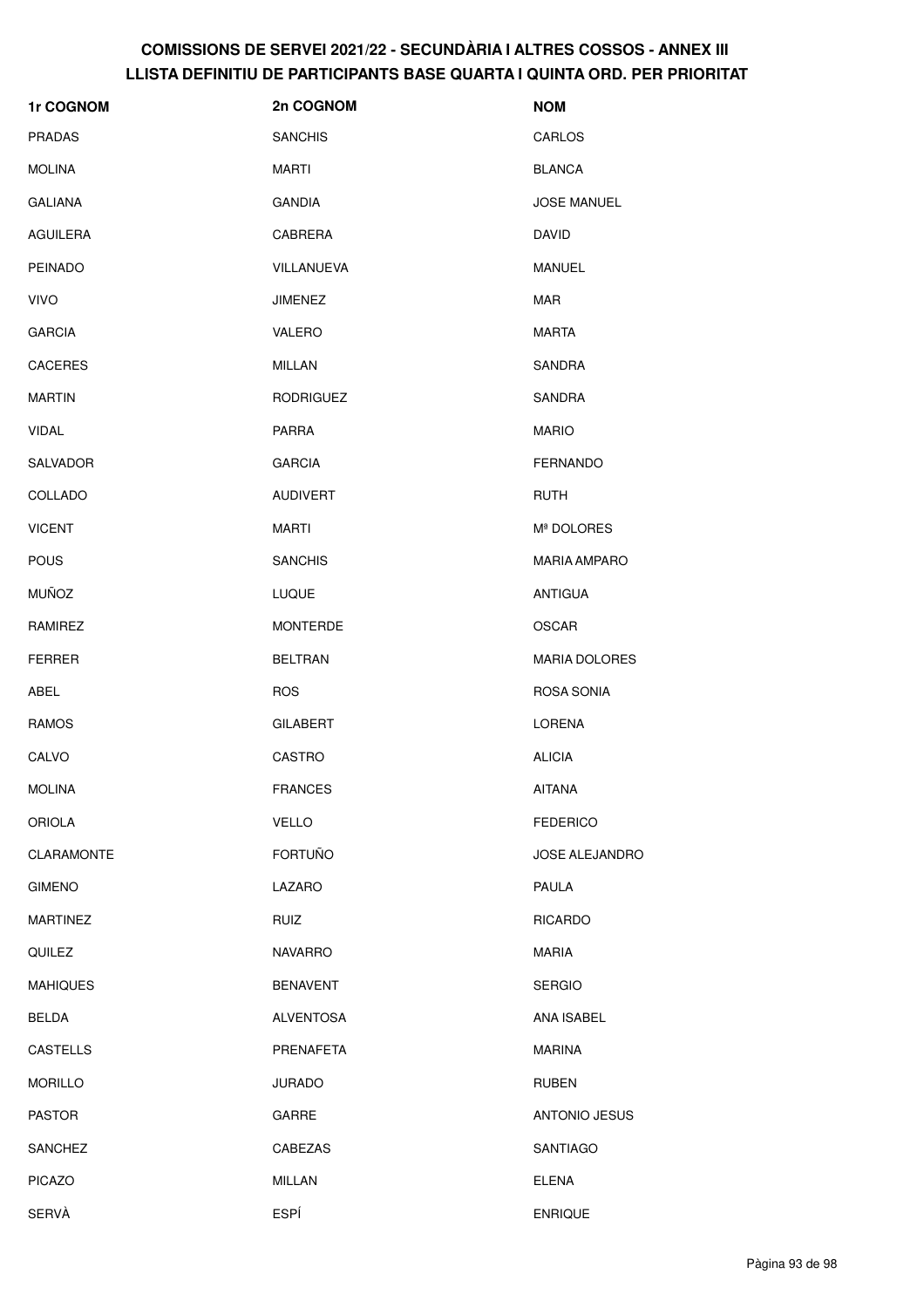| 1r COGNOM        | 2n COGNOM         | <b>NOM</b>           |
|------------------|-------------------|----------------------|
| <b>VALLS</b>     | <b>CLIMENT</b>    | ALEXANDRE            |
| <b>ESTRUCH</b>   | <b>COMPANY</b>    | <b>CRISTIAN</b>      |
| <b>BERNAT</b>    | ANDREU            | <b>PAULA</b>         |
| YAGO             | <b>BUSTAMANTE</b> | <b>JUAN RAMON</b>    |
| <b>RUBIO</b>     | <b>ALCALA</b>     | CARLOS               |
| <b>GONZALEZ</b>  | <b>GONZALEZ</b>   | <b>NURIA</b>         |
| <b>FRASQUET</b>  | <b>PORTA</b>      | <b>LOURDES</b>       |
| <b>JERICO</b>    | <b>CISCAR</b>     | <b>SILVIA</b>        |
| <b>CUBEL</b>     | <b>NACHER</b>     | <b>OLGA ISABEL</b>   |
| <b>TORRE</b>     | <b>CHELET</b>     | <b>SERGIO</b>        |
| <b>MARINESCU</b> |                   | ALEXANDRU-MADALIN    |
| <b>ALONSO</b>    | <b>NANCLARES</b>  | <b>LOURDES</b>       |
| <b>MEDINA</b>    | <b>TOLOSA</b>     | LUIS MIGUEL          |
| <b>VILLA</b>     | <b>MARZO</b>      | <b>SILVIA</b>        |
| LOZOYA           | <b>DIEZ</b>       | <b>OTILIA</b>        |
| <b>CARRION</b>   | <b>SEMPERE</b>    | <b>RAQUEL</b>        |
| <b>MARIN</b>     | CARPIO            | <b>IGNASI</b>        |
| <b>FACHINA</b>   | RIVERA            | ANDREA               |
| <b>FERRIS</b>    | CARBONELL         | CARMELO              |
| <b>MARTINEZ</b>  | CARRILLO          | ANDREA               |
| JIMENEZ          | RUIZ              | ANA                  |
| <b>PERIS</b>     | <b>RODRIGUEZ</b>  | <b>MARINA</b>        |
| <b>BONO</b>      | <b>BUCH</b>       | <b>ROSA</b>          |
| <b>GARCIA</b>    | <b>VICENT</b>     | <b>MARIA AMPARO</b>  |
| <b>BIOSCA</b>    | ANGEL             | <b>MARÍA ROSARIO</b> |
| <b>SEBASTIA</b>  | <b>VELLO</b>      | <b>ELENA</b>         |
| <b>ALARCON</b>   | <b>DASI</b>       | RAFAEL               |
| <b>IUHASZ</b>    | <b>ROSIAN</b>     | <b>IULIA LAURA</b>   |
| MAS              | <b>MARTI</b>      | SONIA                |
| <b>VIGO</b>      | ROMEO             | <b>PATRICIA</b>      |
| COSTA            | ALEGRE            | <b>ESTHER</b>        |
| <b>MARTINEZ</b>  | <b>HERNANDEZ</b>  | <b>VICTOR</b>        |
| <b>NAVARRO</b>   | <b>PINA</b>       | <b>MARINA</b>        |
| FERRA I          | <b>ROIS</b>       | MARC                 |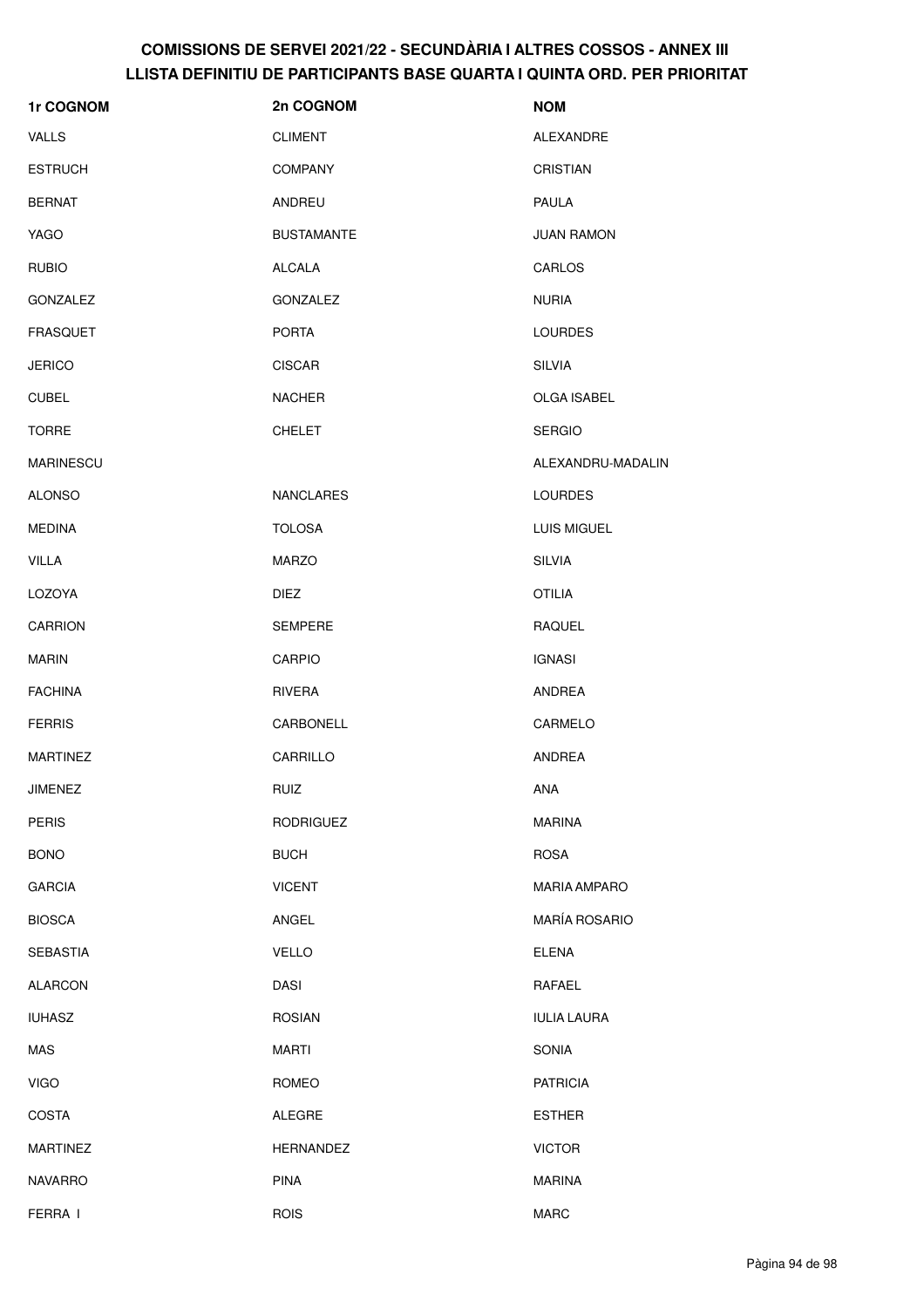| 1r COGNOM         | 2n COGNOM         | <b>NOM</b>                |
|-------------------|-------------------|---------------------------|
| <b>FABRA</b>      | RIBELLES          | <b>JUNCAL</b>             |
| SANTANA           | <b>GOMIS</b>      | <b>CARMINA</b>            |
| <b>PASCUAL</b>    | <b>ROS</b>        | <b>HECTOR</b>             |
| <b>GARCIA</b>     | <b>ASENSI</b>     | <b>ANA</b>                |
| LOPEZ             | GIL               | MIGUEL JOSE               |
| GIL               | <b>MARTINEZ</b>   | <b>BALMA</b>              |
| <b>GARCIA</b>     | ORTUÑO            | <b>MARIA DESAMPARADOS</b> |
| <b>LOPEZ</b>      | <b>RUIZ</b>       | CARLA                     |
| <b>GARCIA</b>     | ABRIL             | <b>MARINA</b>             |
| ORTUÑO            | <b>MONGE</b>      | <b>VERONICA</b>           |
| <b>PALACIOS</b>   | <b>SALAS</b>      | <b>ALBA MARIA</b>         |
| <b>SANCHIS</b>    | <b>VILA</b>       | <b>LOURDES</b>            |
| <b>GARCIA</b>     | <b>GRANELL</b>    | <b>ROSA MARIA</b>         |
| <b>RUIZ</b>       | PEÑA              | <b>LORENA</b>             |
| <b>ROSALENY</b>   | MADERO-CANDELAS   | <b>ALBA</b>               |
| <b>PART</b>       | <b>JORQUES</b>    | <b>BERNARDO</b>           |
| <b>FORNER</b>     | ALEIXANDRE        | <b>PATRICIA</b>           |
| <b>PAYA</b>       | <b>VALDES</b>     | <b>MARIA JOSE</b>         |
| <b>GARCIA</b>     | CASTIGLIONI       | <b>BELEN</b>              |
| <b>MARTINEZ</b>   | <b>LORENZO</b>    | ALFREDO JOSE              |
| ANDUJAR           | <b>FORNER</b>     | ANNA                      |
| <b>MARTI</b>      | <b>FERRER</b>     | MIGUEL ANGEL              |
| <b>REIG</b>       | <b>VILADECANS</b> | <b>ANA MARIA</b>          |
| CASANOVA          | PEREZ             | ANDREA                    |
| <b>MERENCIANO</b> | GONZALEZ          | <b>IRENE</b>              |
| <b>HUERTA</b>     | <b>BIOSCA</b>     | <b>VICENTE JOSE</b>       |
| CANO COLOMA       | <b>VARO</b>       | <b>BEATRIZ</b>            |
| <b>TORIBIO</b>    | <b>GOMEZ</b>      | <b>ELENA</b>              |
| <b>ESTEVE</b>     | <b>RICO</b>       | <b>SERGIO</b>             |
| PEREZ DE SARRIO   | TEBAR             | <b>SERGIO</b>             |
| GRAU              | <b>PACHECO</b>    | LEILA                     |
| <b>ALMONACID</b>  | CABALLER          | <b>GLORIA</b>             |
| MAS               | <b>MARIN</b>      | <b>MARIA CRISTINA</b>     |
| <b>AGOST</b>      | PRADES            | <b>JORGE</b>              |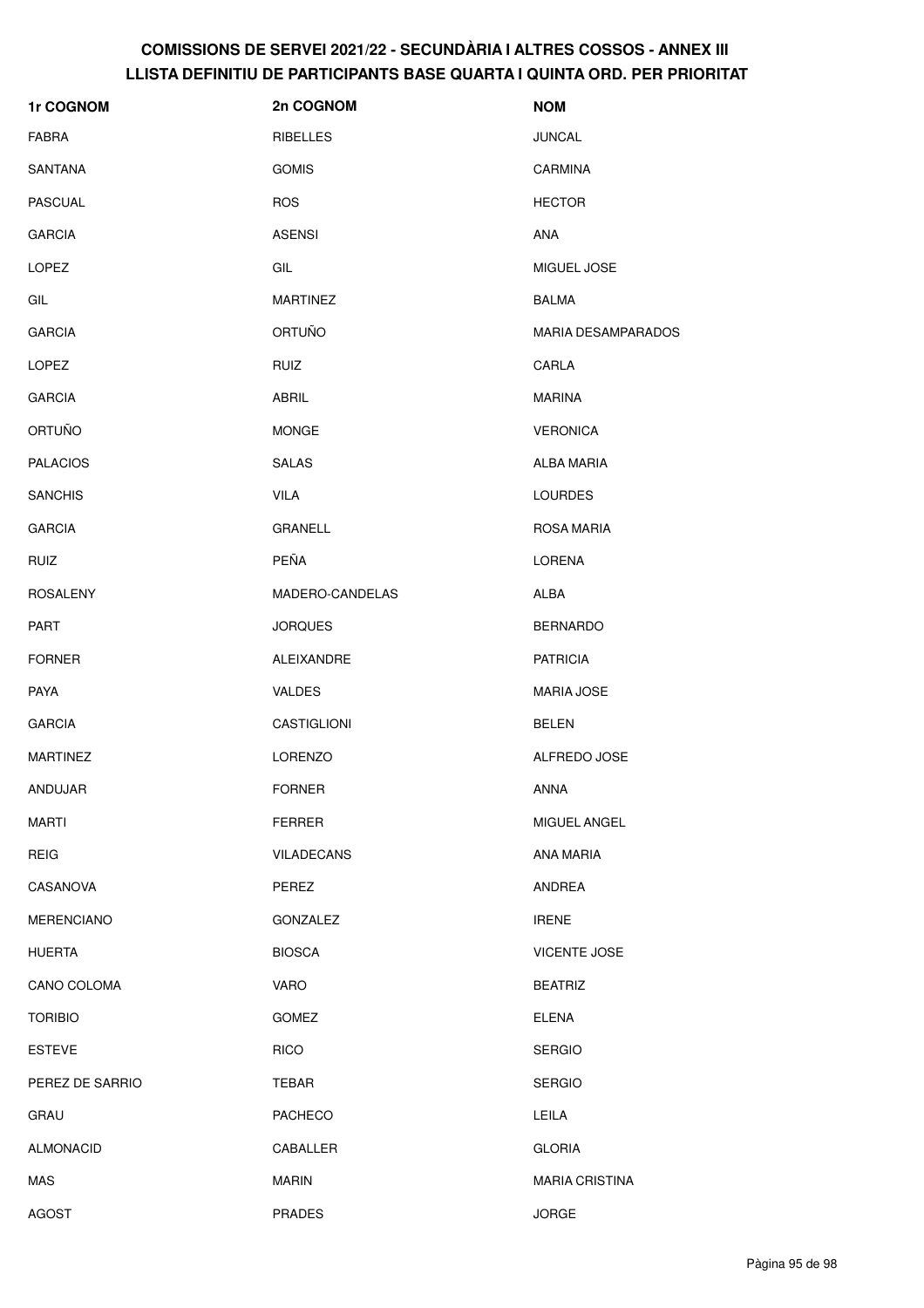| 1r COGNOM        | 2n COGNOM       | <b>NOM</b>         |
|------------------|-----------------|--------------------|
| <b>GUERRERO</b>  | MANZANO         | <b>OVIDIO</b>      |
| PEREZ            | CHECA           | <b>GERARDO</b>     |
| <b>RAMON</b>     | <b>ROIG</b>     | <b>JUAN MIGUEL</b> |
| <b>SANCHEZ</b>   | DEL AMOR        | <b>JUAN</b>        |
| <b>FITO</b>      | <b>ALONSO</b>   | <b>MARIA</b>       |
| <b>CAMPOS</b>    | <b>VIDAL</b>    | <b>ANA ISABEL</b>  |
| <b>ROBLES</b>    | <b>GARCIA</b>   | ALEJANDRO          |
| <b>TARAZON</b>   | <b>ALCOCER</b>  | LIONEL MANUEL      |
| <b>ESTRUCH</b>   | <b>GINER</b>    | <b>ENRIQUE</b>     |
| <b>GOMEZ</b>     | <b>FAUBEL</b>   | <b>BEATRIZ</b>     |
| <b>RODRIGUEZ</b> | <b>MORAN</b>    | ANA                |
| <b>COLINAS</b>   | SALVADOR        | <b>JOSE MIGUEL</b> |
| <b>GARCIA</b>    | ANDREU          | REBECA             |
| <b>MARTI</b>     | <b>PERUCHO</b>  | <b>ERNEST</b>      |
| <b>VILANA</b>    | <b>VELASCO</b>  | <b>VICENTE</b>     |
| <b>OLIVER</b>    | <b>CALABUIG</b> | <b>AARON</b>       |
| <b>BRESO</b>     | <b>GARCIA</b>   | <b>JORGE</b>       |
| <b>GIRALDOS</b>  | <b>LISARDE</b>  | <b>TERESA</b>      |
| <b>TRONCHO</b>   | <b>TENA</b>     | <b>ELENA</b>       |
| <b>COVES</b>     | <b>LOPEZ</b>    | LAURA              |
| <b>CUESTA</b>    | <b>REQUENA</b>  | <b>EVA</b>         |
| <b>REIG</b>      | <b>RODRIGO</b>  | <b>NEUS</b>        |
| CORTES           | <b>MARTINEZ</b> | <b>CRISTINA</b>    |
| CEREZO           | GIL             | <b>GEMMA</b>       |
| SAMPER           | CERDAN          | <b>MARIA</b>       |
| MASCARELL        | <b>OLASO</b>    | <b>JORGE</b>       |
| ALVAREZ          | <b>GARCIA</b>   | <b>MARIA</b>       |
| <b>ZUBIRI</b>    | ALCOBER         | <b>FRANCISCO</b>   |
| <b>NAVAS</b>     | SANTAMARIA      | FRANCISCO DE BORJA |
| QUEROL           | <b>URQUIZU</b>  | PEDRO              |
| <b>RODRIGUEZ</b> | MENENDEZ        | SARA               |
| <b>TORRO</b>     | <b>DEVIS</b>    | LAURA              |
| <b>RODRIGUEZ</b> | <b>MAYOL</b>    | FRANCISCO ALBERTO  |
| <b>SERRA</b>     |                 | <b>GIUSEPPE</b>    |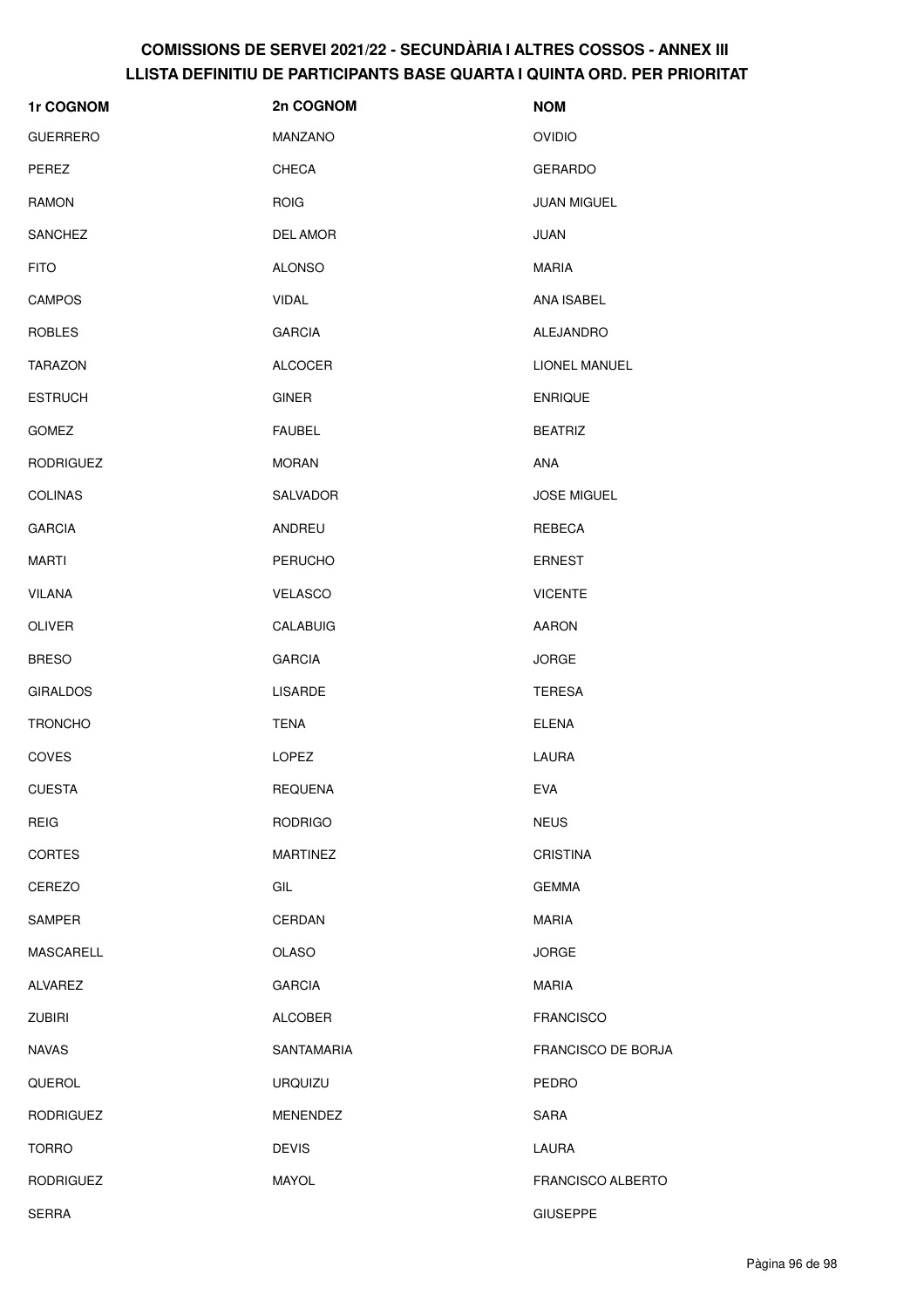| 1r COGNOM         | 2n COGNOM        | <b>NOM</b>              |
|-------------------|------------------|-------------------------|
| CASTELLO          | <b>ESCOLANO</b>  | <b>ANA</b>              |
| <b>TOLOSA</b>     | <b>GARCIA</b>    | <b>FRANCISCO JAVIER</b> |
| VAÑO              | <b>MATAIX</b>    | <b>JOSE LUIS</b>        |
| <b>LOPEZ</b>      | BO               | <b>IGNACIO</b>          |
| <b>VIDAL</b>      | <b>AMOROS</b>    | <b>VICENTE</b>          |
| <b>GARCIA</b>     | <b>BOIXADER</b>  | SALVADOR FRANCISCO      |
| <b>DOMINGUEZ</b>  | VAQUERO          | <b>PABLO</b>            |
| <b>MURCIA</b>     | <b>FERRE</b>     | ANNA                    |
| <b>BLANES</b>     | <b>SEGURA</b>    | <b>SONIA</b>            |
| <b>SEMPERE</b>    | <b>BENEYTO</b>   | Mª DOLORES              |
| <b>BLASCO</b>     | <b>MARTINEZ</b>  | <b>JOAN VICENT</b>      |
| <b>IVARS</b>      | <b>BERTOMEU</b>  | <b>NURIA</b>            |
| <b>ALVARO</b>     | GONZALEZ         | <b>NATALIA MERCEDES</b> |
| <b>VERDU</b>      | <b>SAPENA</b>    | <b>IGNACIO</b>          |
| <b>HERNANDEZ</b>  | <b>MARTINEZ</b>  | <b>ADRIAN</b>           |
| <b>SARABIA</b>    | <b>MARTINEZ</b>  | <b>SONIA</b>            |
| <b>CISCAR</b>     | <b>PASTOR</b>    | ANDREU                  |
| <b>TORREGROSA</b> | ALEMAÑ           | <b>MARIA</b>            |
| <b>GIMENO</b>     | PEREZ            | <b>JORGE</b>            |
| <b>MAHIQUES</b>   | <b>BENAVENT</b>  | <b>JOSE MOISES</b>      |
| <b>ROYO</b>       | COBACHO          | LARA                    |
| <b>FERNANDEZ</b>  | <b>BARBERA</b>   | <b>VICENT</b>           |
| CASAS             | <b>HIGUERAS</b>  | <b>RUBEN</b>            |
| <b>BALLESTER</b>  | <b>PENADÉS</b>   | SARA                    |
| <b>DONDERIS</b>   | <b>MARTINEZ</b>  | <b>JORGE</b>            |
| ANDREU            | SANROSENDO       | LAURA                   |
| <b>ROYO</b>       | VERDÚ            | ANA                     |
| <b>CARRION</b>    | <b>MONLLOR</b>   | <b>SUSANA</b>           |
| <b>SOTO</b>       | <b>SILVESTRE</b> | PAU                     |
| <b>FELIS</b>      | ORTEGA           | MARIA AINHOA            |
| CASTILLO          | <b>BENITEZ</b>   | ANA                     |
| PEREZ             | LEAL             | ANTONIO JOAQUIN         |
| VIDAGAÑ           | <b>MURGUI</b>    | <b>FERNANDO</b>         |
| SANCHEZ           | <b>RIOS</b>      | <b>HUGO</b>             |